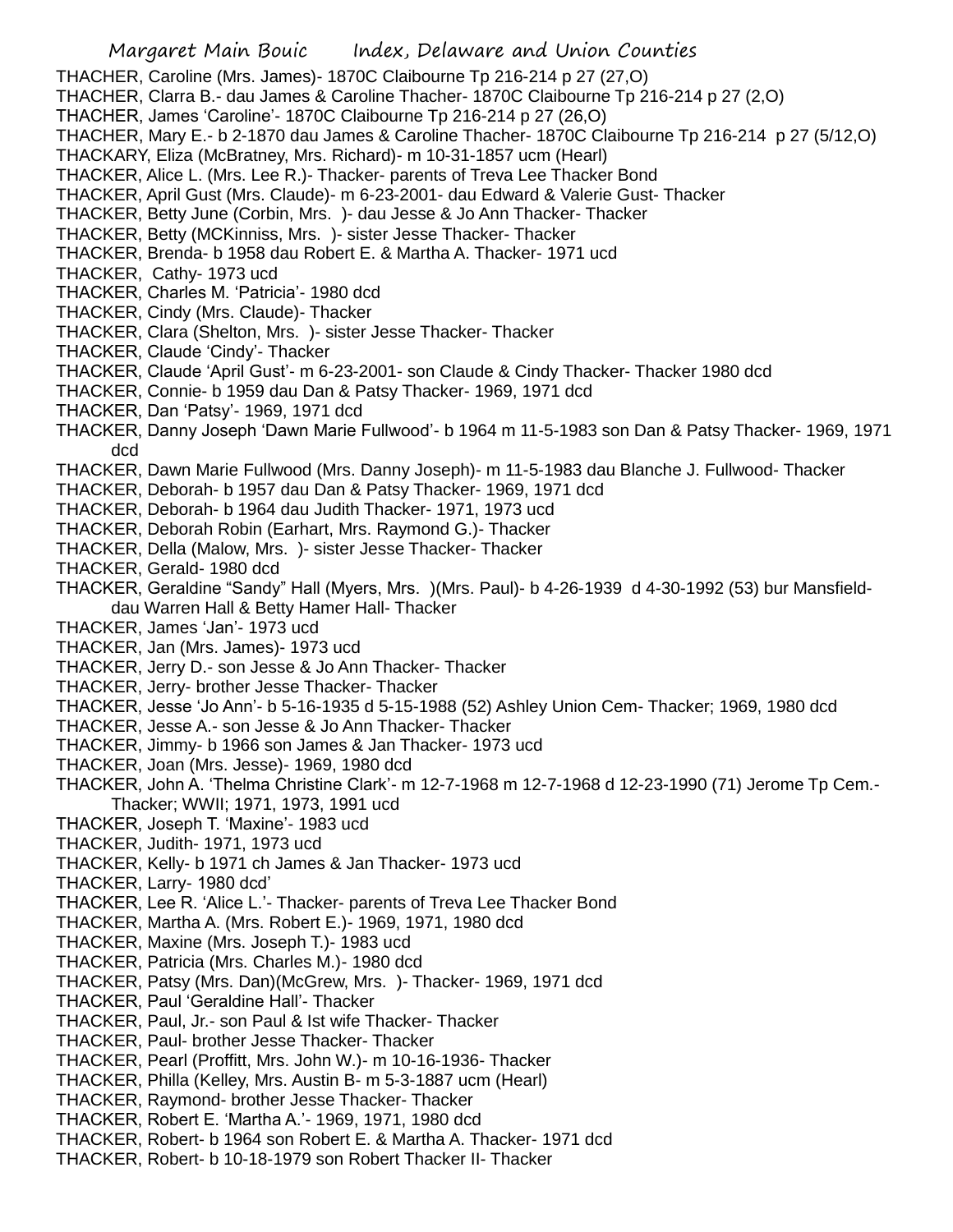THACKER, Rodger- b 1961 son Judith Thacker- 1971, 1973, 1983 ucd

- THACKER, Ruby (Rhoad, Mrs. )- sister Jesse Thacker- Thacker
- THACKER, Rufus- b 1961 son Judith Thacker- 1971, 1973 ucd
- THACKER, Sandra K.- dau Jesse & Jo Ann Thacker- Thacker
- THACKER, Sarah (Chaney, Mrs. David)- Thacker
- THACKER, Terry- b 1964 ch James & Jan Thacker- 1973 ucd
- THACKER, Terry- sister Jesse Thacker- Thacker
- THACKER, Thelma Christine Clark (Fraley, Mrs. (Mrs. John A.)- m 12-7-1968 d 9-1989 (69) Jerome Tp. Cemdau Goerge & Margaret Zacheriah Clark- Thacker; 1971, 1973, 1991 ucd
- THACKER, Tracy- b 1970 ch James & Jan Thacker- 1973 ucd

THACKER, Treva Lee (Bond, Mrs. Tony Gilmore)- m 6-28-1986 dau Lee R. & Alice L. Thacker- Thacker

- THACKER, Vella (Yager, Mrs. )- sister Jesse Thacker- Thacker
- THACKER, Wilber- grandparents of Ashlyn Danyele Geneva Edwards- Thacker
- THACKER, William 'Becky'- son John & Thelmas Christine Clark Thacker- Thacker
- THACKERAY, Ken 'Sharon Hough'- Thackeray

THACKERAY, Lauren Mae- b 7-3-1978 dau Kenneth & Sharon Hough Thackeray- Thackeray

- THACKERAY, Sharon Hough (Mrs. Ken)- Thackeray
- THACKERY, Clara D. (Rogers, Mrs. William)- b 11-10-1880 m 11-12-1901 dau James H. & Martha Ellen Styer Thacker- Brelsford; 1900C Taylor Tp 262-268 p 12A (19,O,O,O)
- THACKERY, Dolph E.- b 1916 d 1966, Claibourne Cem p 55
- THACKERY, Edna W.- dau Harry E. & Laura Thackery- 1910C Taylor Tp 112-117 (3,O,O,O)
- THACKERY, Eliza (McBratney, Mrs. Richard)- m 10-31-1857 ucm 2628; mt 11-11-1857
- THACKERY, Elmor- son John & Margaret Thackery- 1870C Leesburg Tp 224- 231 p 28 (8,O)
- THACKERY, Harry E. 'Laura Ford'- b 1-1876 d 1955- Claibourne Cem p 55; 1910C Taylor Tp 112-117 son James H. & Martha Ellen Thackery- 1900C Taylor Tp 262-268 p 12A (24,O.O,O); 1910C Taylor Tp 112- 116 (33,O,O,O,) m 5y, manufactures drain tile
- THACKERY, Harry L.- son Harry E, & Laura Thackery- 1910C Taylor Tp 112-117 (11/12,O,O,O)
- THACKERY, Hattie- dau John & Margaret Thackery- 1870C Leesburg Tp 224-231 p 28 (3,O)
- THACKERY, James F.- b 2-1885 son James H. & Martha Ellen Styer Thackery- 1900C Taylor Tp 262-268 p 12A (15,O,O,O)
- THACKERY, James H. 'Martha Ellen Styer;- b 11-1848/7 m 3-18-1874 ucm 5459 (Hearl) d 1925 Broadway cem, lptw p 73; Brelsford; 1900C Taylor Tp 262-268 p 12A (52,O,Eng,Pa) m 26y
	- 1910C Taylor Tp 112-116 (62,O,Eng,Pa) m 36y, manufactures drain tile
- THACKERY, John 'Margaret'- 1870C Leesburg Tp 224-231 p 28 (29,O); uca p 57
- THACKERY, H. LeRoy- b 1909 d 1965 Claibourne Cem p 55

THACKERY, Laura D.- b11-1880 dau James H. & Martha Ellen Styer Thackery- 1900C Taylor Tp 262-268 p 12A (19,O,Oo,O)

- THACKERY, Laura E. Ford (Mrs. Harry E.)- b 1878 d 1965 Claibourne Cem p 55- dau W. H. & Emily Hedges Ford- mt 6-14-1911 p6c4 Abs p 70; 1910D Taylor Tp 112-117 (31,O,O,Va) m2 , 5y, 3 ch
- THACKERY, Lulu R.(Alexander, Mrs. )- b 11-1889 dau James H. & Martha Ellen Styer Thackery- Brelsford; 1900C Taylor Tp 262-268 p 12A (10,O,O,O)
- THACKERY, Margaret (Mrs. John)- 1870C Leesburg Tp 224-231 p 28 (28,Penn)
- THACKERY, Martha Ellen Styer (Mrs. James H.)- b 4-1855/4 m 3-18-1874 ucm 5459(Hearl) d 1925 Broadway Cem, lptw p 73; Brelsford; 1900C Taylor Tp 262-268 p 12A (46,O,O,O) m 26y, 8 ch; 1910C Taylor Tp 112-116 (56,O,O,O): m 36y, 8 ch
- THACKERY, Nellie M.(English, Mrs. )- b 10-1891 dau James H. & Martha Ellen Styer Thackery- Brelsford; 1900C Taylor Tp 262-268 p 12A (8,O,O,O); 1910C Taylor Tp 112-116 (18,O,O,O)
- THAIER, Amon- dau George & Lillie Thaier- 1880C Richwood 87-92 p 8 (7,O,O,O)
- THAIERk, Edward- son George & Lillie Thaier- 1880C Richwood 87-92 p 8 (1,O,O,O)
- THAIER, George 'Lillie'- 1880C Richwood 87-92 p 8 (30,O,O,O)
- THAIER, Lillie (Mrs. George)- 1880C Richwood 87-92 p 8 (24,O,O,O)
- THAIR, Eliza (Wood, Mrs. Michael Scribner)- dumch p 251
- THALHUBER, Rev. Alan- minister of Condit Pres. Chu- Thalhuber
- THALSBERY, Rey Phena Love- b 2-1-1855 d 11-19-1894 (39-9-19) dg 12-28-1894 Cry Ab p 189
- THAMAN, B, J,- b 1977- son William L. & Kathy K. Thaman- 1991 ucd
- THAMAN, Kathy K. (Mrs. William L.)- 1991 ucd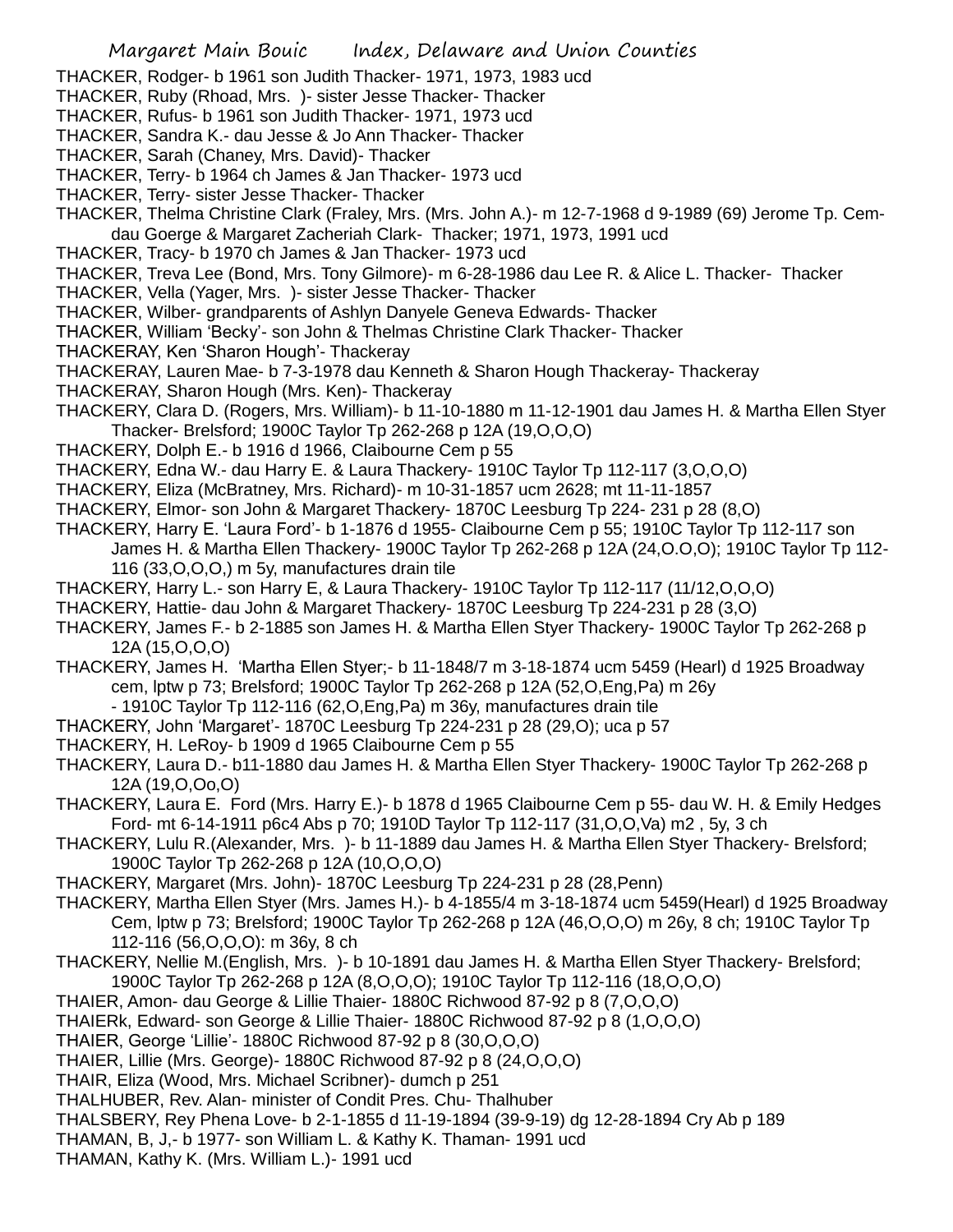- THAMAN, Nicole- b 1980 dau William L. & Kathy K. Thaman- 1991 ucd
- THAMAN, William L. 'Kathy K.'- 1991 ucd
- THANE, Eva- Pabst p 8 p 69
- THANE, S. P.- Pabst p 8 p 69
- THANOS, Geraldine E. McKittrick (Mrs. John A.)- b 5-14-1918 dau Charles Arthur & Uta Maslund McKittrick-McKitrick p 381
- THANOS, Jared- son Dr. John A. & Geraldine E. McKittrick Thanos- McKitrick p 381
- THANOS, Jeffrey- son Dr. John A. & Geraldine E. McKittrick Thanos- McKitrick p 381
- THANOS, Joel- son Dr. John A. & Geraldine E. McKittrick Thanos- McKitrick p 381
- THANOS, Dr. John A. 'Geraldine E. McKittrick'- McKitrick p 381
- THANOS, John A., Jr.- son Dr. John A. & Geraldine E. McKittrick Thanos- McKitrick p 381
- THANOS, Kandy- dau Dr. John A. & Geraldine E. McKittrick Thanos- McKitrick p 381
- THANOS, Karen- dau Dr. John A. & Geraldine E. McKittrick Thanos- McKitrick p 381
- THARASH, Floy A.- b 11-23-1894 d 12-28-1894 dau J. W. & Lucy E. Tharash- Unionville Cem, DJ p 36
- THARASH, J. W. 'Lucy E.'- Unionville Cem, DJ p 36
- THARASH, Lucy E. (Mrs. J. W.)- Unionville Cem, DJ p 36
- THARLTON, Mr.- pallbearer for J. T. Blaine- dg 4-9-1915, Cry Ab p 38
- THARP(E), Alice E. Shattuck (Mrs. Rev. T. O.)- b 12-12-1852 Ma m 6-1889 d 4-4-1916 Oak Grove Cem- dau David Sylvester & Abbie Mann Shattuck- dg 1-15-1907 Cry Ab p 5; dg 4-7-1916, 4-11-1916 Cry Ab p 45, 46, 47
- THARP, Almeda- dau Hiram & May Tharp- 1850C Berlin Tp 2036 p 123 (2/12,O)
- THARP, Amanda (Middleton, Mrs. Jacob)- m 10-3-1847 ucm (Hearl)
- THARP, Amariah- Pabst p 6 p 56, 57
- THARP, Amy Sheeks (Mrs. Hiram)- m 2-1-1844 dcm
- THARP, Ann M. (Magee, Mrs. John Lewis)- dau Henry D. & Susan Tharp- dcw Richard Noel Foreman 13
- THARP, Ann (McDaniel, Mrs. Daniel)- m 11-21-1839 dcm
- THARP, Ann Young (Mrs. Hiram)- m 2-21-1836 dcm
- THARP, Anna (Hinson, Mrs. Benjamin)- m 9-20-1804 onwq I
- THARP, Arthur Lee 'Lillie Dale Henthorne'- (23-1911) dcb corrected (Ethel Alberta)
- THARP, A. S.- 1883 uch V p 31
- THARP, Beatrice L. McNett (Mrs. )- b 7-16-1909 d 5-24-1995 (85) Cheshire Cem- dau John & Leva Justice McNett- Tharp; 1971 dcd
- THARP, Ben d 10-18-1891 (75y4m3d) res Brown Tp dcdeaths;
- THARP, Benjamin 'Sally Ann Cummins'- m 3-12-1861 dcm
- THARP, Betty J. (Mrs. William T.)- 1973 ucd
- THARP, Calvin George 'Clara Maude Pickering'- b 8-15-1879 m 1901 son Henry & Emaline Hepner Tharp-Weiser p 378
- THARP, Celia- 1964 dcd
- THARP, Clara Maude Pickergin (Mrs. Calvin Gerge)- b 11-18-1881 m 1901 d 12-24-1954- Weiser p 378
- THARP, Elizabeth (Wells, Mrs. Richard)- m 10-28-1856 dcm
- THARP, Emaline Hepner (Mrs. Henry)- b 10-11-1849 d 4-12-1907 dau John Hepner- Weiser p 366, 377 or b 9-30-1847
- THARP, Emeline (Keyser, Mrs. Henry)- m 2-5-1846 dcm
- THARP, Ethel Alberta b 9-9-1911 Licking Co dau Arthur Lee & Lillie Dale Henthorne Tharp- dcb corrected-
- THARP, Hannah (Warner, Mrs. Thomas B.)- m 3-9-1840 dcm
- THARP, Harriett- dau James & Lois Tharp- 1850C Berlin Tp 2038 p 123 (16,O)
- THARP, Hazel Tyler Taby (Mrs. Walter Calvin)- b 1-28-1896 m 10-22-1927- Weiser p 378
- THARP, Henry D. 'Susan- dcq Richard Noel Forman 26
- THARP, Henry 'Emaline Hepner'- b 1-31-1830 d 2-13-1889- Weiser p 377
- THARP, Herman E.- b 10-21-1889 d 12-19-1940 Claibourne Cem p 45
- THARP, Hiram 'Amy Sheeks'- m 2-1-1844 dcm
- THARP, Hiram 'Ann Young'- m 2-21-1836 dcm; 1840C Berkshire Tp p 180 (20-30)
- THARP, Hiram 'Mary'- 1850C Berlin Tp 2036 p 123 (36, NY)
- THARP, Homer E.- b 1914 d 1930- Claibourne Cem p 47
- THARP, Idah (Longshore, Mrs. Charles)- m 3-8-1840 dcm
- THARP, Rev. Jack 'Jerilyn'- son Thomas & Vera Deffendahl Tharp- Tharp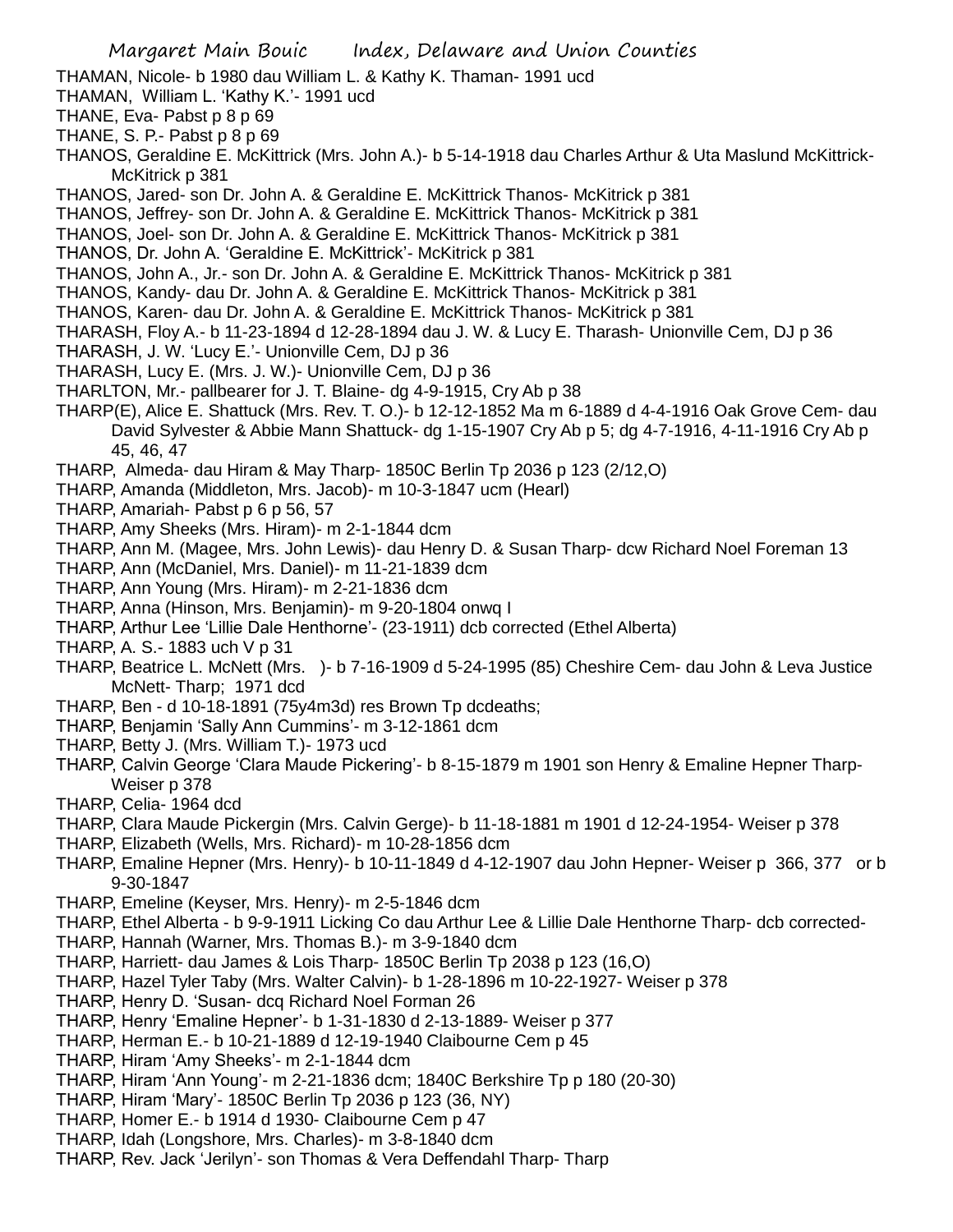- THARP, Jackson- son James & Lois Tharp- 1850C Berlin Tp 2038 p 123 (19,O)
- THARP, James- Pabst p 6 p 56, 67, 71, 73; 1835 men p 8 #15 p 7 Berkshire Tp; 1840c Berkshire Tp p 184 (40- 50)
- THARP, James 'Betsy J.'- 1980 dcd
- THARP, James 'Lois'- 1850C Berlin Tp 2038 p 123 (60,NJ) hadc p 18; CCC p 5
- THARP, Janice K.(Mrs. Randall J.)- 1964,1969 dcd
- THARP, Jay- b 1960- son Randall J. & Janice Tharp- 1964, 1969 dcd
- THARP, Jerilyn (Mrs. Rev. Jack)- Tharp
- THARP, Job- 1908 dch p 406
- THARP, Joe- b 1957 son Randall J. & Janice Tharp- 1969 dcd
- THARP, John 'Martha W. Trumbull'- m 2-28-1850 dcm; 1850C Radnor Tp 155 p 180 (21,O)
- THARP, John 'Mary Webster'- m 4-11-1840 dcm
- THARP, Julia- b 1958 dau Randall J. & Janice Tharp- 1964, 1969 dcd
- THARP, Karen- b 1957 dau William T. & Betty J. Tharp- 1973 ucd
- THARP, Kiturah (Mrs. Thomas)- Tharp
- THARP, Lillie Dale Henthorne (Mrs. Arthur Lee)- (18-1911) dcb corrected (Ethel Alberta)
- THARP, Lois (Mrs. James)- 1850c berlin Tp 2038 p 123 (61,NJ)
- THARP, Loiza- dau Hiram & Mary Tharp- 1850C berlin Tp 2036 p 123 (9,O)
- THARP, Loretta- 1850C Berlin Tp 2036 p 123 (13,O)
- THARP, Lulu May (Jacobs, Mrs. Christ)- b 1-3-1875 m 6-1897 d 12-2-1931 dau Henry & Emaline Hepner Tharp- Weiser p 377
- THARP, Mae Lulu- b 6-2-1906 dau calvin George & Clara Maude Pickering Tharp Weiser p 378
- THARP, Marguerite Beaver (Mrs. Melvin E.)- d11-13-1983 (65) Green Lawn Cem, Columbus- dau George Beaver- Tharp
- THARP, Maria (Wheaton, Mrs. John)- m 7-4-1839 dcm
- THARP, Martha W. Turnbull (Mrs. John)- m 2-28-1850 dcm; 1850C Radnor Tp 155 924,NJ)
- THARP, Mary Ann (Darr, Mrs. William)- m 9-28-1843 dcm
- THARP, Mary Webster (Mrs. John)- m 4-11-1840 dcm
- THARP, May (Mrs. Hiram)- 1850C berlin Tp 2036 p 123 (27,O)
- THARP, Melanie (Behrens, Mrs. Dan)- m 6-24-1967 dau Melvin E. & Marguerite Beaver Tharp- Tharp
- THARP, Melvin E. 'Marguerite Beaver'- d 7-14-1983 (66) Green Lawn Cem, Columbus- Tharp
- THARP, Dr. Michael- son Melvin E. & Marguerite Beaver Tharp- Tharp
- THARP, Morgan- d 1-17-1845 (17y) Powell p 287- Marlborough Cem p 161; son T. & E. Tharp
- THARP, Patsy J. (Mrs. James)- 1980 dcd
- THARP, Paul- son Rev. T. D. & Alice E. Shattuck Tharp- dg 1-15-1907 Cry Ab p 5; dg 4-7-1916, Cry Ab p 46
- THARP, Phebe (Miller, Mrs. H. John)- m 3-18-1846 dcm
- THARP, Randall J. 'Janice- 1964, 1969 dcd
- THARP, —(Mrs. T. P.)\_ dau David S. Shattuck- dg 3-29-1910, Cry Ab p 110
- THARP, Ruth- dau James & Lois Tharp- 1850C Berlin Tp 2038 p 123 (24,O)
- THARP, Sally Ann Cummins (Mrs. Benjamin)- m 3-12-1861 dcm
- THARP, Sarah Clark (Mrs. William H.)- m 8-14-1849 dcm
- THARP, Susan (Mrs. Henry D.)- dcq Richard Noel Foreman 27
- THARP(E), Rev, T,. D,. 'Alice Shattuck'- m 6-1889- dg 4-11-1916, Cry Ab p 47
- THARP, Thomas- Pabst Pion II p 209
- THARP, Thomas, Jr- son Thomas & Vera Deffendahl Tharp- Tharp
- THARP, Thomas 'Kiturah'- Tharp
- THARP, Thomas 'Vera Deffendahl'- b 1-14-1902 d 3-16-1993 (91) bur Fairview Hieghts, ILL- son Thomas & Kiturah Tharp- Tharp
- THARP, Mrs. T. P.- 1908 dch p 164
- THARP, Vera Deffendahl (Mrs. Thomas)- Tharp
- THARP, Vivian (Mrs. Wallace D.)- 1969, 1971, 1980 dcd
- THARP, Virginia (Ballard, Mrs. Stanley)- 1985 uch p 7
- THARP, Wallace D. 'Vivian'- 1969, 1971, 1980 dcd
- THARP, Walter Calvin 'Hazel Tyler Taby'- b 8-26-1902 m 10-22-1927 son Calvin George & Clara Maude Pickering Tharp- Weiser p 378
- THARP, William- Pabst p 6 p 41, 45, 49, 50, 55, 56, 57. 59; 1883 uch V p 31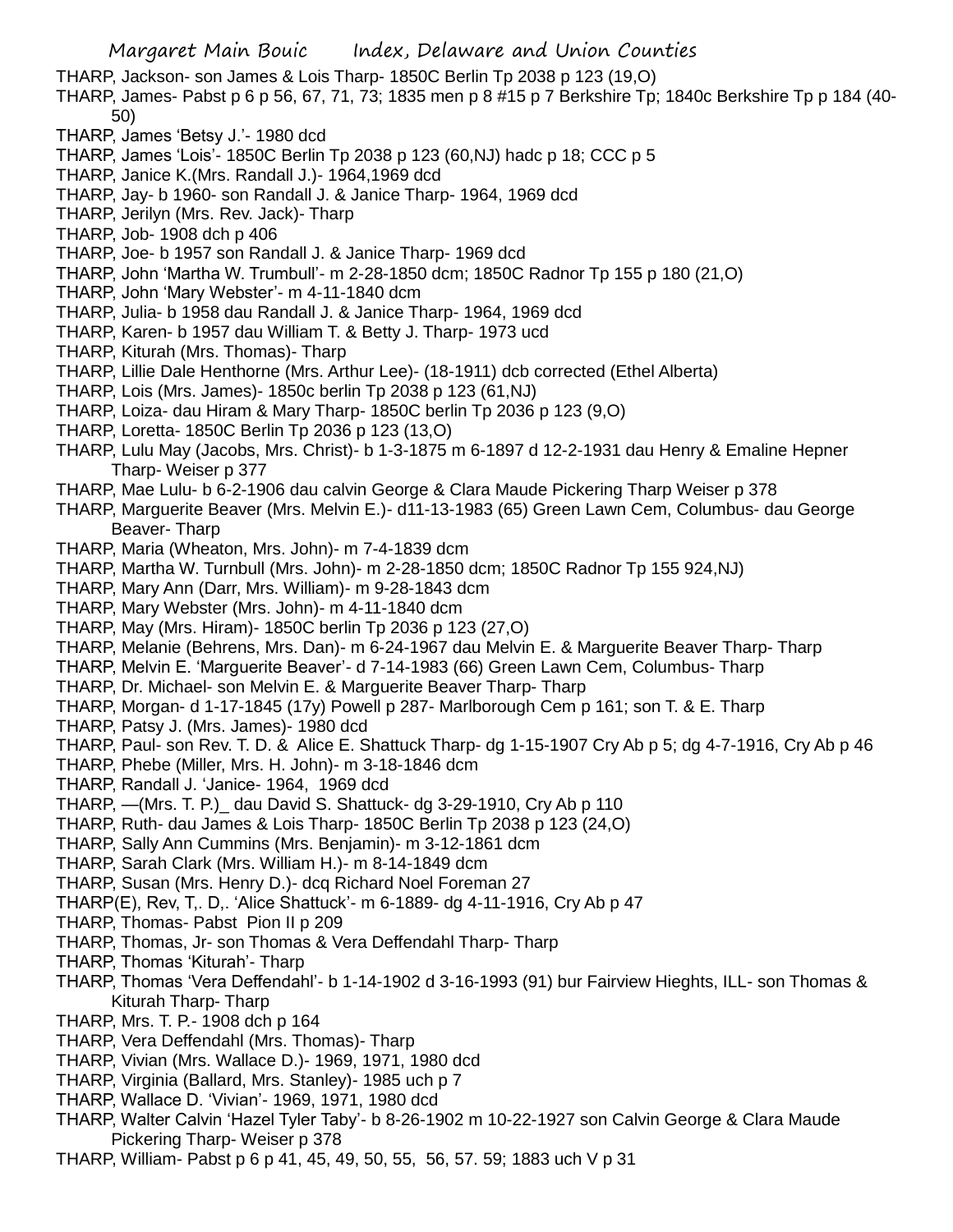Margaret Main Bouic Index, Delaware and Union Counties THARP, William- 1835 men p 6 #55 p 3 Berkshire Tp THARP, William H. 'Sarah Calrk'- m 8-14-1849 dcm THARP, William T. 'Betty J.'- 1973 ucd THARP, William- b 1956 son William T. & Betty J. Tharp- 1973 ucd THARP, uccp p 14 JB 1 p 316 THARPE, ----btp p 14 THARPE, Andrew Amos Jackson - d 9-14-1897 (69y) res Brown Tp dcdeaths;; d 9-17-1897 (66) dg THARPE, Jobe - d 1-14-1901 (60y2m) res Orange Tp, b in Morgan Co OH, dcdeaths; THATCHER, Alvin 'Phidelia M. Carver'- m 12-22-1859 dcm THATCHER, Barbara Lee (Beer, Mrs. Robert )- dau Russell A. & Lila May FrankerThatcher- Thatcher THATCHER, Beverly K. (Mrs. David L.)(Detwiler, Mrs. Gary Lee)- Thatcher; 1971 dcd THATCHER, Bona J. Velinoff (Mrs. Michael T.)- m 2-22-1964 d 6-26-1971 (26) Oak Grove Cem- dau Clarence R. Velinoff- Thatcher THATCHER, Bonnie J.- 1964 dcd THATCHER, Carolyn Ann (Helton, Mrs. Danny)- dau Howard R. Sr. & Margaret Elizabeth Thatcher- Thatcher; 1961 (11), 1964, 1969 dcd THATCHER, Cinda Dawson (Mrs. Howard, Jr.)- m 10-19-1974- Thatcher; 1980 dcd THATCHER, Colleen- b 1963/4 dau James E. & Janet E. Thatcher- Thatcher; engaged to Jerry Stambaugh; 1980 dcd THATCHER, Cora J. Neidhart (Mrs. James Franklin)- (36-1912) dcb corrected (Georgia Elizabeth) THATCHER, Cynthia A. (Powell, Mrs. Henry K.)- b 3-15-1842 m 4-5-1860 d 3-10-1868- 1883 uch V p 446 THATCHER, Cynthia- b 1961 dau Samuel E. & Phyllis J. Thatcher- 1964, 1969, 1971 dcd THATCHER, Daniel- son Mrs. Hazel Baker- Thatcher THATCHER, Darin- b 1968 lived with Will F. & Carolyn S. Wible- 1981 ucd THATCHER, David- son Joseph T. & Maxine F. Thatcher- 1961 (13) dcd THATCHER, David- son Richard & Wilma Maugans Thatcher- Maugans Anc p 39 THATCHER, David L. 'Beverly K.'- Thatcher, parents of Jason R. Thatcher- 1971 dcd THATCHER, Edith (Cunard, Mrs. Edward)- dumch p 168, 331; Powell p 335 THATCHER, Elizabeth N/M. (Mrs. Howard R.)- 1961, 1964, 1969, 1971, 1980 dcd THATCHER, Erin- b 1977 ch Paul D. & Sara J. Thatcher- 1980 dcd THATCHER, Georgia Elizabeth- b 11-12-1912 dau James Franklin & Cora J. Neidhart Thatcher- dcb corrected THATCHER, Gertrude (Mrs. Jack)- 1969 dcd THATCHER, Hamer 'Nora'- Reunion- Thatcher THATCHER, Hazel (Mrs. )(Baker, Mrs. )- Thatcher THATCHER, Howard, Jr. 'Cinda L. Dawson'- m 10-19-1974 son Howard R. & Margaret Elizabeth N. Thatcher-Thatcher; 1961 (7), 1964, 1980 dcd THATCHER, Howard R. Sr. 'Margaret Elizabeth N. Snyder;' -b 8-24-1915 m 4-9-1949 Ky d 11-26-2000 (85) Ashley Union Cem- son Tom & Roxye Peak Thatcher- Thatcher; 1961, 1964, 1969, 1971, 1980 dcd THATCHER, Jack 'Gertrude'- son Roxye Peak Thatcher- Thatcher; 1969 dcd THATCHER, James E. 'Janet'- 1961, 1964, 1969, 1980 dcd THATCHER, James Franklin 'Cora J. Neidhart (36-1912) dcb corrected (Georgia Elizabeth) THATCHER, Janet (Mrs. James E.)- 1961, 1969, 1980 dcd THATCHER, Jason- b 2-16-1971 d 1-15-2003 (31) son David L. & Beverly K. Thatcher- Thatcher; 1971 dcd THATCHER, Jay- b 1959 son William P. & Sharon R. Thatcher- 1964, 1969, 1971 dcd THATCHER, Jodi- sister Jason R. Thatcher- Thatcher THATCHER, John- 1820C Peru Tp; 1835 men p 48 #60 p 88 Peru Tp; Powell p 368 THATCHER, John- d 7-27-1853 (93y29d) Whitehall Cem. Powell p 342 THATCHER, Jonathan- 1820C :2; dumch p 352; Pabst p 5 p 1; Pabst p Pion I p 86 THATCHER, Joseph T. 'Maxine F.'- 1961dcd; 1979, 1971 ucd THATCHER, Joseph- son Joseph T. & Maxine F. Thatcher- 1961 (16) dcd THATCHER, Ramona Warneke (Mrs. Joseph)- parents of Andrew Joseph Thatcher- Thatcher THATCHER, Joy- dau William & Joy Thatcher-THATCHER, Judson- d 11-9-1846 (26y) Marlborough Cem p Cem p 160; Powell p 288 THATCHER, Julia- b 1963 dau Samuel & Phyllis J. Thatcher- 1964, 1969, 1971, 1980 dcd THATCHER, Laura Marie- dau Howard, Jr. & Cinda Dawson Thatcher- Thatcher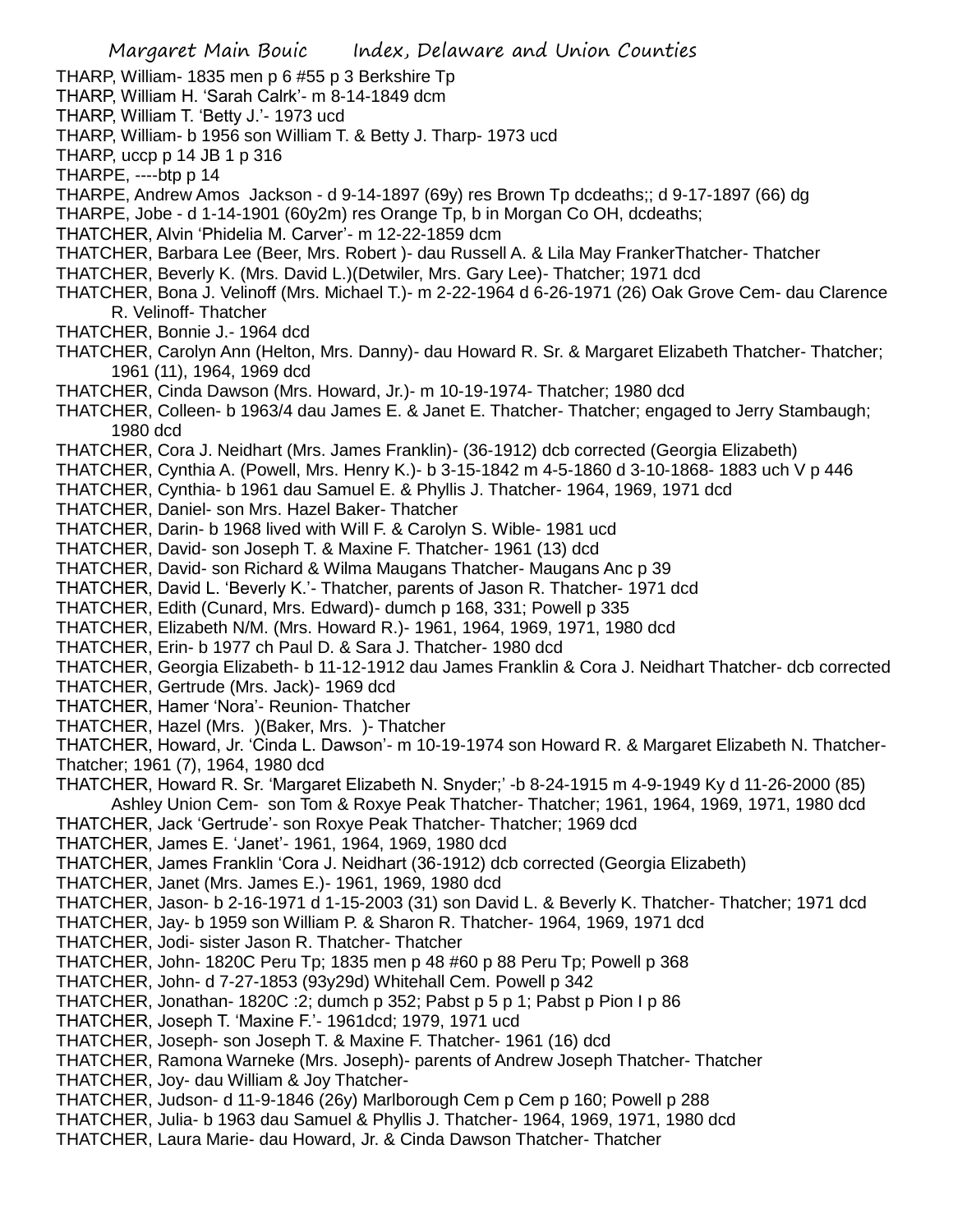THATCHER, Lila May Fraker (Mrs. Russell A.)- b 5-28-1913 d 2-22-2000 (86) Ashley Union Cem - dau Pearl & Mamie Wimer Franker- Thatcher

- THATCHER, Mary- d 3-20-1821 (19) Marlborough Cem p 160- dau J. & H. Goodhue
- THATCHER, Mary P. (Mrs. John)- Whitehall Cem, Powell p 342
- THATCHER, Mary (Worth, Mrs. James)- b 9-28-1791 Pa -dau Jonathan Thatcher- dumch p 352; Powell p 345 THATCHER, Maxine F. (Mrs. Joseph T.)- 1961 dcd; 1979, 1981 ucd
- THATCHER, Michael Thomas- 'Bona Jean Velinoff'- m 2-22-1964 son Joseph T. & Maxine F. Thatcher-Thatcher; 1961 (18), 1964 dcd
- THATCHER, Michael Thomas II- son Michael Thomas & Bona Jean Velinoff Thatcher- Thatcher
- THATCHER, Nathan- son Jason R. Thatcher- Thatcher
- THATCHER, Nora Ellen (Mrs. Hamer)- b 1881 d 1954; Oller Cem p 19; Reunion
- THATCHER, Pat (Rausch, Mrs. Russell J.)- b 3-14-1932 m 1957- Rausch (13334)
- THATCHER, Paul- son William & Moy Thatcher- Thatcher
- THATCHER, Paul- b 1963 son William P. & Sharon R. Thatcher- 1964, 1969, 1980 dcd
- THATCHER, Paul D. 'Sara J.'- 1980 dcd
- THATCHER, Peter- 1880 dch p 217
- THATCHER, Phidelia M. Carver (Mrs. Alvin)- m 12-22-1859 dcm
- THATCHER, Phyllis J. (Mrs. Samuel E.)- 1961, 1964 1969, 1971, 1980 dcd
- THATCHER, Ramone Warneke (Mrs. Joseph)- parents of Andrew Joseph Thatcher- Thatcher
- THATCHER, Richard- son Mrs. Hazel Baker- Thatcher
- THATCHER, Richard Ray- b 7-16-1978 son Howard, Jr. & Cinda Dawson Thatcher- Thatcher
- THATCHER, Richard 'Wilma Maugans'- Maugans Anc p 39
- THATCHER, Roxye C. Peak (Mrs. Tom)- d 6-1-1972 (84) bur Ashley Union cem- sister Ray Peak- Thatcher; 1964, 1969, 1971 dcd
- THATCHER, Rozina Willour (Mrs. )- d 6-14-1892 dau Jacob & Lavinia Parks Willouer- dg 10-18-1918, Cry Ab p 78
- THATCHER, Russell A.'Lila May Fraker '- d 1982 (72) Ashley Union Cem- son Tom & Roxye G. Peak Thatcher-**Thatcher**
- THATCHER, Samuel E. 'Phyllis J.'- son Mrs. Hazel Baker- 1961, 1964, 1969, 1971, 1980 dcd
- THATCHER, Sara J. (Mrs. Paul D.)- 1980 dcd
- THATCHER, Sarah E. 1870C Genoa Tp p 359 (9)
- THATCHER, Sharon R. (Mrs. William P.)- Thatcher; 1961, 1064, 1969, 1971, 1980 dcd
- THATCHER, Stephen- b 1967 son James E. & Janet S. Thatcher- 1969, 1980 dcd
- THATCHER, Thomas W. 1870C Genoa Tp p 359 (7)
- THATCHER, William- hadc p 44 , Pery Tp
- THATCHER, William P. (Duke)'Sharon R.'- d 10-20-1976 (52) bur Sunbury- son Mrs. Hazel Baker- Thatcher; 1961, 1964, 1969, 1971 dcd
- THAXTON, Juanita (Neer, Mrs. Richard D.)- m 11-23-1944- Thaxton
- THAYER, Abigail Jones (Mrs. Cornelius)- m 12-24-1747- Asp p 65
- THAYER, Alonzo- 1850C Radnor Tp 199 p 181 (19,O)
- THAYER, Amos 'Lucy Bacon Pierce'- b 3-16-1760 m 1783 d 1833- son Cornelius & Abigail Jones Thayer- Asp p 65
- THAYER, Benjamin Franklin 'Lovina Baker'- b 2-1-1824 m 4-13-1848 son James & Fanny Maine Thayer- Asp 1044
- THAYER, Charles- hmp p 147, 166
- THAYER, Cornelius 'Abigail Jones'- b 12-14-1723 m 12-24-1747 son Dr. Jonathan & Elizabeth Sampson Thayer- Asp p 65
- THAYER, Elizabeth Sampson (Mrs. Dr. Jonathan)- m 2-21-1723 son Stephen & Elizabeth Sampson- Asp p 65
- THAYER, Elvira (Wood, Mrs. Michael Scribner)- m 7-15-1822 ucm 32 (Hearl) ; 1883 uch III p 283 V p 158, 174
- THAYER, Fanny Maine (Mrs. James)- b 1-3-1792 m 7-16-1810 d 3-22-1856 dau Reuben Peckham & Sally Burdick Maine- Asp 386
- THAYER, Farma Viola- b 5-27-1852 dau Zuriah Campbell & Lucy Baker Thayer- Asp 1043-3
- THAYER, Ferdinando 'Huldah Hayward'- m 1-14-1652 d 3-28-1713 son Thomas & Margery Thayer- Asp p 65
- THAYER, Ferry Lovius- b 1-11-1854 son Zuriah Campbell & Lucy Baker Thayer- Asp 1943-4
- THAYER, Frances J. Maine (Mrs. )(Ball, Mrs. N. P.) dau Andrew J. & Tacy Ann Cole Maine- Asp 2111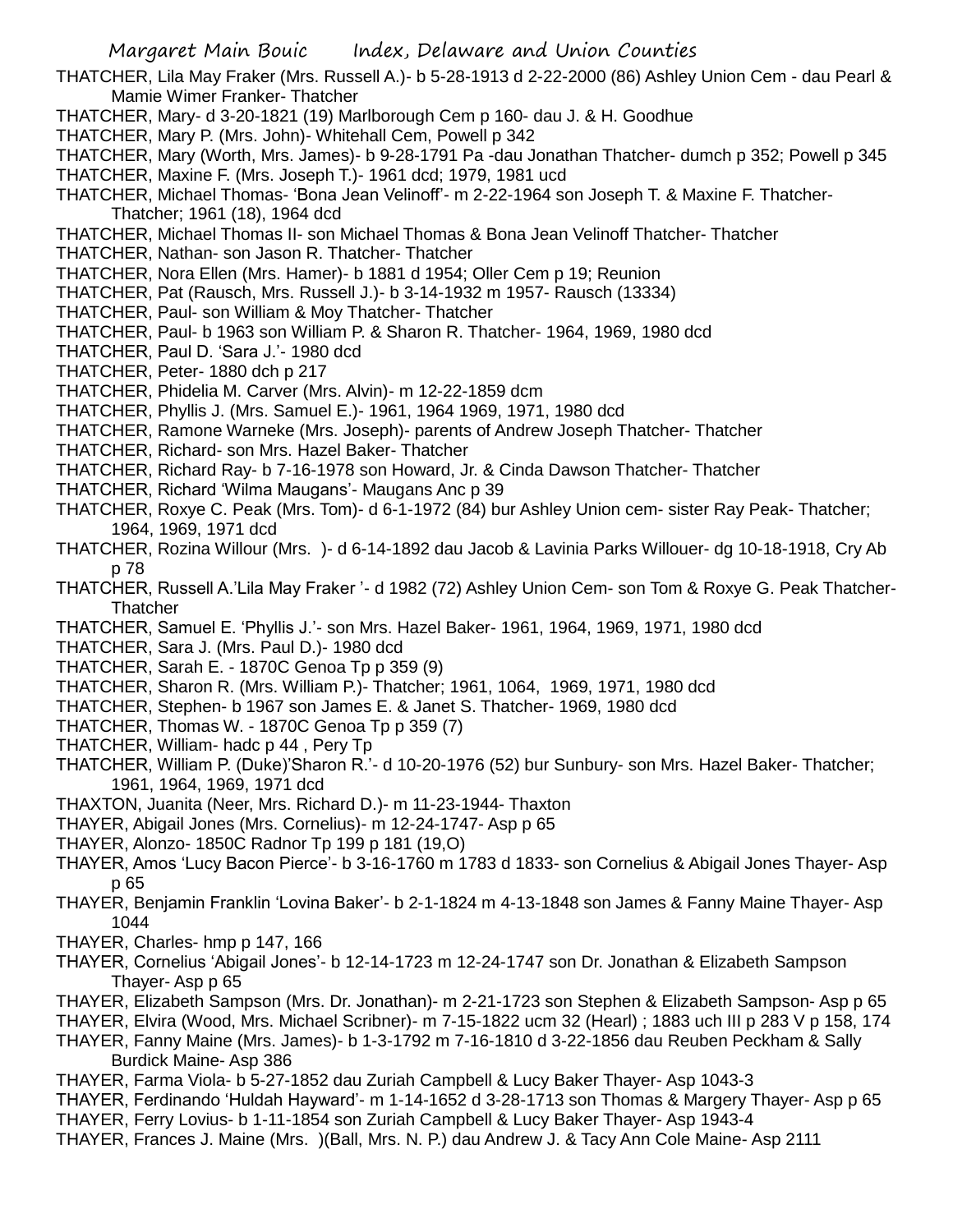- THAYER, Frances (Thurston, Mrs. Daniel Greene)- Thurston p 1; Maugans Anc p 170; dcq George Norton Thurston 9
- THAYER, Frank Jane- b 1-6-1848 ch Lewis Maine & Rhoda Penney Thayer- Asp 1040-1
- THAYER, Helen Augusta- b 9-7-1847 dau Zuriah Campbell & Lucy Baker Thayer- Asp 1043-1
- THAYER, Henry 'Mary Reed'- Weiser p 832
- THAYER, Huldah Hayward (Mrs. Ferdinando)- m 1-14-1652 d 9-1-1690- Asp p 65
- THAYER, James 'Fanny Maine'- b 4-29-1787 m 7-16-1810 d 8-25-1861 son Amos & Lucy Bacon Pierce Thayer- Asp (386)
- THAYER, James La France- b 1-24-1831 d 12-5-1856 son James & Fanny Maine Thayer- Asp 1045
- THAYER, James Ripley- b 7-27-1850 son Zuirah Campbell & Lucy Baker Thayer- Asp 1043-2
- THAYER, John Henry- b 9-10-1842 son Joseph McChesney & Mary Ann Smith Thayer- Asp 1039-1
- THAYER, Dr Jonathan 'Elizabeth Sampson'- b 2-28-1702 m 2-21-1723 son Josiah & Sarah Bass Thayer- Asp p 65
- THAYER, Joseph- 1883 uch IV p 486
- THAYER, Joseph McChesney 'Mary Ann Smith'- b 12-21-1813 m 2-20-1836 son James & Fanny Maine Thayer- Asp 1039
- THAYER, Josiah 'Sarah Bass'- m 1690 d 1728- son Ferdinando & Huldah Hayward Thayer- Asp p 65
- THAYER, Lewis Clarence- son Lewis Maine & Rhoda Penney Thayer- Asp 1040-2
- THAYER, Lewis Maine 'Rhoda Penney'- b 9-7-1815 m 11-12-1839 son James & Fanny Maine Thayer- Asp 1040
- THAYER, Lovina Baker (Mrs. Benjamin Franklin)- m 4-13-1848- Asp (1044)
- THAYER, Lucy Bacon (Fillmore, Mrs. Terry)- b 12-27-1819 m 1842 dau James & Fanny Maine Thayer- Asp 1042
- THAYER, Lucy Bacon Pierce (Mrs. Amos)- m 1783 d 1830- Asp p 65
- THAYER, Lucy Baker (Mrs. Zuriah Campbell)- b 9-12-1820 m 10-15-1845- Asp (1043)
- THAYER, Lucy Helen- b 2-15-1859 dau Benjamin Franklin & Lovina Baker Thayer- Asp 1044-1
- THAYER, Margery (Mrs. Thomas)- Asp p 65
- THAYER, Martha Louella (Huff, Mrs. )(Mrs. Floyd)- d 11-18-1987 (78) but Canton- sister Lucille McNamee-**Thaver**
- THAYER, Mary Ann Smith (Mrs. Joseph McChesney)- b 5-22-1816 m 2-20-1836- Asp (1039)
- THAYER, Mary Ann- b 5-17-1844dau Joseph McChesney & Mary Ann Smith Thayer-Asp 1039-3
- THAYER, Maryette P.- b 7-9-1855 dau Benjamin Franklin & Lovina Baker Thayer- Asp 1044-1
- THAYER, Maryette (Fillmore, Mrs. Lovius)- b 10-8-1817 m 9-1-1836 dau James & Fanny Maine Thayer- Asp 1041
- THAYER, Mary Jane- b 11-23-1839 dau Joseph McChesney & Mary Ann Smith Thayer- Asp 1039-1
- THAYER, Mary Reed (Mrs. Henry)- b 1846 d 1883 dau John Jacob & Elizabeth Weiser Reed- Weiser p 832
- THAYER, Millie- dau Henry & Mary Reed Thayer- Weiser p 832
- THAYER, Rhoda Penney (Mrs. Lewis Maine)- b 12-9-1818 d 2-16-1852- Asp (1040)
- THAYER, Sarah Bass (Mrs. Josiah)- m 1690- Asp p 65
- THAYER, Sophia (Thurston, Mrs. Jeremiah)- Asp (183-4)
- THAYER, Thomas 'Margery'- d 1665- Asp p 65
- THAYER, Zuriah Campbell 'Lucy Baker'- b 9-18-1822 m 10-15-1845- son James & Fanny Maine Thayer- Asp 1043
- THEAKER, Douglas- parents of Mrs. John B. Oakley- Theaker
- THEAKER, Tricia L. (Oakley, Mrs. John Bowen IV)- m 8-30-1980 dau Douglas Theaker- Theaker
- THEARGARTNER- Toris?- 1880C Union Tp 120 (18)
- THEDE, Abigail- b 1979 dau Michael D. & Deborah K. Thede- 1979, 1981, 1983 ucd
- THEDE, Deborah K. (Mrs. Michael D.)- 1979, 1981, 1983 ucd
- THEDE, Michael D. 'Deborah K.'- 1979, 1981, 1983 ucd
- THEIBERT, Emily Marie- b 9-26-2000 dau Fergus & Sarah Theibert- Theibert
- THEIBERT, Fergus 'Sarah'- Theibert- parents of Emily Marie
- THEIBERT, Sarah (Mrs. Fergus)- Theibert- parents of Emily Marie
- THEIGART, Augusta (Farrington, Mrs. Charles Wilson)- 1985 uch p 47
- THEIL, Steven M.- 1980 dcd
- THEIS, Elizabeth Vernon (Courtright, Mrs. Thurman Thomas, Jr.)- b 3-3-1915 m 5-25-1938- Weiser p 641 THEIS, Wm.- 1964 dcd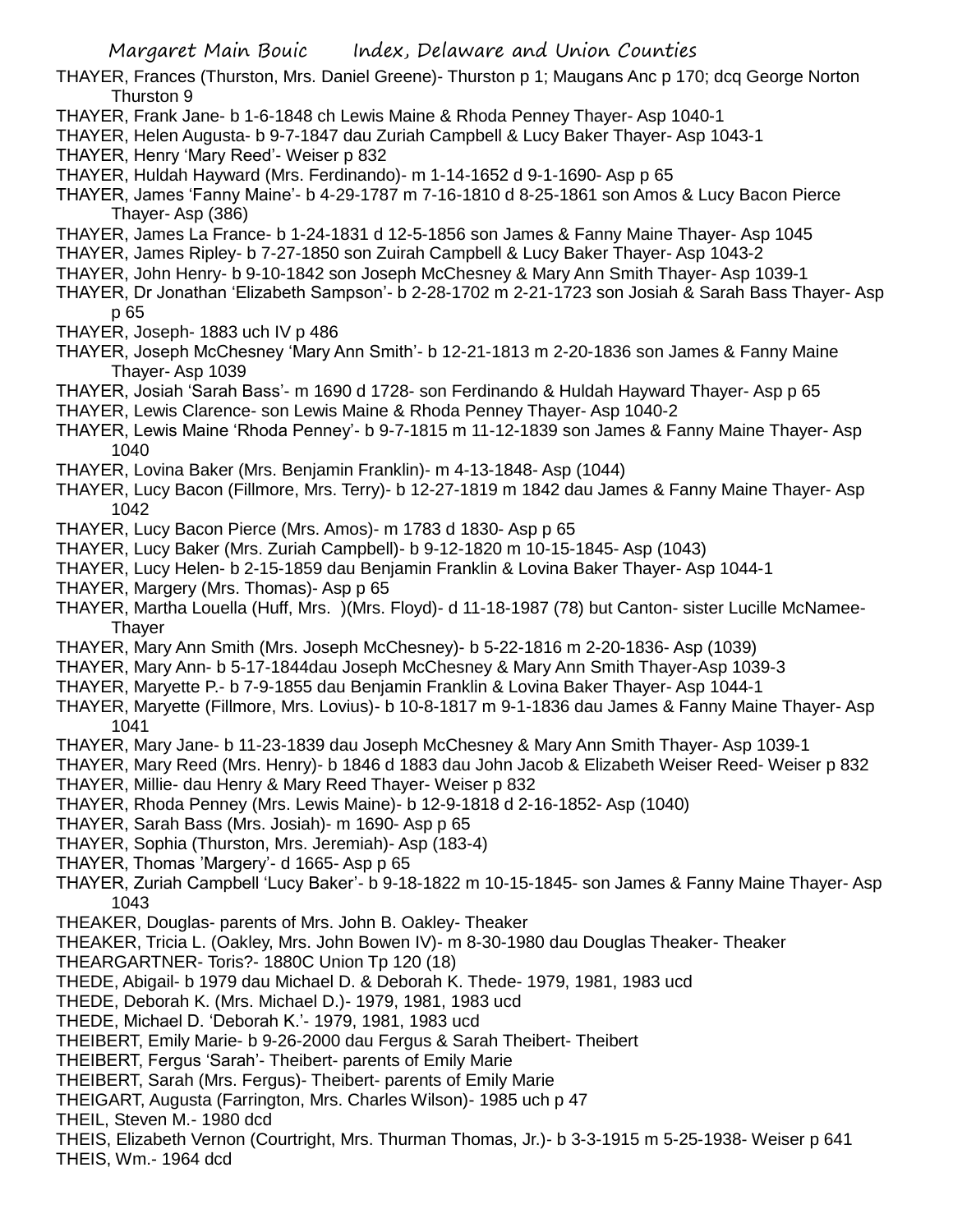THEISEN, Barbara A. (Mrs. William E.)- 1979 ucd

- THEISEN, Daniel 'Shelia'-son of L. T. Theisen parents of Nicole- Theisen
- THEISEN, Lori- b 1971 dau William E. & Barbara A. Theisen- 1979 hcd
- THEISEN, Michele- b 1968 dau William E. & Barbara A. Theisen- 1979 ucd
- THEISEN, Nicole- b 4-16-1985- Theisen
- THEISEN, Shelia (Mrs. Daniel)- du of Dale A. Overly, parents of Nicole- Theisen
- THEISEN, William E. 'Barbara A.'- 1979 ucd
- THEODO, Lucile (Brown, Mrs. Charles)- b 1911 m 1932- Rausch II p 282
- THEODORE, Greg M. 'Yvonne'- 1981, 1983, 1991 ucd
- THEODORE, Todd- son Greg M. & Yvonne Theodore- 1981, 1983 ucd
- THEODORE, D Wright- 1961 dcd
- THEODORE, Yvonne (Mrs. Greg M.)- 1981, 1983, 1991 ucd
- THEREGARDNER, John- 1880C Darby Tp 95 p 241B (23,Ger,Ger,Ger) farm laborer
- THESLER, Mr.- uninf p 24 12-26-1938 to 5-2-1940
- THEU, ----(Perry, Mrs. Samuel,Sr.)- Powers p 303
- THEURER, Ethel B.- b 1879 d 1962 Oakdale I p 116
- THEW, Frank Dutton'Eunice E. Grindle'- m 10-28-1880 ucm (Hearl)
- THEW, Eunice E. Grindle (Mrs. Frank Dutton)- m 10-28-1880 ucm (Hearl)
- THEWLIS, Jill R. (Mrs.Richard K.)- 1983 ucd
- THEWLIS, Rev. Richard K. 'Jill R.'- 1983 ucd
- THEXTON, A. T. attended funeral of Richard L. Kelly- railroader; mt 1-13-1909 p1c3, Abs p 35
- THIBAUT, Amelia (Mrs. William)- mt 1-22-1913 p1c3 Abs p 49
- THIBAUT, Angela- b 1974 dau Robert & Ilona L. Thibaut- 1980 dcd
- THIBAUT, Dale V. 'Marion'- (17-1913 ) d 10-5-1966 (70) bur Galion- son Max Ernest & Ella Cratty Thibaut- mt 1-22-1913 p1c3 Abs p 49; Thibaut
- THIBAUT, Dorothy I. (Mrs. Max E.)- d 3-8-1984 (70) Glendale Cem, Cardington- sister of Edward Baker-Thibaut; 1961, 1964 dcd
- THIBAUT, Ella Cratty (Mrs. Max Ernest)- mt 1-22-1913 p1c3 Abs p 49
- THIBAUT, Frances (Morris, Mrs. Robert)- dau Thomas G. & Gladys Thibaut- Thibaut
- THIBAUT, Frederick- son William & Amelia Thibaut- mt 1-22-1913 p1c3 Abs p 49
- THIBAUT, George E. 'Maude'- d 10-15-1960 (71) Prospect Cem- Thibaut
- THIBAUT, Gladys (Mrs. Thomas G.) Thibaut; 1964, 1969, 1971 dcd
- THIBAUT, Gustavus- son William & Amelia Thibaut- mt 1-22-1913 p1c3 Abs p 49
- THIBAUT, Ilona L. (Mrs. Robert)- 1980 dcd
- THIBAUT, Jacob- d Saturday (80) farmer, celebrated 54th wedding anniversary Wednesday; dg 1-10-1909 Cry Ab p 5
- THIBAUT, —(Mrs Jacob)- d (58) typhoid- dau Mrs. and Mrs. Jacob Lower- Prospect Cem- dg 11-21-1913, Cry Ab p 72
- THIBAUT, J. H.- son Jacob Thibaut- dg 1-19-1909, Cry Ab p 5
- THIBAUT, John- son William & Amelia Thibaut- mt 1-22-1913 p1c3 Abs p 49
- THIBAUT, Marion (Mrs. Dale V.)- Thibaut
- THIBAUT, Maude (Mrs. George E.)- b 3-25-1895 d 10-17-1987 (92) Prospect Cem- Thibaut
- THIBAUT, Max E. 'Dorothy ''Viotta V.'- b 9-23-1915 d 8-15-1995 (79) Prospect Cem- son George E. & Maude Cline Thibaut- Thibaut; 1961, 1964, 1969, 1971, 1980 dcd
- THIBAUT, Max Ernest 'Ella Cratty'- b 12-6-1869 m 3-14-1885 Lutheran Cem, Prospect- mt 1-22-1913 p1c3 p 48, 49- son William & Amelia Thibaut
- THIBAUT, Millard (11-1913) son Max Ernest & Ella Cratty Thibaut- mt 1-22-1913 p1c3 Abs p 49
- THIBAUT, Otto- son William & Amelia Thibaut- mt 1-22-1913 p1c3 Abs p 49
- THIBAUT, Ozella (Thomas, Mrs. )- sister George E. Thibaut- Thibaut
- THIBAUT, Pat (Roberts, Mrs. William)- dau Dale V. & Marion Thibaut- Thibaut
- THIBAUT, Penny L. (Mrs. Robert L.)- 1964 dcd
- THIBAUT, Richard H.- son George E. & Maude Cline Thibaut- Thibaut
- THIBAUT, Robert 'Ilona L.'- son Max E. & Dorothy Thibaut- Thibaut; 1980 dcd
- THIBAUT. Robert L. 'Penny L.'- 1964 dcd
- THIBAUG, Sandy (Thompson, Mrs. Geoffrey)- dau Thomas G. & Gladys Thibaut- Thibaut; 1964 (15) dcd
- THIBAUT, —(Shuster, Mrs. Frank)- dau Jacob Thibaut- dg 1-19-1909, Cry Ab p 5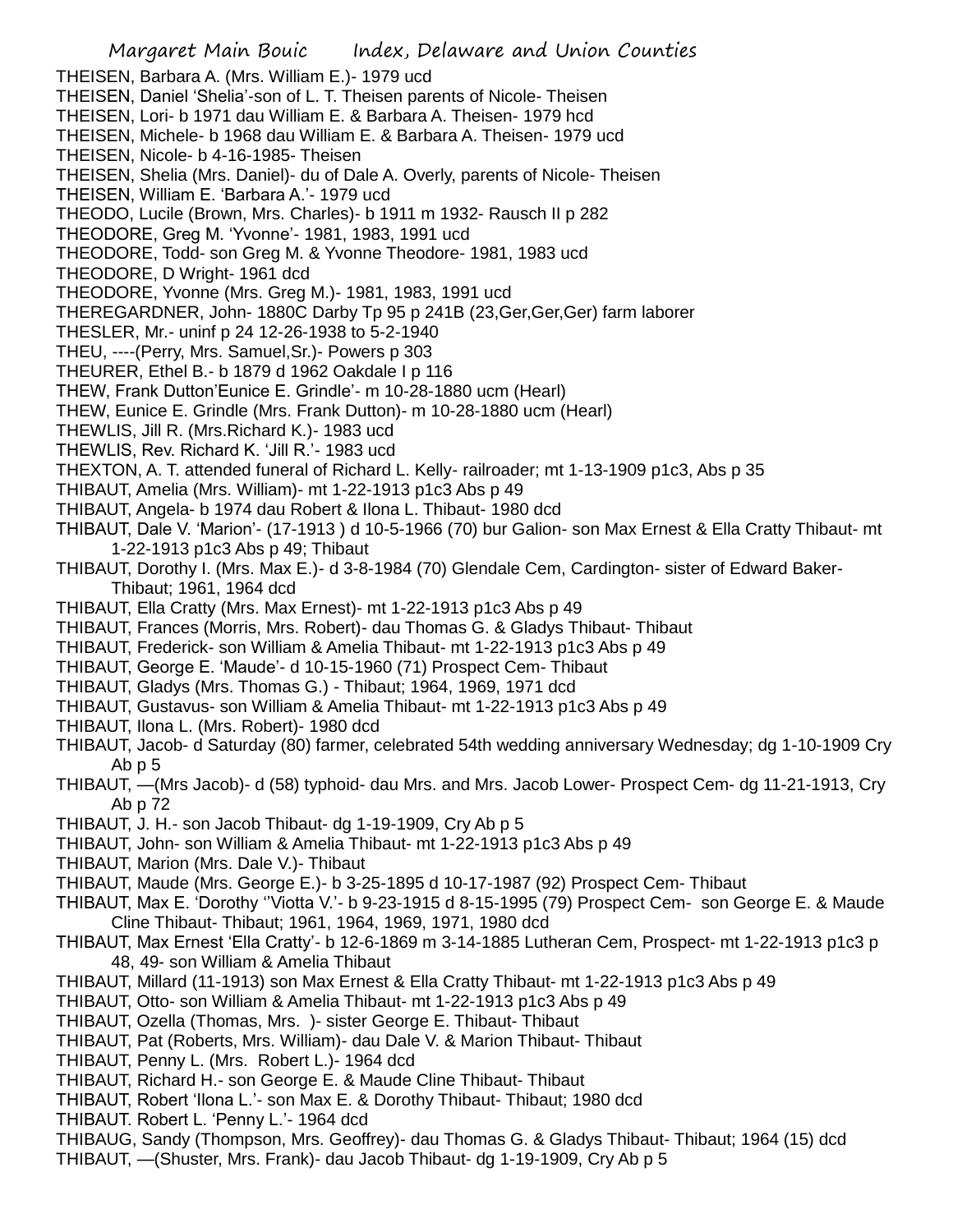THIBAUT, Thomas G. 'Gladys'- d 11-14-1997 (79) - Thibaut; 1964. 1969, 1971, 1980 dcd

- THIBAUT, Viotta V. (Mrs. Max E.)- Thibaut; 1969, 1971, 1980 dcd
- THIBAUT, William 'Amelia'- mt 1-22-1913 p1c3; Abs p 49
- THIBAUT, William- son William & Amelia Thibaut- mt 1-22-1913 p1c3 Abs p 49
- THIBODEAU, Anna (Mrs. Ronald A.)- Thibodeau
- THIBODEAU, Donnie- son Emile & Florence Benware Thibodeau- Thibodeau
- THIBODEAU, Emile 'Florence Benward'- Thibodeau- parents of Ronald A.
- THIBODEAU, Florence Benware (Mrs. Emile)- Thibodeau
- THIBODEAU, Georgeanna- dau Ronald A. & Anna Thibodeau- Thibodeau
- THIBODEAU, Kristy- dau Ronald A. & Anna Thibodeau- Thibodeau
- THIBODEAU; Loraine (Hooper, Mrs. David) dau Emile & Florence Benward Thibodeau- Thibodeau
- THIBODEAU, Louise (Mrs. Steven)- Thibodeau
- THIBODEAU, Michelle (Dole, Mrs. Kelly)- dau Ronald A. & Anna Thibodeau- Thibodeau
- THIBODEAU, Ronald A. 'Anna'- b 7-24-1944 d 12-19-2001 son Emile & Florence Benware Thibodeau-Thibodeau; Vietnam U. S. Navy
- THIBODEAU, Steven 'Louise'- son Emile & Florence Benward Thibodeau- Thibodeau
- THIBOUT, Carl 'Corda Baxter'- Schultz p 8; attended funeral of his mother at Prospect- mt 11-26-1913 p8c2 Abs p 96
- THIBOUT, Corda Baxter (Mrs. Carl)- dau George & Alsina Coleman Baxter- Schultz p 8
- THICKEN, Fred 'Phyllis L.'- 1961 dcd
- THICKEN, Phyllis L. (Mrs. Fred)- 1961 dcd
- THICKEN, Tamra- dau Fred & Phyllis L. Thicken- 1961 (1) dcd
- THICKEN, Tim- son Fred & Phyllis L. Thicken- 1961 (4) dcd
- THICKEN, Tina- dau Fred & Phyllis L. Thicken- 1961 (3) dcd
- THIEGLE, Christine Sue- dau Merlin Joseph & Karen Kaye McKitrick Thiegle- McKitrick p 72
- THIEGLE, Karen Kaye McKitrick (Mrs. Merlin Joseph)- b 9-4-1946 dau Clarence Blake & Thelma Torstenson McKitrick - McKitrick p 72
- THIEGLE, Merlin Joseph 'Karen Kaye McKitrick ;- McKitrick p 72
- THEIKEN, Martha Jane Barber (Mrs. )- dau Dana & Cora longnecker Barber- 1985 uch p 93
- THIELEMANS, dau Lorayne Thielemans- Thielemans- engaged to Matthew D. Reed
- THIEMAN, Martha J. (Kirby, Mrs. )(Mrs. Robert E.)- b 9-27-1922 d 3-21-2002 (79) Kingwood Mem. Pk.- dau Harry & Hazel Goings Reynard- Thieman; 1980 dcd
- THIEMAN, Robert E. 'Martha'- d 7-19-1977 (58) Thieman
- THIEMAN, Robert E. Jr.- son Robert E. Thieman- Thieman
- THIEN, Dawn E. (Mrs. Erick W.)- 1991 ucd
- THIEN, Erick W. 'Dawn E.'- 1991 ucd
- THIEN, Erick- b 1987- son Erick W. & Dawn E. Thien- 1991 ucd
- THIEN,, Jessica- b 1989- dau Erick W. & Dawn E. Thien- 1991 ucd
- THIERGARTNER, Alan- b 3-26-1960 d 7-23-1985 son Joseph & Lila Gay Glassburn- Thiergartner- St. Paul p 153' 1967 ucd
- THIERGARTNER, Anita- b 1-29-1961 dau Roland L. & Mae Etta Rings Thiergartner- Rausch 134542; **Thiergartner**
- THIERGARTNER, Anna B. (Weinlein, Mrs. Howard Albert)- b 2-19-1899 m 12-5-1917 d 12-3-1918 -dau Fred & Barbara Neupert Thiergartner- St. Paul p 153
- THIERGARTNER, Barbara Neubert (Mrs. Fred)- b 2-26-1872 d 1-23-1955 St. Paul Cem, DJ p 26; Thiergartner
- THIERGARTNER, Bernette Elizabeth Burns (Mrs. George)- b 2-6-1908 d 7-20-1947 St. Paul Cem, DJ p 29
- THIERGARTNER, Beverly (Lyell, Mrs. Stephen)- dau John & Lillian Thiergartner- Thiergartner; 1949, 1959 (13), 1962 ucd
- THIERGARTNER, Bonita Lynn b 1-23- 1959 dau John Carlton. & L. Jean Heinlen Thiergartner- Thiergartner; St. Paul p 152' 1962, 1967, 1971, 1973, 1975,1977, 1981 ucd
- THIERGARTNER, Brad 'Dianne Fransen'- b 8-20-1963 m 2-15-1992 son Joseph & Lila Gay Glassburn Thiergartner- St. Paul p 153; 1967 ucd
- THIERGARTNER, John Carlton ' L.Jean Heinlen'- b 6-24-1930 m 7-29-1951 son John & Lillian Thiergartner-Thiergartner; 1949, 1959, 1962, 1967, 1971, 1973, 1977, 1979, 1981, 1983, 1991 ucd
- THIERGARTNER, Carole Crosby (Mrs. Leo F.)- m 9-9-1972 dau Carl Crosby- Thiergartner THIERGARTNER, Christina Both (Mrs. Dennis Arthur)- b 6-25-1948 m 6-20-1970- St. Paul p 514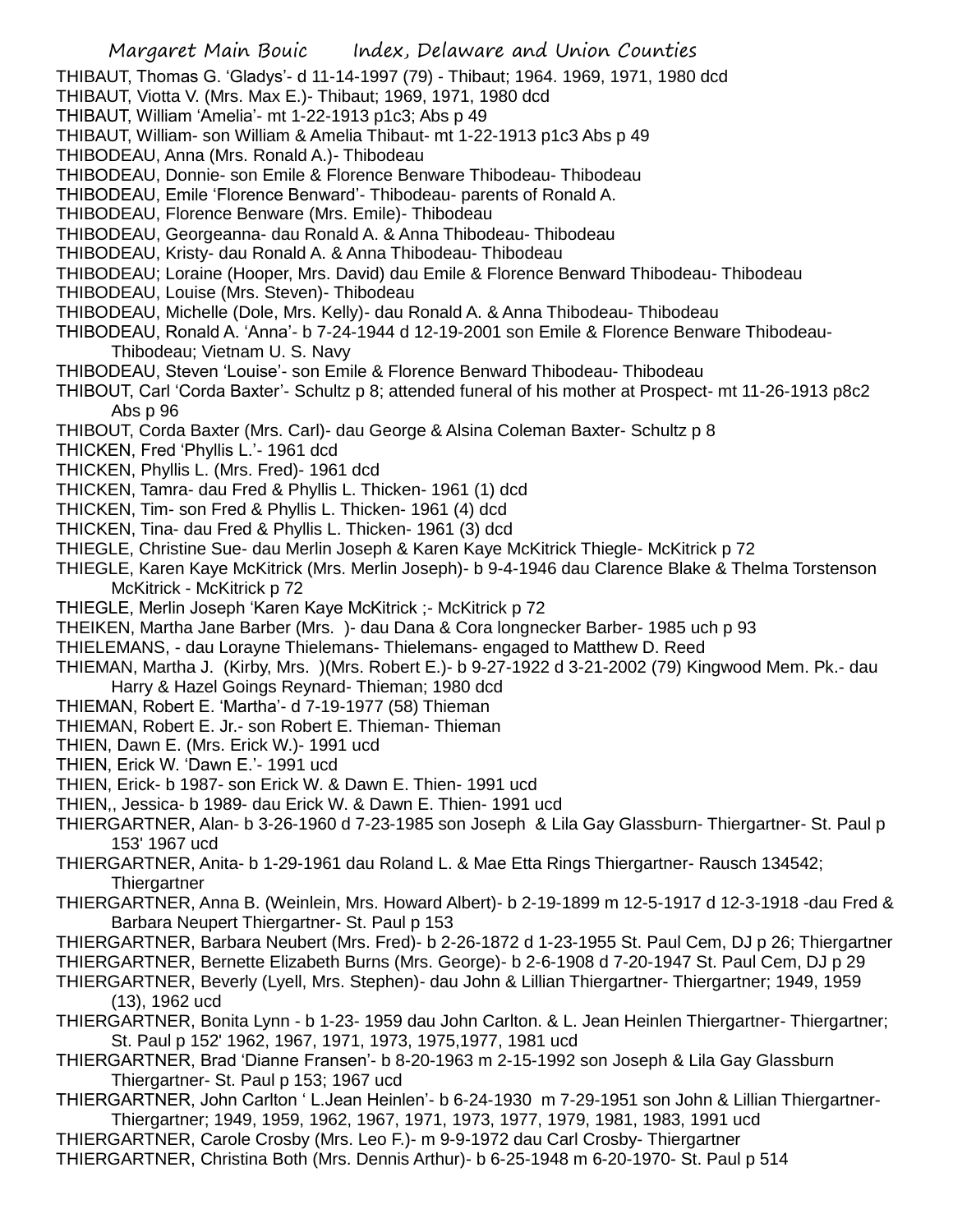THIERGARTNER, Craig- b 6-21-1965 son Joseph & Lila Gay Glassburn Thiergartner- St. Paul p 153; 1967 ucd

THIERGARTNER, Denise Elizabeth Blumenschein (Mrs. Stanley Jay)- b 7-20-1957 m 4-20-1974 dau Harold & Leona A. E. Nicol Blumenschein- Rausch 151(10)5, III p 293; Thiergartner; St. Paul p 152; 1975, 1977, 1979, 1983. 1991 ucd

THIERGARTNER, Dennis Arthur 'Christina Both'- b 3-15-1940 m 6-20-1970 son George & Bernette Elizabeth Burns Thiergartner- St. Paul p 154; 1949, 1959, 1962 ucd

THIERGARTNER, Diane Bravener (Mrs. Robert Frederick)- b 4-26-1940 m 12-10-1960- St. Paul p 153

THIERGARTNER, Dianne Fransen (Mrs. Brad)- m 2-15-1992- St. Paul p 153

THIERGARTNER, Duane- son Roland L. & Mae Etta Rings Thiergartner- Thiergartner

THIERGARTNER, Edward- b 6-25-1907 d 8-9-1907 son Fred & Barbara Newpert Thiergartner- St. Paul p 154 THIERGARTNER, Edwin Ulrich- b 6-25-1907 d 8-9-1907 son Fred & Barbara Thiergartner-St. Paul Cem, DJ p 26

THIERGARTNER, Elaine Joy- b 1983 dau John Michael & Lois Elaine Andrick Thiergartner- St. Paul p 152; 1991 ucd

THIERGARTNER, Elizabeth Jean - b 1-23- 1985 dau Stanley Jay & Denise Elizabeth Blumenschein Thiergartner- St. Paul p 152; 1991 ucd

THIERGARTNER, Elverna (Nicol, Mrs. Harry)- b 3-27-1920 m 1941 d 12-7-1968 dau Walter & Martha Nicol Thiergartner- Rausch 13452 II p 265, III p 271 (15162); Thiergartner

- THIERGARTNER, Emma (Nicol, Mrs. Fred)- Thiergartner
- THIERGARTNER, Eric Jay b 9-1-1974 son Stanley Jay & Denise Elizabeth Blumenschein Thiergartner- St. Paul p 152; 1975, 1977, 1979, 1981, 1991 ucd

THIERGARTNER, Frances Emma (Rausch, Mrs. Louis E.)- b 11-17-1908 m Nov. 1926 d 4-27-1991 (82) Oakdale Cem- dau Fred & Barbara Newpert Thiergartner- Rausch (1851) II p 279, III p 306; Thiergartner; St. Paul p 154

- THIERGARTNER, Fred 'Barbara Neubert'- b 4-4-1866 d 5-9-1950 St. Paul Cem, DJ p 26- Thiergartner; St. Paul p 151
- THIERGARTNER, Fred G. 'Frieda E. Kleiber'- b 6-29-1896 m 4-15-1923 d 8-21-1981 son Fred & Barbara Neubert Thiergartner- 1949, 1959, 1962, 1967, 1971, 1973, 1975, 1977, 1979, 1981, 1983 ucd

THIERGARTNER, Frieda E. M. Kleiber (Mrs. Fred G.)- b 1-22-1904 m 4-15-1923 d 2-5-2000 (96) dau Fred & Anna Nicol Keliber- Thiergartner; St Paul p 151 ; 1949, 1959, 1962, 1967, 1971, 1973, 1975, 1977, 1979, 1981, 1983, 1991 ucd

THIERGARTNER, George- 1975, 1979 ucd

THIERGARTNER, George 'Bernette Elizabeth Burns''Louise Johnson;- b 10-12-1903 m 8-16-1931 m(2) 8-21- 1948 d 10-4-1955 St. Paul Cem, DJ p 28- son Fred & Barbara Neupert Thiergartner- ; St. Paul p 153

THIERGARTNER, Jane Laura Barbara (Ferryman, Mrs. Phillip George)- b 3-16-1929 m 4-27-1951- dau John & Lillian Mary Margaret Thiergartner- St. Paul p 151; 1949 ucd

THIERGARTNER, L. Jean (Mrs. John Carltoon )- b 7-18-1932 m 7-29-1951- St. Paul p 152; 1959, 1962,

1967, 1971, 1973, 1975, 1977, 1979, 1981, 1983, 1991 ucd

THIERGARTNER, Jennifer Lynn- b 8-7-1978- dau Stanley Jay & Denise Elizabeth Blumenschein Thiergartner-Thiergartner- St. Paul p 152; engaged to Justin Clark Hinderer; 1991 ucd

- THIERGARTNER, Joan (Burns, Mrs. King George)- b 11-27-1931 m 11-6-1953- twin dau John & Lillian Thiergartner- 1949 ucd
- THIERGARTNER, Joseph 'Lila Gay Glassburn'- b 11-27-1931 m 6-24-1956 twin -son John & Lillian Mary Margaret Kandel - Thiergartner- St. Paul p 153l 1949, 1959, 1962, 1967 ucd

THIERGARTNER, Johann 'Maria'- b 9-28-1858 d 4-11-1930 St. Paul Cem, DJ p 25

THIERGARTNER, John 'Lena Rausch'- b 9-28-1858 m 19140 Rausch (134) II p 265; 1915 uch p 791, 795

THIERGARTNER, John 'Lillian Kandel'- b 9-2-1897 m 1928 d 7-2-1967 St. Paul Cem, DJ p 28- son Fred & Barbara Neubert Thiergartner- St. Paul p 151; 1949, 1959, 1962 ucd

THIERGARTNER, John 'Mary Gunderman'- m 4-13-1882 ucm 7153 (Hearl)

- THIERGARTNER, Kathryne Delee- b 7-29-1980 dau John Michael & Lois Elaine Andrick Thiergartner-Thiergartner; St. Paul p 1521991 ucd
- THIERGARTNER, Lee Fred 'Carole Crosby'Louise Johnson'- b 9-15-1934 d 10-13-1975 St. Paul Cem, DJ p 29 son George & Bernette Elizabeth Burns- Thiergartner; St. Paul p 154; 1949, 1959, 1962, 1967, 1971, 1973 ucd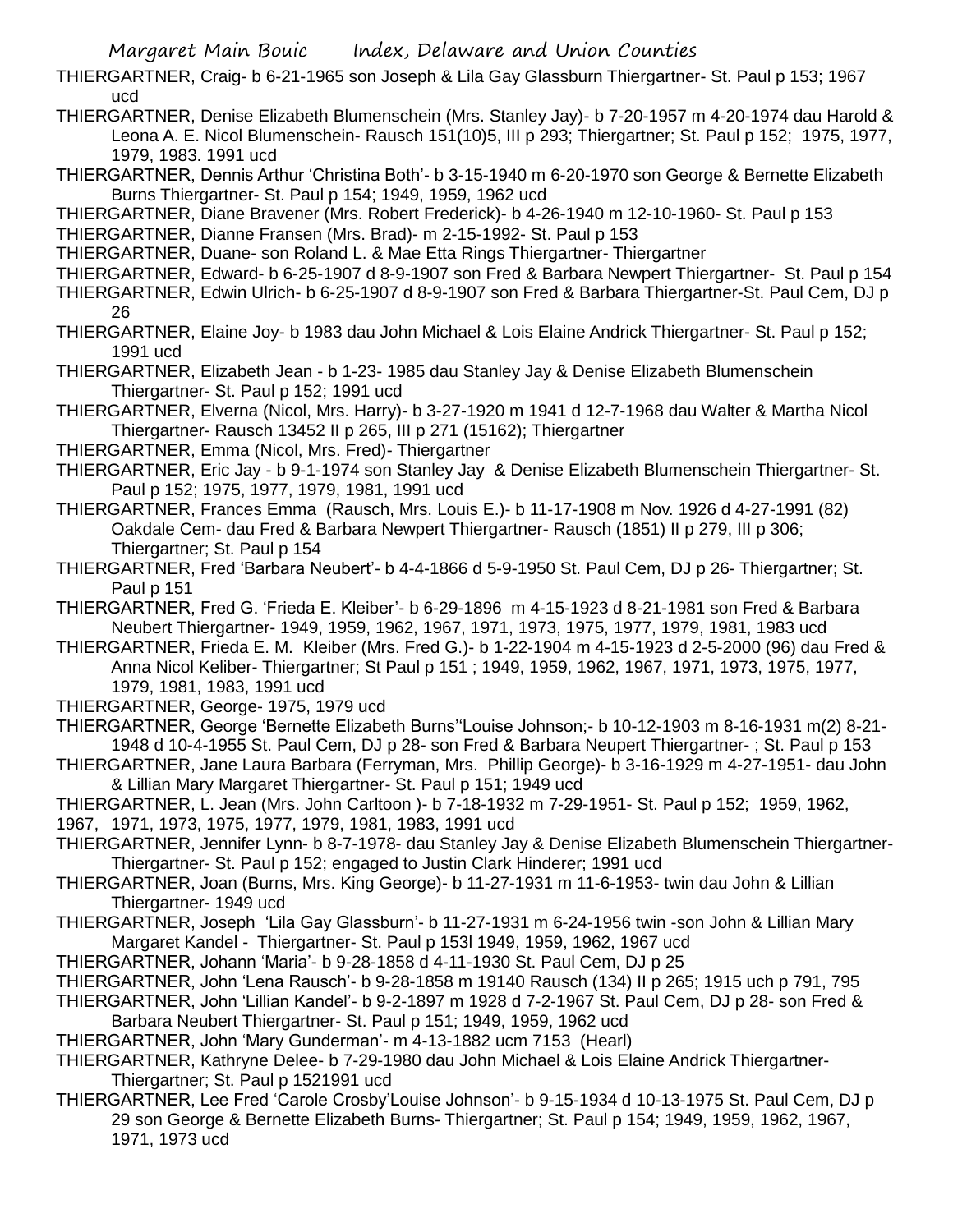- Margaret Main Bouic Index, Delaware and Union Counties
- THIERGARTNER, Lena Rausch (Nicol, Mrs. George)(Mrs. John)- b 9-17-1861 m(1) 1883, (2) 1907 d 2-18- 1934 dau Philip & Barbara Goesz Rausch- Rausch 134 II p 265; 1915 uch p 791, 795
- THIERGARTNER, Leona (Scheiderer, Mrs. Oscar)- b 12-10-1917 m 1939 dau Walter & Martha Nicol Thiergartner- Rausch 13451, II p 265, III p 271; Thiergartner
- THIERGARTNER, Leonhard J.- b 1890 d 1935 St. Paul Cem, DJ p 25
- THIERGARTNER, Lila Gay Glassburn (Mrs. Joseph)- b 7-23-1937 m 6-24-1956- St. Paul p 153; 1959, 1967 ucd
- THIERGARTNER, Lillian Mary Margaret Kandel (Mrs. John)- b 2-26-1906 d 11-17-1986 St. Paul Cem, DJ p 28- St. Paul p 151; 1949, 1959, 1962, 1967, 1971, 1973, 1975, 1977, 1981, 1983 ucd
- THIERGARTNER, Lois Elaine Andrick(Mrs. John Michael " Mike")- b 4-17-1956 m 12-3-1977St,. Paul p 152; Thiergartner; 1977, 1991 ucd
- THIERGARTNER, Louis- b 1883 d 1924 St. Paul Cem, DJ p 3
- THIERGARTNER, Louise Johnson (Mrs. George)- b 5-29-1912 m 8-21-1948-Thiergartner; St,. Paul p 154; 1949, 1959, 1962, 1967, 1971, 1973 ucd
- THIERGARTNER, Lucas Stanley b 1-19-1982- son Stanley Jay & Denise Elizabeth Blumenschein Thiergartner- St. Paul p 152; 1991 ucd
- THIERGARTNER, Lucille K. (Gugel, Mrs. Herbert G.)- b 9-6-1922 m 1949 d 4-30-1977 (54) St. John's Cemdau Walter & Martha Nicol Thiergartner- Rausch 13453, II p 265, III p 273; Thiergartner
- THIERGARTNER, Lue- b 1861 d 1935 Milford Cem, Sec 5 Row 4, Un Al p 50
- THIERGARTNER, Mae Etta Rings (Mrs. Roland)- m 1956- Rausch (13454), II p 265, III p 273; Thiergartner
- THIERGARTNER, Maria (Mrs. Johann)- b 11-6-1857 d 8-10-1901 St. Paul Cem, DJ p 25
- THIERGARTNER, Marlene Esther (Mohr, Mrs. James Harry) b 6-15-1934 m 11-24-1955 dau John & Lillian Mary Margaret Kandel Thiergartner- St. Paul p 153; 1949 ucd
- THIERGARTNER, Martha A. Nicol (Mrs. Walter J.)- b 7-23-1895 m 1916 d 1956 St. Paul Cem, DJ p 29 dau George & Lena Rausch Nicol- Rausch 1345, II p 265; Thiergartner
- THIERGARTNER, Mary Ann (Briggs, Mrs. Hod)- b 3-4-1933 m 6-10-1955- dau George & Bernette Elizabeth Burns Thiergartner- St. Paul p 154; 1949 ucd
- THIERGARTNER, Mary Gunderman (Mrs. John)- m 4-13-1882 ucm 7153 (Hearl) d Saturday (42) dau Michael Gunderman- mt 8-14-1901 p1, Abs p 8
- THIERGARTNER, John Michael 'Lois Elaine Andrick'' b 9-3-1953 m 12-3-1977 son John Carlton. & L. Jean Heinlen Thiergartner- Thiergartner; St. Paul p 152; 1959, 1962, 1967, 1971, 1973, 1977, 1979, 1981, 1983, 1991 ucd
- THIERGARTNER, Rita (Rinehart, Mrs. Steve)- b 2-26-1959 m 5-1986 dau Roland L. & Mae Etta Rings Thiergartner- Rausch 134541; Thiergartner
- THIERGARTNER, Robert Frederick 'Diana Bravener'- b 3-17-1938 m 12-10-1960 son John & Lillian Mary Margaret Kandel Thiergartner- St. Paul p 153; 1949, 1959 ucd
- THIERGARTNER, Roland L. "Pete" 'Mae Etta Rings'- b 9-20-1928 m 5-13-1956 d 1-12-1993 (64) St. Paul Cem- son Walter & Martha Nicol Thiergartner- Rausch 13454 II p 256, III p 273; Thiergartner
- THIERGARTNER, Ruth D. (Sherman, Mrs. George A.)- b 1-28-1933 d 3-113-2003 (70)- Sunset Cem. Adopted -dau Fred G. & Frieda E. M. Kleiber Thiergartner- Thiergartner; St. Paul p 151; 1949 ucd
- THIERTARTNER, Sharon Ann- b 1-6-1980 dau Dennis Arthur & Christina Both Thiergartner- St. Paul p 154
- THIERGARTNER, Stanley Jay 'Denise Elizabeth Blumenschein'- b 10-5-1955 m 4-20-1974 son Carl & Jeanie Heinlen Thiergartner- Rausch (151(10)5); Theirgartner; St. Paul p 152; 1959(3), 1962, 1967, 1971, 1973, 1975, 1977, 1979, 1981, 1983, 1991 ucd
- THIERGARTNER, Terri Lynn (King, Mrs. Frank Jeff:- b 5-16-1967 m 5-2-19– dau Robert Frederick & Diane Bravener Thiergartner - St. Paul p 153
- THIERGARTNER, Tina Lynn- b 12-12-1974 dau Dennis Arthur & Christian Both Thiergartner- Thiergartner; St. Paul p 154
- THIERGARTNER, Walter J. 'Martha A.- b 1893- St. Paul Cem, DJ p 29- Thiergartner
- THIERY, Bertha M. Francis (Mrs. Joseph)- b 11-13-1892 d 12-12-1996 bur Leopold, Ind. dau F. Joseph & Theresa Dupont Francis- Thiery
- THIERY, Elaine (Mrs. Raymond)- Thiery
- THIERY, Hazel (Burnett, Mrs. )- dau Joseph & Bertha M. Francis Thiery- Thiery
- THIERY, Joseph 'Bertha M. Francis'- d 1966- Thiery
- THIERY, Raymond 'Elaine'- d 1995- son Joseph & Bertha m. Francis Thiery- Thieru
- THIERY, Violet (Lawhorne, Mrs. Cecil)- dau Joseph & Bertha M. Francis Thiery- Thieruy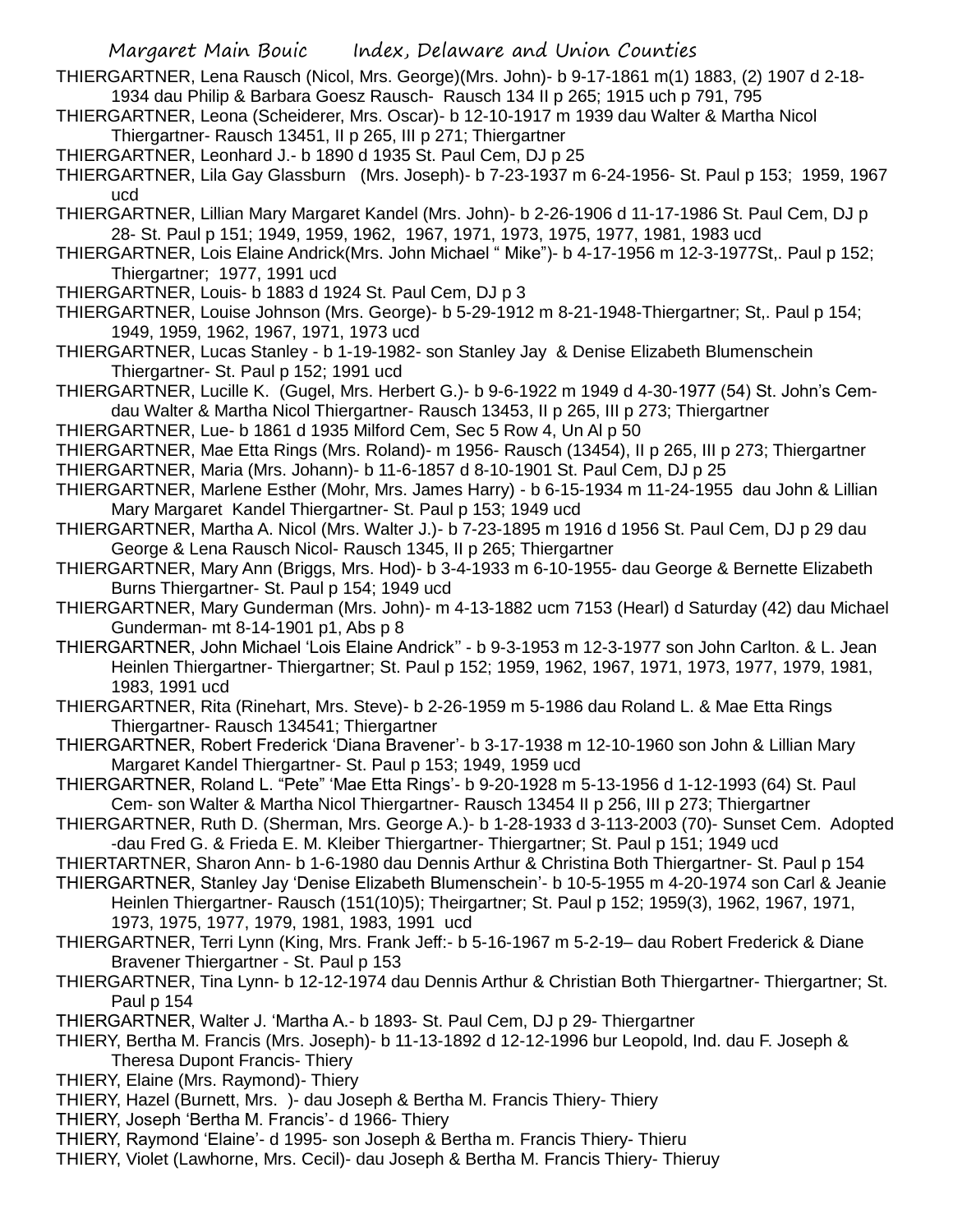- THIHART, Mrs. Max- dau Wallace Cratty; dg 1-28-1908, Cry Ab p 103
- THIMDON, Thomas- Pabst p 5 p 1
- THIMLER, Harriett Galley (Mrs. )- d 2-8-1966 (67) Oak Grove Cem- sister Walter Galley- Thimler THIRINGER, Dr. Henry 'Inez King'- Weiser p 18
- THIRINGER, Inez King (Mrs. Dr. Henry)- dau William & Catharine Victoria Willey King- Weiser p 18 THIRKELL, Ellen (Rowe, Mrs. William)- McKitrick p 153
- THIRKFIELD, George- 1908 dch p 511
- THIRKIEL, George B- 1869 wsc; Pabst p 8 p 21
- THIRKIELD, Amanda (Mrs. E. B.)- mother of George B. Thirkield- dg 2-6-1894 Cry Ab p 152; dg 2-13-1894 p 153, 154
- THIRKIELD, Angela Pfarr (Mrs. Robert)- m 8-24-1996- dau Mike & Rhonda Pfarr- Thirkield
- THIRKIELD, Dean- son E. B. & Amanda Thirkield- dg 2-13-1894 Cry Ab p p 153
- THIRKIELD, Eden Buckley- son George B. Thirkield- dg 9-30-1913, Cry Ab p 62
- THIRKIELD, George B. son Amanda Thirkfield- dg 2-6-1894 Cry Ab p 152; dg 2-13-1894 p 153; owned dry goods store with E. E Neff, dg 3-10-1908 Cry Ab p 115; d Sunday, dg 9-30-1913, Cry Ab p 61, 62
- THIRKIELD, —(Pierson, Mrs. W. P.- dau George B. Thirkield- dg 9-30-1913, Cry Ab p 62
- THIRKIELD, ----(Sherman, Mrs. Paul)- dau George B. Thirkield- dg 9-30-1913, Cry Ab p 62
- THIRKIELD, Makala Rene- b 5-27-1998 dau Robert & Angela Pfarr Thirkield- Thirkield
- THIRKIELD, Nellie- dau George b. Thirkield- dg 9-30-1913, Cry Ab p 62
- THIRKIELD, Robert- engaged to Mary Elizabeth Adickes-'Angela Pfarr'; m 8-24-1996- Thirkield; son of Wesley & Sharon Thirkield; 1983 ucd
- THIRKIELD, Sharon (Mrs. Wesley)(Fisher, Mrs. Earl) Thirkield
- THIRKIELD, Wesley 'Sharon'- 1983 ucd
- THIVENER, Jay 'Sheryl Phillips'- m 6-30-1979 son Paul Thivener- Thivener
- THIVENER, Paul- Thivener; 1980 dcd
- THIVENERk Sherly Phillips (Mrs. Jay)- m 6-30-1979 dau John Phillips- Thivener
- THOBURN, Anna Jones (Mrs. Bishop J. M.)- d Tuesday (46) dau Judge Jones of Kingston, O.
	- interment Circleville- dg 9-19-1902, Cry Ab p 154
- THOBURN, Bishop James M. 'Anna Jones'- missionary, India- dg 9-19-1902 Cry Ab p 154; dg 2-3-1914, Cry Ab p 90
- THOBURN, Ellen (Cowen, Mrs. Gen. B. R.)- d Sunday- sister Bishop thoburn- dg 2-3-1914, Cry Ab p 90
- THOBURN, Isabelle- friend of Lilavati Sungh of India- dg 5-14-1909, Cry Ab p 31; dg 3-28-1916, Cry Ab p 39, brother of Mary Cratty; first woman missionaey sent by M. E. church to India; dg 2-3-1914, Cry Ab p 90
- THOBURN, Jeanette (Wilson, Mrs. James)- b 1-17-1823 m 10-7-1846-d 9-17-1910- dg 9-20-1910, Cry Ab p 159
- THOGMARTIN, April A. (Goyer, Mrs. Mark A.)- b 1956 m 10-4-1986 dau Donald Dean & Jo Ane Porschet Thogmartin- Thogmartin; 1959, 1962, 1967, 1971, 1973, 1977 ucd;
- THOGMARTIN, Bruce- son Donald O. & Julie Merrman Thogmartin- Thogmartin
- THOGMARTIN, Christopher Donald- b 3-19-1973 son Don Adam & Julia Kay Speyer Thogmartin- 1985 uch p 132
- THOGMARTIN, Deane- b 2-14-1928 d 8-17-1983 Claibourne Cem p 95
- THOGMARTIN, Don Adam 'Julia Kay Speyer'- b 1952 son Donald Dean & JoAn Porschet Thogmartin- 1985 uch p 132; Thogmartin; 1959, 1962, 1967 ucd
- THOGMARTIN, Donald Dean 'JoAn Porschet'- b 2-14-1928 m 1950 d 8-17-1983 (55) Claibourne Cem- son Donald O. & Julie Merrman Thogmartin- Thogmartin; 1985 uch p 132; 1962, 1967,1971, 1973, 1975, 1979, 1981, 1983 ucd
- THOGMARTIN, Jo An (Mrs. Donald Dean)- b 1-5-1931----- Claibourne Cem p 95; 1985 uch p 132; 1959, 1962, 1967, 1971, 1973, 1975, 1977, 1979, 1981, 1983, 1991 ucd
- THOGMARTIN, Julia Kay Speyer (Mrs. Don Adam)- b 5-13-1954 dau Paul J. & Ellen Hoffman Speyer 1985 uch p 132
- THOGMARTIN, Keith- son Donald O. & Julie Merrman Thogmartin- Thogmartin
- THOGMARTIN, Lisa Jo (Cleaver, Mrs. John M.)- b 1958 m 9-7-1996 dau Donald Dean & Jo An Porschet Thogmartin- Thogmartin; 1959, 1962, 1967, 1971, 1981 ucd
- THOGMARTIN, Val P. b 1954 son Donald Dean & Jo An Porschet Thogmartin- Thogmartin; 1959, 1962, 1967 ucd
- THOM, Mary (Firestone, Mrs. Owen Randolph)- 1985 uch p 50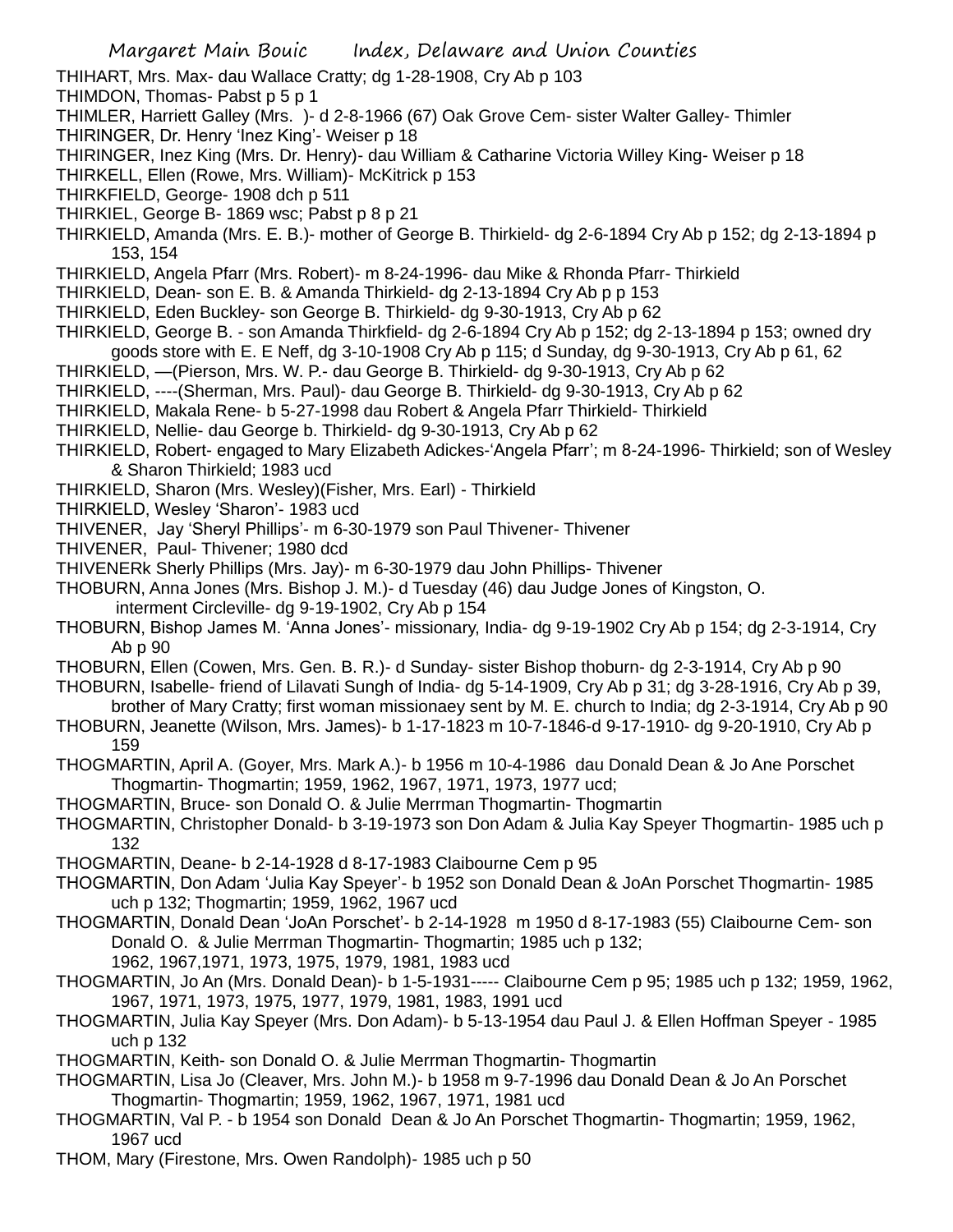- Margaret Main Bouic Index, Delaware and Union Counties THOMA, Christopher- b 1979 son John L. & Mary A. Thoma- 1981, 1983 ucd THOMA, John L. 'Mary A.'- 1981, 1983, 1991 ucd THOMA, John- b 1981 son John L. & Mary A. Thoma- 1981, 1983 ucd THOMA, Liberty- b 1976 ch John L. & Mary A. Thoma- 1981, 1983 ucd THOMA, Mary A. (Mrs. John L.)- 1981, 1983 ucd THOMAE, Aranetta (Mrs. William L.)- 1971, 1980 dcd THOMAE, John- b 1964 son William L. & Arnetta Thomae- 1971, 1980 dcd THOMAE, Kim- b 1967 dau William L. & Arnetta Thomae- 1971, 1980 dcd THOMAE, Mike- b 1972 son William L. & Arnetta Thomae- 1971, 1980 dcd THOMAE, Ronnie- b 1966 son William L. & Arnetta Thomae- 1971, 1980 dcd THOMAE, William L. 'Arnetta'- 1971, 1980 dcd THOMAN, Betty Perkins (Mrs. Marshall)- Thomen THOMAN, Henry K.- 1908 dch p 406 THOMAN, Judy dau Marshall & Betty Perkins Thomen- Thomen THOMAN, Kelley Elizabeth- b 10-15-1990 d 1-16-1991 Claibourne Cem dau Marshall & Betty Perkins Thomen- Thomen THOMEN, Marshall 'Betty Perkins'- son Thomer Thomen- Thomen THOMAS, ------1908 dch p 473; btp p 13; 1883 uch V p 402 THOMAS, Bishop- 1883 uch V p 92 THOMAS, General- Pabst p 7 p 98; 1976 dch p 89 THOMAS, Rev.- hjt p 44; 1915 uch p 206; funeral of Mrs. Elizabeth H. Cowles- dg 11-15-1892, Cry Ab p 107 THOMAS, Miss- 1880 dch p 449 THOMAS, Mr.- d 3-1830 (20y) dcga p 50 Delaware Patron & Franklin Chronicle THOMAS, Mrs.- d 10-22-1893 (81) Radnor vault- dg 11-3-1893, Cry Ab p 137 THOMAS, Mrs. Dr.- dau of Mrs. Covell's first marriage- dg 5-15-1894 Cry Ab p 168 THOMAS, A.-1883 uch V p 394; uca p 92, Richwood THOMAS, Rev. A. A.- father of Otis B. Thomas, gdfather of Ruth- mt 10-10-1906 p 7c4 Abs p 24 THOMAS, A. A. (Mrs. S. A.)- infant son d 7-2-1904, Claibourne Cem p 77 THOMAS, Abel- d 9/10- 29-1822 (37) 1820C:5; uccp p 31, executor JB 3 p 291; dcga p 8 Del Patron & Franklin **Chronicle** THOMAS, Abelina- b 11-13-1842 d 9-16-1850 dau Samuel S. & Dorcas Maine Thomas- Asp 1312 THOMAS, Abijah- Powell p 72 THOMAS, Ada- Pabst p 7 p 15 THOMAS, Ada- dau Albert Ralph & Almeda Johnson Robinson- obit 2-5-1915, Cry Ab p 13 THOMAS, Ada (Amrine, Mrs. Carrol)- b 11-14-1903 m 7-2-1922 dau Richard & Margaret E. Schenk Thomas-Griffen- 167254 THOMAS, Ada (Mrs. Ifa)- Maugans Anc p 203 THOMAS, Ada (Kaley, Mrs. Patsey)- b 3-17-1889 dau James & Ella Chambers Thomas- Thomas; Maugans Anc p 125 THOMAS, Ada Kate Hause (Mrs. Mitchell)- b 8-8-1976/9 dau John J. & Frances Springer Hause- Maugans Anc p 55 THOMAS, Ada More (Mrs. David)- Thomas THOMAS, Addie White (Mrs. Alex)- b 1868 m 1888 d 1892- d au William & Maline Bennett White- White II 126 THOMAS, Addie Terry (Mrs. John)- parents of Arvine Marvin Thomas- Thomas
	- THOMAS, Adelaide Eugene- 1850C Radnor Tp 92 p 178 (4,O)
	- THOMAS, Adelia Coberley (Mrs. Benjamin)- b 7-1-1823 m 5-15-1842 dcm; Thomas (15); dcc Harold Mcmillen 13; 1850C Concord Tp 2259 p 131 (27,O); 1976 dch p 42
	- THOMAS, Adelia Mary Davis (Mrs. Jessie) dau John Wesley Davis- 1985 uch p 39
	- THOMAS, Adina B.- ch Albert H. & Mary A. Thomas- 1870C Taylor Tp 222-213 p 27 (10,O)
	- THOMAS, Adrian- parents of Robert Thomas (d 7 wks) dg 8-19-1909 Cry Ab p 84
	- THOMAS, Adrian Raymond 'Lettie Arehart' -b 10-2-1882 d 4-10-1969 son George Washington & Minerva Skinner Thomas- Thomas 1537; dg 2-23-1917, Cry Ab p 21, 22, 24; pallbearer for James Beckley- dg 8-9-1912- Cry Ab p 146; see dcc Harold McMillen 3; dcb corrected
	- THOMAS, Adrienne E. (Mrs. James M.)- 1991 ucd
	- THOMAS, Rev. A. E.-d Sunday (76) Methodist Minister; Ashley; dg 6-22-1909, Cry Ab p 39 conducted funeral dg 3-29-1898 Cry Ab p 150; 5-24-185, Cry Ab p 22; dg 10-16-1896, Cry Ab p 88; dg 2-24-1899, Cry Ab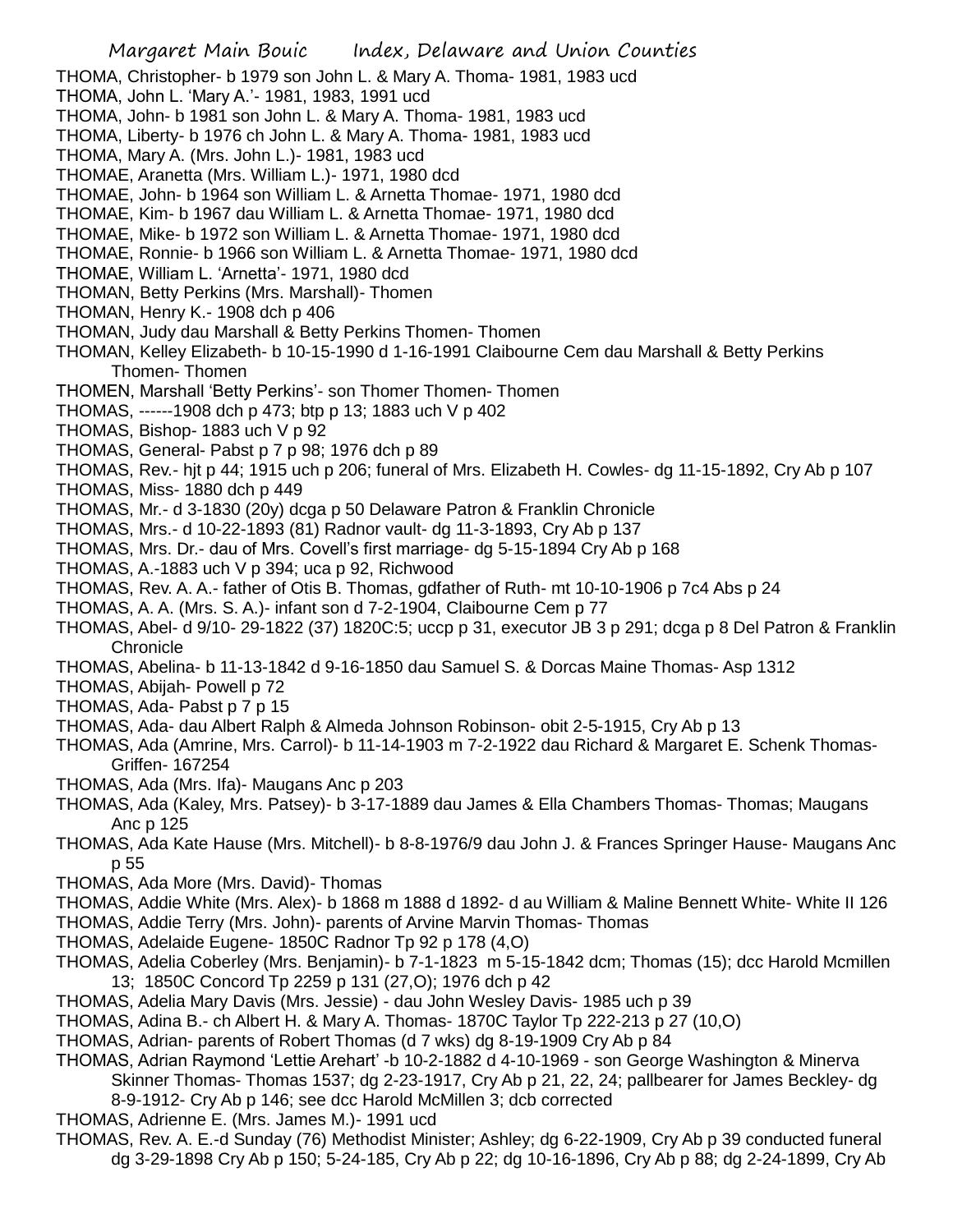p 189; dg 7-28-1899, Cry Ab p 209; Freshwater p 67; 1908 dch p 478, funeral of Daniel Hopkins- dg 4- 16-1901, Cry Ab p 76

- THOMAS, Rev. A. E.- preached funeral of Mrs. Bliss Main- dg 11-30-1909 Cry Ab p 75
- THOMAS, ---Caldwell (Mrs. A. F.)- dau Mr. & Mrs. George Caldwell- mt 4-5-1911 p 7c2 Abs p 63
- THOMAS, Dr. A,. J. (Dentist) 'Emma J.' b 2-16-1847; 1883 uch IV p 534, V p 592, 596, 653; 1880C Richwood 345-362 p 32 (33, Penn,Penn,Penn)
- THOMAS, Alan- son Daniel L. & Lucille Wheatley Thomas- Thomas
- THOMAS, Alan- son James W. & V. Gaye Thomas- 1959 (9) ucd
- THOMAS, Albert- b 1-21-1921 d 10-9-1921- Thomas Graveyard, Powell p 168
- THOMAS, Albert- b Hamilton Co -d 1-4-1933 (55) Oakdale 4490 (G234)
- THOMAS, Albert H. 'Mary A.' 1870C Taylor Tp 222-213 p 27 (35,O)
- THOMAS, Albert J.- son Jesse & Clara Jones Thomas- Thomas
- THOMAS, Albert M. 'Martha Harkins'- Thomas
- THOMAS, Albert W. 'Estella Robinson'-b 5-1876 m 11-8-1897 ucm (Hearl)1900C Allen tp 78 p 1 (24,\_,\_,\_);
- 1910C Marysville 34-29 p 2A (32,O,o,O) m 12y, clerk hardware
- THOMAS, Albert W.- b 1877 Hamilton Co. d 1-4-1933 Oakdale II Section GR 15-5 p 60
- THOMAS, Alden C. 'Gladys Castlebary'- b 1-2-1903 m 1937 d 11-3-1963 bur Mt. Gilead son John & Blanche Pinyard Thomas- Thomas; 1959 ucd Aulden
- THOMAS, Alene (Boyer, Mrs. )- dau Hank & Sarilda Artist Thomas- Thomas
- THOMAS, Alex- d 1-5-1906, dg 1-5-1906, dg 1-9-1906, Cry Ab p 71, 72
- THOMAS, ----(Schimpf, Mrs. )- dau Alex Thomas- dg 1-5-1906, Cry Ab p 71
- THOMAS, Alexander- son John & Susan Thomas- 1850C Dover Tp 825-842 p 124 (3/12,O) pallbearer for Jasper Keyser- dg 11-23-1909 Cry Ab p 74; for H. B. Collins- dg 4-14-1914, Cry Ab p 112
- THOMAS, Alfred- dcw Bk 4 p 155 (18)
- THOMAS, Alfred- b 1-21-1921 d 8-16-1921 Thomas Graveyard- Powell p 168
- THOMAS, Alfred- son Hubert & Oretha Thomas- Thomas; 1959 (15) ucd
- THOMAS, Alice 1870C Radnor Tp p 469 (7)
- THOMAS, Alice Howser (Mrs. John B.)- d 1995- Thomas
- THOMAS, Alice Hull (Mrs. Benjamin)- dau Mahlon & Eva Snook Hull- dumch p 328
- THOMAS, Alice (Mrs. John)- Thomas
- THOMAS, Alice (Leach, Mrs. )- b 8-5-1907 d 11-5-1931 Milford cem, Un Al p 43
- THOMAS, Alice (Weiser, Mrs. William F.)- b 7-27-1867 m 4-15-1893 d 12-31-1947 Troy Tp dau James & Elizabeth Evans Thomas- 1908 dch p 687; Weiser p 15
- THOMAS, Aline (Bowers, Mrs. Charles E.)- b 12-12-1909- Weiser p 165
- THOMAS, Allen- son Arvin & Iva Morris Thomas- Wells 5; Pounds 6; Thomas
- THOMAS, Allen 'Catharine'- b 4-18521900C Magnetic Springs 334-338 (48.O,O,O) m 22y
- THOMAS, Allen 'Mary E. Hedges'- m 3-23-1875 ucm 5670 (Hearl) ; mt 3 p 11
- THOMAS, Allen 'Tina'- Thomas
- THOMAS, Allen .- son James W,. & V,. Gay Thomas- 1962 (11) ucd
- THOMAS, Alma (Mrs. David L.)- Thomas
- THOMAS, Alta Julia (Mrs. Charles H.)- m 8-1908 d 8-1961 -Thomas
- THOMAS, Altha Titus (Mrs. Robert W.)- Thomas
- THOMAS, Alva Guy 'Esther Bauder'- b 10-10-1885 m 7-6-1912 d 9-6-1961 son John & Alice Thomas-Thomas
- THOMAS, Alva Verner 'Filatha Williams'- b 7-21-1878 m 12-30-1903 d 6-23-1969- son Ural & Susan Macomber Thomas- 1880 dch p 675; dcc Elmo Thomas Hall 2 ; Freshwater p 198; 1961, 1969 dcd
- THOMAS, Amanda- dau Walter E. & Sondra Thomas- Thomas
- THOMAS, Amanda (Mrs. Oscar)- 1910C Jerome Tp 155-160 p 7B (45,O,O,Pa) m 18y, 3 ch
- THOMAS, America- ch John & Susan Thomas- 1850C Dover Tp 825-842 p 24 (2,O)
- THOMAS, Amy (Mrs. Doug)- Thomas
- THOMAS, Amy- dau James A. Thomas- Thomas
- THOMAS, Amy- b 1972- dau Ned A. & Marilyn J. Thomas- 1980 dcd
- THOMAS, Andrew- 1840C Radnor Tp p 100 (20-30)
- THOMAS, Andrew- son Alex Thomas- dg 1-5-1906 Cry Ab p 71
- THOMAS, Andrew B.- son Philo & Ann Thomas- 1850C Liberty Tp Del. Co 1501 p 103 (4,O)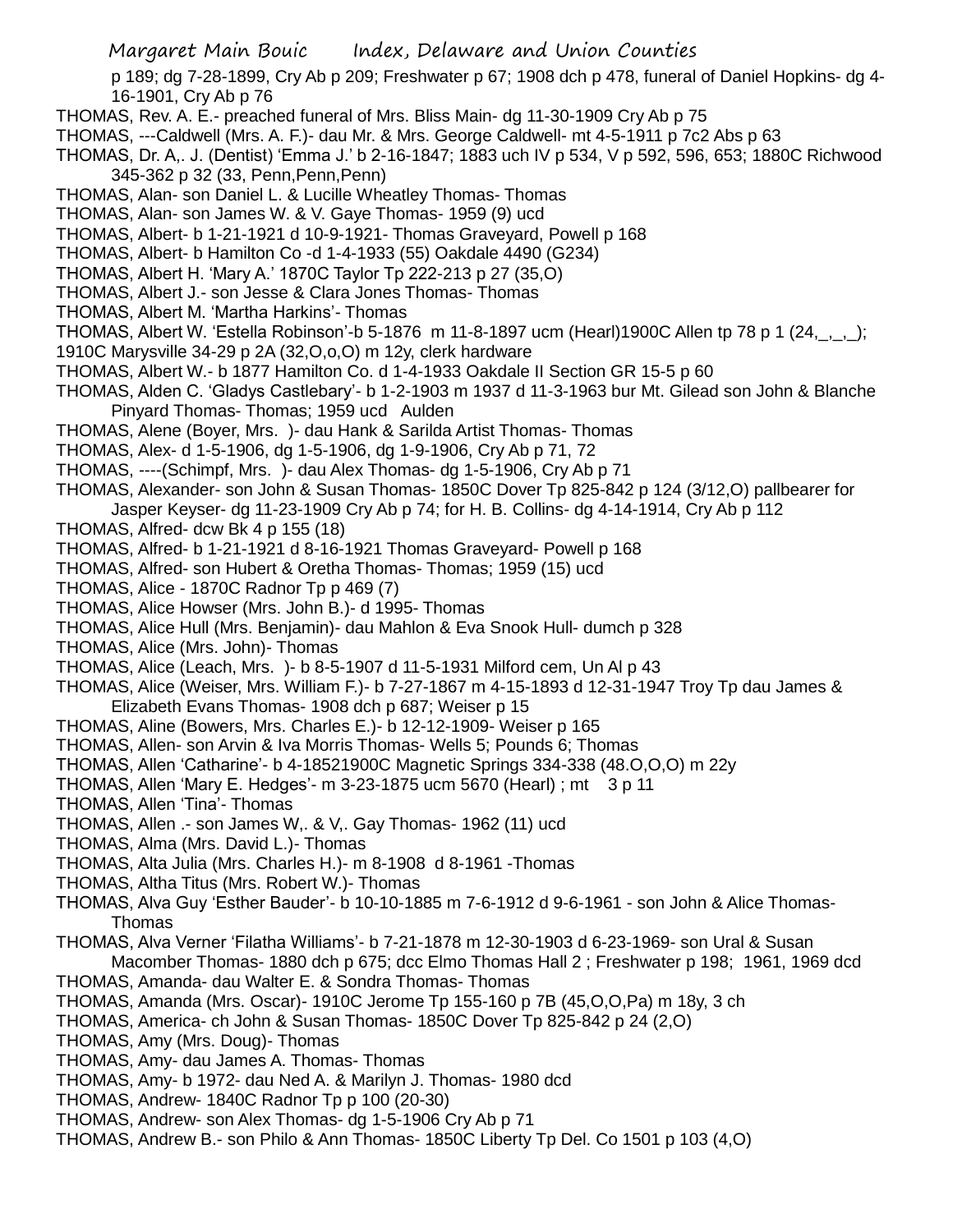- THOMAS, Andrew- b 1960 son Frank F. & Marion D. Thomas- 1962, 1967, 1971, 1973, 1975, 1977, 1979, 1981, 1983 ucd
- THOMAS, Andy 'Paula- 1991 ucd
- THOMAS, Angela- b 1967 dau Arthur H. Jr. & Charlene Thomas- 1980 dcd
- THOMAS, Angela- b 1956 dau Gilford L. & Marilyn Thomas- 1971 dcd
- THOMAS, Angela (Mrs. Robert)- Thomas
- THOMAS, Angelina 1870C Radnor Tp p 467 (30)
- THOMAS, Angeline- dau Robert R, Thomas- dcw Bk 4 p 377 (39); dg 4-17-1900, Cry Ab p 18
- THOMAS, Angelina,Angie- sister Mrs. Jennie/Jane Clark- dg 3-21-1916, 3-24-1916, Cry Ab p 37
- THOMAS, Anita Evelyn Amrine (Mrs. Merald, Jr.)- dau Eugene & Beulah Amrine- Rittenhouse 6; Parrott 6; Sbc p 31, 42
- THOMAS, Ann- 1850C Radnor Tp 22 p 175 (8,O)
- THOMAS, Ann 1870C Liberty Tp Del Co p 393 (46)
- THOMAS, Ann- (70) bur Radnor, sister Benjamin Thomas- dg 7-28-1905, Cry Ab p 40
- THOMAS, Ann Buckingham (Mrs. Vernon W.)- b 1-29-1913 m 11-16-1940 d 4-24-1982 Claibourne Cem- dau Harry & Emma Luellen Buckingham- Thomas
- THOMAS, Ann (Mrs. David)- b 1809 d 1892 Old Welsh Churchyard- Powell p 210
- THOMAS, Ann (Davis, Mrs. William P.)- m 9-26-1847 dcm
- THOMAS, Ann E. Lock (Mrs. William R.)- m 10-26-1853 ucm (Hearl)
- THOMAS, Ann (Green, Mrs. Larry)- dau James D. & Clara Angie Neer Thomas- Thomas
- THOMAS, Ann (Jenkins, Mrs. John)- dau John Thomas- 1915 uch p 607
- THOMAS, Ann- dau John R. & Mary Thomas- 1850C Radnor Tp 8 p 175 (12,O)
- THOMAS, Ann- dau John & Samantha Thomas- 1850C Trenton Tp 892 p 73 (13,O)
- THOMAS, Ann (Kennedy, Mrs. J. W.)- dg 3-8-1910 Cry Ab p 103
- THOMAS, Ann Lock (Mrs. William)- m 10-26-1853 ucm 2020
- THOMAS, Ann Lowry (Mrs. David)- b 1824 d 1905 Old Liberty Churchyard. V p 154- 1880 dch p 674; sister John & Andrew J. Lowry; dg 5-8-1905, Cry Ab p 25l 1850C Liberty Tp Delaware Co 1501 p 103 (26,O)
- THOMAS, Ann Lowry (Mrs. Philo)- m 4-10-1845 dcm
- THOMAS, Ann M. (Mrs. Vernon M.)- b 1913 d 1982- Claibourne Cem p 97
- THOMAS, Ann (McMurray, Mrs. )- dau Henry & Mary Krauscoff Thomas- Thomas
- THOMAS, Ann (Mrs. Randy L.)- Thomas
- THOMAS, Ann- d 9-3-1843 (31y) Radnor Cem, Powell p 230- sister Rev. T. V. Thomas
- THOMAS, Ann- b 6-4-1842 d 4-11-1861 Radnor Cem, Powell p 233-dau Thomas & Elizabeth Thomas
- THOMAS, Ann (Mrs. William P.)- d 9-24-1857 (61) Radnor Cem- Powell p 228; 1850C Randor Tp 13 p 175 (54,Wales)
- THOMAS, Ann (Williams, Mrs. David)- 1880 dch p 763
- THOMAS, Anna A.- d 7-4-1881 (19y6m) dau Uaral S. & Susannah Thomas- Old Liberty Churchyard- Powell p 156
- THOMAS, Anna- dau Benjamin & Sarah Thomas- 1880C York Tp 14 p 2 (9,O)
- THOMAS, Anna/Ann M. Buckinghan (Mrs. Vernon)- 1959, 1962, 1971, 1973, 1975, 1977, 1979, 1981, 1983 ucd
- THOMAS, Anna- sister David, Harry, Arthur, Benjamin, Mrs. Martha Marshen, Mrs. Harriet Klee- dg 12-29- 1899- dg 12-29-1899, Cry Ab p 229
- THOMAS, Anna G. (Mrs. Homer A.)- Thomas
- THOMAS, Anna (Greiser, Mrs. )- sister Ruth A. Thomas- Thomas
- THOMAS, Anna- dau Harry & Mary Thomas- 1910C Magnetic Springs 27-30 p 6B (11,O,O,O)
- THOMAS, Anna- dau Henry Thomas- dg 7-11-1902, Cry Ab p 144
- THOMAS, Anna (Lewis, Mrs. David)- 1880 dch p 632
- THOMAS, Anna Mary Catherine Weaver (Mrs. Richard)- b 4-4-1834 Md- John Weaver (TV) 11
- THOMAS, Annabell C. (Mrs. Dr. William L.)- Thomas; 1969, 1980 dcd
- THOMAS, Anne (Babcock, Mrs. Richard)- dau Leroy & Virginia Meadows Thomas- Thomas
- THOMAS, Anne (Mrs. John)- parents of Matthew Okla Thomas- Thomas
- THOMAS, Annie (Davis, Mrs. )- dau Donald J. & Sandra Thomas- Thomas
- THOMAS, Archie Gilbert 'Opal Mae Sterling'- Maugans Anc p 20
- THOMAS, Archie, Jr.- son Archie Gilbert & Opal Mae Sterling Thomas- Maugans Anc p 20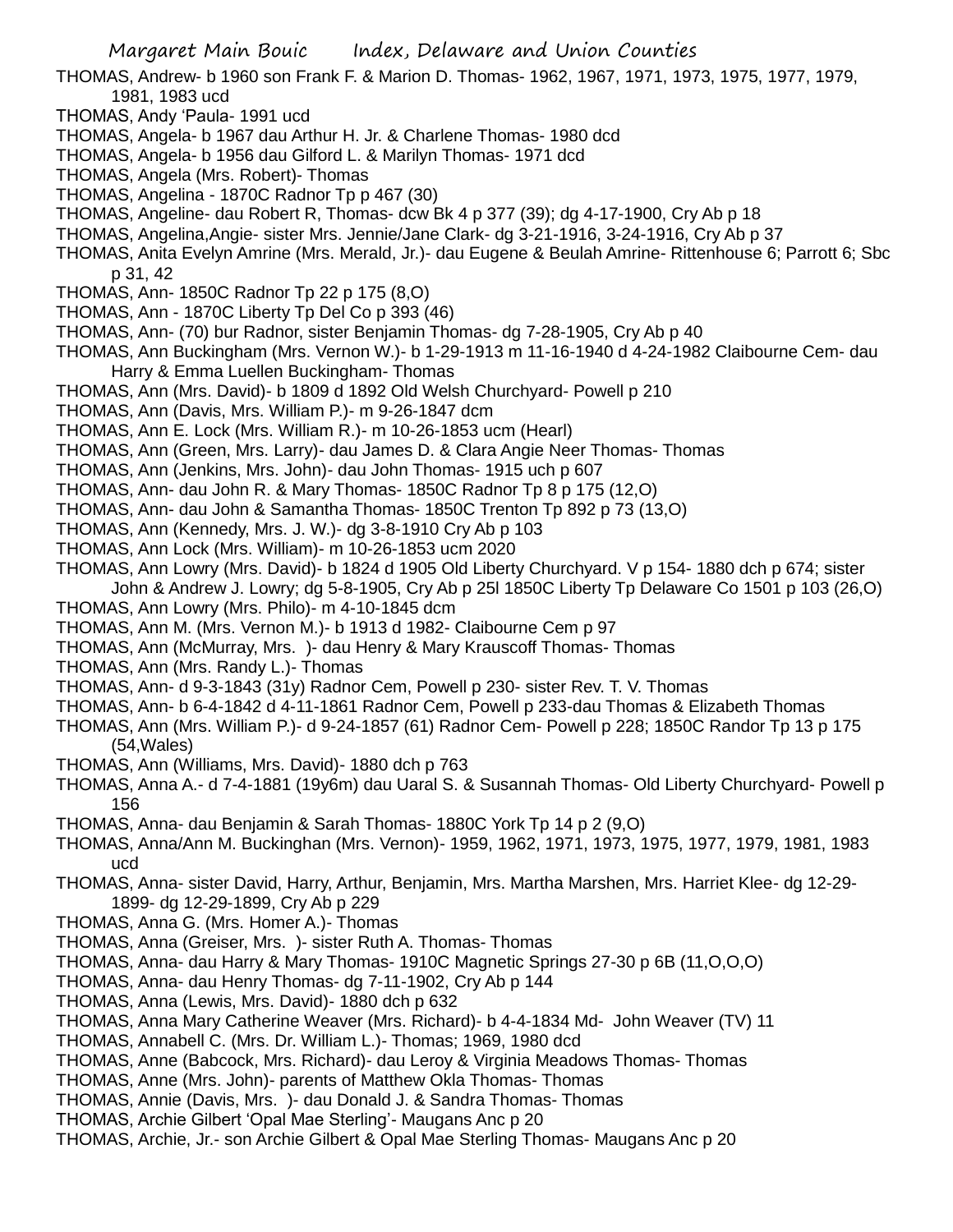THOMAS, Arden James- b Radnor Tp 11-3-1903 d 5-6-1918 (14-6-9) son James R. & Lavina Feastes Thomas- Thomas- 1908 dch p 687; dg 5-21-1918 Cry Ab p 38; dg 5-10-1918, Cry Ab p 35

- THOMAS, Armima W.- ch Albert H. & Mary A. Thomas- 1870C Taylor Tp 222-213 p 27 (8,O)
- THOMAS, Arnold L. 'Jessie C.'- brother Hubert Thomas- 1959, 1962, 1967, 1971, 1973, 1977, 1979, 1981, 1983, 1991 ucd
- THOMAS, Artha- d 10-1896- dau David Thomas- dg 10-2-1896, Cry Ab p 86
- THOMAS, Arthur 1870C Delaware Town p 318 (10 mos)
- THOMAS, Arthur- brother Anna Thomas- dg 12-29-1899 Cry Ab p 229
- THOMAS, —Rosevelt (Mrs. Arthur)- dau Edward Rosevelt- dg 12-31-1907 Cry Ab p 95
- THOMAS, Arthur- son Benjamin & Sarah Thomas)- 1880C York Tp 14 p 2 (48, O, Wales, Wales)
- THOMAS, Arthur 'Ella' b 9-1872- 1900C Union Tp 8-8 p 1A (27,O,O,O) m 1y, farm laborer
- THOMAS, Arthur 'Evaline'- father of Donald- dg 8-28-1896, Cry Ab p 83
- THOMAS, Arthur H., Jr. 'Charlene'- 1980 dcd
- THOMAS, Arthur- son Harry & Mary Thomas- 1910C Magnetice Springs 27-30 p 6B (4,O,O,O)
- THOMAS, Arthur- son Henry Thomas- dg 7-11-1902, Cry Ab p 144
- THOMAS, Arthur 'Evelyn Walkey'- Weiser p 607
- THOMAS, Arthur "Tink" 'Mabel Irene Bovey'- b 4-21-1905 m 6-22-1965 d 11-10-1993 (80) Oak Grove Cemson Harry & Mary Krauscoff Thomas- Bovey 4; Thomas; Maugans Anc p 53; Giffen (1683141), (1681141); 1969, 1980 dcd
- THOMAS, Arthur O.' Evelyn Roosevelt'- d 1937- Thomas
- THOMAS, Arthur- father of Ruth Corrinne-dg 11-29-1904, Cry Ab p 274
- THOMAS, Arthur- half-broher W, W,. Penry- dg 11-19-1918, Cry Ab p 96
- THOMAS, Arvin Mervin 'Iva/Ida Morris'- b 1-26-1899 d 12-28-1990 (91) Greenmound Cem- son John & Addie Terry Thomas- Thomas; Wells 4,5; Pounds 5,6; 1961, 1969 dcd; 1983 ucd
- THOMAS, Aseneth- dau Evan Jones- dcw Bk 2 p 184
- THOMAS, Aseneth- granddau Evan Jones- dcw Bk 2 p 184
- THOMAS, Aulden C. 'Gladys'- 1949, 1962 ucd
- THOMAS, Audrey (Saltz, Mrs. Rolland)- dau James D. & Clara Angie Neer Thomas- Thomas
- THOMAS, Augustin- mt 3 p 10
- THOMAS, Augustus- heir of Anson Williams- dcw Bk 2 p 347
- THOMAS, Barbara (Mrs. Guy)- Thomas
- THOMAS, Barbara- mother of Eric- 1962 ucd
- THOMAS, Barbara J. (Mrs. Joe W.)- Thomas (1534(10))
- THOMAS, Barbara Jo Loffer (Mrs. Gary)- dau Earl & Connie Loffer- Thomas
- THOMAS, Barbara (Mrs. Lynn)- parents of Brian Thomas- Thomas
- THOMAS, Barbara- b 1961 dau Paul W. & Doris J. Blevins Thomas- Thomas; 1964, 1967, 1971,1973, 1977, 1979, 1981 ucd
- THOMAS, Barbara (Watts, Mrs. Graham)- d 6-10-1982 (53)- Thomas
- THOMAS, Barret- b 1976 son Ned A. & Marilyn J. Thomas- 1980 dcd
- THOMAS, Beatrice (Mrs. Parker)- parents of Gary Thomas- Thomas
- THOMAS, Bell 1870C Liberty Tp Del Co p 397 (19)
- THOMAS, Bell 1870C Liberty Tp Del Co p 397 (3)
- THOMAS, Belle- dau David S. & Sarah McCutcheon Thomas- 1880 dch p 675
- THOMAS, Belle d 12-6-1875 (24-9-9) Thomas Graveyard- Powell p 169- res Liberty Tp, born Liberty Tp, dau of James and Polly Simone Thomas, dcdeaths;
- THOMAS, Ben- b 1972 son David A. & Michele M. Thomas- 1980 dcd
- THOMAS, Ben 'Louella Freshwater'- Thomas
- THOMAS, Ben- son Richard & Mary Edwards Thomas- dg 10-9-1903, Cry Ab p 202
- THOMAS, Ben 'Sharon'- parents of Miranda Faye Thomas- son Marion Thomas- Thomas
- THOMAS, Benj. 1870C Troy Tp p 520 (38\*)
- THOMAS, ----(Mrs. Benjamin)- dau Benjamin & Mrs. Freshwater- dg 6-14-1904 Cry Ab p 252
- THOMAS, Benjamin -d Concord Tp (84), father of George W. Thomas- dg 5-26-1903, Cry Ab p 186; 1870C Concord Tp p 263 (51\*)
- THOMAS, Benjamin 1870C Delaware Town p 318 (29)
- THOMAS, Benjamin- unvmec p 40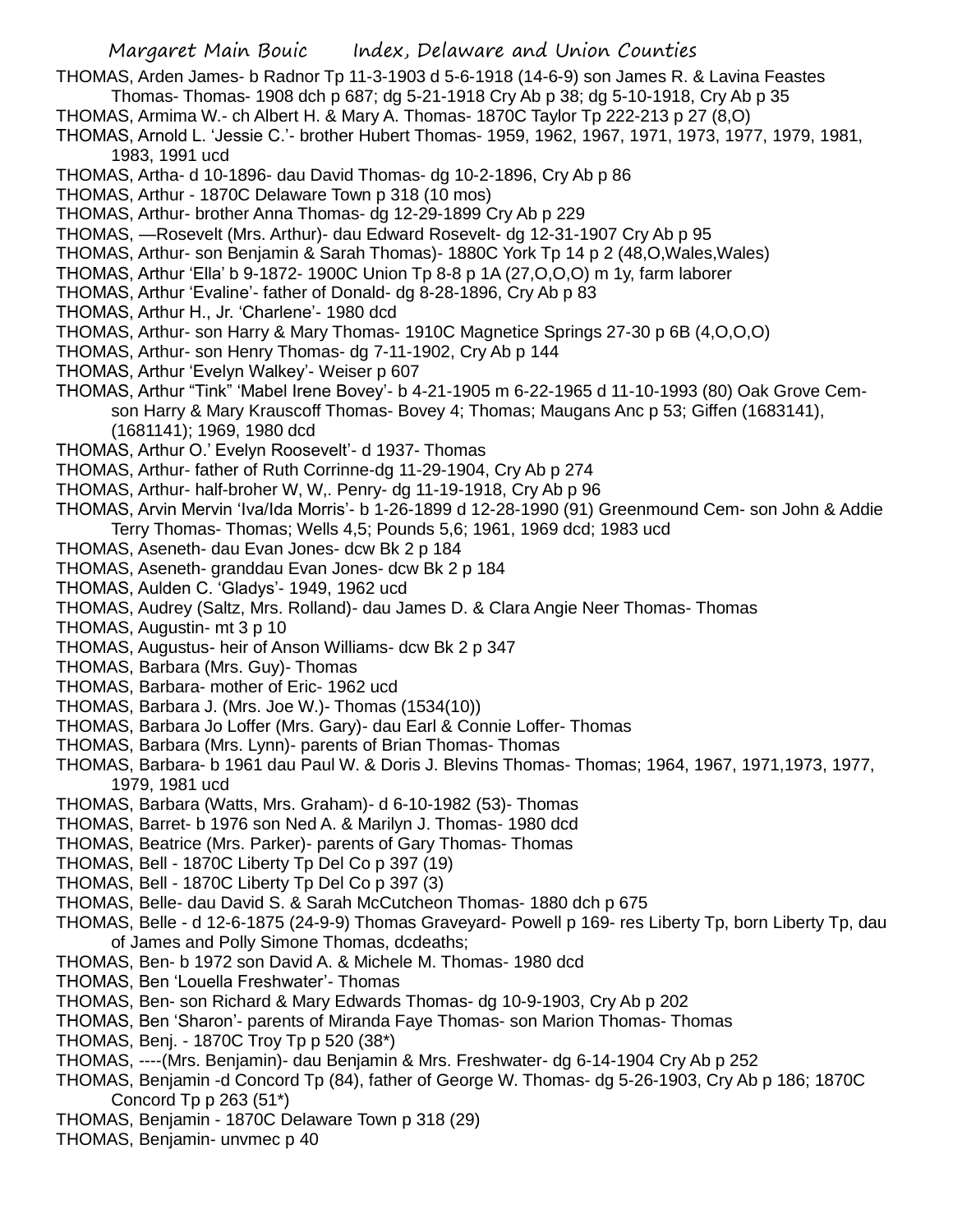THOMAS, Benjamin 'Adelia Coberly'- b 2-4-1819 m 5-15-1842 dcm- son James Abel & Elizabeth Stevens(on) dcc Harold McMillen 12; 1976 dch p 42; Thomas 15; 1850C Concord Tp 2259 p 131 (29,Va)

- THOMAS, Benjamin .- b 2-8-1853 son John Abel & Drucilla Oller Thomas- Thomas 123
- THOMAS, Benjamin 'Alice Hull'- dumch p 328
- THOMAS, Benjamin- d Wednesday (78) Radnor Cem- mt 12-1-1909 p1c1 Abs p 71; dg 11-30-1909 Cry Ab p 75
- THOMAS, Benjamin- d 6-19-1913 (71) not m.- brother of Mrs. F. J. Klee & Mrs. Joseph M. Kennedy-
- blacksmith; mt 6-25-1913 p2c2 Abs p 73; dg 6-20-1913, Cry Ab p 43; dg 12-2-1913. Cry Ab p 74
- THOMAS, Benjamin F. -'Edna E.' b 5-24-1899 d 12-28-1990 (91); Greenmound Cem- son Hank & Sarilda Artist Thomas- Thomas; 1870C Delaware Town p 328 (23)
- THOMAS, Benjamin F. 'Eliza Allen'- m 10-12-1864 dcm
- THOMAS, Benjamin- 1915 uch p 475; 1883 uch V p 516
- THOMAS, Benjamin- 1850C Radnor Tp 22 p 175 (2,O)
- THOMAS, Benjamin- brother Miss Ann Thomas- dg 7-28-1905. Cry Ab p 40
- THOMAS, Benjamin G. d 2-27-1883 (1y27d) res Del, dcdeaths;
- THOMAS, Benjamin- son Elizabeth Thomas- 1850C Liberty Tp Un Co 1012-1029 p 151 (8,O)
- THOMAS, Benjamin- son Henry & HannahThomas- 1850C Delaware Town 997 p 79 (8,O)
- THOMAS, Benjamin- son Henry Thomas- dg 7-11-1902, Cry Ab p 144
- THOMAS, Benjamin- son John Thomas- dg 2-1-1908 Cry Ab p 105
- THOMAS, Benjamin- son John R. & Mary Thomas- 1850C Radnor Tp 8 p 175 (16,O)
- THOMAS, Benjamin 'Marilla Westbrook'- Powell p 322
- THOMAS, Benjamin 'Sarah A.'- 1880C York Tp 14 p 2 (48,O,Wales,Wales); 1900C York Tp 40-40 p 2B (67,O,Wales,Wales)
- THOMAS, Benjamin 'Sarah Ann Coonfair'- m 8-17-1856 dcm
- THOMAS, Berniece Elizabeth Moffitt (Mrs. John Iden)- b 9-10-1904 d 1-4-2002 (97) Dublin Cem- dau David W. & Phoebe M. Oren Moffitt- Thomas
- THOMAS, Berenice Kentner (Mrs. Harley)- d 10-21-1972 (65) bur Toledo sister Doris Kentner
- THOMAS, Bernice- pallbearer for Mildred Bonita Jones, Sunday School Class, Oller church- dg 8-3-1917, Cry Ab p 78
- THOMAS, Bernice (Snouffer, Mrs. Leslie)- dau George Fred & Maude Watkins Thomas- Thomas 15342
- THOMAS, Bert 'Estella'- b 5-1876 1900C Allen Tp 7-8 p 1 (24,O,Unk,Unk) m 2y
- THOMAS, Bert 'Maude Sturgille'- parents of John P. Thomas- Thomas
- THOMAS, Bertha Butler (Mrs. Lincoln L.)- m 11-14-1882 ucm (Hearl)
- THOMAS, Bertha T.- b 1914- Claibourne Cem p 55
- THOMAS, Besaleel- son Samuel & Melia Thomas- 1850C Union Tp 1235-1253 p 183 (12,Ky)
- THOMAS, Bessie- b 7-26-1890 d 8-1890 dau Charles Edward & Clara Cemantha Lehman Thomas- by Grace **Thomas**
- THOMAS, Bessie Benton (Mrs. John Wesley)- dau Merlin & Christina Hamilton Benton- Thomas (153(10))
- THOMAS, Bessie (Mrs. James E.)- 1980 dcd
- THOMAS, Bessie N.- dau Oscar & Amanda Thomas0 1910C Jerome Tp 155-160 p 7B (14,O,O,O)
- THOMAS, Bessie (Rutan, Mrs. )- dau George M. & Rose Belle Evans Thomas- Thomas
- THOMAS, Beth- b 1967 dau Ernest & Mary Thomas- 1969 dcd
- THOMAS, Betsey (Mrs. James)- 1961, 1964, 1969, 1971 dcd
- THOMAS, Betsey (Lowry, Mrs. John)- m 4-18-1840 dcm; 1880 dch p 665
- THOMAS, Betsy 1870C Union Tp 54 p 8 (49,O); 1880C Union Tp 25 p 5 (59,O,Conn,Conn)
- THOMAS, Bettie Lou (Kollie, Mrs. Carl)- dau Eugene O. & Gladys Dickens Thomas- Thomas
- THOMAS, Betty Brown (Mrs. Gary)- m 1959- Thomas
- THOMAS, Betty (Mrs. Robert)- Thomas
- THOMAS, Beulah (Schirtzinger, Mrs. )- dau Benjamin F. & Edna Thomas Thomas- Thomas
- THOMAS, B. F.- 1880 dch p 411, 621, 647; 1908 dch p 425
- THOMAS, B. F.- son Joshua B. & Durzilla Hite Thomas- 1915 uch p 1086
- THOMAS, B. F. 'Rosella- dg 10-3-1890, Cry Ab p 35
- THOMAS, Billy- son Herbert H. & Lucille Thomas- 1961 (12) dcd Bill- 1980 dcd
- THOMAS, Bill 'Terri'- son Charles A. & Barbara Thomas- Thomas
- THOMAS, Blanche Irene (Smith, Mrs. Clarence Norton)- m 6-18-1948- Nash p 338
- THOMAS, Blanche M. Fetty (Mrs. Walter E.)- Thomas; parents of Patricia, etc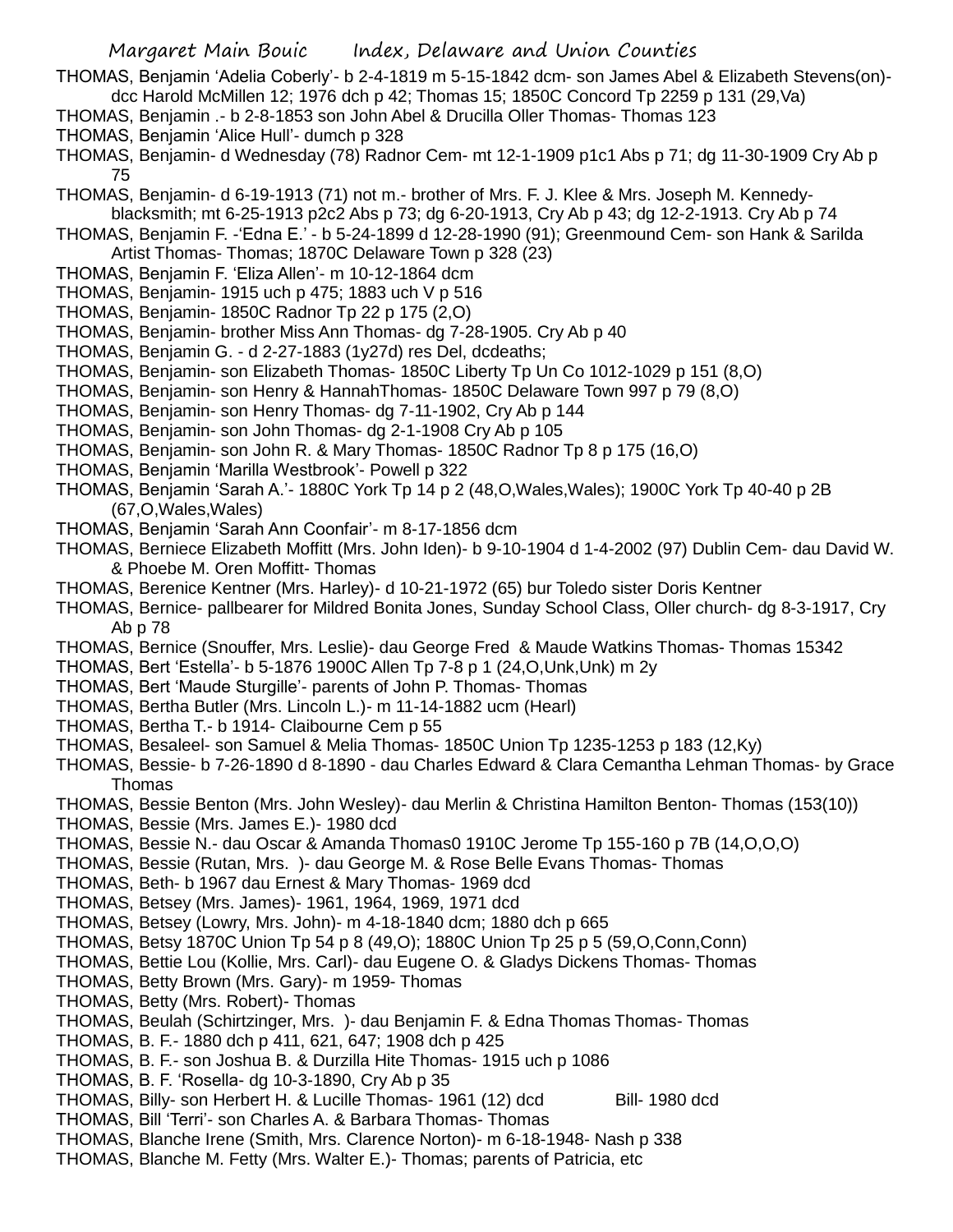- THOMAS, Blanche P.- b 1918 d 1938- Thomas Graveyard- Powell p 168
- THOMAS, Blanche Pinyard (Mrs. John)- Thomas
- THOMAS, Bob- son Philo Owen & Mary Inez Sperrow Thomas- Thomas
- THOMAS, Bobbi- ch Jack L. & Janet Thomas- 1961 (9mo) dcd
- THOMAS, Bonnie (Ghee, Mrs. )- dau Benjamin F. & Edna Thomas- Thomas
- THOMAS, B. P. 'Rosella'- dg 10-3-1890, Cry Ab p 35
- THOMAS, Brenda- dau Kenneth & Dorothy Thomas- 1961 (13) dcd
- THOMAS, Brenda (Stidam, Mrs. )- b 1965 dau Walter E. & Sondra A. Thomas- 1971 dcd; Thomas
- THOMAS, Brian 'Mari George'- son Lynn & Barbara Thomas- Thomas
- THOMAS, Bridget- dau Griffith & Sarah Thomas- dcw Bk 4 p 148 (17)
- THOMAS, J. Burdell 'Jeannette Hart'- b 5-17-1901 d 12-22-1965 Oak Grove Cem- son Charles Cromwell & Minnie Wells Thomas- Thomas 15382; 1976 dch p 389; 1961 dcd
- THOMAS, Burl M. 'Flora L.'- b 1877 d 1964 Claibourne Cem p 55
- THOMAS, B. W.- death of Mrs. Barksheba Skinner at his home, dg 4-10-1900, Cry Ab p 6
- THOMAS, Byron- 1964 dcd, Concord Tp
- THOMAS, Byron 'Elizabeth Johnson'- b 4-1840 m 9-22-1869 ucm 4606 (Hearl); 1883 uch IV p 460, 535; hjt p 194; mt 10-13-1869 Abs 2 p 14; 1900C Dover Tp 87-89 p 4B (60,O,O,O) m 31y. Farmer
- THOMAS, Byron- son Griffith & Mary Thomas- 1880C Allen Tp 10-11 p 2 (23,O,O,O)
- THOMAS, C. A. (Mrs. Henry C.)- 1880C Scioto Tp 66
- THOMAS, Carl Dallas 'Maude Ora Hanna'- d 6-6-1971 (82) bur Cheshire Cem- Thomas; 1949 ucd, 1969, 1971 dcd; dcb correction (Eldridge Dallas) (30-1919)
- THOMAS, Carl 'Ortola'- d 4-3-1968 (62) Radnor Cem- son Josephia & Minnie Keck Thomas- Thomas
- THOMAS, Carl T. Jr.- son Ruth N. Thomas- Thomas
- THOMAS, Carla (Hussey, Mrs. )- dau Carl & Ortola Thomas- Thomas
- THOMAS, Carla (Smock, Mrs. )- dau Jay M. & Zola Thomas- Thomas
- THOMAS, Carlene Denise Matthews (Mrs. Ronald Warren)- m 5-18-19– d 8-18-1977 dau Carl Matthews-Thomas (153763)
- THOMAS, Carlos J.- d 7-27-1986 (80) bur Chillicothe- Thomas
- THOMAS, Carma (Golden, Mrs. )- dau Carl & Ortola Thomas- Thomas
- THOMAS, Carol A. (Mrs. Tom L.)- 1980 dcd
- THOMAS, Carol (Mrs. James)- Thomas
- THOMAS, Carol- d 1937- dau Marion Guy & Virginia Thelma Lockwood Thomas- Thomas
- THOMAS, Carol (Orr, Mrs. David)- dau Donald & Elizabeth A. Greenwalt Thomas- Thomas
- THOMAS, Caroline P.(Tomley, Mrs. Richard B. )- d Tuesday (69) dau Robert R. & Mary Thomas- dg 9-2-1904, Cry Ab p 261; dg 4-17-1900 Cry Ab p 18; 1880 dch p 765; dcw Bk 4 p 377 (39); granddau Henry Perry
- THOMAS, Carrie L. Nichols (Mrs. Donald)- b 1911 m 6-1-1940 d 8-4-1991 Milford Cem, Un Al p 56- dau Simon Albert & Nellie Sudduth Nichols- Freshwater p 219; 1962, 1967, 1971, 1973, 1975, 1977, 1979, 1981, 1983 ucd
- THOMAS, Carroll- brother Phil O. Thomas- Thomas
- THOMAS, Casler- plat record 95 Jerome IOOF Cem, DJ p 122
- THOMAS, Cassaundra Rachelle Coles (Mrs. Rev. Rodney Sheen)- m 5-14-1988 dau Llewellyn A. Coles-Thomas
- THOMAS, Cassius M. C. 'Mary J. Guthrie'- m 7-14-1880 ucm (Hearl)
- THOMAS, Catherine- 1969 dcd
- THOMAS, Catharine (Acton, Mrs. William A.)- m 3-12-1872 5086 ucm (Hearl)
- THOMAS, Caatharine (Mrs. Allen)- b 3-1859 1900C Magnetic Springs 334-338 (41,O,Ger,Ger)- m 22y
- THOMAS, Catherine Barber (Mrs. James)- m 1-1822; Thomas (1); dcw Bk 2 p 284
- THOMAS, Catharine (Brown, Mrs. B. S.)- m 7-1-1830, dcga p 51 Ohio State Gazette
- THOMAS, Catherine- b 1844 Md d 1-18-1916 (82y8m) Oakdale I p 129
- THOMAS, Catherine (Butt, Mrs. Edward)- m 6-27-1850 dcm
- THOMAS, Catherine (Mrs. Daniel)- 1860C Jerome Tp 230 p 33 (22,O)
- THOMAS, Catherine- 1850C Concord Tp 2125 p 127 (49,Va)- lives with George Oller
- THOMAS, Catherine- b 4-1834- mother-in-law of George Wenger; 1900C Taylor Tp 31-32 (66, Md,Md,Md)
- THOMAS, Catherine (Mrs. Henry)(Weiser, Mrs. David)- Weiser p 843
- THOMAS, Catherine (Howell, Mrs. )- dau Daniel Thomas- dg 8-7-1903, Cry Ab p 194
- THOMAS, Catherine Jones (Mrs. Samuel)- dcq Ellis Gallant 13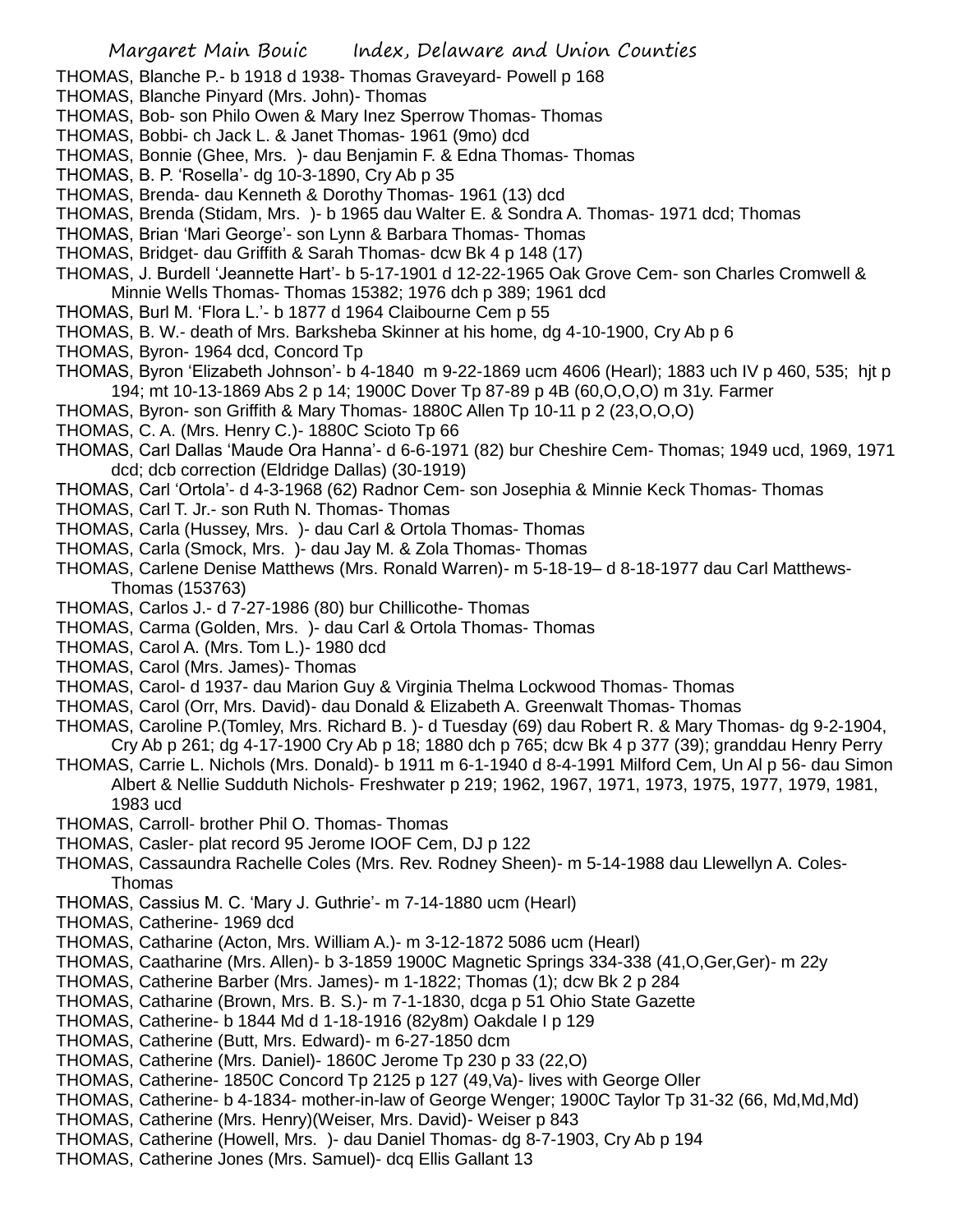- THOMAS, Catherine Weaver (Mrs. )- ister Calvin Weaver- mt 12-3-1913 p4c2 Abs p 96
- THOMAS, Catherine- sister William P. Thomas- dcw Bk 4 p 215 (24)
- THOMAS, Catherine- b 7-1930 dau Willie & Elizabeth Miller Thomas- Maugans Anc p 125
- THOMAS, Cathrin- rtc p 8, 9, 10
- THOMAS, Cathy- dau James A. Thomas- Thomas
- THOMAS, ---- (Mrs. Dr. C. C.)- dau Mrs. Catherine J. Guthrie- dg 6-21-1901, Cry Ab p 86
- THOMAS, C. E.- Pabst 2 p 63
- THOMAS, C., E.- son Stanley & Cecilia Scott Thomas- Thomas
- THOMAS, Cecile L. R. Scott (Mrs. Stanley)- b 6-24-1903 m 8-18-1921 d 7-4-1985 Claibourne Cem p 54- dau Lauren & Daisy Davis Scott- Thomas; 1949 ucd
- THOMAS, Celina (Mrs. Richard, Sr.)- dcq Mary Rodman Swickheimer 13
- THOMAS, C. G.- pallbearer for Otho H. Williams- dg 3-26-1912; dg 3-26-1912
- THOMAS, —(Mrs. C. G.) funeral Friday bur near Cincinnati- dg 1-14-1913, Cry Ab p 6
- THOMAS, C. W. d 6-26-1900 (43y10d), res Ashley, b in Iowa, child of A. E. Thomas
- THOMAS, Charlene (Mrs. Arthur J. Jr. 1980 dcd
- THOMAS, Charles 1870C Scioto Tp p 481 (13) Charles- 1908 dch p 544
- THOMAS, Charles- 1883 uch IV p 465, 503
- THOMAS, Charles- pallbearer for Mrs. A. H. Rutherford- dg 2-11-1916, Cry Ab p 23
- THOMAS, Charles Albert- b 4-25-1888 d 2-14-1914 (25-9-21) Radnor Cem-son William J;. Thomas- dg 2-17- 1914, Cry Ab p 93; dg 3-13-1914 Cry Ab p 101
- THOMAS, ----(Coonfare, Mrs. Frank)- sister Charles Thomas, dau William, dg 2-17-1914, dg 3-13-1914 p 93, 101
- THOMAS, Charles- son Allen & Lillian Ohaver Thomas- picture- 1985 uch p 107
- THOMAS, Charles B.- d Monday- son-in-law of Dr. J. E. Robinson- mt 3-1-1911 p 4c2 Abs p 56
- THOMAS, infant d 8-1-1890 (6d), res Liberty Tp, child of Charles E. and Clara Lehman Thomas, dcdeaths
- THOMAS, —son of Charles Thomas, buried IOOF Cem, Thursday- diphtheria; mt 11-25-1896, Jerome, Abs p 12
- THOMAS, Charles- son Alex Thomas- dg 1-5-1906 Cry Ab p 71
- THOMAS, Charles A. 'Barbara'- b 1-20-1941 Pa d 4-29-2002 961) Northlawn Memory Gardens- son Daniel & Elizabeth Thomas- Thomas
- THOMAS, Charles Cromwell 'Minnie Wells;- b 2-26-1876 d 3-20-1919 son George Washington & Minerva Skinner Thomas-dcc Harold McMillen see 3;Thomas (1538); 1880C Concord Tp 80
- THOMAS, Charles- son David & Ida Watkins Thomas- 1908 dch p 429; Joel Smith 4
- THOMAS, Charles- son David S. & Sarah McCutcheon Thomas- 1880 dch p 675
- THOMAS, Charles Edward 'Clara Cemantha Lehman'- b 3-11-1860 m 2-12-1883 d 8-31-1929 ; Pabst p 8 p 60; by Grace Thomas
- THOMAS, d 3-30-1895, infant son of Charles Edward & Clara Cemantha Lehman Thomas- by Grace Thomas
- THOMAS, Charles Edward- son Daniel Joseph & Eunice Pratt Thomas- Thomas
- THOMAS, Charles Edward- son John F. & Jemima Taylor Thomas, b Woodland, admitted 11-11-1891 (2y1m) Children's home Tape- p 16
- THOMAS, Charles E.- son Ella Thomas Loop- Loop
- THOMAS, Charles Everett- b 5-16-1969 brother Marion Guy Thomas- Thomas
- THOMAS, Charles F. 'Jean'- son Robert Butler & Ruth Cross Thomas- Thomas
- THOMAS, Charles G. 'Margaret- dg1-10-1913. Cry Ab p 4
- THOMAS, Rev. Charles H.- unvmec p 12 Charles H.- hadc p 107 (1900 Liberty Tp)
- THOMAS, Charles H. 'Alta Julia'- m 8-1908 d 2-2-1959 bur Ravenna- Thomas
- THOMAS, Charles 'Helen Schleicher'- son Mitchell & Ada Kate Hause Thomas- Maugans Anc p 55
- THOMAS, Charles J. 'Louise'- m 3-13-1936- Thomas; 1964, 1969, 1971 dcd
- THOMAS, Charles L.- unvmec p 41
- THOMAS, ----Robinson (Mrs. Charles)- dau Dr. James Esburn & Hattie Ziegler Robinson- mt 5-22-1912 p4c4 Abs p 19
- THOMAS, ---Kirk, ( Mrs. Charles)- dg 7-6-1909 Cry Ab p 43
- THOMAS, Charles 'Melvina Genereux'- b 12-1--5-1880 Un Co d 8-9-1957, Fla- son David & Ida Wright Thomas- ped Marcianne Eliz. Thomas Kempton 4
- THOMAS, Charles- son Philo & Ann Lowry Thomas- 1880 dch p 674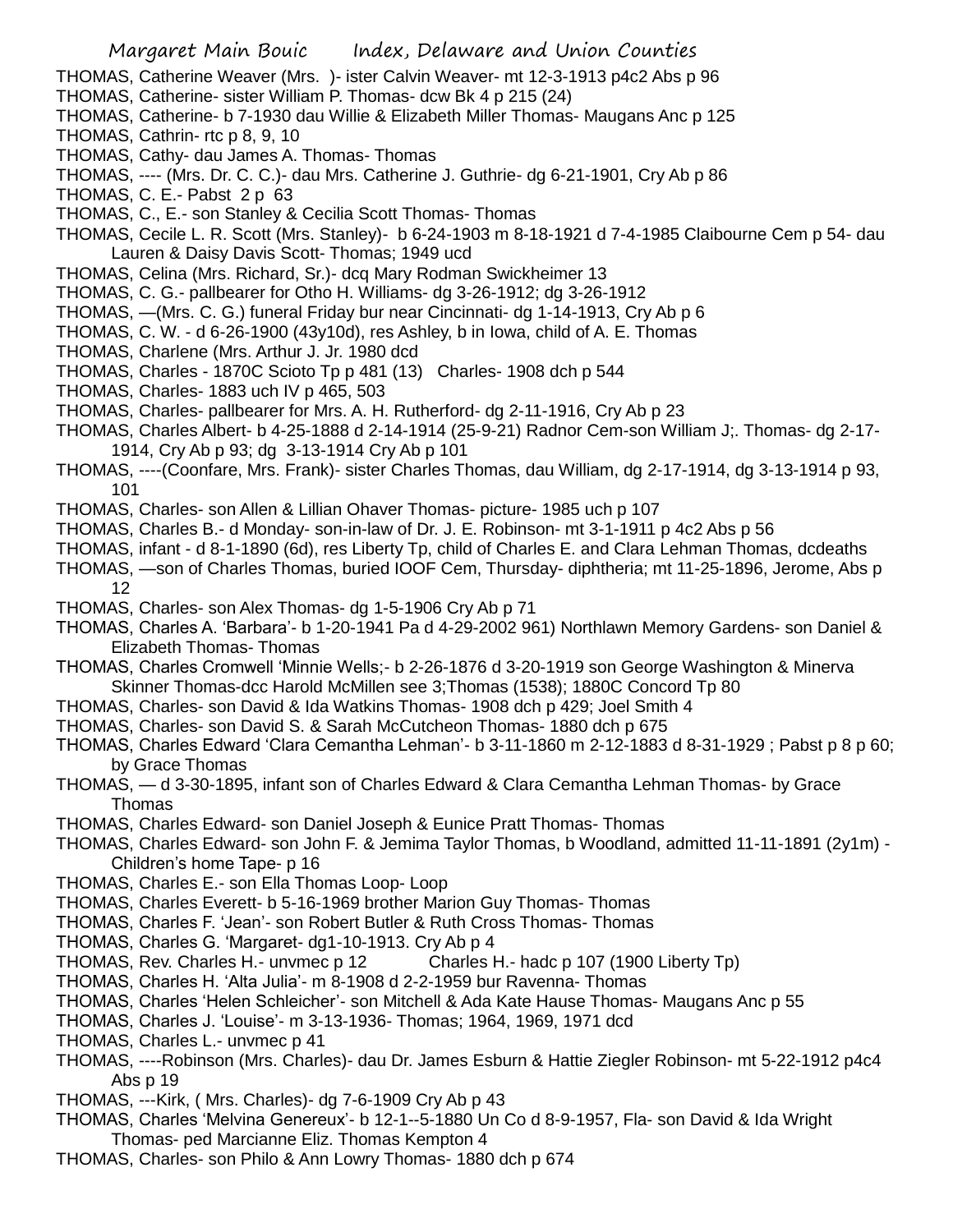- THOMAS, Charles- son Philo Oren & Mary L. Sparrow Thomas- Thomas
- THOMAS, Charles R. 1870C Liberty Tp Del Co p 394 (10)
- THOMAS, Charles R.- Prospect Cem, Powell p 302; Civil War
- THOMAS, Charles S.- d 6-4-1975 (15) bur Pleasant Hill- son Marie Thomas- Thomas
- THOMAS, Charlotte- b 12-17-1846 d 9-17-1862 dau John Abel & Drucilla Oller Thomas- Thomas 121
- THOMAS, Charlotte Lee Dauel (Mrs. Larry DeWitt)- Maugans Anc p 41
- THOMAS, Charlotte (Marks, Mrs. Alvin Halstead)- dau Charles Thomas- 1908 dch p 803
- THOMAS, Cheryl (Allen, Mrs. Jerry)- dau Walter R. & E. Marie Devine Thomas- Thomas
- THOMAS, Cheryl (Crisp, Mrs. Kim)- dau Gary & Betty Brown Thomas- Thomas
- THOMAS, Cheryl- dau Howell G. & Mary Lou Van Gordon Thomas- Thomas
- THOMAS, Chester Allen- b 7-1882- son William C. & Clara E. Morrison Thomas- 1915 uch p 1086; 1900C Washington Tp 151-151 p 7D (17,O,O,O)
- THOMAS, Chester 'Demma'- 1949 ucd Chester- 1980 dcd
- THOMAS, Chester, Jr.- son Chester & Demma Thomas- 1949 ucd
- THOMAS, Chris- b 1975- ch Eirich & Kay Thomas- 1977 ucd
- THOMAS, Christina Lynn- dau Ralph & Jean Ann Morris Thomas- Thomas
- THOMAS, Christine (Roby, Mrs.Timothy)- dau Donald & Elizabeth A. Greenwalt Thomas- Thomas
- THOMAS, Chirsti Young ( ) b 4-20-1955 m 2-14-1979 dau Vernon Hart & Jean Kay Young Thomas- Thomas 1538222
- THOMAS, Christiana (Hepner, Mrs. John)- m 1835- Weiser p 366
- THOMAS, Christine (Mrs. Fred)- d 9-16-1984 (94) Oak Grove- mother Dr. Donald Thomas- Thomas
- THOMAS, Christine (Mrs. William j.)- 1973 ucd
- THOMAS, Christopher Michael- b 8-9-1988 son Michael & Wendy Thomas- Thomas
- THOMAS, Cicero P. 'Nellie Shaeffer'- d 1970- Thomas
- THOMAS, Cinda L. (Mrs. Roger E.)- 1991 ucd
- THOMAS, Cindy A. (Rayburn, Mrs. Mark A.) m 7-12-1980 dau Guy ThomasJr. Thomas
- THOMAS, Cindy- dau Jack L. & Janet Thomas- 1961 (2) dcd
- THOMAS, Claire (Mrs. Michael)- Thomas
- THOMAS, Clara 1870C Liberty Tp Del Co p 397 (9 mos)
- THOMAS, Clara Angie Neer (Mrs. James D.)- m 1934- Thomas
- THOMAS, Clara- dau David S. & Sarah McCutcheon Thomas- 1880 dch p 675
- THOMAS, Clara E. Harriman (Mrs. William C.)- m 12-24-1879 ucm (Hearl)
- THOMAS, Clara E. (Mrs. James P.)- b 1864 d 1929 Jerome IOOF Cem, DJ p 116
- THOMAS, Clara Etta Harriman (Mrs. William C.)- b 1862 m 12-24-1879 ucm 6620 d 1942 York Cem p 71- dau J. E. & Mary Barkdull Harrisom; 1915 uch p 1086; 1880C Washington Tp 1 p 1 (18,O,O,O); 1900C Wash Tp. 151-151 p 7D (38,O,O,O); 19109C Jackson Tp 123-123 p 5B (48,O,O,O) m 30y, 4 ch
- THOMAS, Clara (Fry , Mrs. )- b 2-12-1891 dau Elder Lewis Ellis & Ella Cole Thomas- Thomas dcb corrected
- THOMAS, Clara G. 1870C Liberty Tp Del Co p 406 (3)
- THOMAS, Clara G.- dau Ural & Susan Macomber Thomas- 1880 dch p 675
- THOMAS, Clara (Mrs,. Harry E.)- 1949, 1959, 1963 ucd
- THOMAS, Clara Johnson (Mrs. Samuel P.)(Owens, Mrs. Thomas)(Mrs. )- dau Samuel & Elizabeth Jester Johnson- 1908 dch p 569; dg 12-11-1908 Cry Ab p 172
- THOMAS, Clara Jones (Mrs. Jesse)- b 12-18-1899 m 9-2-1923 d 7-7-1975 Pleasant Hill Cem- dau George & Laura Jones- Thomas
- THOMAS, Clara Cemantha Lehman (Mrs. Charles Edward.)- b 3-6-1862 d 10-25-1941 Pabst p 8 p 60, 63; by Grace Thomas
- THOMAS, Clara (Lewis, Mrs. David)- Maugans Anc p 69
- THOMAS, Clara Louise- dau Earl Thomas- Thomas
- THOMAS, Clara Matilda- oldest dau James E. Thomas- funeral 3-25-1888 (11) Oak Grove Cem, dg 3-27-1888 Cry Ab p 187
- THOMAS, Clarabelle (Brown, Mrs. )- dau George M. & Rose Belle Evans Thomas- Thomas
- THOMAS, Clarence- son Cicero P. & Nellie F. Shaeffer Thomas- Thomas
- THOMAS, Clarence H. 'Lucille A.'- 1964 dcd
- THOMAS, Clarence Andrew 'Lura Cook'- b 12-26-1892 m 4-21-1915-Cook; Thomas; by Grace Thomas
- THOMAS, Clarence W. 'Valara M.'- b 1924 d 1982 Raymond Cem- lptw p 37; 1969, 1971 dcd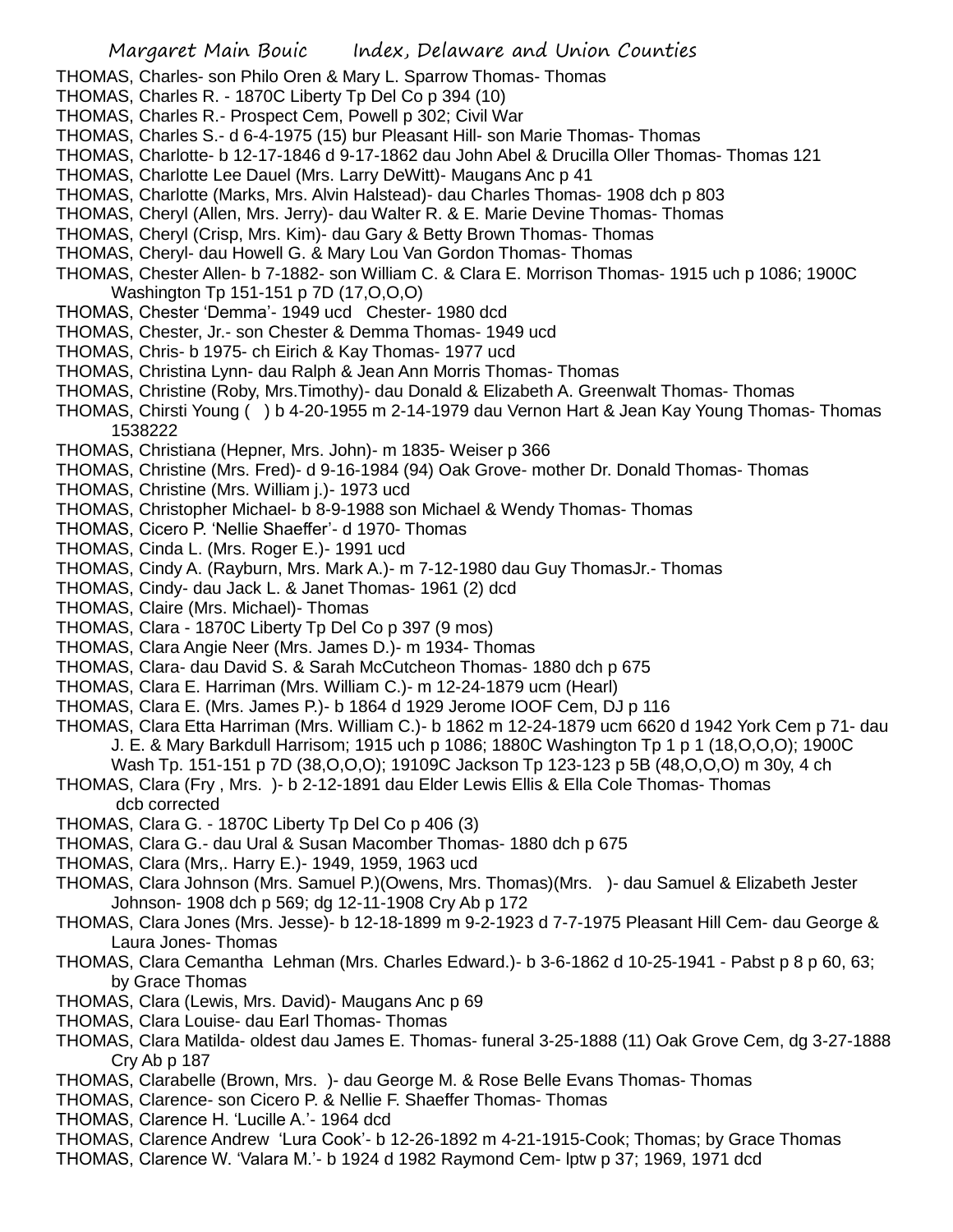- THOMAS, Claude 'Pauline Beddow' m 4-2-1949 son Marion & Virginia Lockwood Thomas- Thomas; Beddow
- THOMAS, Claude R.- son Marion Guy & Virginia Thelma Thomas- Thomas
- THOMAS, Clay 'Sally Freshwater'- m 11-2-1796- Freshwater p 34
- THOMAS, Clayton- son Gary & Betty Brown Thomas- Thomas
- THOMAS, Clayton 'Gertrude Fletcher'- b 6-29-1901 m 11-16-1922 son Richard & Margaret E. Schenck Thomas- Giffen 167253
- THOMAS, Clemon- son Benjamin & Sarah Thomas- 1880C York tp 14 p 2 (16,O,O,O) farm laborer
- THOMAS, C. M. C.- nephew of Dr. A. J. Thomas- 1880C Richwood 345-362 p 32 (20,O,Pa,Pa)
- THOMAS, Constance Lee- b 6-16-1958 dau William Lewis & Doris Mildred Russell Thomas- dcc Martin Thomas 1
- THOMAS, Connie- dau James W. & V. Gaye Thomas- 1959 ucd (5), 1962 (7)ucd
- THOMAS, Connie (Mrs. Lynn A.)- Thomas
- THOMAS, Connie J. Black (Mrs. Stephen)- m 9-4-1971- Thomas; 1980 dcd
- THOMAS, Connie Sue (Augenstein, Mrs. Larry)- b 4-9-1943 dau Stanley Eugene & Elma Frances Weaver Thomas- Thomas 153(10)22; Weaver 129(11)32; Graham 1611532- Augenstein; 1961, 1964 dcd
- THOMAS, Connie (Yeager, Mrs. Chuck)- dau Roderick M. & Virginia Middleton Thomas- Thomas
- THOMAS, Cora, Miss d (21) Prospect, Oak Grove Cem- dg 6-17-1902, Cry Ab p 142
- THOMAS, Cora David (Mrs. Ellis/Elias)- dau Thomas E. & Margaret Turney David- mt 4-14-1909 p6c1, Abs p 46; dg 4-13-1909, Cry Ab p 24
- THOMAS, Cora O, Davis (Mrs. Elias Gates)- Joel Smith 3,4; 1880C Doiver Tp 16-16 p 104B (22,O,O,O)
- THOMAS, Cordelia Adcock (Mrs. Matt)- Thomas
- THOMAS, Cordelia E. Holcomb (Mrs. John)- m 3-18-1849 dcm dau Salmon & Tuller Holcomb- 1880 dch p 675
- THOMAS, Corley Ira 'Melodie May Reed'- b 9-22-1943 son Ray & Eva Louise Henke Thomas- Maugans Anc p 205
- THOMAS, Courtney Elizabeth- b 5-21-1964 dau Theodore Hubert & Rose Marie Quigley Thomas- Maugans Anc p 41
- THOMAS, Cozy (Mrs. Rolla A.)- d 7-26-1882 (18-12-12) Old Section York Cem p 38
- THOMAS, Crystal Lynn- dau Don & Mary Thomas- Thomas engaged to Michaell A. Starner
- THOMAS, Cynthia E. 1870C Liberty Tp Del Co p 393 (15)
- THOMAS, Cynthia- dau Guy Thomas, Jr.- Thomas
- THOMAS, Cynthia (Lowry, Mrs. James c.)- m 6-5-1854 dcm- dau James & Polly Simmons Thomas- 1880 dch p 666, 676; 1850C Delaware Town 1261 p 92 (14,O)
- THOMAS, Cynthia- dau Philo & Ann Lowry Thomas- 1880 dch p 674
- THOMAS, Daisy Alice (Vigar, Mrs. Buddy J.)- m 8 -5-1954 d 4-14-1988- Thomas
- THOMAS, Daisy Mae- dau Aulden & Gladys Thomas- Thomas; 1949, 1959, 1962 ucd
- THOMAS, Dale- son Norma Louise Robison Thomas- Thomas; 1971 ucd
- THOMAS, Dale Edwin- son Robert E. & Rose M. Dahill Thomas- Thomas
- THOMAS, Dale Ellis- d 5-13-1980 (63) bur Arkansas- brother John B. Thomas- Thomas
- THOMAS, Dale 'Mary'- 1979, 1971, 1983 ucd
- THOMAS, Dale- brother Ross L. Thomas- Thomas
- THOMAS, Dale R.- son Dale Ellis Thomas- Thomas
- THOMAS, Dallas Tyler- b 1-2-1989 son David & Debra Allen Thomas- Thomas; 1991 ucd
- THOMAS, Rev. Daniel- 1880 dch p 509. 510. 541; 1908 dch p 282, 255. 286; hadc p 42; CCC (1849 Oxford Tp); : dg 8-14-1914, Cry Ab p 142
- THOMAS, Daniel- b -12-19-1822 d Monday Aug. 1903, farmer, owned valuable property in Columbus- dg 8-7- 1903, Cry Ab p 194
- THOMAS, Daniel 'Catherine'- 1860C Jerome Tp 230 p 33 (23,O)
- THOMAS, Daniel Edward 'Jan Andrews'- b 1-4-1952 m 1-31-1976 d 11-18-1998 ILL (46) son George R. &
- Mary Anne Jones Thomas- 1961, 1964, 1969, 1971 dcd
- THOMAS, Daniel E. 'Debra J.'- 1980 dcd
- THOMAS, Daniel Evan- b 8-13-1979 son Daniel E. & Jan Andrews Thomas- Thomas
- THOMAS, Daniel- d 1-8-1865 (24y8m) son Griffith & Sarah Thomas- Powell p 296, Marlborough Cem p 146; 1880 dch p 675; 1850C Oxford Tp 2670 p 152 (12,Wales); dcw Bk 4 p 148(17)
- THOMAS, Daniel H.- son John H. & Louisa Staggers Thomas- 1860C Liberty Tp un Cp 1134-1144 p 154 (7,O) THOMAS, Daniel- son Herbert H. & Lucille Thomas- 1961 (9), 1964 dcd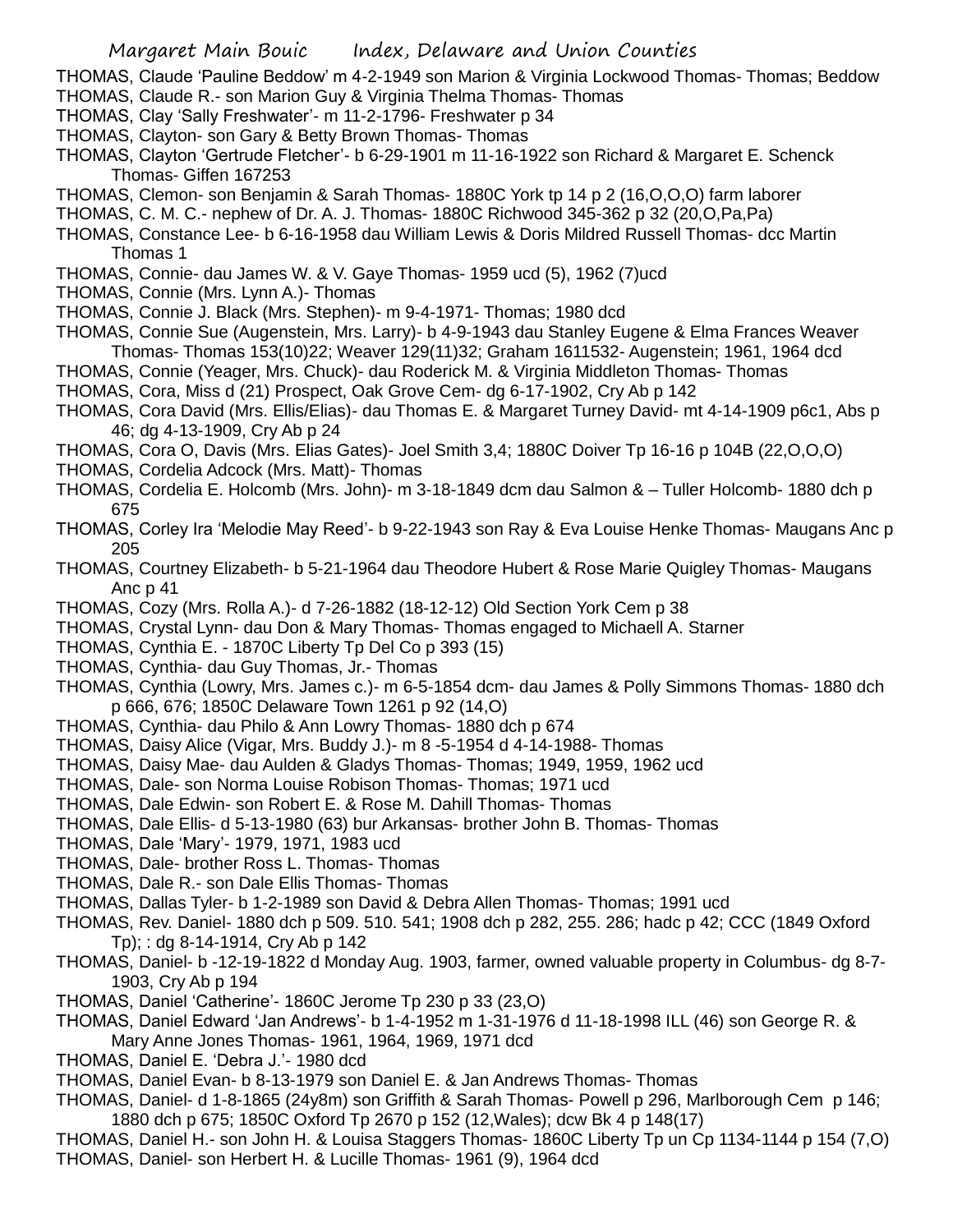- THOMAS, Daniel- father of Jonathan Thomas- dcw Bk 4 p 187 (21)
- THOMAS, Daniel Joseph 'Eunice Pratt'- parents of Donna Lee- Thomas
- THOMAS, Daniel Joseph, Jr.- son Daniel Joseph & Eunice Pratt Thomas- Thomas
- THOMAS, Daniel L. 'Lucille Wheatley'- b Wales 6-12-1879 d 9-6-1961 bur Brecksville- Thomas
- THOMAS, Daniel, Jr.- son Daniel L. & Lucille Wheatley Thomas- Thomas
- THOMAS, Damiel 'Maria Heaverlo'- ,m 8-21-1839 dcm
- THOMAS, Dan- b 1974 son Michael F. & Jessie M. Thomas- 1991 ucd
- THOMAS, Daniel Warren- b 8-27-1979 son Ronald Warren & Lynn Thomas- Thomas 153731; 1980 dcd
- THOMAS, Danny 'Jan'- son George R. & Mary Anne Jones Thomas- Thomas
- THOMAS, Daphne (Tone, Mrs. Russell)- dau George Fred & Maude Watkins Thomas- Thomas 15436
- THOMAS, Davena (Oswald, Mrs. )- sister Ruth A. Thomas- Thomas
- THOMAS, David- rcc p 2
- THOMAS, Dave- 1979 ucd
- THOMAS, Rev. David'- 1883 uch V p 497
- THOMAS, David- Civil War, Corp, Co D. 20th O.V.I.- Radnor Cem- dg 5-28-1915, Cry Ab p 54
- THOMAS, David d 3/4-7-1882 (82y4m7/24d), res Radnor, b in North Wales, dcdeaths; 1850C Radnor Tp 7 p 175 (51,Wales); Powell p 232
- THOMAS, David- County Auditor- 1976 dch p 7
- THOMAS, David- 1964 dcd US Service same address as Flora F.
- THOMAS, David 1870C Radnor Tp p 472 (48\*)
- THOMAS, David- 1880 dch p 348
- THOMAS, David 1870C Radnor Tp p 472 (14)
- THOMAS, David 'Ada More'- Thomas
- THOMAS, David A. 'Michele M.'- 1961, 1969, 1980 dcd
- THOMAS, David 'Ann'- d 7-6-1845 (39y) Old Welsh Graveyard- Powell p 210
- THOMAS, David, Jr.- Pabst p Pion I p 86; Powers p 279; lpc p 4
- THOMAS, David Arthur- son Thomas Paul & Flora Faye Cumston Thomas- Thomas
- THOMAS, David C.- 1908 dch p 406
- THOMAS, David- brother Charles Thomas, son William- dg 2-17-1914, 3-13-1914, Cry Ab p 93, 101
- THOMAS, David D. 1870C Delaware Town p 324 (31\*)
- THOMAS, David- father of Artha- dg 10-2-1896- Cry Ab p 86
- THOMAS, David Arthur- son Thomas Paul & Flora Faye Cumston Thomas- dcc Martin Thomas, see 2
- THOMAS, David 'Debbie'' Allen'- b 1956 son Eldridge Dallas & Dona L. Thomas- 1967, 1971, 1973, 1975, 1977, 1979 ucd
- THOMAS, David H.- 1908 dch p 406
- THOMAS, David H.- d 5-25-1863 (23-2-3) Radnor Cem, Powell p 229 son Rev. Owen & Mary Evans Thomas-1908 dch p 406; 1880 dch p 791
- THOMAS, David H. 'Rebecca Cahill'- m 9-17-1873 ucm (Hearl)
- THOMAS, David 'Helen Joyce Cox'- b 1-26-1929 m 6-4-1960 d 9-25-2002 (73) son David & Ada More Thomas- Thomas
- THOMAS, David 'Helen Joyce Ramsey'- m 6-4-1960 d 9-25-2002 -Thomas; 1971, 1973 ucd
- THOMAS, David- son Henry & Hannah Thomas- 1850C Delaware Town 997 p 79 (12,Wales)
- THOMAS, David Henry- pallbearer for William Jones- dg 3-31-1914, Cry Ab p 107
- THOMAS, David 'Ida Watkins'- son Timothy & Jane Triphenia Gates Thomas- Joel Smith 3,4; 1870C Dover Tp 49-50 p 6 (12,O)
- THOMAS, David 'Ida Wright'- b 1857 m 1880 d 9-28-1892 Union Co so Timothy & Jane Gates Thomas- ped Mareeanne Elizabeth Kempton 8
- THOMAS, David James 'Laurie Marie Boehm'- m 9-4- son James Thomas- Thomas
- THOMAS, David- son Kenneth & Dorothy Thomas- 1961 dcd
- THOMAS, David L.- son Albert L. & Mary A. Thomas- 1870C Taylor Tp 222-213 p 27 (11,O)
- THOMAS, David L. d 12-25-1899 (68y3m24d) res Delaware, b in South Wales, son of Henry Thomas, dcdeaths
- THOMAS, David- son James & Polly Simmons Thomas- 1880 dch p 676; 1850C Delaware Town 11261 p 92  $(10, 0)$
- THOMAS, David 'Joyce H.'- 1975 ucd
- THOMAS, David A 'La Donna'- son John Iden & Berneice Elizabeth Moffitt Thomas- Thomasl 1991 ucd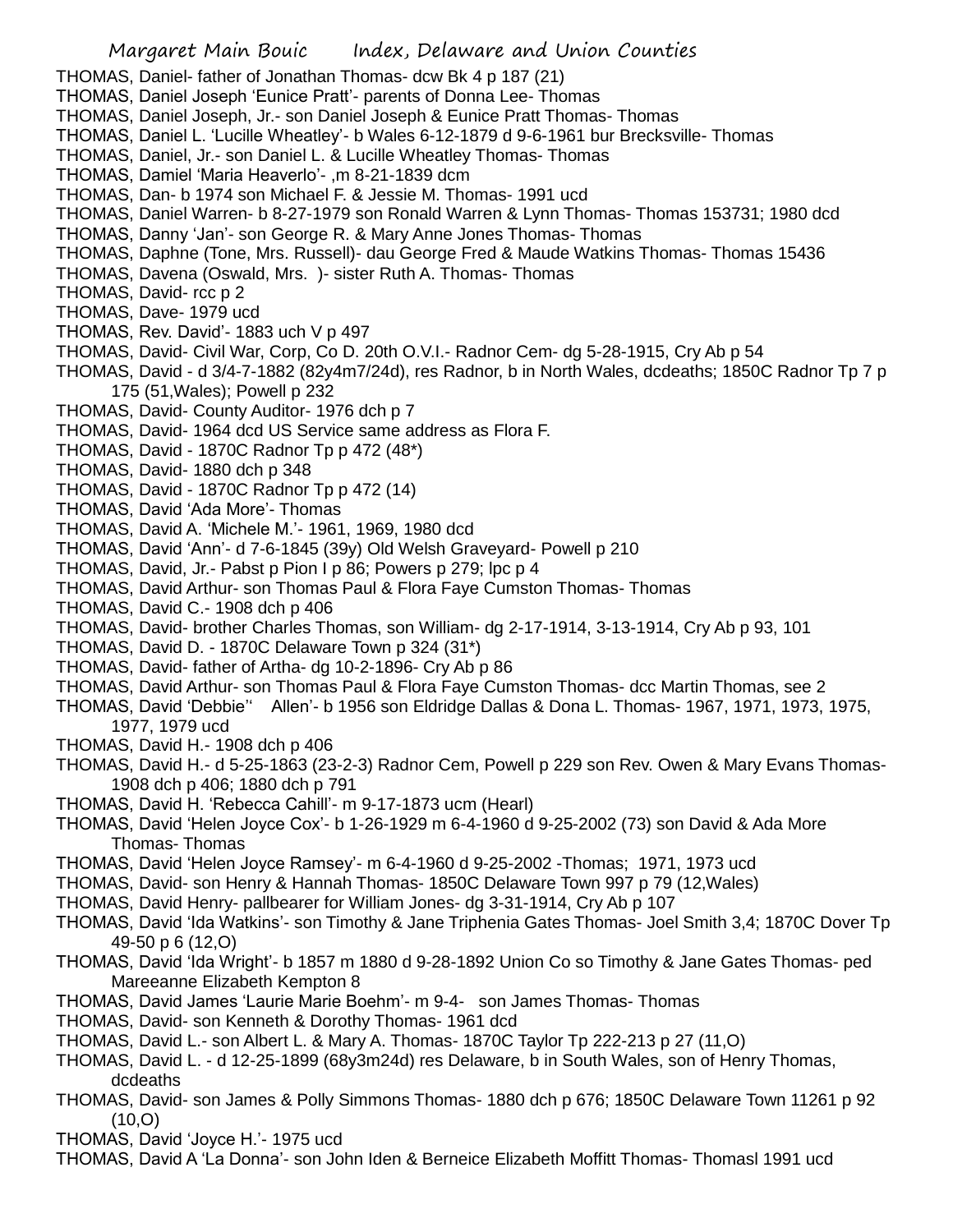- THOMAS, David L. 'Alma'- Thomas
- THOMAS, R. David 'Lorraine I.'- 1969 dcd
- THOMAS, David 'Louise J.'- 1979 ucd
- THOMAS, David- father of Lovicy Nichols- mt 12-1-1897 p5c5, Abs p 29
- THOMAS, David M.- b 1858 d 1887 Oak Grove Cem- Powell p 442
- THOMAS, David 'Mary'- b 1961 son Gary E (Gerald) & Janice L. Thomas- 1967, 1971, 1973, 1975, 1977, 1979, 1981, 1983m 1991 ucd
- THOMAS, David 'Mary Holcomb'- b 1784 d 8-17-1826 (42) Thomas Graveyard, Powell p 169, 170; 1880 dch p 191. 403, 426, 674, 675; 1880 dch p 74, 251, 468; dcga p 8, 35 1820C Liberty Tp, Delaware Co; by Grace Thomas
- THOMAS, ----Metcalf (Mrs. David)- dau Henry & Ortha Metcalf, sister Mrs. Phauernis Storts, dg 1-16-1906, dg 2-23-1906, Cry Ab p 75, 82
- THOMAS, Big David 'Mary Rees'- dcq Doris Richey Johnson 20
- THOMAS, David O. 'Margaret Gallant' b 3-14-1813 d 11-20-1878 (60y), Radnor Cem. Powell p 233; 1880 dch p 764; 1850C Troy Tp 2508 p 133 (–—, Wales), dcdeaths;
- THOMAS, David O.- son David O. & Margaret Gallant- 1880 dch p 764
- THOMAS, David R. 'Lucretia M.'- b 1-16-1822 d 11-11-1889 Ebenezer Cem- Powell p 327
- THOMAS, David R. 'Rachel Wilson'- m 4-14-1946- Thomas- 1961, 1964, 1969, 1971, 1980 dcd
- THOMAS, David- brother Ruth A. Thomas- Thomas
- THOMAS, David R. 'Ida S.'- son Toimothy & Jane T. Thomas- 1880C Dover tp 22-23 p 165 (23,O,O,O)
- THOMAS, David R.- son William & Mary Thomas- Thomas
- THOMAS, David S. 1870C Liberty Tp Del Co p 397 (30\*)
- THOMAS, David S.- 1981, 1983 ucd
- THOMAS, David S.- hadc p 107 (Liberty Tp)
- THOMAS, David 'Sarah Ellis'- b 1840 S. Wales d 12-25-1899, Co C 4th OVI; dg 12-29-1899, Cry Ab p 229
- THOMAS, David S. 'Maude A. Thompson'- m 12-5-1895 ucm (Hearl)
- THOMAS, Davis S. 'Sarah McCutcheon'- b 12-19-1839 m 7-4-1864 dcm (1867) d 4-2-1914 (74-3-14)son James & Mary Thomas- dg 10-7-1904, Cry Ab p 267; dg 4-10-1914, Cry Ab p 111
- THOMAS, David- brother Thomas D. Thomas- Thomas
- THOMAS, David- b Wales d 4-7-1882 (83) to Radnor 1835; dg 5-25-1882 Cry Ab p 68
- THOMAS, David W.- 1880 dch p 288
- THOMAS, David- son Walter E. & Sondra Thomas- Thomas
- THOMAS, D. C.Chaplain- deliver eulogy- 6-28-1895. Cry Ab p 27- funeral, dg 5-3-1895, Cry Ab p 21; dg 10-29- 1895 Cry Ab p 43; funeral of Horace Allen- dg 2-14-1893, Cry Ab p 113; of Mrs. J. B. Woodland- dg 12- 19-1893, Cry Ab p 144, of Amand White Wood- dg 9-18-1894, Cry Ab p 181
- THOMAS, Deanna- b 1980 dau Keith J. & Debbie A. Thomas- 1983, 1991 ucd
- THOMAS, Debbie (Mrs. David)- Thomas THOMAS, Debbie (Mrs. John, Jr.)- 1969 dcd
- 
- THOMAS, Debbi A.N. (Mrs. Keith J.)- 1979, 1981, 1983, 1991 ucd
- THOMAS, Debbie Snare (Mrs. Todd) Thomas- parents of Natalie Brianne Thomas- Thomas, dau Charles & Pat Snare
- THOMAS, Deborah Kay Kraft (Mrs. Raymond Rick)- m 6-16-1979 dau Howard C. Kraft- Thomas
- THOMAS, Debra A. (Mrs. E. David)- 1991 ucd
- THOMAS, Debra J. (Mrs. Daniel E.)- 1980 dcd
- THOMAS, Delia 1870C Concord Tp p 263 (47)
- THOMAS, Delia (Mrs. John)- 1850C Liberty Tp Delaware Co 1500 p 103 (20,Conn)
- THOMAS, Dellia d 12-14-1891 (68y4m3d), res Concord, b in Va, dcdeaths
- THOMAS, Demma (Mrs. Chester)- 1949 ucd
- THOMAS, D. R.- hadc p 29 (Harmony Tp)
- THOMAS, D. H.- d 2-27-1879 (28y28d) New Millcreek Cem p 19
- THOMAS, D. H.- 1883 uch IV p 460, 475, V p 493
- THOMAS, Dick- funeral 3/4 1898- dg 4-8-1898 Cry Ab p 151
- THOMAS, D. K.- son Richard & Mary Edwards Thomas- dg 10-9-1903, Cry Ab p 202
- THOMAS, Don 'Mary'- parents of Crystal Lynn Thomas- s
- THOMAS, Donald- d 8-25-1896 Oak Grove Ce,m- son Arthur & Evaline Thomas- dg 8-28-1896, Cry Ab p 83
- THOMAS, Donald- son Carl D. & Maude Hanna Thomas- Thomas
- THOMAS, Donald, Jr.- son Donald & Elizabeth A. Greenwalt Thomas- Thomas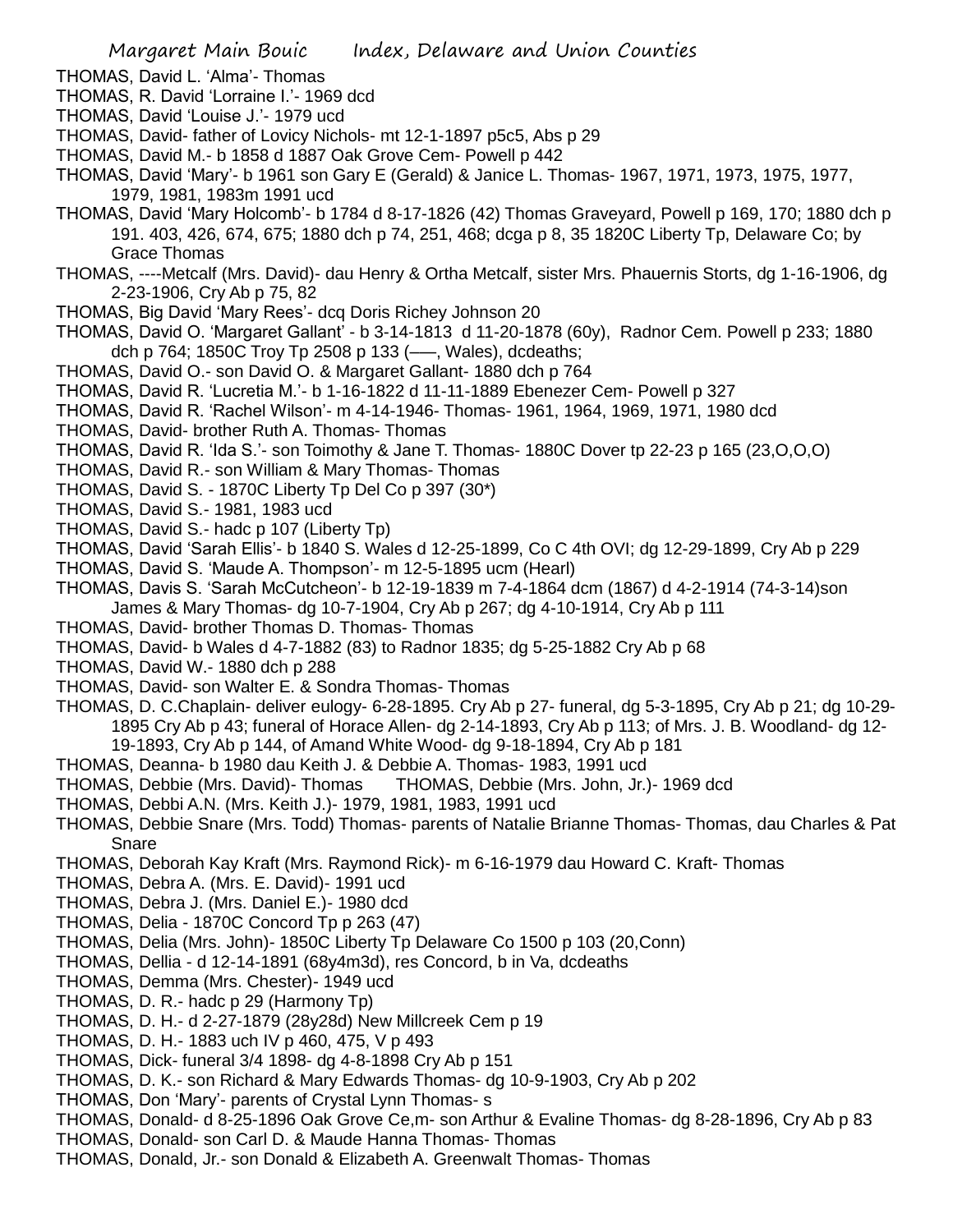- THOMAS, Donald Edwin 'Evelyn Robinson'- d 11-9-1969 (56) bur Cleveland- son Edwin E. & Verna Evans Thomas- Thomas
- THOMAS, Donald 'Elizabeth A. Greenwalt'- Thomas
- THOMAS, Donald H. 'Carrie Nichols'- b 1912 m 6-1-1940 Milford Cem, Un Al p 56- Freshwater p 219; 1962, 1967, 1971, 1973, 1975, 1979, 1981, 1983 ucd
- THOMAS, Donald H.- b 9-22-1912 d 11-12-1998 son George M. & Rose Belle Evans ThoThomas
- THOMAS, Donald J. 'Sandra- b 11-21-1934 d 5-1-1990 (55) Green Mound Cem- son Arvin & Iva Morris Thomas- Thomas; Pounds 6; Wells 5
- THOMAS, Donald L.- son Ira & Florence O'Harra Thomas- Thomas
- THOMAS, Donald- son Leonard & Lucille Riggs Thomas- brother Richard Nash
- THOMAS, Donald 'Margo Elaine Lacy;- son Stanley Eugene & Elma Frances Weaver Thomas- Weaver 129(11)31; Graham 1611531; Thomas 153(10)21; 1961, 1964 dcd
- THOMAS, Dr. Donald R.- military rites, Lebanon Cemetery- Thomas
- THOMAS, Dr. 'Mary Lee'- mt 4-5-1905 p 9 Abs p 11
- THOMAS, Dr. Donald R.'Mildred A. Irons'- b 1-31-1923- d 1977 son --- & Christine Thomas- Thomas- 1976 dch p 389; Sunbury p 64
- THOMAS, Donn W.- son Dr. A. J. & Emma J. Thomas- 1880C Richwood 345-362 p 32 (2,O,Penn,O)
- THOMAS, Donna (Mrs. Karl)- Thomas
- THOMAS, Donna Lee (Allen, Mrs. )(Mrs. )- b 12-12-1947 d 5-26-1998 dau Daniel Joseph & Eunice Pratt Thomas- Thomas
- THOMAS, Donna Louise (Mrs. Eldridge D.)- 1967, 1971, 1973, 1975, 1977, 1979, 1981, 1983 ucd
- THOMAS, Doris (Gilliam, Mrs. )- dau Ross L. & Olive Moore Thomas- Thomas
- THOMAS, Doris J. Blevins (Mrs. Paul W.)- m 7-4-1953; 1961, 1964 dcd; 1967, 1971, 1973, 1977, 1979,. 1981, 1983 ucd
- THOMAS, Dorcas Maine (Mrs. Rowland)-b 6-19-1788 d 3-17-1864 dau Joshua & Jerusha Lee Maine- Asp 285
- THOMAS, Dorcas Maine (Mrs. Samuel S.)- b 1-23-1805 m 8-22-1826 d 3-5-1875 dau Nathan & Sarah Potter Maine- Asp 523b
- THOMAS, Doris J. (Mrs. Paul W.)- 1991 ucd
- THOMAS, Doris Mildred Russell (Mrs. William Lewis)- b 11-5-1930 m 10-2-1955 dau Floyd Glen & Mabel Helena Russell- dcc Martin Thomas 3
- THOMAS, Dorothy Dill (Mrs. Robert W.)- b 3-25-1907 d 6-22-2001 (94) Union Cem, Columbus- dau Theo A. & Susie M. Birkheimer Dill- Thomas
- THOMAS, Dorothy (Douglas, Mrs. )- dau Cicero P. & Millie F. Shaeffer Thomas- Thomas
- THOMAS, Dorothy (Mrs. Edward)- 1969 dcd
- THOMAS, Dorothy (Mrs. Kenneth)- 1961 dcd
- THOMAS, Dorothy Marie Thompson (Mrs. )- d 11-23-1998 (80) St. Joseph Cem- dau Fred & Gladys Hathaway Thompson- Thomas
- THOMAS, Dorothy (Mrs. Mervin)- Thomas
- THOMAS, Dorothy (Newell, Mrs. )- dau Edwin & Verna Evans Thomas- Thomas
- THOMAS, Dorothy -(5-1960) dau Ross A. & Patricia Ann Barrows Thomas- Thomas
- THOMAS, Dorothy (Mrs. Rowland E.)- Thomas
- THOMAS, Doug 'Amy'- son Louis D. & Jean Thomas- Thomas
- THOMAS, D. R.- b 1977 Oak Grove Cem.- Powell p 442
- THOMAS, Drew Anthony- b 5-11-1985 son Gary & Barbara Jo Loffer Thomas- Thomas
- THOMAS, Drucilla Oller (Mrs. John Abel)- m 4-22-1841 dcm; Thomas (12)
- THOMAS, Druzilla Hite (Mrs. Joshua B.)- 1915 uch p 1085
- THOMAS, E.- uca p 65, 71 Marysville
- THOMAS, Earl- son Harry Thomas- Thomas
- THOMAS, Earl E.- son Oscar & Amanda Thomas- 1910C Jerome Tp 155-160 p 7B (8,O,O,O)
- THOMAS, E. B.- Marysville p 51
- THOMAS, Eben 'Ida Tway'- parents of Naomi Ruth Roberts- Thomas
- THOMAS, Ebenezer 'Mary Furnam'- Pabst 8 p 86; Pabst Pion II p 193, 195
- THOMAS, Ebenezer- son Rev. Owen & Mary Evans Thomas- 1880 dch p 791
- THOMAS, Ed- uca p 65, 71 Marysville
- THOMAS, Eddie- son Earl & Thompson Thomas- Thomas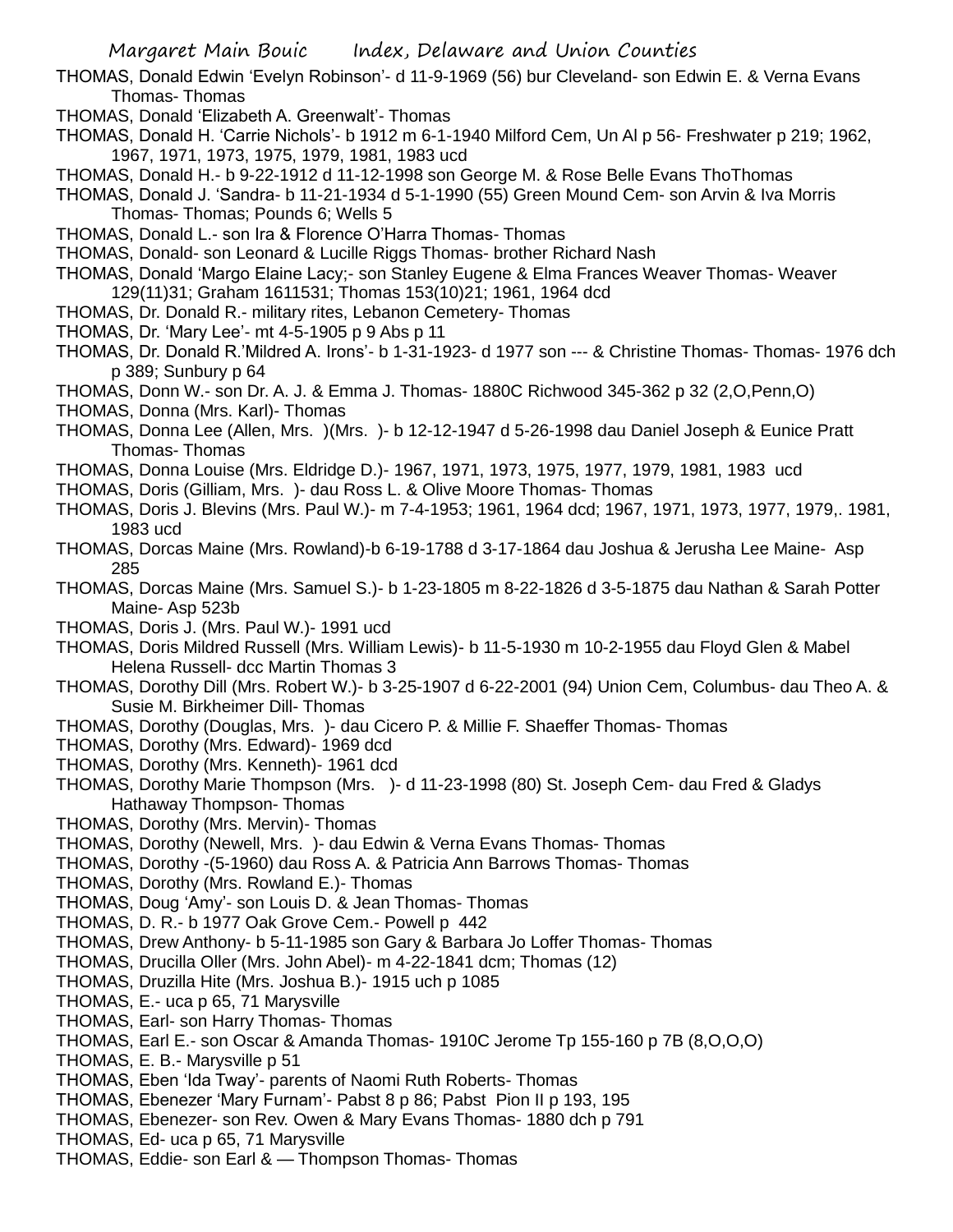- THOMAS, Eddie- son Leroy & Helen Virginia Meadows Thomas- Thomas
- THOMAS, J. Eddy- son Carl & Ortola Thomas- Thomas
- THOMAS, Edgar- son Joseph & Mary McBratney Thomas- Hoskins 5
- THOMAS, Edith M. Henderson (Mrs. L. C.)- d 1-9-1980 (73) Greenlawn Cem Cols.- Thomas
- THOMAS, Edna E. (Mrs. Benjamin F.)- d 9-19-1976 (73) Green Mound Cem- Thomas
- THOMAS, Edward- 1883 uch V p 61
- THOMAS, Edward- son Alex Thomas- dg 1-5-1906, Cry Ab p 71
- THOMAS, Edward E.- son Arthur O. & Evelyn Roosevelt Thomas- Thomas
- THOMAS, Edward 'Elizabeth Hamilton'- m 12-21-1845 dcm
- THOMAS, Edward C.'Flora'- d 1-1961 (67) Forest Grove Cem- Thomas; 1949, 1959 ucd
- THOMAS, Edward Clyde 'Lillian Scott'- b 8-2-1883 m 11-20-1911 by Grace Thomas
- THOMAS, Edward- b 10-20-1823 son James A. & Catherine Barber Thomas; Thomas 17
- THOMAS, Edward- b 1972 son James R. & Kathleen Thomas- 1980 dcd
- THOMAS, Edward- d 9-17-1853 (31-1-12) son James & Lodama Thomas- Thomas Graveyard- Powell p 169
- THOMAS, Edward L.- son John H. & Louisa Staggers Thomas- 1860C Liberty Tp 1134-1144 p 154 (11,O)
- THOMAS, Edward L.-b 8-1897 grandson of John & Mary Harriman- 1900C Washington Tp 151-151 p 7D  $(2,0,0,0)$
- THOMAS, Edward L.- son Robert W. & Altha Titus Thomas- Thomas
- THOMAS, H. Edward- son Leroy & Virginia Meadows Thomas- Thomas
- THOMAS, Edward 'Nettie Clark'- m 5-12-1868 ucm 4385 (Hearl); mt 5-13-1868 Abs p 31
- THOMAS, Edward W.- d 7-9-1842 (12-5-23) Radnor Cem- Powell p 215 son R. & M.
- THOMAS, Edward W. 'Dorothy'- 1964, 1969 dcd
- THOMAS, -- Wilcox (Mrs. Edward)-dau Thomas & Elizabeth Wilcox-mt 10-7-1908 p1c5 Abs p 27
- THOMAS, Edwin- brother Charles, son William Thomas- dg 2-17-1914, 3-13-1914, Cry Ab p 93, 101
- THOMAS, Edwin E.- Thomas
- THOMAS, Edwin 'Emma Craig'- Thomas; parents of Robert, Clyde, Ruth
- THOMAS, Elaine E. (Mrs. Terry G.)- 1973 ucd
- THOMAS, Eilene (Ellery, Mrs. )- dau Albert M. & Martha Harkins Thomas- Thomas
- THOMAS, Eirich 'Kay'1977 ucd manages Landmark, Marysville
- THOMAS, Elder, conducted funeral of Chancy McGonigle, dg 5-21-1884, Cry Ab p 97, of Mrs. Chas Dennis, dg 4-19-1889 Cry Ab p 226, funeral of --- dg 1-10-1896, Cry Ab p 53, funeral of Clark Weaver- dg 2-21- 1890. Cry Ab p 8, of Emila Holt- dg 4-14-1891- Cry Ab p 52. Of Edward Houseworth,dg 3-4-1910,Cry Ab p 102; of Nehemiah Martin- dg 1-1-1918. Cry Ab p 2
- THOMAS, Elder L. E.- conducted funeral, dg 8-21-1896 m 23-1897, Cry Ab p 81, 121; funeral of Herman Smith- dg 12-28-1915, Cry Ab p 103; of Charles Weaver- dg 2-21-1890, Cry Ab p 8; of Emila Holt- dg 4- 14-1891, Cry Ab p 52; of Minnie E. Slack- dg 10-21-1892, Cry Ab p 106
- THOMAS, Eldred Lemayne- ch William C. & Clara E. Harrison Thomas- 1915 uch p 1086
- THOMAS, Eldridge Dallas 'Lona Louise'- b 11-20-1919 d 7-26-2003 (83) Raymond Cem- son Carl Dallas & Maude Ora Hanna Thomas- Thomas; WWII; 1967, 1971, 1973, 1975, 1977, 1979, 1981, 1983, 1991 ucd; dcb correction
- THOMAS, Eleanor- dau Richard & Mary Thomas- 1850C Radnor Tp 23 p 175 (4,Wales)
- THOMAS, Elias- Co D 113th- 1862-1865 uca p 107
- THOMAS, Elias 'Cora David'- mt 4-14-1909 p 6c1, Abs p 46
- THOMAS, Elias 'Emma C. Ferris'- m 9-22-1868 ucm (Hearl)
- THOMAS, Elias Gates 'Emma Ferris''Lydia Maugans''Cora Davis'- m 9-22-1868 ucm 4437- son Timothy & Jane Triphenia Gates Thomas- Joel Smith 3,4; Ost p 1; Maugans Anc p 38, 114; mt 9-30-1868 Abs 2p2; 1870C Dover Tp 44-50 p 6 (29,O); 1880C Dover Tp 16-16 p 104 B (39,O,O,O)
- THOMAS, Elias- obit, brother Sarah Jane Robinson;dg 12-12-1911, Cry Ab p 77; mt 12-13-1911 p6c3, Abs p 89
- THOMAS, Elijah- 1850C Union Tp 1235-1253 p 183 (28,Ky)
- THOMAS, Eliza 1870C Concord Tp p 263 (12)
- THOMAS, Eliza- b 1827 d 1885 Oak Grove Cem, Powell p 442
- THOMAS, Eliza Allen (Mrs. Benjamin F.)- m 10-12-1864 dcm
- THOMAS, Eliza Ann (Burr, Mrs. J. N.)- m 5-6-1830 Mt. Vernon- dcga p 50, Delaware Patron & Franklin **Chronicle**
- THOMAS, Eliza Briggs (Mrs. William)- m 8-7-1867 ucm 4215 (Hearl)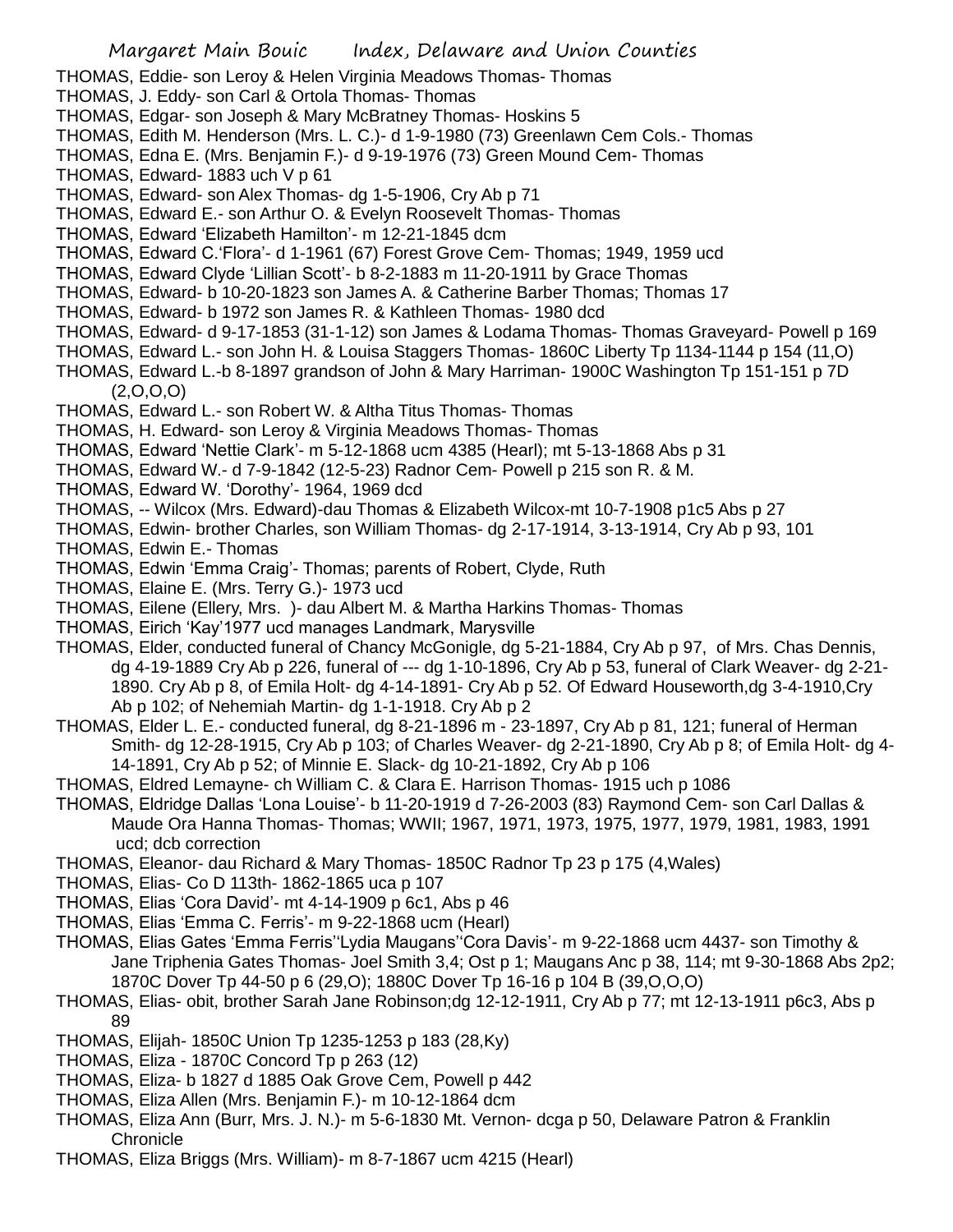- THOMAS, Eliza C. Piersol (Mrs. Robert B.) b 3-20-1858- Thomas (157)
- THOMAS, Eliza (Dolby, mrs. Robert)- rcc p 1
- THOMAS, Eliza E.- dau John & Samantha Thomas- 1850C Trenton Tp 892 p 73 (10,O)
- THOMAS, Eliza J.(Ege, Mrs. William S.)-b 12-31-1837 m 2-22-1854 d 12-23-1908-Weiser p 174
- THOMAS, Eliza Oller (Mrs. James Thomas)- Thomas (13)
- THOMAS, Eliza- dau Samuel & Melia Thomas- 1850C Union Tp 1235-1253 p 183
- THOMAS, Eliza (Steitz, Mrs. )- dau Daniel Thomas- dg 8-7-1903, Cry Ab p 194
- THOMAS, Elizabeth 1870C Concord Tp p 263 (24)
- THOMAS, Elizabeth- 1850C Delaware Town 1128 p 86 (18,O)
- THOMAS, Elizabeth- 1850C Radnor Tp 7 p 175 (20,Wales)
- THOMAS, Elizabeth d 8-7-1898 (52y) res Radnor, b in Prospect, dau of Robert Davis, dcdeaths;
- THOMAS, Elizabeth 1870C Delaware Town p 318 (44)
- THOMAS, Elizabeth d 10-31-1885 (58y4m) res Del, b in North Wales
- THOMAS, Elizabeth 1870C Radnor Tp p 469 (52)
- THOMAS, Elizabeth Pabst p 8 p 8
- THOMAS, Elizabeth- 1850C Liberty Tp Union Co 1012-1029 p 151 (32,NC)
- THOMAS, Elizabeth- 1910C Dover Tp 119-125 p 5B (59,O,US,Pa) wid, 5 ch, 2 living washer
- THOMAS, Elizabeth A. Greenwalt (Mrs. Donald)- b 7-31-1938 d 6-20-1990 (51) Sunset Cem- dau Harley William & Helen Christine Thornton Greenwalt- Thomas
- THOMAS, Elizabeth Ann (Lantz, Mrs. Jack Eugene, Jr.)- b 1956 m 8-27-1977 dau William & Annabel C. Thomas- Thomas; 1969 dcd
- THOMAS, Elizabeth (Baker, Mrs. Horrace W.)- m 6-16-1842 ucm 803 (Hearl)
- THOMAS, Elizabeth (Beal, Mrs. William)- m 8-18-1842 ucm 810 (Hearl)
- THOMAS, Elizabeth Burnham (Mrs. George W.)- lic 12-14-1841 ucm 756 (Hearl) ;1883 uch V p 77
- THOMAS, Elizabeth (Betsy) dau Elizabeth Thomas- 1850C Liberty Tp Union Co 1012-1029 p 151 (16,O)
- THOMAS, Elizabeth (Mrs. )- sister Caroline Stephens- dg 5-21-1909,Cry Ab p 34
- THOMAS, Elizabeth (Culver, Mrs. Bazaleel)- m 2-6-1835 dcm; 1880 dch p 828; dumch p 259
- THOMAS, Elizabeth Delphine (Rodman, Mrs. Alp James)- dau Richard & Mary Warren Thomas- dcq Mary Rodman Swickheimer 3
- THOMAS, Elizabeth (Dildine, Mrs. Charles)- dau James & Elizabeth Evans Thomas- 1908 dch p 687
- THOMAS, Elizabeth E.- dau John & Susan Thomas- 1850C Dover Tp 825-842 (6,O)
- THOMAS, Elizabeth E. (Liggett, Mrs. James William)- m 11-2-1875 m lic 10-30-1875 ucm (Hearl) d 11-7-1903 New Millcreek Cem dg 5-19-1914, Cry Ab p 120
- THOMAS, Elizabeth E. Oller (Mrs. James)- m 8-15-1841 dcm
- THOMAS, Elizabeth Evans (Mrs. )- dau Evan Evans- dcw Bk 3 p 22
- THOMAS, Elizabeth Evans (Mrs. James)- m 1-5-1845; 1908 dch p 684; 1850C Troy Tp 2515 p 134 (35,Wales)
- THOMAS, Elizabeth (Fossett, Mrs. Allison)- dau Joshua B. & Druzilla Hite Thomas- 1915 uch p 1086
- THOMAS, Elizabeth (Freshwater, Mrs. David)- m 1-24-1872 d 1909- Freshwater p 185, 189, 198
- THOMAS, Elizabeth (Gillet, Mrs. Homer)- m 12-31-1845 dcm
- THOMAS, Elizabeth (Gilliland, Mrs. John)- m 6-10-1811 onwq I
- THOMAS, Elizabeth Hamilton (Mrs. Edward)- m 12-21-1845 dcm
- THOMAS, Elizabeth- dau Harry & Mary Thomas- 1910C Magnetic Springs 27-30 p 6B (3,O,O,O)
- THOMAS, Elizabeth- dau Henry & Hannah Thomas- 1850C Delaware Town 997 p 79 (6,O)
- THOMAS, Elizabeth- dau Henry & Mary Krauscoff Thomas- Thomas
- THOMAS, Elizabeth Huntington- dau Ebenezer & Mary Furnam Thomas- Pabst p 8 p 86
- THOMAS, Elizabeth (Mrs. James)- Wales, to Radnor 1841 m 1847 d 4-9-1893 (68) Radnor Vault- dg 4-21- 1893, Cry Ab p 119, 120
- THOMAS, Elizabeth J. (Evans, Mrs. Joseph)- m 2-1-1855 dcm- dau Rev. Owen & Mary Evans Thomas- 1880 dch p 791
- THOMAS, Elizabeth Jane Jones (Mrs. Thomas)- b 2-13-1836 Pa m 6-12-1856 d 6-24-1904 Rock Creek Cemdg 7-8-1904, Cry Ab p 255
- THOMAS, Elizabeth (Mrs. John)- d 11-6-1849 (62-9-8) Radnor Cem- Powell p 232
- THOMAS, Elizabeth Johnson (Mrs. Byron)- b 12-18-1850 m 9-22-1869 ucm 4606 (Hearl) mother of Ray
- Thomas- mt 10-13-1869, Abs 2 p 14; mt 5-21-1902 p1c1 Abs p 10; 1900C Dover Tp 87-89 p 413 (49,O,O,O) m 31y 5 ch 3 living
- THOMAS, Elizabeth Jones (Mrs. )- b 8-16-1791 dau Philip & Elizabeth Dawden Jones- McKitrick p 236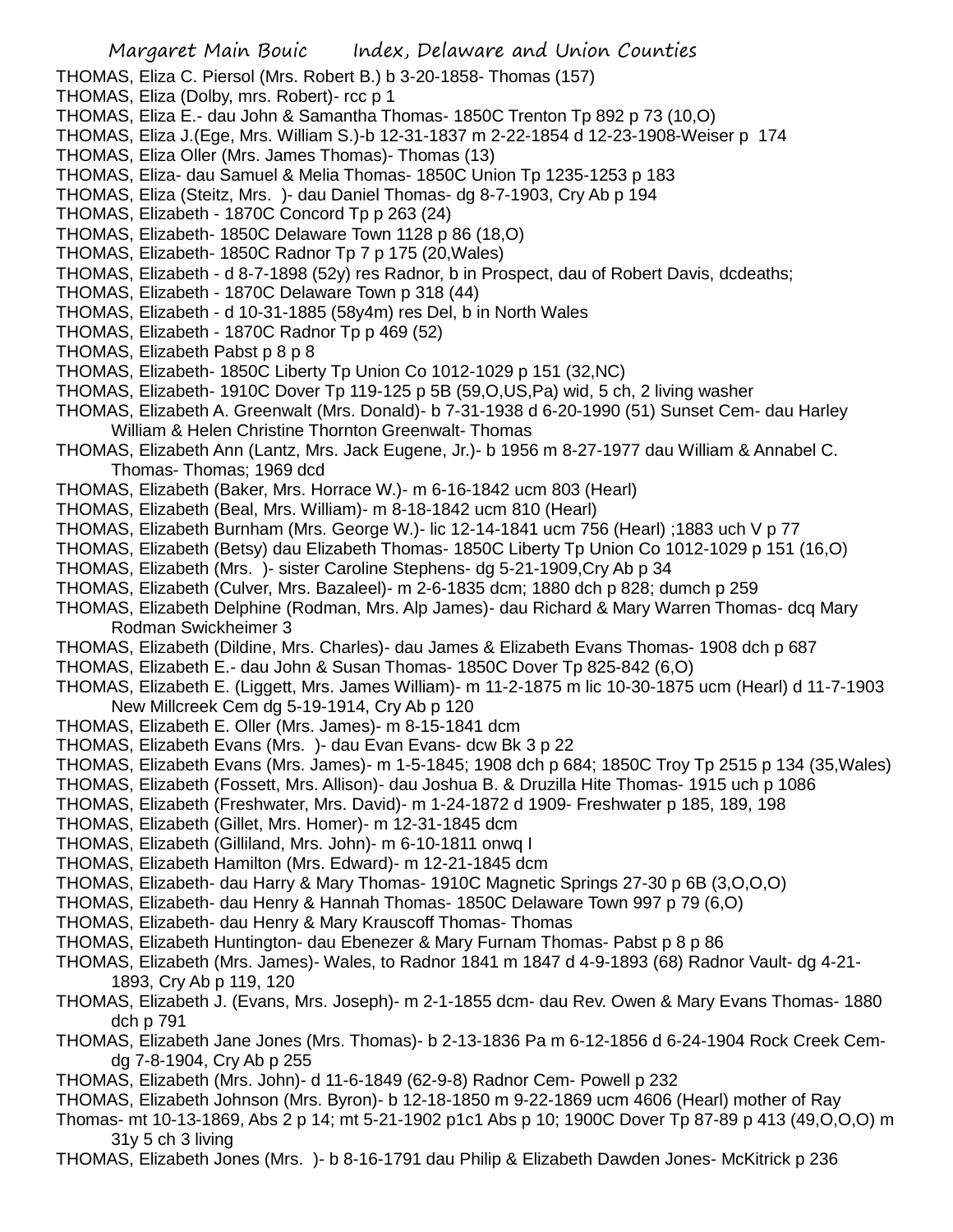THOMAS, Elizabeth (Jones, Mrs. William P.)- m 3-28-1855 dcm; dumch p 437

- THOMAS, Elizabeth (Kirk, Mrs. )- sister May Thomas Leady- dg 8-4-1914 Cry Ab p 140
- THOMAS, Elizabeth (Kreager, Mrs. Samuel)- m 1-2-1861 dg 5-19-1908 Cry Ab p 135
- THOMAS, Elizabeth (Liggett, Mrs. James Willaim)- b 1853 d 1903 New Millcreek Cem 34; dau Timothy & Jane
	- Triphenia Gates Thomas- Joel Smith 3,4; Liggett (1312); Rittenhouse 3,4; mt 3 p 17; mt 11-11-1903 p 7c3 Abs p 22; 1870C Dover Tp 49-50 p 6 (16,O)
- THOMAS, Elizabeth (Mrs. Lord)- d 3-6-1838 (45y) Bokescreek Cem, Powell p 236
- THOMAS, Elizabeth L. (Pendleton, Mrs. John William)- b 12-25-1843 m 5-4-1862 dcm- dau Benjamin & Adelia Coberley Thomas- Thomas 151; 1850C Concord Tp 2259 p 131 (6,O)
- THOMAS, Elizabeth (McCampbell, Mrs. David S.)- m 11-22-1865 ucm 3847 (Hearl)
- THOMAS, Elizabeth McPherson (Mrs. William J.)- m 12-19-1861 dcm
- THOMAS, Elizabeth Malissa Miner (Mrs. Kendall)- m 7-12-1850 ucm (Hearl)
- THOMAS, Elizabeth (Mrs. Michael)- d 8-29-1853 (74-9-11) Fancher Cem- Powell p 128
- THOMAS, Elizabeth Miller (Mrs. Willie)- Maugans Anc p 125
- THOMAS, Elizabeth (Penry, Mrs. ) (Mrs. Henry)- m (2) 4-5-1864 dcmd 10-1885; dg 10-7-1902, Cry Ab p 157
- THOMAS, Elizabeh (Pugh, Mrs. )- dau Richard & Mary Edwards Thomas- dg 10-9-1903, Cry Ab p 202
- THOMAS, Elizabeth- b, d 3-19-1985 dau Raymond & Deborah Thompson Thomas- Thomas
- THOMAS, Elizabeth (Mrs. Richard)- d 8-3-1852 (32-8-19) Powell p 210; 1850C Delaware Town 1102 p 85 (27,Wales)
- THOMAS, Elizabeth- dau Richard & Mary Thomas- 1850C Radnor Tp 23 p 175 (6,Wales)
- THOMAS, Elizabeth Ross (Mrs. Ronald Lane)- dau Ruth Greiner Ross- Maugans Anc p 203
- THOMAS, Elizabeth Shuster (Mrs. Howell) dau George Albert & Alvira Stickney Shuster- 1908 dch p 704
- THOMAS, Elizabeth Stevens (Mrs. James A.)- dcq Viva Taylor 23; Thomas (1)
- THOMAS, Elizabeth Stevenson (Mrs. James Abel)- dcc Harold McMillen 25
- THOMAS, Ella- 1880C Marysville 322-355 p 12 (21,O,O,O) servant at Leonidas Piper home
- THOMAS, Ella (Mrs. Arthur)- b 2-1875 1900C Union Tp 8-8 p 1A (25,O,O,O) m 1y, no ch
- THOMAS, Ella Chambers (Mrs. James)- b 12-1-1860 d 8-2-1942 dau Seymour & Fidelia Hunt Chambers-Maugans Anc p 124
- THOMAS, Ella E. Cole (Mrs. Elder Lewis Ellis)- b 1850 d 1830 Marlborough Cem p 162; (40-1891) dcbirth corrected (Clara Belle)(Herbert R.) (33-1884)
- THOMAS, Ella (Cultice, Mrs. Grant)- dau Joshua B. & Druzilla Hite Thomas- 1915 uch p 1086
- THOMAS, Ella Graham (Mrs. Charles) dau Milton/Milo D. & Alvester Kroninger Graham- dg 12-28-1917, Cry Ab p 113; 1908 dch p 544
- THOMAS, Ella (Guy, Mrs. Franklin)- m 3-18-1886 ucm (Hearl)
- THOMAS, Ella (Mrs. )(Loop, Mrs. )- d 2-16-1965 (78) Oak Grove Cem- Loop
- THOMAS, Ellen (Briggs, Mrs. )(Thomas, Mrs. William)- m(2) 8-7-1867 Abs p 28
- THOMAS, Ellen- dau Edward & Dorothy Thomas- 1964 dcd
- THOMAS, Ellen- dau Griffith & Mary Thomas- 1880C Allen Tp 10-11 p 2 (21,O,O,O)
- THOMAS, Ellie Chambers- dau Benjamin & Adelia Coberley Thomas- Thomas 156
- THOMAS, Ellie 'Cora David'- dg 4-13-1909 Cry Ab p 24
- THOMAS, Elliott M. 'Ozella I. Thibaut'- parents of Merle J. Thomas- Thomas
- THOMAS, Ellis- son John Thomas- C. D. & M. assistant agent- dg 2-1-1908, Cry Ab p 105
- THOMAS, Elma Frances Weaver (Mrs. Stanley Eugene)- div. dau Eugene & Ethel Bell Weaver- Weaver 129(11)3; Graham 161153; Thomas (153(10)2 ; 1961, 1964, 1969, 1971 dcd
- THOMAS, Elma Warehime (Mrs. Jan)- b 2-26-1913 d 2-19-1989 (75) Oak Grove- Thomas
- THOMAS, Elmer 'Esther Sellers'- b 6-16-1852 Harmony Tp son Benjamin & Marilla Westbrook Thomas-Powell p 322
- THOMAS, Elmer 'Grace Holand'- d 1934- Thomas
- THOMAS, Elmina (Allman, Mrs. Samuel)- m 12-28-1843 ucm (Hearl)
- THOMAS, Elmira (Allman, Mrs. Samuel)- m 12-20-1843 ucm 933
- THOMAS, Elmor (Hall, Mrs. Charles W.)- b 5-2-1906 m 6-12-1928 dau Alva Verner & Filatha Williams Thomasdcc Elmo Thomas Hall- 1; Freshwater p 198
- THOMAS, Elsie Janice(Smith, Mrs. )(McClaine, Mrs. )(Rebardo, Mrs. )- dau Philo O. & Mary L. Spencer Thomas- Thomas
- THOMAS, Eloise Foster (Mrs. Roy V.)- Thomas
- THOMAS, Elwood- Thomas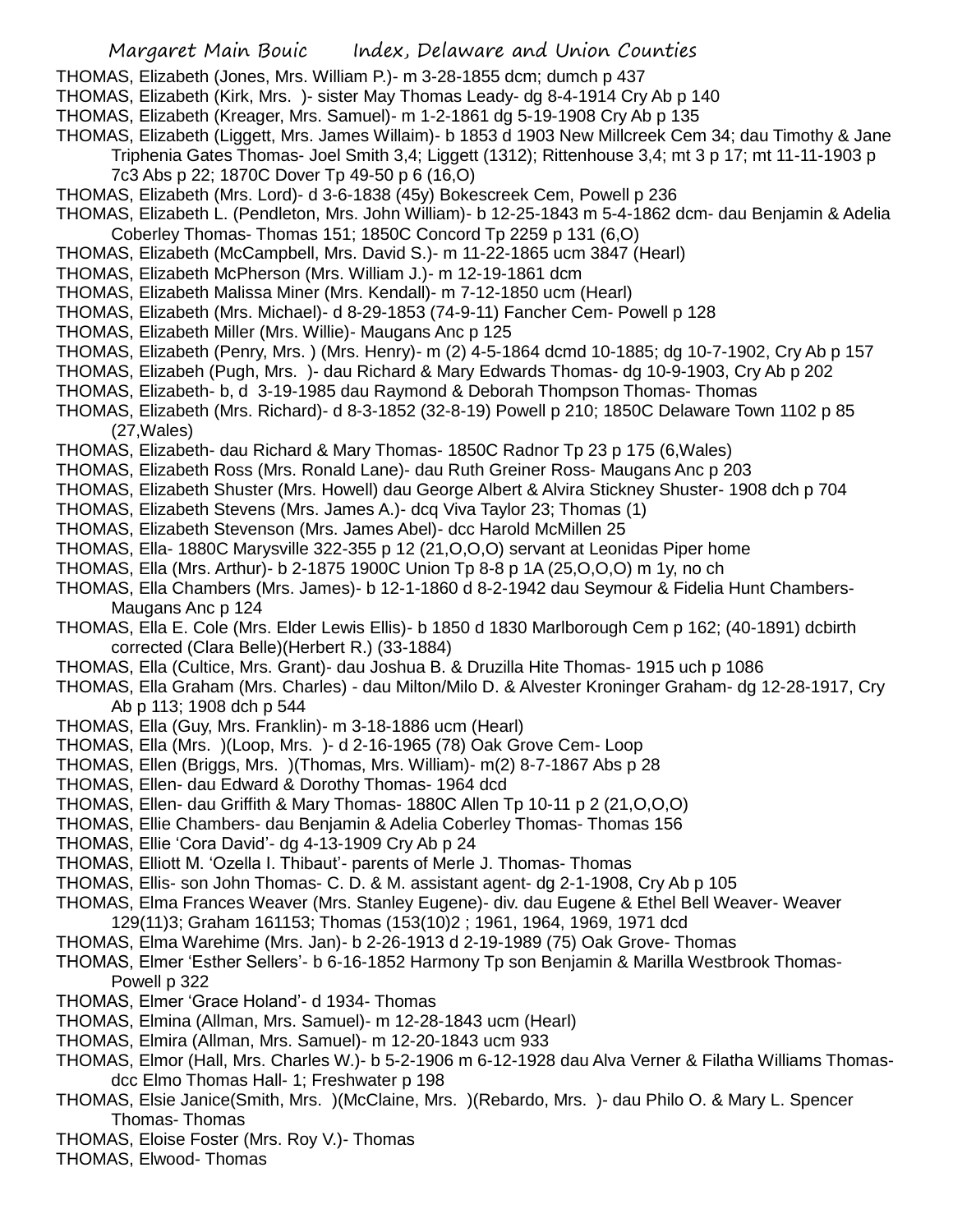- THOMAS, Emily (Liggett, Mrs. George P.)- m 8-8-1872 ucm (Hearl)
- THOMAS, Emma 1870C Radnor Tp p 469 (10)
- THOMAS, Emma d 12-19-1881 (27y) res Del, b Del, dcdeaths
- THOMAS, Emma- dau Rev. A. E. Thomas- dg 6-22-1909. Cry Ab p 40
- THOMAS, ----(Southwick, Mrs. John)- dau Rev. A. E. Thomas- dg 6-22-1909, Cry Ab p 40
- THOMAS, ----(Ashwell, Mrs. )- dau Rev. A. E. Thomas- dg 6-22-1909, Cry Ab p 40
- THOMAS, Emma (Mrs. Dr. A. J.)- 1880C Richwood 345-362 p 32 (23, O,Vt,O)
- THOMAS, Emma A. (Maugans, Mrs. Eldon Elmer)- b 5-5-1880 d 5-22-1947- Maugans Anc p 47
- THOMAS, Emma C. Ferris (Mrs. Elias)- m 9-22-1868 ucm (Hearl)
- THOMAS, Emma Cline- dau Benjamin & Adelia Coberley Thomas- Thomas 155
- THOMAS, Emma Craig (Ms. Edwin)- Thomas
- THOMAS, Emma Ferris (Mrs. Elias Gates)- m 9-22-1868 ucm 4437 d 1-30-1870 (19-11-2) Fairview Cem, p 10; Powell p 244; Joel Smith 3,4; mt 10–7-1868 Abs p 2-2
- THOMAS, Emma- b 1868 d 1942 dau George Washington & Minerva Skinner Thomas- dcc Harold Mcmillen see 3
- THOMAS, Emma L. Lamphear (Mrs. Stephen)- m 12-1851 Asp (1312)
- THOMAS, Emma (Liggett, Mrs. George P.)- b 11-22-1852 m 8-8-1872 ucm 5124 d 3-8-1923 New Millcreek Cem p 11; opc 445; 1880C Millcreek Tp p 20 (26)
- THOMAS, Emma Louise Minor (Mrs. Thurman Cleveland)- b 11-27-1893 m 9-21-1925 d 12-22-1950 dau John & Augusta Weirbach Minor- Freshwater p 222, 223
- THOMAS, Emma (Roush, Mrs. John)- parents of Anna/Alma Raush- Thomas
- THOMAS, Emma W. Matoon (Mrs. Welling Evan)- dau Rev. Stephen Matoon- hmp p 269
- THOMAS, Enoch 'Sarah Bates'- m 4-14-1857 dcm
- THOMAS, Eric- son Charles A. & Barbara Thomas- Thomas; 1962 ucd
- THOMAS, Erma- dau James R. & Lavinia Feaster Thomas- 1908 dch p 687
- THOMAS, Ernest 'Mary Olive Peer'- d 1951- Thomas
- THOMAS, Esta (Norviel, Mrs. Abram)- m 5-30-1850 ucm 1539 (Hearl)
- THOMAS, Estella Robinson (Mrs. Albert)- Thomas; 1910C Marysville 34-29 p 2A (32,O,Can,O) m 12y, 4 ch
- THOMAS, Esther Bauder (Mrs. Alva Guy)- b 2-12-1894 m 7-6-1912 dau Jacob Louis & Estella Hall Bauder-Thomas; Weiser p 235
- THOMAS, Esther (Colgan, Mrs. )- dau Arvin & Iva Morris Thomas- Thomas
- THOMAS, Esther (Crump, Mrs. Herbert)(Colgan, Mrs. )- dau Arvin & Iva Morris Thomas- Pounds 6; Wells 5
- THOMAS, Esther (Mills, Mrs. Gilbert)- dau George Fred & Maude Watkins Thomas- Thomas 15347
- THOMAS, Esther Nichols (Mrs. Henry Ellis)- dau Levi & Eleanor Parker Nichols- dcq Ellis Gallant 7
- THOMAS, Estella Robinson (Mrs. Albert W.)- b 11-1877 m 11-8-1897 ucm (Hearl) d 1950 Oakdale II p 60; 1900C Allen Tp 7-8 p 1 (22,O,O,O)- m 2y, 1 ch
- THOMAS, Esther Sellers (Mrs. Elmer)- dau Henry & Margaret Wolf Sellers- Powell p 322
- THOMAS, Ethel (Grice, Mrs. Thomas)- b 7-21-1896 m 10-14-1916 dau Richard & Margaret E. Schreck Thomas- Thomas 167251
- THOMAS, Ethel (Mrs. H. E.)- 1949, 1971, 1973, 1975, 1977, 1979, 1981, 1983 ucd
- THOMAS, Ethel May- b 6-15-1890 dau John & Catharine Grandstaff Thomas- admitted 11-2-1894 Children's Home Tape p 21
- THOMAS, Ethel M. (Shaw, Mrs. Harrison N.) b 1890 d 1962 Oakdale II p 88
- THOMAS, Etta- b 5-6-1898 admitted Nov. 28. 1898 dau Catherine Grandstaff- Children's Home Tape p 45
- THOMAS, Stanley Eugene 'Elma Frances Weaver'- b 3-22-1914 or 7-14-1908 son John Wesley & Bessie Benton Thomas- Weaver (129(11)3); Graham (161151); Thomas 153(10)2; 1961, 1969, 1971, 1980 dcd
- THOMAS, Eugene O. 'Gladys Fay Dicken'- b 9-6-1896 d 6-28-1966 son M. C,. & Bertha Outram Thomas-Thomas
- THOMAS, Eugenia A. (Blackledge, Mrs. Robert)- b 4-12-1854 m 1876 Mt. Pleasant M. E. Churchyard, Powell p 197- dau Frederick & Sarah Wilson Thomas- ; dumch p 303- 1870C Porter Tp p 451 (16)
- THOMAS, Eulalia (Mrs. Harry A.)- d 11-10-1982 (92) Oak Grove Cem- dpc p 92
- THOMAS, Eunice- d 7-13-1963 cremated, Thomas
- THOMAS, Eunice- dau Charles G. & Margaret Thomas- dg 1-10-1913, Cry Ab p 4
- THOMAS, Eunice Pratt (Mrs. Daniel Joseph)(Carl, Mrs. stan)- parents of Doona Lee- Thomas
- THOMAS, Eunice (Slager, Mrs. )- dau Eben & Ida Tway Thomas- Thomas
- THOMAS, Eva Butts (Mrs. )- sister Samuel J. Butts- dg 7-1-1913, Cry Ab p 46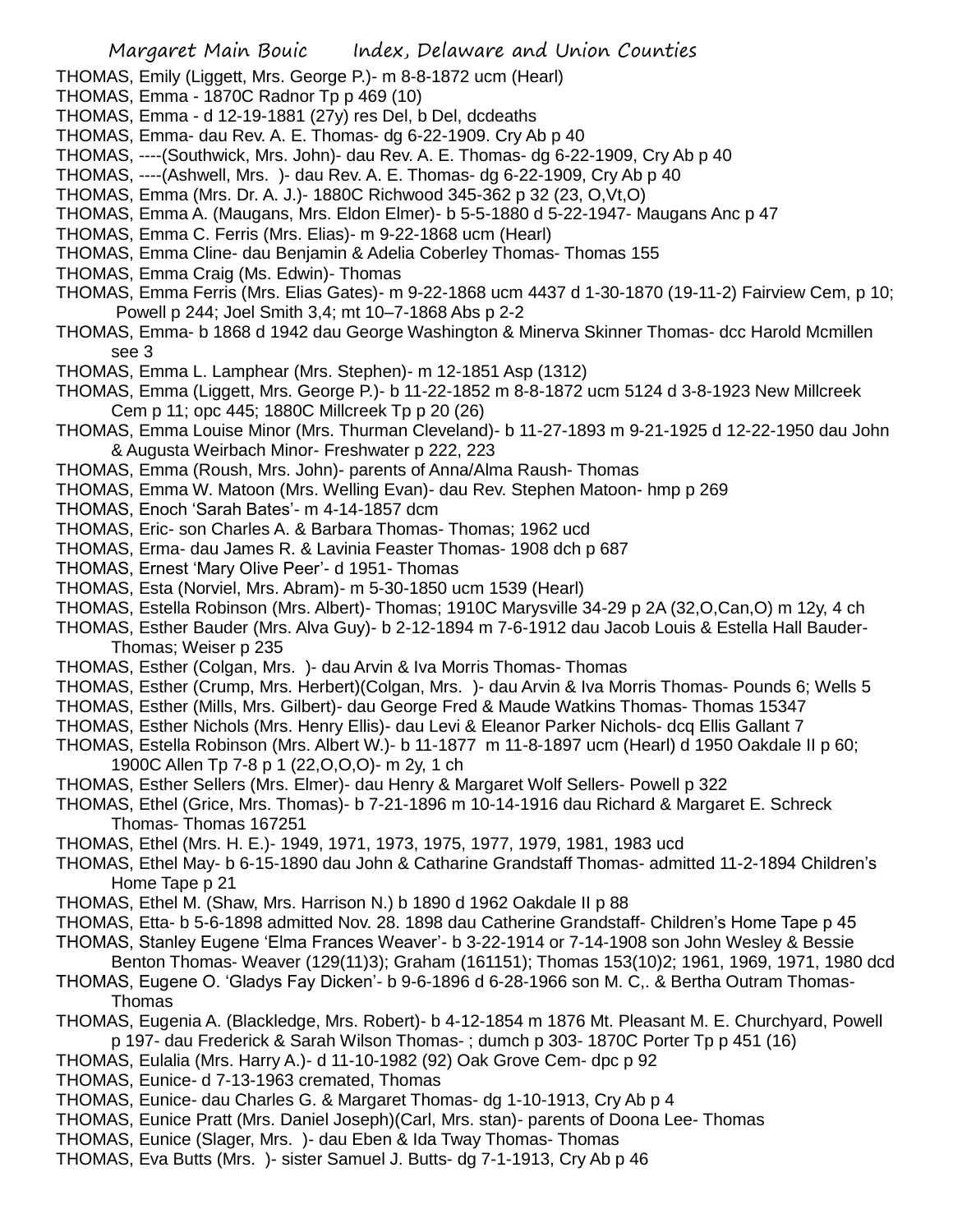- THOMAS, Eva sister of Mrs. Clara Lee- dg 6-13-1911, Cry Ab p 42, obit Mrs. Lee
- THOMAS, Eva- dau David & Ida Watkins Thomas- Joel Smith 4
- THOMAS, Eva (Felton, Mrs. Elmer F.)- dau John Wesley & Bessie Benton Thomas- Thomas 153(10)2
- THOMAS, Evaline (Mrs. Arthur)- mother of Donald- dg 8-28-1896 Cry Ab p 83; dg 11-31-1907 Cry Ab p 95
- THOMAS, Evan- Pabst p 1 p 9; hadc p 48; 1840C Radnor Tp p 101 (30-40)
- THOMAS, Evan E.- Pabst Pion II p 211
- THOMAS, Evan H. d 5-21-1879 (1y) dcdeaths
- THOMAS, Evan ' Edwards'- dg 4-23-1907 Cry Ab p 37
- THOMAS, ---- Edwards (Mrs. Evan)- dau John O. Edwards- dg 4-23-1907, Cry Ab p 37
- THOMAS, Eve (Early, Mrs. William)- CCC p 9
- THOMAS, Evelyn (Gast, Mrs. David Merle)- m 1940- Thomas
- THOMAS, Evelyn (Gerwinsky, Mrs. )- dau Nelson L. & Leiselotte Schade Thomas- Thomas
- THOMAS, Evelyn (Mrs. John)- 1980 dcd
- THOMAS, Evelyn L. (Mrs. Irving L.)- 1971 dcd
- THOMAS, Evelyn Robinson (Mrs. Donald Edwin)- Thomas
- THOMAS, Evelyn Roosevelt (Mrs. Arthur O.) B 10-2-1873 d 8-25-1962 dau Edward & Irene Cackler Roosevelt-Thomas
- THOMAS, Evelyn Walkey (Mrs. Arthur)- b 12-3-1920 dau Paul & Delphia Lorena Brangart Walkey- Weiser p 607
- THOMAS, Fern (Mrs. Georg R.)- 1961, 1964, 1969, 1971, 1980 dcd
- THOMAS, Filatha Williams (Mrs. Alva Verner)- b 9-2-1884 m 12-30-1903 d 2-17-1964 dau John & Matilda Marie Freshwater Williams- dcc Elmo Thomas Hall 3; Freshwater p 198; 1961 dcd
- THOMAS, Fleeta M.- b 5-1886 dau Rolla F. & Nettie A. Thomas- 1900C Richwood 213-226 p 8B (14,O,O,O)
- THOMAS, Flora- Sbc p 46 Flora E.- 1962 ucd Jerome Tp
- THOMAS, Flora (Mrs. Burl M.)- b 1878 d 1939- Claibourne Cem p 55
- THOMAS, Flora Esther (Milligan, Mrs. Orla Ward)- m 9-9-1931- Freshwater p 208
- THOMAS, Flora Faye Cumston (Mrs. Thomas Paul)- b 5-9-1910 m 6-27-1928 d 5-26-1992 (82) Radnor Cemdau Jacob Harrison & Mary Francis Lichfield Cumston- dcc Martin Thomas 5
- THOMAS, Flora F. (Mrs. Edward D.)- Thomas; 1949, 1959 ucd ; 1961, 1964, 1969, 1971, 1980 dcd
- THOMAS, Flora (Mrs. Lon)- 1910C Leesburg Tp 85-88 p 4A (32,O,O,O) m 1y, no ch
- THOMAS, Florence (Butters, Mrs. Harold)- d 9-17-1963 (54) Oak Grove Cem- dau George Fred & Maude Watkins Butters- Thomas 15344
- THOMAS, Florece E. (Mrs. Hollie E.)- 1959, 1962, 1967 ucd
- THOMAS, Florence Ellen (Miller, Mrs. Eugene "Deanie" Miller)- b 3-15-1912 m 1966 d 10-3-1995 (83) Forest Grove Cem- dau Mott & Cordelia Adcock Thomas- Thomas
- THOMAS, Florence- dau Joseph & Mary McBratney Thomas- Hoskins p 9; Hoskins 5
- THOMAS, Florence L. (Mrs. )- d 10-5-1969 (82) Green Lawn Cem- Thomas
- THOMAS, Florence M. Bird (Mrs. Thurman Cleveland)- b 3-19-1889 m 8-15-1909 dau O. E. & Della Durfey Bird- Freshwater p 222, 223
- THOMAS, Florence O'Harra (Mrs. Ira)- m 10-22-1927- Thomas
- THOMAS, Frances Gertrude Maugans (Mrs. Glenn DeWitt)- b 8-11-1907 dau John Adron & Matie Elizabeth Ainsworth Maugans- Maugans Anc p 41
- THOMAS, Francis 1870C Liberty Tp Del Co p 393 (10) Liberty p 2
- THOMAS, Francis G. d 11-28-1878 (18y8m1d), res Liberty Tp, b Liberty Tp, son of Cordelia E. Thomas, dcdeaths; Old Liberty Churchyard- Powell p 157; dg 12-19-1878 Cry Ab p 34
- THOMAS, Francis W.- d 8-7-1853 (25-8-26) Thomas Graveyard, Powell p 169- son James & Lodana Thomas-Thomas
- THOMAS, Frank A. 'Ruth E.'- d 1979 Thomas
- THOMAS, Frank B.- d 2-11-1887 (14y) Claibourne Cem p 13
- THOMAS, Frank F. 'Marian D. or Miriam'- son Frank A. & Ruth E. Thomas- Thomas; 1959, 1962, 1967, 1971, 1973, 1975, 1977, 1979, 1981, 1983, 1991 ucd
- THOMAS, Frank- son George W. & Jennie Thomas- 1880 Richwood 208-221 p20 (8,O,Mass,O)
- THOMAS, Frank 'Louise B. Maugans- Maugans Anc p 67
- THOMAS, Franki- b 1882 d 1883 Oak Grove Cem- Powell p 442
- THOMAS, Fred- 1980 dcd
- THOMAS, Fred 'Christine'- d 2-16-1915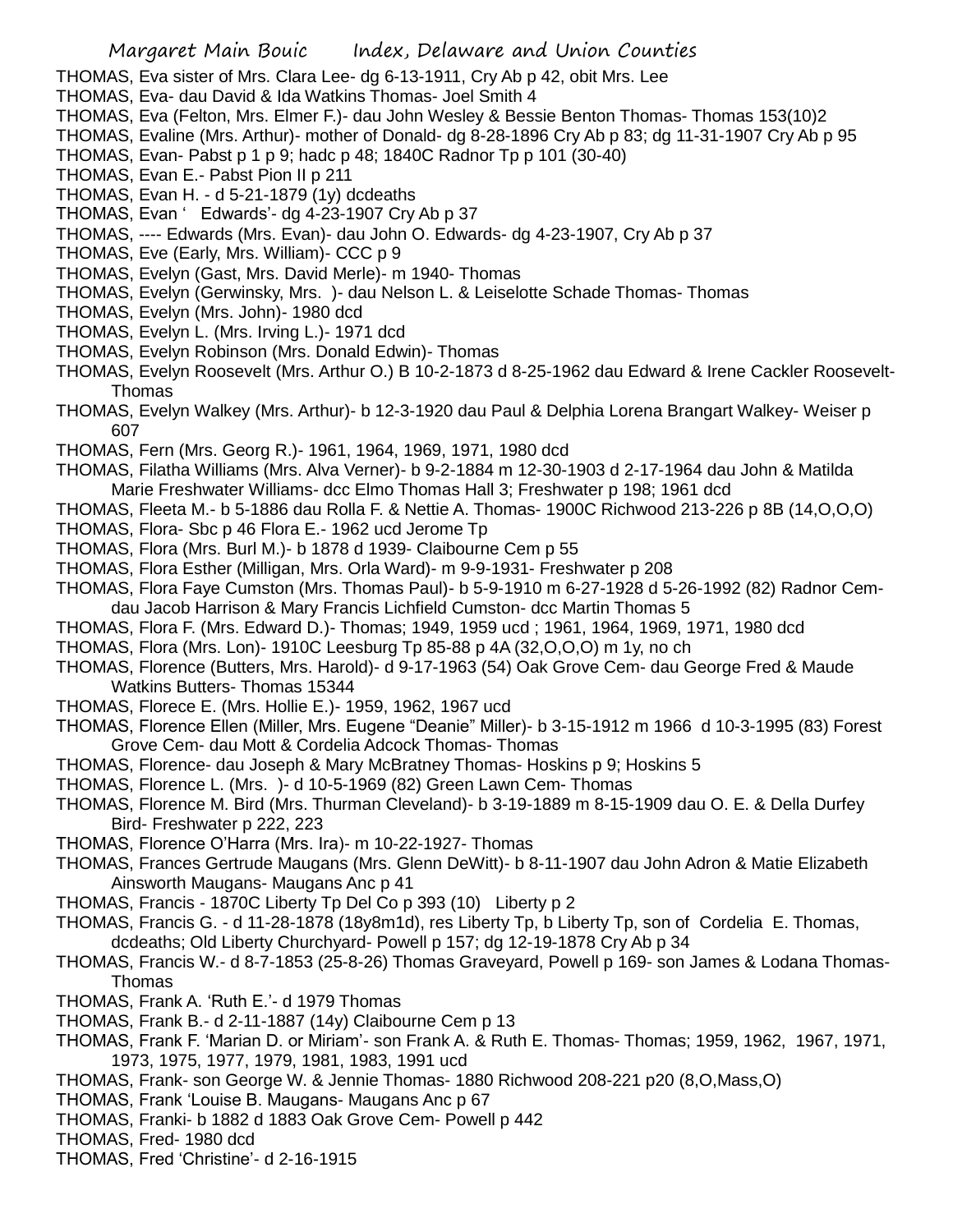- THOMAS, Fred- son Hank & Sarilda Artist Thomas- Thomas
- THOMAS, Fred- pallbearer and relative of Lottie May Thomas (Mrs. Adrian R.)- dg 2-27-1917, Cry Ab p 24
- THOMAS, Freddie- brother Richard W. Thomas- Thomas
- THOMAS, George Fred 'Maude Watkins'- son George W. & Minerva Skinner Thomas- Thomas 1534; 1880C Concord Tp 80
- THOMAS, Fred- son Rowland E. & Dorothy Thomas- Thomas
- THOMAS, Freda (Waddell, Mrs. )- dau Edwin & Verna Evans Thomson Thomas- Thomas
- THOMAS, Frederick 'Sarah Wilson'- d 1861 Powell p 197; dumch p 303
- THOMAS, Freelove V. Barber (Mrs. Jeffrey M.) m 11-4-1848 dau hosea Barber, jr.- Asp (13121)
- THOMAS, Rev. F. W.- 1880 dch p 507; 1908 dch p 284; hmp p 103, 105
- THOMAS, G.- uca p 58, Allen Tp
- THOMAS, Gabriel David- b 2-12-1998 Romania- adopted son of Scott & Nancy Thomas- Thomas
- THOMAS, Gabriel 'Mary Lanne'- b South Wales 1827 m 1-12-1860 dcm d 7-2-1918 (87-11-17) Marlborough Cem p 184- son Griffith & Sarah Thomas- to US 1849; dg 7-9-1918, Cry Ab p 47; 1850C Oxford Tp 2670 p 152 (21,Wales)
- THOMAS, Gage Xavier- b 9-7- ---- son Sam & Jennifer Hopkins Thomas- Thomas
- THOMAS, Gail (Mrs. Harry W.)- 1961 dcd; 1973, 1975, 1979, 1981 ucd
- THOMAS, Gary 'Barbara Jo Loffer'- son Guy & Barbara Thomas- Thomas
- THOMAS, Gary 'Betty Brown'- b 8-26-1939 m 1959 d 6-11-2001 961) Grove Cem, Kenton- son Parker & Beatrice Thomas- Thomas
- THOMAS, Gary E. (Gerald) 'Janice L.'- 1967, 1971, 1973, 1979, 1981, 1983 ucd
- THOMAS, Gary Lee- son Daniel Joseph & Eunice Pratt Thomas- Thomas
- THOMAS, Gary P.- b 1957 son Paul W. & Doris J. Blevins Thomas- Thomas; 1961, 1964 (7) dcd; 1967, 1971, 1973, 1977 , 1979 ucd
- THOMAS, Gary P., Jr.- son Gary & Betty Brown Thomas- Thomas
- THOMAS, .V.Gaye (Mrs. James W.)- 1959, 1962 ucd
- THOMAS, Gaye Nellie (Seeley, Mrs. Eli)(Cody, Mrs. Walter)- d 11-26-1968 Oakdale dau Ben & Louella Freshwater- Thomas
- THOMAS, Gen- 1883 uch IV p 447
- THOMAS, Gene- son Archie Gilbert & opal Mae Sterling Thomas- Maugans Anc p p 20
- THOMAS, Gennette M. 1870C Oxford Tp p 437 (6)
- THOMAS, George- dumch p 120
- THOMAS, George 1870C Concord Tp p 263 (22)
- THOMAS, George- son Adrian R. & Lettie Arehart Thomas- dg 4-27-1917, Cry Ab p 46
- THOMAS, George C.- Pabst Pion II p 254
- THOMAS, George Carlos 'Linda Herd'- d 11-16-1981 (43) bur Marion- Thomas
- THOMAS, George- brother Charles, son William Thomas- dg 2-17-1914, dg 3-13-1914, Cry Ab p 93, 101
- THOMAS, George- son David S. & Sarah McCutcheon Thomas- 1880 dch p 675
- THOMAS, George 'Elizabeth Burnham'- lic 12-14-1841 ucm 756
- THOMAS, George Frederick- b 4-4-1878 d 1959 son George Washington & Minerva Skinner Thomas- dcc Harold McMillen, see 3
- THOMAS, George- pallbearer for Mrs. George Dailey- dg 11-12-1912; Cry Ab p 170; for Mrs. Alice Kelley- dg 10-5-1917, Cry Ab p 96
- THOMAS, Gen George H.-1880 dch p 307
- THOMAS, George Henry- son Ebenezer & Mary Furnam Thomas- Pabst p 8 p 86
- THOMAS, George- pallbearer for W. A. Kelly, dg 11-16-1900, Cry Ab p 41, for James Thomas Hutchisson dg 5-27-1910 Cry Ab p 126
- THOMAS, George- son John & Samantha Thomas- 1850C Trenton Tp 892 p 73 (6,O)
- THOMAS, George-son Joseph & Mary McBratney Thomas- Hoskins p 9; Hoskins 5
- THOMAS, George M. 'Rosa Belle Evans'- b 1881 d 1947 Milford Cem Un Al p 56
- THOMAS, George R. 'Mary Anne Jones'- m 2-19-1950 Thomas; 1961, 1964, 1969, 1971, 1980 dcd
- THOMAS, George 'Vinnie Kahle'- Weiser p 702
- THOMAS, George W.- 1883 uch IV p 534; pallbearer for Mrs. William Black- dg 12-3-1918, Cry Ab p 100
- THOMAS, George W. 'Elizabeth Burnham'- lic 112-14-1841 ucm (Hearl)
- THOMAS, George W. 'Fern'- 1961, 1964, 1969, 1971, 1980 dcd
- THOMAS, George W. 'Jennie'- black- 1880C Richwood 208-221 p 20 (35, Mass,-,-)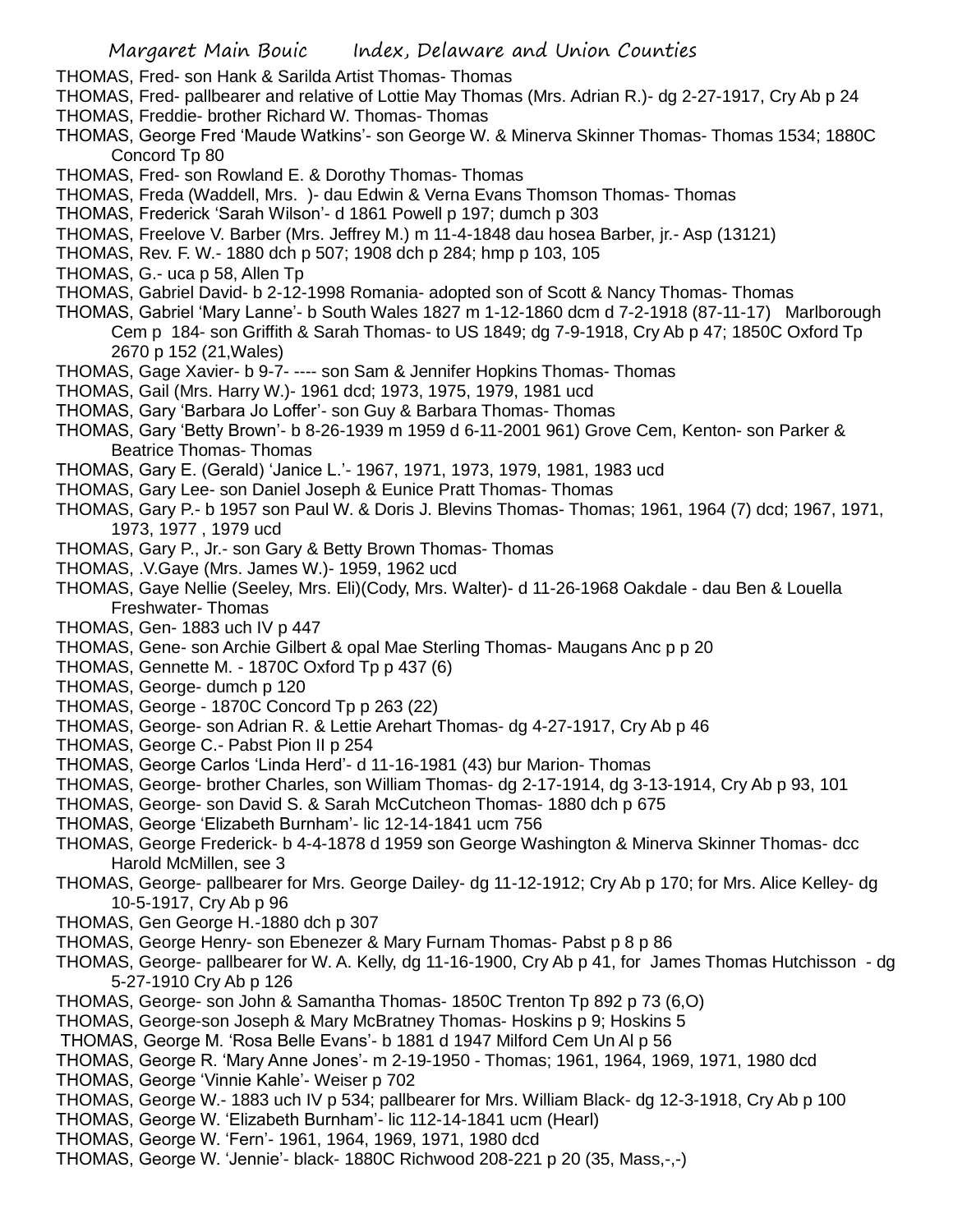- THOMAS, George Washington 'Minerva Skinner'- b 11-10-1847 m 10-2-5-1870 d 3-1929 son Benjamin & Adelia Coberly Thomas- dcc Harold McMillen 6 ; Thomas 153; 1908 dch p 429; 1976 dch p 42; hadc p 97; dg 5-26-1903, Cry Ab p 186; 1850C Concord Tp 2259 p 13 (3,O); 1880C Concord Tp 80; dcb corrected (Adrian Raymond) (35-1882)
- THOMAS, George (from Urbana)- attended funeral of Mrs. Joseph P. Marin- mt 10-16-1912 p4c6 Abs p 34 THOMAS, George W.-brother Walter C. & Grace Thomas- Thomas
- THOMAS, Gerald E. 'Janice'- d 1977-son Jesse & Clara Jones Thomas- Thomas; 1977, 1991 ucd
- THOMAS, Gerald L.- son Benjamin F. & Edna E. Thomas- Thomas
- THOMAS, Gerlin Castle (Mrs. John P.)- m 11-15-1954 Ky- Thomas
- THOMAS, Gertrude (Chaffee, Mrs. )- dau Arthur C. & Evelyn Roosevelt Thomas- Thomas
- THOMAS, Gertrude C. Rea (Mrs. James O.)- b 10-3-1848 m 1-26-1868 ucm 4321 New Millcreek Cem, lptw p 20; ; 1883 uch V p 177, 412; m 1-26-1868 ucm (Hearl)- dau Levi & Lydia Newman Rea- mt 2-5-1868, Abs p 30; 1880C Liberty Tp un Co 50-51 p 6 (31,O,O,NJ); 1900C Liberty Tp Un Co 29 (51,O,O,NJ) m 32y, 1 ch; 1910C Liberty Tp 122 p 5B (62,O,O,NJ) m 43y, 1 ch
- THOMAS, Gertrude Fletcher (Mrs. Clayton)- m 11-16-1922- Giffen (167253)
- THOMAS, Gertrude Shrider (Mrs. Max)- parents of Kathryn Butler- Thomas
- THOMAS, Gilford L. 'Marilyn'- 1971 dcd
- THOMAS, Girlin (Mrs. John F.)- 1969, 1980 dcd
- THOMAS, Glade B.- b 7-1884 son Rolla F. & Nettie A. Thomas- 1900C Richwood 213-226 p 8B (15,O,O,O)
- THOMAS, Gladys Cantlebury (Mrs. Aulden Clarence) b 5-2-1904 m 1937 d 8-12-1998 (94) bur Pomery Canterbury; 1949, 1959, 1962 ucd
- THOMAS, Gladys Fay Dicken (Mrs. Eugene)- b 9-30-1893 d 2-3-1983 (89) dau Charles Hattie Crain Dicken-Thomas
- THOMAS, Glen DeWitt 'Frances Gertrude Maugans- b 12-29-1900 son Hiram & Martha Richardson Thomas-Maugans Anc p 41
- THOMAS, Goldie (Hock, Mrs. )- dau James R. & Lavina Feaster Thomas- dg 5-21-1918, Cry Ab p 38; 1908 dch p 687
- THOMAS, Goldie M. (Mrs. Harold A.)- parents of Ralph Eugene Thomas- Thomas
- THOMAS, Gordon- son Howell G. & Mary Lou Van Gordon Thomas- Thomas
- THOMAS, Govern Jones (Mrs. James R.)- d 11-17-1980 (89); Jbt p 113; 1961, 1964, 1969, 1971, 1980 dcd
- THOMAS, Grace- dau David & Ida Watkins Thomas- Joel Smith 4
- THOMAS, Grace Christine (Kittle, Mrs. –H )- b 5-7-1899 m 1-1919 by Grace Thomas
- THOMAS, Grace H.- sister Walter C. Thomas- Thomas; 1961 1964, 1971, 1980 dcd
- THOMAS, Grace Holand (Mrs. Elmer)- b 5-29-1886 dau Alex & Mary Green Holand- Thomas
- THOMAS, Grace May (Peyton, Mrs. James)- b 5-13-1881 m 3-1901 d 9-26-1904 (23-4-13) Thomas Cem- dau D. S. & Sarah Thomas; dg 10-7-1904, Cry Ab p 266, 267
- THOMAS, Grace (Walker, Mrs. Sidney)- dau Joseph & Mary McBratney Thomas- Hoskins 5; Hoskins p 9
- THOMAS, Gregory 'Victoria'- dau Nelson L. Thomas- Thomas
- THOMAS, Griffin 'Mary Thomas'- b 1812 m 12-9-1838 d 7-30-1889 (77) Oakdale I p 8 469; ; mt 4-13-1887 p3c3, Abs p 33
- THOMAS, Griffith 'Mary'- 1880C Allen Tp 10-11 p 2 (68,O,Pa,Ky)
- THOMAS, Griffith 'Sarah Thomas'- b 1791 d 2-15-1864 (73) Marlborough Cem p Cem p 146; Powell p 296 dcc Elmo Thomas Hall 8; 1880 dch p 538, 675; 1908 dch p 476; hadc p 42; CCC (1849 Oxford Tp); dg 7-9-1918, Cry Ab p 47; 1850C Oxford Tp 2670 p 152 (60,Wales)- will, dcw Bk 4 p 148 (17)
- THOMAS, Griffith- brother William P. Thomas- dcw Bk 4 p 215(24)
- THOMAS, Guy 'Barbara'- Thomas
- THOMAS, Guy D. 'Lola D.'- 1961, 1964, 1969, 1971 dcd
- THOMAS, Guy- son Ella Thomas Loop- Loop
- THOMAS, Guy 'Ester Bauder'- b 10-10-1865 m 7-6-1912- Weiser p 235
- THOMAS, Guy, Jr.- father of Cundy Thomas Rayburn- Thomas
- THOMAS, Guy- son Mr. and Mrs. John Thomas- dg 1-7-1916, Cry Ab p 4
- THOMAS, Guy Lavern 'Barbara'- son Marion Guy & Virginia Thelma Lockwood Thomas- Thomas
- THOMAS, G, W.Co C. 55th Mass Inf. No dates- Claibourne Cem p 75
- THOMAS, G. E.- pallbearer fro Mrs. Anna E. Jones- dg 1-18-1916, Cry Ab p 10
- THOMAS, G. Woodford- 1980 dcd
- THOMAS, H. A.- 1883 uch V p 595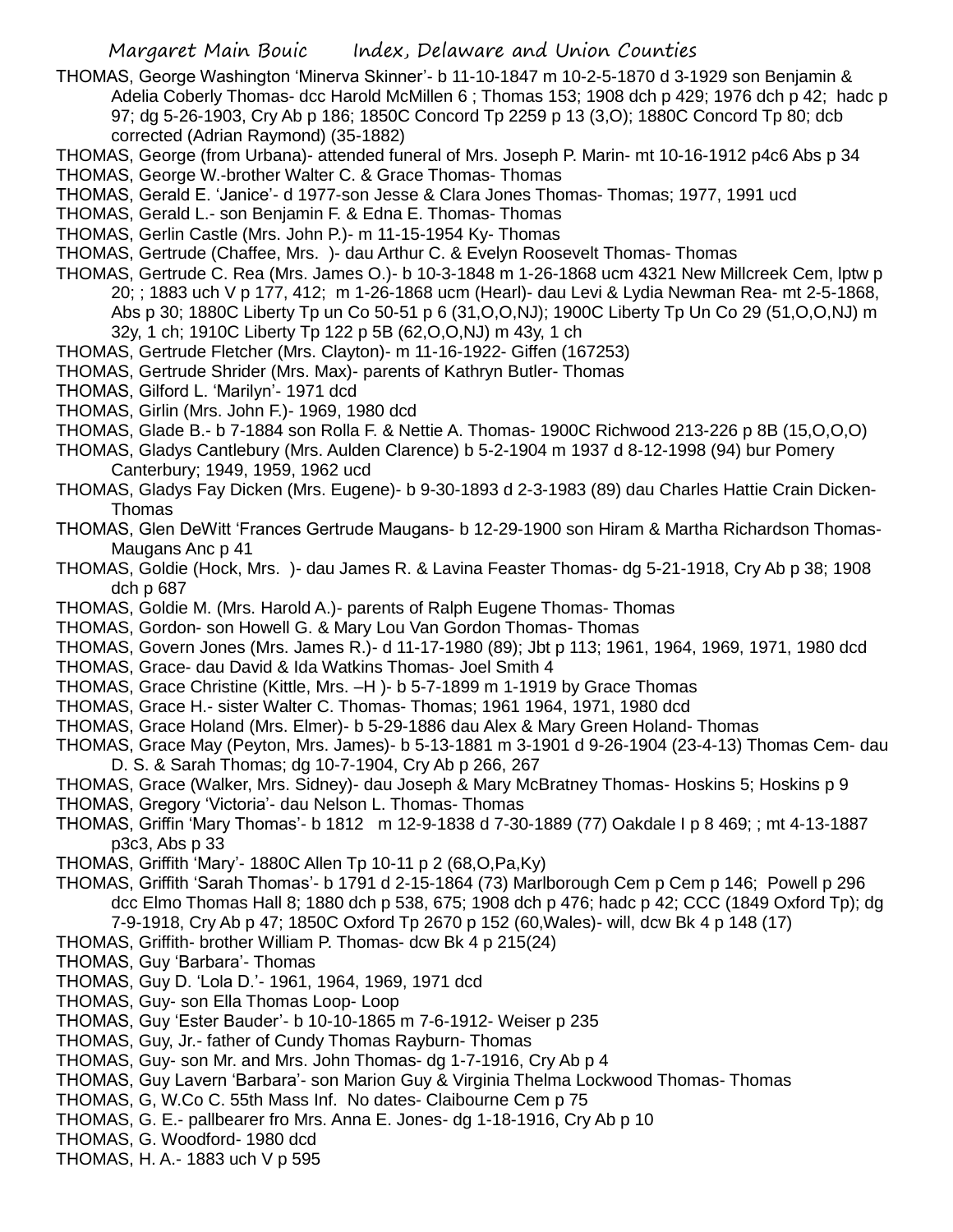- THOMAS, Hand 'Garilda Artist'- parents of Benjamin R. Thomas- Thomas
- THOMAS, Hanford- son R. L. & Louisa Ann Maine Thomas- Asp 2070
- THOMAS, Hannah- b 1815 d 1861 Oak Grove Cem- Powell p 442
- THOMAS, Hannah- Powers p 124
- THOMAS, Hannah 1870C Delaware Town p 318 (14)
- THOMAS, Hannah- sister Charles, dau William dg 2-17-1914, 3-13-1914, Cry Ab p 93, 101
- THOMAS, Hannah H. Dilsaver (Mrs. William E.)- m 11–27-1886 ucm (Hearl)
- THOMAS, Hannah Lewis (Mrs. Henry)- m 5-9-1838 Wales to US 1846 d 3-9-1861- dg 10-7-1902, Cry Ab p 157; 1850C Delaware Town 997 p 79 (35,Wales)
- THOMAS, Hannah Kile (Mrs. Stephen)- m 9-10-1807 onwq I
- THOMAS, Hannah (Lewis, Mrs. Charles)- d 2-17-1895 (29) dg 3-15-1895; Cry Ab p 14
- THOMAS, Hannah (Mrs. William)- 1850C Union Tp 1235-1253 p 235 (68,Va)
- THOMAS, Harley- son Adrian R. & Lettie Arehart Thomas- dg 4-27-1917, Cry Ab p 46
- THOMAS, Harold A. 'Goldie M.'- parents of Ralph Eugene Thomas- Thomas
- THOMAS, Harold- son ernest & Mary Olive Peer Thomas- Thomas
- THOMAS, Harold- son Florence L. Thomas- Thomas
- THOMAS, Harriet Anna-b 9-3-1836 d 7-31-1905 Radnor Cem- Powell p 232
- THOMAS, Harriet Anna (Thomas, Mrs. Stephen)- dg 10-10-1890. Cry Ab p 35
- THOMAS, Harriett Caldwell (Mrs. )- dau George & Maria McAdams Caldwell- 1915 uch p 583
- THOMAS, Harriet- dau Charles G. & Margaret Thomas- dg 1-10-1913 ,Cry Ab p 4
- THOMAS, Harriet Clair (Mrs. Peleg)- m 12-1855- Asp (13121)
- THOMAS, Harriet Davis (Mrs. Wilbur)- dau Joshua M. & Elizabeth Dalrymple Davis- 1915 uch p 1022
- THOMAS, Harriette R. (Thompson, Mrs. Andrew H.)- dau George Thomas- A1Thompson (1)- dumch p 120
- THOMAS, Harriet Weiser (Mrs. Marion)(Schwartz, Mrs. Henry)- b 7-23-1852 m(1) 4-23-1870 (2) 6-9-1874 dau Peter & Elizabeth Kline Weiser- Weiser p 243, 268
- THOMAS, Harry A. 'Eulalia'- b 9-4-1885 d 1964 Oak Grove Cem- dpc p 92; Thomas
- THOMAS, Harry- brother Anna Thomas- dg 12-29-1899, Cry Ab p 229
- THOMAS, Harry- d 10-26-1976 (84) bur Orlando, Fla- father of Earl Thomas- Thomas
- THOMAS, Harry 1870C Delaware Town p 318 (4)
- THOMAS, Harry- pallbearer for Wallace W. Lilly- dg 7-5-1918, Cry Ab p 46
- THOMAS, Harry Andrew- son John & Mary Ann Rowland Thomas- Thomas
- THOMAS, Harry B. 'Rose Marie Willing' b 8-24-1916 m 2-2-1946 d 8-8-1991 son George & Rosebelle Evans Thomas- Thomas; 1971, 1973, 1975, 1977, 1979, 1981, 1983, 1991 ucd
- THOMAS, Harry E. 'Clara'- 1949, 1959, 1962 ucd; 1961, 1971, 1980 dcd
- THOMAS, Harry- son Elis Gates Thomas- Joel Smith 4
- THOMAS, Harry- son Henry Thomas- dg 7-11-1902, Cry Ab p 144
- THOMAS, Harry- son John Thomas- dg 2-1-1908 Cry Ab p 105
- THOMAS, Harry/Henry 'Mary Klee Krasucoff'- d 9-19-1952- parents of Arthur, Kathleen at Oak Grove 1910C Magnetic Springs 27-30 p 6B (43,OWales,Wales) blacksmith m 14y
- THOMAS, d----dau Harry & Mary Thomas- 1910C Magnetic Springs 27-30 p 6B (8,O,O,O)
- THOMAS, Mary M.- b 1-1866- 1900C Magnetic Springs 322-325 (34,O,Wales,Wales- m 8y, horse shooer
- THOMAS, Harry T.- son Henry C. & C. A. Thomas- 1880C Scioto Tp 66 (9,Pa,PA,Pa)
- THOMAS, Harry W. 'Gail B.'- 1961 dcd
- THOMAS, Harry W.- d 7-7-1968 (57) son George Fred & Maude Watkins Thomas- Thomas 15345
- THOMAS, Harry E.- Delaware Tp- 1964 dcd
- THOMAS, Harry Edward- son Lt. Col. & Virginia Meadows Thomas- Thomas
- THOMAS, Harry- son George M. & Rosa Belle Evans Thomas- Thomas
- THOMAS, Harry- attended funeral of Mary F. Bowdle- dg 11-2-1929 Cry Ab p 69
- THOMAS, Hartley -son Rev. R. E. Thomas- dg 6-22-1909 Cry Ab p 39
- THOMAS, Hattie 1870C Delaware Town p 318 (6)
- THOMAS, Hatty Bell (Medley, Mrs. )- dau Theola Bird Thomas- Thomas
- THOMAS, Hattie C.- 1959, 1967, 1973, 1975, 1977 ucd
- THOMAS, Hattie Detwiller (Mrs. )- dau John & Mary Detwiller- dg 1-11-1907, 1-18-1907 Cry Ab p 4, 6
- THOMAS, Hattie E.- b 10-12-1892- Thomas Graveyard- Powell p 168
- THOMAS, Harrie F.- 1880C York Tp 14 p 2 (22,O,O,O) servant
- THOMAS, Hattie (Klee, Mrs. )- half-sister W. W. Penry- dg 11-19-1918, Cry Ab p 96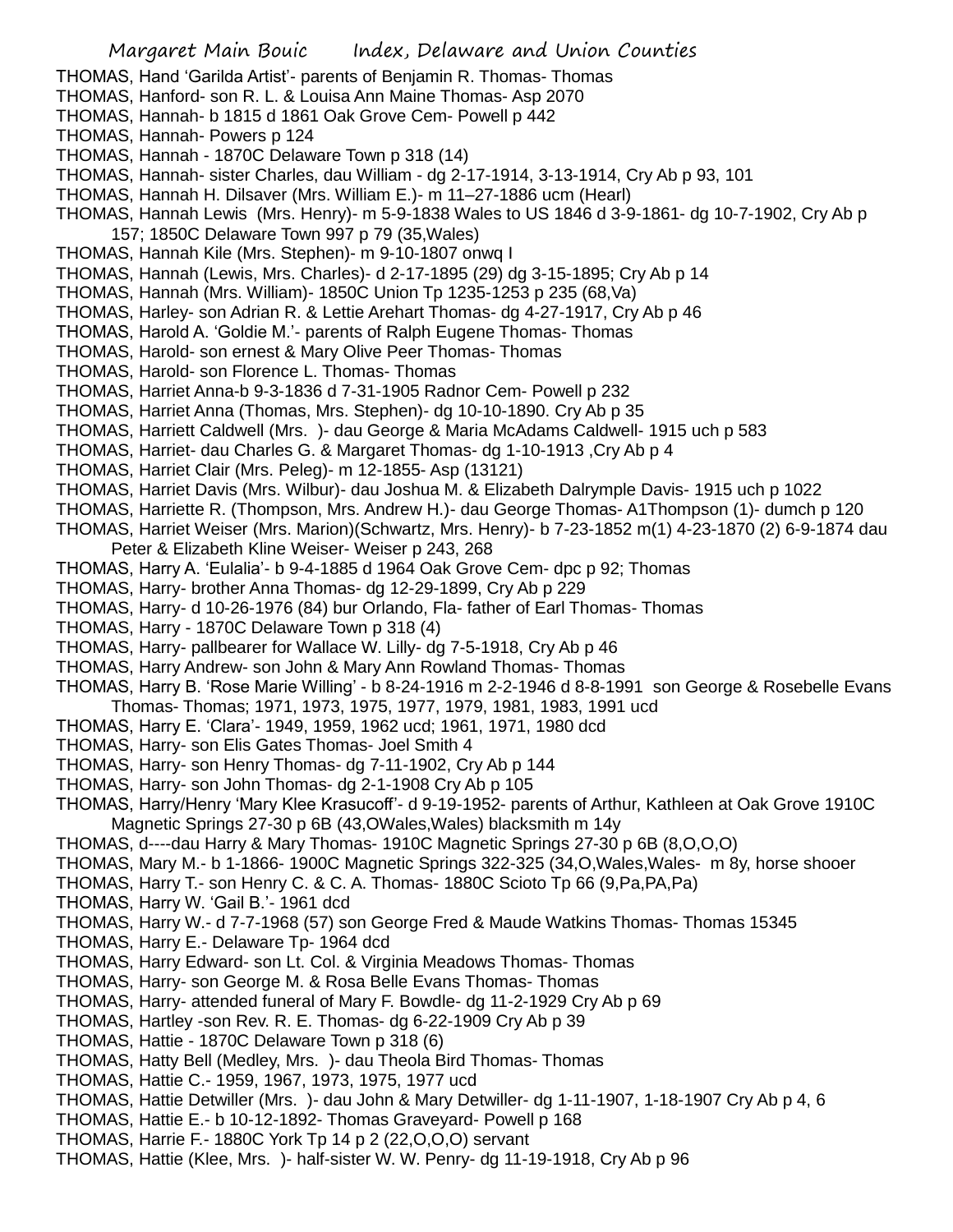THOMAS, Hattie R. - 1870C Delaware Town p 328 (33)

- THOMAS, Hattie Ross (Cox, Mrs. James)(Mrs. Roger)- b 4-22-1898 d 8-4-1980 bur Claibourne Cem- dau Miles & Martha Ross- Thomas
- THOMAS, Hazel- dau James R. & Lavina Feaster Thomas- 1908 dch p 687
- THOMAS, Hazel (Lauer, Mrs. )- dau James R. Thomas- dg 5-21-1918, Cry Ab p 38
- THOMAS, H. E. 'Ehel'- 1949 ucd
- THOMAS, Heather Lee- b 12-30-1962 dau Larry DeWitt & Charlotte Lee Daniel Thomas- Maugans Anc p 41
- THOMAS, Heidi Nicole- dau Ralph & Jean Ann Morris Thomas- Thomas
- THOMAS, Helen Augusta- d 1-30-1860 (5y1m) dau James & Polly Simmons Thomas- Thomas Graveyard-Powell p 169
- THOMAS, Helen C. (Boyken, Mrs. )- dau Hubert & Lydia Morton Thomas- Thomas
- THOMAS, Helen (Mrs. David) 1971, 1973 ucd
- THOMAS, Helen (Hanson, Mrs. John)- dau Robert Leland Thomas- Thomas
- THOMAS, Helen Joyce Ramsey (Mrs. David)- b 12-5-1929 m 6-4-1960 d 9-1-2004 (74) Radnor Cem- dau Delbert & Opal Coffey Ramsey- Thomas
- THOMAS, Helen N. M. Jackson (Mrs. Richard R.)- 1961 dcd; Thomas (15363)
- THOMAS, Helen Scheicher (Mrs. Charles)- Maugans Anc p p 55
- THOMAS, Helen Young (Mrs. Howard)- b 3-8-1938 m 1968 d 6-19-1979 dau John & Reba Young- bur Indiana-Thomas
- THOMAS, Henry 1870C Delaware Town p 318 (51\*)
- THOMAS, Henry- 1850C Radnor Tp 92 p 178 (11,O)
- THOMAS, Henry- 1880 dch p 403; 1908 dch p 251
- THOMAS, Henry- lives Spring Street- dg 12-12-1899, Cry Ab p 228
- THOMAS, Henry- 1910C Taylor Tp 204-209 p 8B (15,O,O,O)- laborer for Willis Amrine
- THOMAS, Henry 'Catharine'- Weiser p 843
- THOMAS, Henry C 'C. A.'- 1880C Scioto Tp 66 (35,Pa.Pa.Pa) worker in grist mill
- THOMAS, Henry 'Elizabeth Perry or Penry'- m 4-5-1864 dcm
- THOMAS, Henry Ellis 'Esther Nichols'- son Samuel & Catherine Jones Thomas- dcq Ellis Gallant 6
- THOMAS, Henry 'Hannah Lewis''Elizabeth Penry''- b 4-17-1817 to NY 1840 m(1) 5-9-1838 (2) 1864 d 7-8- 1902 (85)- dg 7-11-1902, Cry Ab p 144; dg 10-7-1902 Cry Ab p 157; 1850C Delaware Town 997 p 79 (33,Wales)
- THOMAS, ----(Klee, Mrs. F. J.)- dau Henry Thomas- dg 7-11-1902, Cry Ab p 144
- THOMAS, Henry- son Hank & Sarilda Artist Thomas- Thomas
- THOMAS, Henry- partnership with John J. Davis- dg 7-21-1908 Cry Ab p 145
- THOMAS, Henry- b 5-1-1892 son John & Catherine Grandstaff Thomas, admitted 11-2-1894 (2y6m); Children's Home Tape p 21; black, 1900C Paris Tp 22-22 pA2 (8,O)
- THOMAS, Henry 'Mary Krauscoff'- Thomas
- THOMAS, Henry- father of Sarah & Davis- dg 3-10-1881 Cry Ab p 53
- THOMAS, Henry- son Thomas & ElizabethThomas- b 2-21-1839 d 1-6-1860 Radnor Cem, Powell p 233
- THOMAS, Henry- half-brother W. W. Penry- dg 11-19-1918, Cry Ab p 96
- THOMAS, Herbert- 1980 dcd
- THOMAS, Herbert- 1850C Oxford Tp 2772 p 155 (30,O)
- THOMAS, Herbert H. 'Lucille'- 1961, 1964, 1969, 1980 dcd
- THOMAS, Herbert 'Lydia Morton'- parents of Vernon Thomas- Thomas
- THOMAS, Herbert R'T.- b 9-21-1884 son Lewis E. & Ella E. Cole Thomas- dcbirth correction
- THOMAS, Herbert- brother Ralph Cole Thomas- Thomas
- THOMAS, Hettie- d 1-23-1880 (8u11m)- dau Stephen & Mary Owens Thomas- dg 10-10-1890 Cry Ab p 35
- THOMAS, Hiram 'Martha Richardson'- Maugans Anc p 41
- THOMAS, Holly Everton 'Florence Ethel Hitt'- b 10-25-1891 m 1914 d 2-5-1968 Claibourne Cem- son William & Clara Etta Harriman Thomas- 1915 uch p 1086; 1959, 1962, 1967 ucd; 1900C Washington Tp 151- 151 p 7d (8,O,O,O)
- THOMAS, Holtzie- son Mr. and Mrs. John Thomas- dg 1-7-1916, Cry Ab p 4
- THOMAS, Homer A. 'Anna C.'- d 8-15-1967 (70) bur Granville- Thomas
- THOMAS, Homer- son Lewis Thomas- 1910C Taylor Tp 221-224 p 9B (14,O,O,O)
- THOMAS, Horley 'Berneice'- d 3-7-1965 (58) Thomas
- THOMAS, Houston- d Tuesday (60) mt 1-20-1909 p1c5 Abs p 35, 36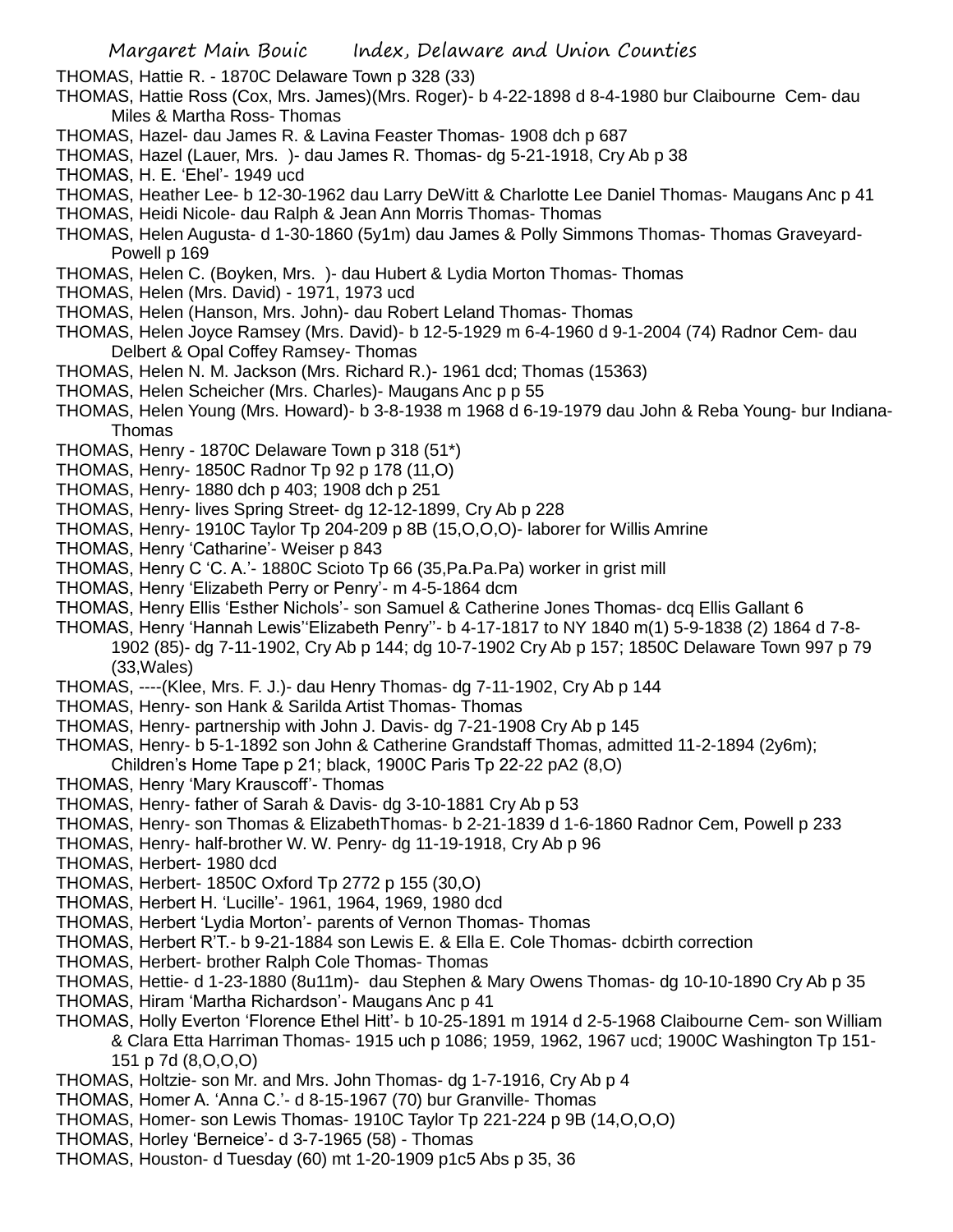- TYRRELL, Houston- son Lewis Thomas 1910C Taylor Tp 221-224 p 9B (12,O,O,O)
- THOMAS, Howard- brother Charles, son William- dg 2-17-1914, 3-13-1914, Cry Ab p 93, 101
- THOMAS, Howard J. 'Mary Elizabeth'- brother William E.-son William & Mary Thomas- Thomas
- THOMAS, Howard- son Parker & Beatrice Thomas- Thomas
- THOMAS, Howard 'Patty Huffman'- parents of son b 9-1-1961- Thomas
- THOMAS, Howard- son Roy L. & Rachel Watts Thomas- Thomas
- THOMAS, Howell 'Elizabeth Shuster'- 1908 dch p 704
- THOMAS, Howell G. 'May Lou Van Gordon'- son James & Clara Jones Thomas- Thomas
- THOMAS, Hubert 'Oretha'- d 12-27-1960 (41) bur W. Va- Thomas; 1959 ucd
- THOMAS, Hubert S.- son Herbert S. & Lydia Morton Thomas- Thomas
- THOMAS, Huerston- nephew Lon & Flora Thomas- 1910C Leesburg Tp 85-88 p 4A (12,O,O,O)
- THOMAS, Hulbert- son Griffith & SarahThomas- 1850C Oxford Tp 2670 p 152 (25,Wales) /Herbert- dcw Bk 4 p 148 (17)
- THOMAS, Huston 'Mary'- b 10-1848- 1900C Dover Tp 11-11 p 1A (51O,WVa,O)m 29y; farmer
- THOMAS, Lasilre 1870C Radnor Tp p 472 (21)
- THOMAS, Ida- Sbc p 46
- THOMAS, Ida 1870C Oxford Tp p 438 (11)
- THOMAS, Ida T.- dau Elias Gates Thomas- Joel Smith 4; 1870C Dover Tp 49-50 p 6 (1,O); 1880C Dover Tp 22-22 p 165 (10,O,O,O)
- THOMAS, Ida- youngest dau Griffith & Sarah Thomas- dcw Bk 4 p 148 (17)
- THOMAS, Ida Tway (Mrs. Eben)- parents of Naomi Ruth Roberts- Thomas
- THOMAS, Ida Wilkins (Mrs. David)- Joel Smith 3,4
- THOMAS, Ida Wright (Mrs. David R.)- b 1860 dau Edward & Catherine Wright- ped Marcianne Elizabeth Thomas Kimpton 9; 1880C Dover Tp 22-23 p 165 (20,O,O,O)
- THOMAS, Idella (Mrs. )- d 7-18-1981 (94) Sunset Cem- Thomas
- THOMAS, I,. (Mrs. J. H.)- lptw p 19, parents of john W.
- THOMAS, Inez Sperrow (Mrs. )- dau Joshua & Laura May Mackan Sperrow- dg 5-19-1914, Cry Ab p 120
- THOMAS, Iona (Johnston, Mrs. )- dau Edward C. & Flora Thomas- Thomas
- THOMAS, Ira 'Ada'- Maugans Anc p 203
- THOMAS, Ira L.'Florence O'Harra' b 3-31-1906 m 10-22-1927 d 7-8-1990 son Howard & Idella Hoffman Thomas- Thomas
- THOMAS, Irene- dau Adrian R. & Lettie Arehart Thomas- dg 4-27-1917, Cry Ab p 46
- THOMAS, Irene (Blythe, Mrs. )- dau Arthur O. & Evelyn Roosevelt Thomas- Thomas
- THOMAS, Irene F. (Mrs. William A.)- d 12-21-1976 Berkshire Cem- Thomas
- THOMAS, Irma- dau James R. Thomas- dg 5-21-1918, Cry Ab p 38
- THOMAS, Irving Leroy 'Evelyn L.'- son Leroy & Birigina Meadows Thomas- Thomas; 1961 (15), 1964, 1971 dcd
- THOMAS, Isaac 1870C Oxford Tp p 437 (33\*)
- THOMAS, Isaac d 1-21-1871 (34y1m) res Oxford, b Wales, dcdeaths
- THOMAS, Isaac- d 1-21-1871 (34y1m) Marlborough Cem p 146- son Griffith & Sarah Thomas- Powell p 296; 1850C Oxford Tp 2670 p 152 (16,Wales); dcw Bk 4 p 148 (17) executor
- THOMAS, Rev. Isaac N.- hmp p 154, 159, 284; 1883 uch V p 284, 341
- THOMAS, Isaac 'Sarah'- dcc Kathy Beckley 22
- THOMAS, Isabel- 1908 dch p 234
- THOMAS, Isabella (Mrs. )(Evans, Mrs. )- d 4-15-1889; dg 4-19-1889, Cry Ab p 227
- THOMAS, Isaiah 'Mary Wilt'- Thomas
- THOMAS, Iva Belle (Schirtziaer, Mrs. )- dau Benjamin & Edna Thomas- Thomas
- THOMAS, Iva/Ida Morris (Mrs. Arvin)- d 1970 dau Emmet & Sarah Belle Morris- Pounds 5,6; Wells 4,5; 1961 dcd
- THOMAS, Iva (Osborne, Mrs. )- sister Richard W. Thomas- Thomas
- THOMAS, Ivah Maude (McClary, Mrs. George Fred)- b 1883 d 1953- dau Isaac & Sarah Thomas- dcc Kathy Beckley 11
- THOMAS, J.- uca p 93, Richwood, 107
- THOMAS, J.- stone gone- St. Paul's Cem- no dates, DJ p 30
- THOMAS, -- Chambers (Mrs. J. A/E.)- dau Seymour Chambers- dg 8-20-1912, Cry Ab p 148
- THOMAS, J. A. -Lincoln Ave.- dg 7-22-1898 Cry Ab p 161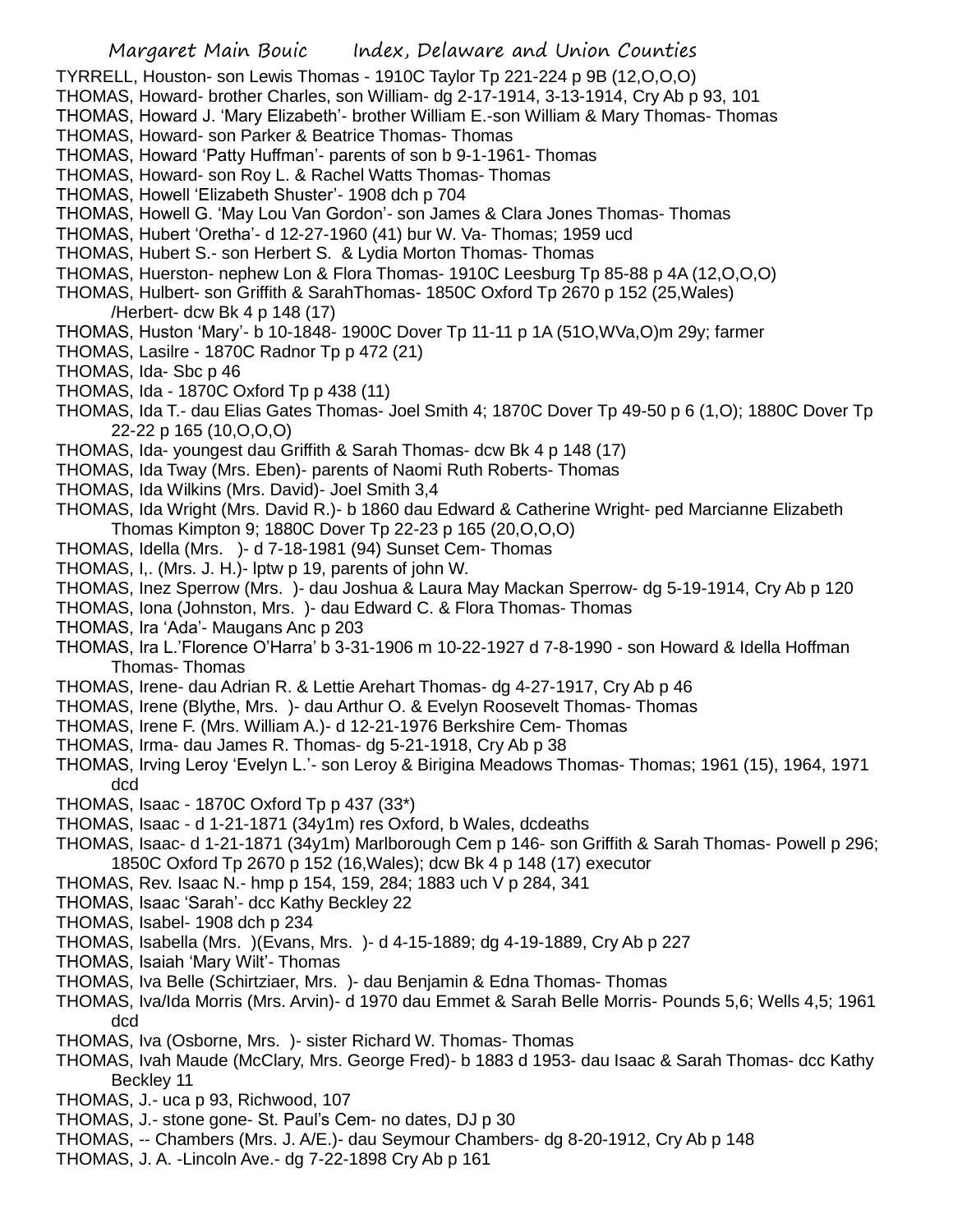- THOMAS, J. A. plat record- Jerome IOOF Cem 86 m DJ p 122
- THOMAS, Jabez- b 1844 d 1860 Oak Grove Cem, Powell p 442- son Richard & Elizabeth Thomas- 1850C Delaware Town 1102 p 85 (5,O)
- THOMAS, Jack- son Charles Everett Thomas- Thomas
- THOMAS, Jack L. 'Janet'- 1961 dcd
- THOMAS, Jacob 1870C Delaware Town p 307 (45\*)
- THOMAS, James d 4-14-1891, (74y) res Troy Tp, b in Wales, dcdeaths;
- THOMAS, James- 1835 men p 43 #161 p 77 Marlborough Tp
- THOMAS, James 1870C Liberty Tp Del Co p 397 (56\*)
- THOMAS, James 1870C Radnor Tp p 469 (58\*) James- hadc p 117 (100 Radnor Tp)
- THOMAS, James 1870C Radnor Tp p 469 (11) James- rcc p 4
- THOMAS, James 1870C Concord Tp p 263 (14)
- THOMAS, James- 1880 dch p 666 James- 1883 uch V p 395
- THOMAS, Bishop James- Thomas
- TAYLOR, James- d Saturday (50)- Jerome IOOF Cem; dg 12-5-1911- Cry Ab p 75 (2)
- THOMAS, James- plat record Jerome IOOF Cem 64, DJ p 121
- THOMAS, James- d 11-30-1888 Dublin- dg 12-7-1888, Cry Ab p 209
- THOMAS, James- 1835 men p 35 #1 p 62 Liberty Tp
- THOMAS, James- uninf p 8- 3-2-1895 d 6-6-1914- Allen Tp ; 1910C Paris Tp 55-56 p 3B (61,O,unk,unk) infirmary
- THOMAS, James- mysterious death Saturday (50) IOOF Cem- dg 12-5-1911 Cry Ab p 75
- THOMAS, James- d 4-2-1848 (56-8-5) Thomas Graveyard- Powell p 169
- THOMAS, James- son Alex Thomas- dg 1-5-1906, Cry Ab p 71
- THOMAS, James- pallbearer for W. T. Hart- dg 11-8-1912 Cry Ab p 168
- THOMAS, James- d Tuesday- dg 5-1-1891, Cry Ab p 54
- THOMAS, James 'Elizabeth'- m 1847, dg 4-21-1893, Cry Ab p 119
- THOMAS, James- d Monday at County Infirmary- not m (65) Oakdale brother of William, John, Mrs. Spain, Mrs.Dow Barnes- mt 11-5-1913 Abs p 93
- THOMAS, James A. 'Elizabeth Stevens''Catherine Barber'- b 1788 d 11-23-1844 (56) or 11-28-1864- Oller Cem p 10, Powell p 84; dcq Viva Taylor 22; Pabst p 7 p 1; 1840C Concord Tp p 122 (50-60)
- THOMAS, James Abel 'Elizabeth Stevenson'- dcc Harold McMillen 24
- THOMAS, James A. b 1849 Franklin Co d 11-3-1913 (64y7m) Oakdale Cem 2600 (E22)- I p 8- son Griffith & Mary Thomas- 1880C Allen Tp 10-11 p 2 (27,O,O,O)
- THOMAS, James A.- son Walter E. & Blanche M. Fetty Thomas- Thomas
- THOMAS, James Arthur- son Mrs. Marie Thomas- Thomas
- THOMAS, James 'Betsey'- 1961, 1964, 1969, 1971 dcd
- THOMAS, James 'Carole'- son Roderick M. & Virginia Middleton Thomas- Thomas
- THOMAS, James Christopher- son Ebenezer & Mary Furman Thomas- Pabst p 8 p 86
- THOMAS, James- parents of David James Thomas- Thomas
- THOMAS, James- son David L. & Alma ThomasThomas (14-1981)
- THOMAS, James D. 'Clara Angie Neer'- b 11-29-1905 m 1934 d 7-7-1984 (78) bur W. Liberty- son Albert & Estella Thomas- Thomas; 1910C Marysville 34-29 p 2A (4,O,O O)
- THOMAS, James E. 'Bessie M.'- d 3-8-1983 (67) Green Mound Cem son Philo O & Mary I. Clevenger Thomas- Thomas; 1980 dcd
- THOMAS, James E.- father of Clara Matilda- lived Noble St.. Delaware dg 3-27-1999 Cry Ab p 187
- THOMAS, James E.- son Carlos J. Thomas- Thomas
- THOMAS, James E.- b 1-5-1860 son John Abel & Drucilla Oller Thomas- Thomas 124
- THOMAS, James E. 'Sarah J. Oller'- son Benjamin & Adelia Coberley Thomas- Thomas 154
- THOMAS, James- brother Edward C. Thomas- Thomas
- THOMAS, James 'Eliza Oller'- m 8-15-1841 dcm d 8-12-(1815?) son James A. & Elizabeth Stevens Thomas- Thomas 13
- THOMAS, James 'Elizabeth Evans- m 1-5-1845 dcm; 1908 dch p 684, 709; 1880 dch p 508, 757; hadc p 56; 1850C Troy Tp 2515 p 134 (32,Wales)
- THOMAS, James 'Ella Chambers'- b 3-4-1856 d 7-26-1930 bur Kilbourne- Maugans Anc p 124
- THOMAS, ----Rea (Mrs. James)- dau Levi & Lydia Newman Rea- mt 6-13-1900 p 7 c 4 Abs p 10
- THOMAS, James L.- d 8-10-1885 (31-3-17) Thomas Graveyard- Powell p 169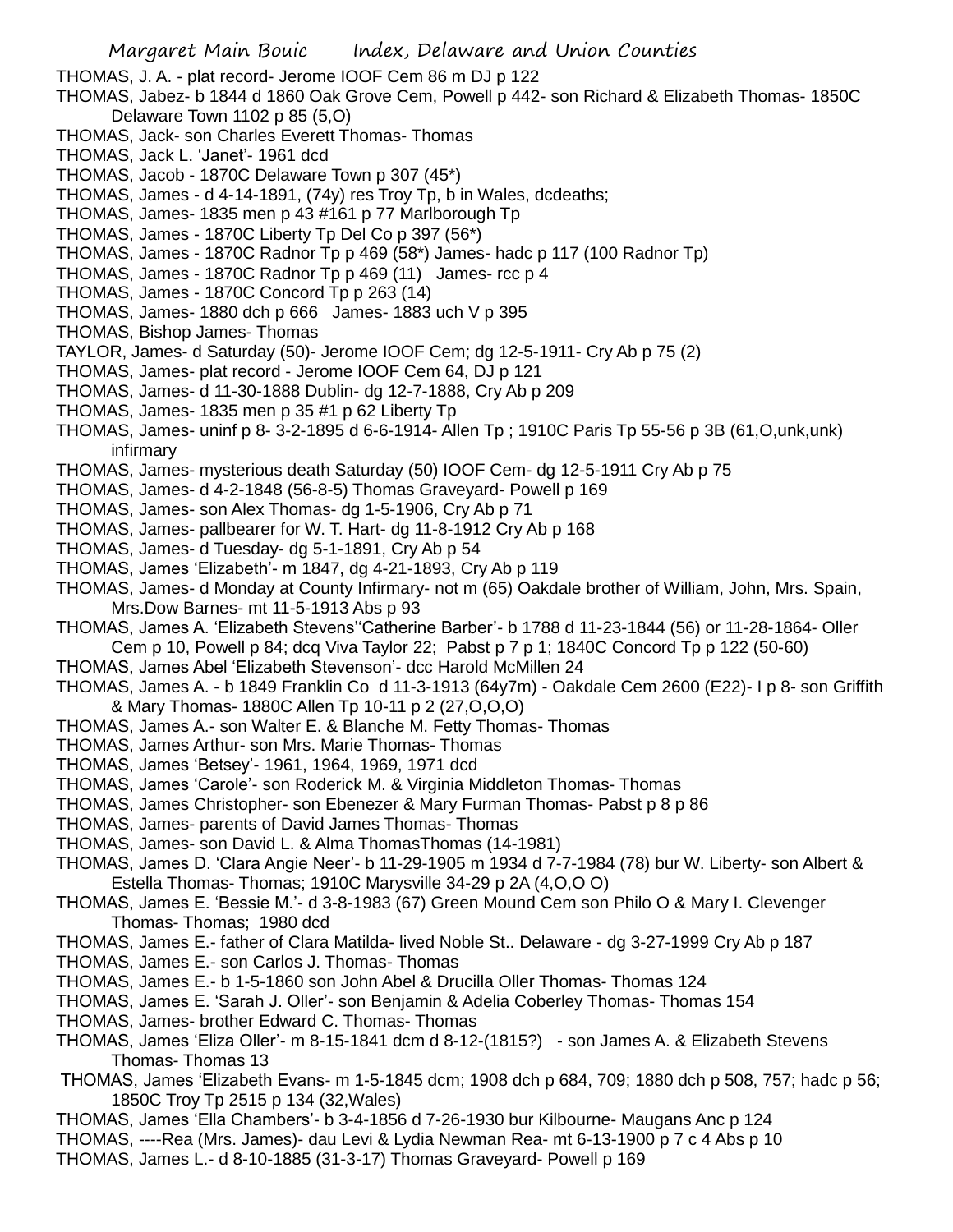- THOMAS, James 'Loa B. McCracken;- dumch p 280
- THOMAS, James M.- 1983 ucd
- THOMAS, James d 7-10-1898 (84y6m4d), res Powell, OH, b in Liberty Tp, son of David Thomas, dcdeaths
- THOMAS, James 'Gladys'- b 3-22-1914 son John Wesley & Bessie Benton Thomas- Thomas 153(10)3
- THOMAS, James- pallbearer for Raymond Jones, dg 5-18-1915, Cry Ab p 51; for Mrs. John Fangy, Radnor- dg 7-10-1917, Cry Ab p 69
- THOMAS, James 'Elizabeth'- m 1847 dg 4-21-1893, Cry Ab p 119
- THOMAS, —Feaster (Mrs. James)- dg 3-21-1913, Cry Ab p 27
- THOMAS, —(Mrs. James)(McDonald, Mrs. Euphrates E.)- dg 3-21-1913, Cry Ab p 27
- THOMAS, James- son John & Cordelia Holcomb Thomas- 1880 dch p 675
- THOMAS, James L.- b 10-10-1885 d 7-27-1932 Thomas graveyard- Powell p 168
- THOMAS, James M.'Adrienne E.'- 1973, 1981, 1991 ucd
- THOMAS, James 'Mary'- parents of Davis S. Thomas- dg 4-10-1914, Cry Ab p 111
- THOMAS, James- brother of May Thomas Leady- dg 8-4-1914, Cry Ab p 140
- THOMAS, James O.- grandson Daniel Thomas- dg 8-7-1903, Cry Ab p 194
- THOMAS, James O. 'Gertrude C. Rea'- b 3-19-1847 m 1-26-1868 ucm 4321 (Hearl) d 1919 New Millcreek Cem, lptw p 20- son John H. & Loesa Staggers Thomas- 1883 uch V p 412; t 1040, picture p 1041; mt 2-5-1868, Abs p 30; 1860C Liberty Tp Un Co 1134-1144 p 154 (13,O); 1880C Lib Tp 50-51 p 6 (33,O,O,Pa); 1900C Lib Tp 29 (53,O,O,,Pa)m 32y, farmer; 1910C Lib Tp 122 p 5B (63,O,O,Pa) m 43y
- THOMAS, James Paul Bert- son John P. & Girlin Castle Thomas- Thomas
- THOMAS, James P.'Clara E. Zinn' b 11-16-1857 m 4-6-1883 d 12-2-1911 (64y16d) Jerome IOOF Cem, DJ p 116; - dg 12-22-1911 Cry Ab p 78; 1870C Liberty Tp Del Co p 393 (12)
- THOMAS, infant d 3-12-1893 (1m27d) res Liberty Tp, child of James P. and Clara E. Zinn Thomas, dcdeaths;
- THOMAS, James- son Philo Oren & Mary Inez Sperrow Thomas- Thomas
- THOMAS, James- son Philo & Ann Lowry Thomas- 1880 dch p 679
- THOMAS, James 'Polly Simmons'- b 1814 d 1898 Thomas Graveyard, Powell p 169- son David & Mary Holcomb Thomas- 1880 dch p 675, 676; 1850C Delaware Town 1261 p 92 (36,O)
- THOMAS, James R.- dg 5-21-1918 p 38; dg 5-10-1918 Cry Ab p 35
- THOMAS, James R. 'Govern Jones'- d 3-16-1970 (79) bur Radnor; 1961, 1964, 1969 dcd
- THOMAS, James R. 'Lavina Feaster'- son James & Elizabeth Evans Thomas- 1908 dch p 684; Jbt p 1, 2, 3
- THOMAS, James R.- pallbearer for Thomas Evans, Radnor- dg 6-26-1917, Cry Ab p 61
- THOMAS, James R.- 1964 dcd,truck driver, Radnor
- THOMAS, James Robert 'Kathleen Anne McNamara'- m 11-28-1969 son Thomas Paul & Flora Faye Cumston Thomas - Thomas; dcc Martin Thomas see 2
- THOMAS, James- son Theola Bird Thomas- Thomas
- THOMAS, James Wiley- d 3-17-1960 (74) Radnor Cem- Thomas
- THOMAS, James W. 'V. Gaye'- 1959, 1962 ucd
- THOMAS, James- son James W. & V. Gaye Thomas- 1959 ucd (15 )
- THOMAS, Jan Andrews (Mrs. Danny E.)- m 1-31-1976 dau Mr. & Mrs. Jack Wilson- Thomas
- THOMAS, Jan 'Elma Warheime'- Thomas
- THOMAS, Jane 1870C Radnor Tp p 467 (16)
- THOMAS, Jane 1870C Concord Tp p 263 (17)
- THOMAS, Jane- d 9-13-1837 (12-11-21) Thomas Graveyard- Powell p 169- dau David & Mary Thomas
- THOMAS, Jane -d 7-19-1894 (71y4d) res Radnor, b in Wales, dau of Edward Goodwin, dcdeaths
- THOMAS, Jane Gillespie (Mrs. )- dau James & Mary Phillip Gillespie- dumch p 395
- THOMAS, Jane H. (Clark, Mrs. Charles H.)- m 3-31-1863 dcm- dau Robert R. Thomas- dcw Bk 4 p 377(39); dg 4-17-1900, Cry Ab p 18
- THOMAS, Jane- dau James & Polly Thomas- 1850C Delaware Town 1261 p 92 (12,O)
- THOMAS, Jane (Mrs. Jeremiah)- b N. Wales d 7-19-1894 (71) Radnor Cem- Powell p 224
- THOMAS, Jane Jones (Mrs. William J.)- (29-1882) b Wales- dcb corrected (Margaret Jane)
- THOMAS, Jane (Mrs. Norman)- Thomas
- THOMAS, Jane (Pugh, Mrs. George)- dau William & Margaret Thomas- 1880 dch p 762; 1908 dch p 828; rcc p 1
- THOMAS, Jane- dau Robert R. & Mary Thomas- 1850C Radnor Tp 129 0 179 (16,O)
- THOMAS, Jane (Tabeler, Mrs. Peter)- b 9-14-1822 dau James A. & Catherine Barber Thomas- Thomas 16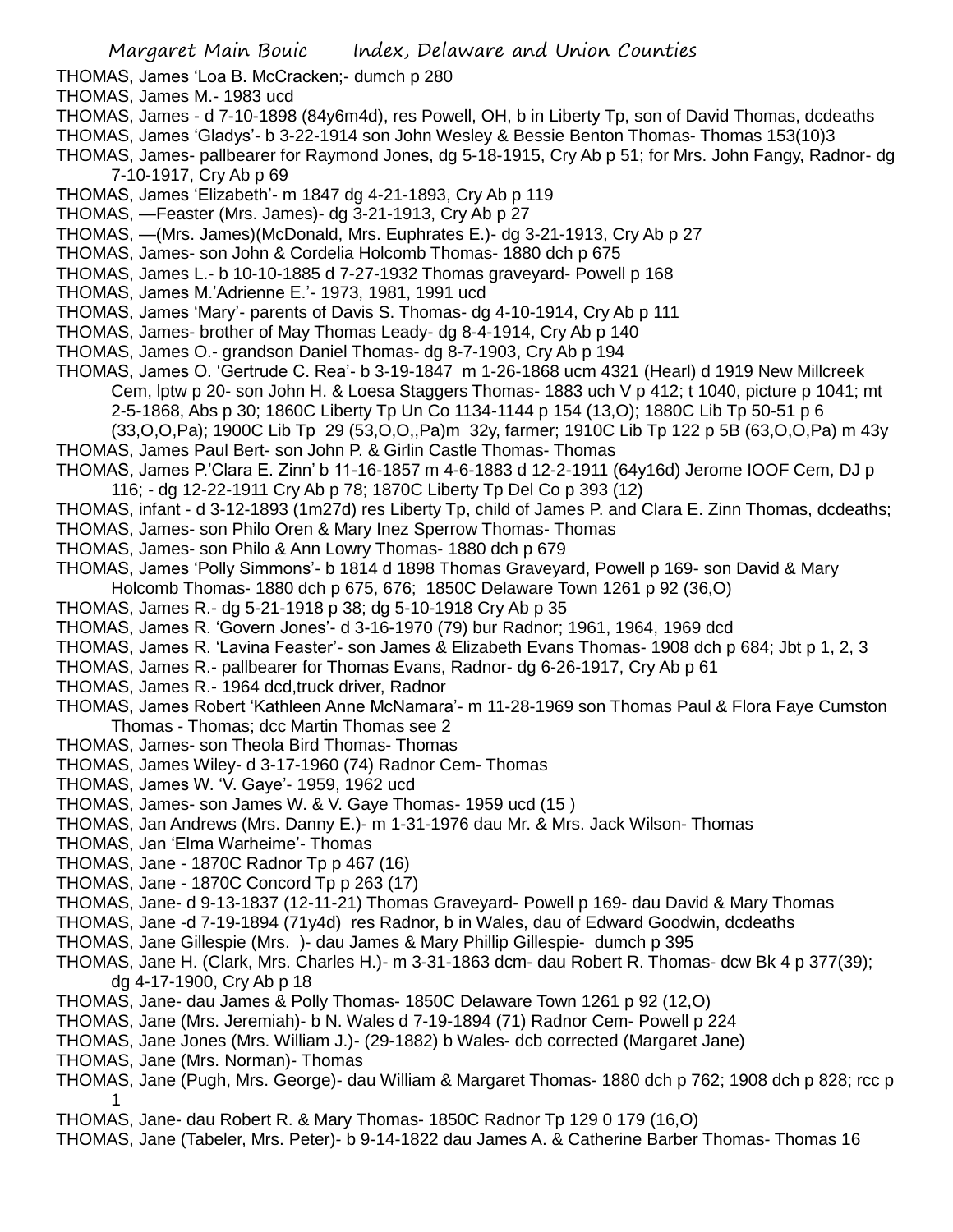- THOMAS, Jane Triphenia Gates (Mrs. Timothy)- b 3-2-1819 m 4-16-1840 d 3-8-1898 -dau Elias & Sarah Smith Gates- ped Marcianna Elizabeth Thomas Kimpton 17; mt 3-16-1898 p1c3 Abs p 34; mt 3-23-p7c2 Abs p 34; mt 3-8-1899 p4c2 Abs p 51; Joel smith 2,3; 1915 uch p 1048; 1883 uch V p 375; dcq Dorothy Agnes Rogers Simpson 11; ; 1870C Dover Tp 49-50 p 6 (51,O); 1880C Dover Tp 22-22 p 165 (61,O,Vt.Vt.)
- THOMAS, Jane (Mrs. Truman)- 1850C Berkshire Tp 90 p 10 (NJ,22)
- THOMAS, Jane (Wynn, Mrs. William)- m 2-13-1853 dcm
- THOMAS, Janet (Mrs. John)- Thomas
- THOMAS, Janice L. (Mrs. Gerald/Gary E.)- 1967, 1971, 1973, 1975, 1977, 1979, 1981, 1983. 1991 ucd
- THOMAS, Janie- dau Clarence H. & Lucille A.Thomas- 1964 (3) dcd
- THOMAS, Jason Dean- d 3-26-1961 son Theodore Hubert & Rae Marie Quigley Thomas- Maugans Anc p 41
- THOMAS, Jason- b 197- son Ronald Lane & Elizabeth Ross Thomas- Maugans Anc p 203
- THOMAS, Jay B. 'Mary C.'- 1959 ucd
- THOMAS, Jay M. 'Zola'- b Delaware d 11-29-1986 Oak Grove Cem- Thomas
- THOMAS, Hon. J. B.- dcga p 50 Mt. Vernon Delaware Patron & Franklin Chronicle
- THOMAS, J. B.- Freshwater p 224
- THOMAS, J. E.- wounded LookOut Mountain- private, mt 12-9-1863 Abs p 13
- THOMAS, J. E. d 12-14-1898 (58y12m18d), res Columbus/Radnor, born in Radnor, son of Thomas Owen, dcdeaths;
- THOMAS, Jean Ann Morris (Mrs. Ralph)- Thomas
- THOMAS, Jean Kay Young (Mrs. Vernon Hart)- m 7-23-1950- Newhouse (1316432), Thomas (153822)
- THOMAS, Emma Jean Leibold (Mrs. George Warren)- b 3-15-1919 m 12-29-1937 dau Arthur & BerthA Hanawalt Leibold- Weiser p 246; 1969, 1971 dcd
- THOMAS, Jean (Mrs. Louis D.)- Thomas
- THOMAS, Jean (Paashaus, Mrs. )- dau Christine Thomas- sister Dr. Donald Thomas- Thomas
- THOMAS, Jeanette Hanawalt (Mrs )- b 1868 d 1942 Oakdale I p 27
- THOMAS, Jeannette Hart (Mrs. J. Burdell)- b 6-12-1902 dau Lewis Eveland & Daisy Walker Hart- 1976 dch p 389; Newhouse p 42 131643; Thomas (15382); Richey 6; 1961 dcd
- THOMAS, Jeanne Temple (Mrs. Ralph Eugene)- Thomas
- THOMAS, Jeff 'Lisa Baker'- parents of Josha Brandon Thomas- Thomas
- THOMAS, Jeffery M. 'Freelove V. Barber'- b 10-28-1827 m 11-4-1848 son Samuel S. & Dorcas Maine Thomas-Asp 1312j
- THOMAS, Jeffrey Allen- b 8-3-1962 son Ronald De Lynn & Linda Kay Montgomery Davis Thomas -Maugans Anc p 14
- THOMAS, Jeffrey Bruce 'Lisa'- b 11-16-1957- son Joy Burdell & Mary Marie Morris Thomas- Thomas 1538212; 1976 dch p 389; 1962 (4) ucd
- THOMAS, Jeffrey- son Jay B. & Mary C. Thomas- 1959 (1 ½) ucd
- THOMAS, Jeneanne (Koch, Mrs. James)- dau Eugene O. & Gladys Dicken Thomas- Thomas
- THOMAS, Jennie A. 1870C Liberty Tp Del Co p 406 (8)
- THOMAS, Jennie A. d 7-4-1881 (19y6m2d), res Liberty Tp, b Liberty Tp, dcdeaths;
- THOMAS, Jennie A.- dau Ural & Susan Macomber Thomas- 1880 dch p 675
- THOMAS, Jennie (Dulin, Mrs. Ernest)- b 11-16-1890 dau James & Ella Chambers Thomas- Maugans Anc p 125; Thomas
- THOMAS, Jennie (Mrs. George W.)- 1880C Richwood 208-221 p 20 (26,O,O,O)
- THOMAS, Jennie/Jane Hortense (Watson, Mrs. George)- b 12-12-1872 d 1954- dau George Washington & Minerva Skinner Thomas- dcc Harold McMillen see 3; Thomas 1532; 1880C Concord Tp 80
- THOMAS, Jennie (McKitrick, Mrs. Herman Wiley)- b 12-24-1874 m 1-10-1896 d 3-28-1951- McKitrick p 299 THOMAS, Jennie- dau Richard Thomas- dg 4-20-1894, Cry Ab p 165
- THOMAS, —(Rodman, Mrs. A. J.)- dau Richard Thomas- dg 4-20-1894 Cry Ab p 165
- THOMAS, Jennifer Hopkins (Mrs. Sam)- parents of Gage Xavier- Thomas
- THOMAS, Jennifer Louise (Ransome, Mrs. ) b 10-26-1960 dau Joy Burdell & Mary Marie Morris Thomas-Thomas 1538243; 1976 dch p 389; 1962 (1) ucd
- THOMAS, Jennifer (Ransome, Mrs. Peter)- m 11-20-1982- Thomas
- THOMAS, Jennifer- b 1972 dau Stephen R. & Connie J. Thomas- Thomas; 1980 dcd
- THOMAS, Jennings, grandson Elizabeth Thomas- 1910C Dover Tp 119-125 p 5B (5,O,O,O)
- THOMAS, Jeremiah 'Jane'- b 1823 d 10-20-1901 (78y) Radnor Cem- Powell p 224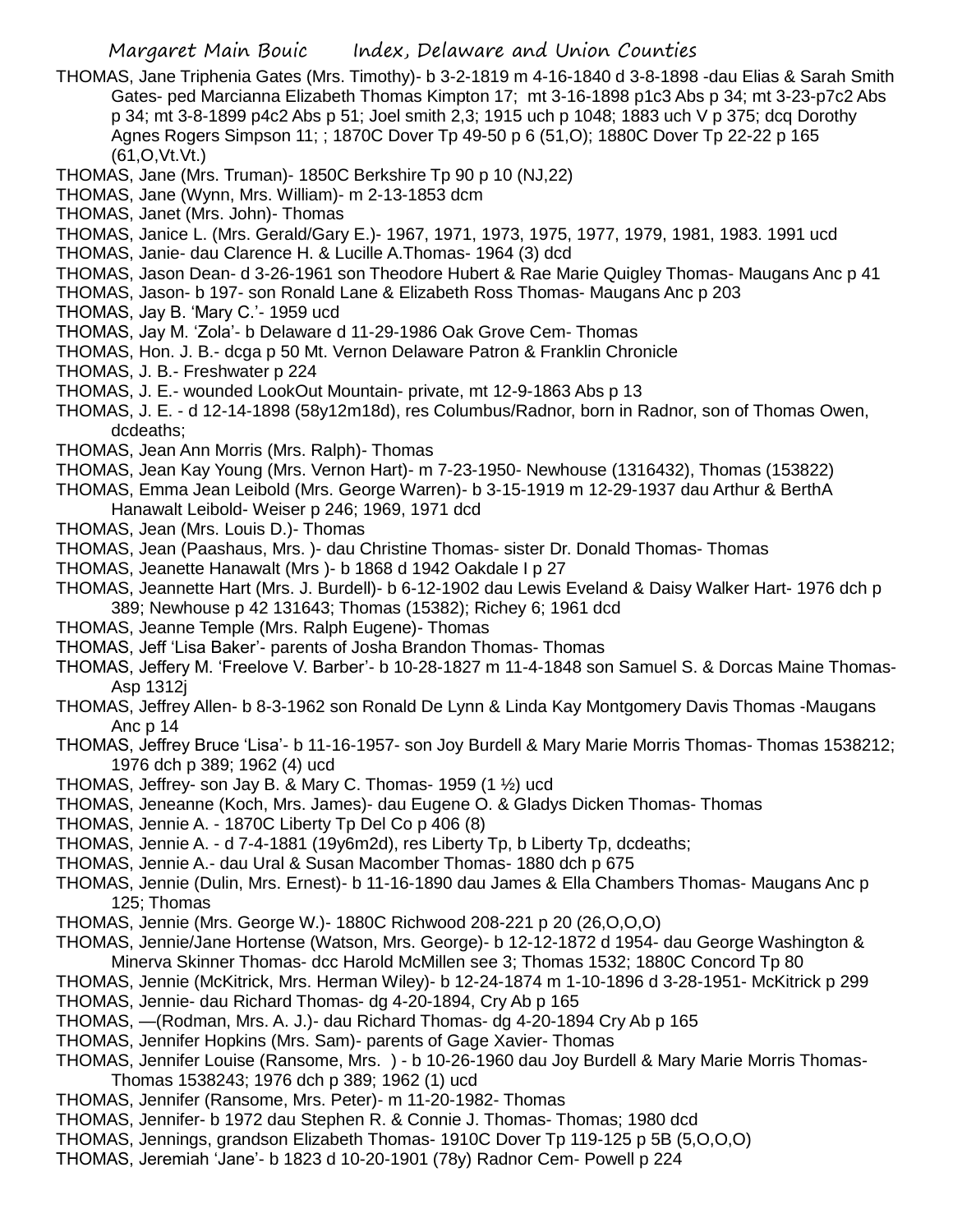- Margaret Main Bouic Index, Delaware and Union Counties THOMAS, Jeremiah - d 10-21-1901 (78y) res Radnor, b in Wales, son of Richard Thomas, dcdeaths THOMAS, Jermima A. (Craig, Mrs. John)- b 1835 m 10-9-1856- dcc James Hapner 25 THOMAS, Jessie Alice (Jones, Mrs. Orin)- b 2-24-1885 m 2-27-1907 dau Charles Edward & Clara Cemantha Lehman Thomas- by Grace Thomas THOMAS, Jesse 'Clara Jones'- m 9-2-1923 d 7-7-1975- Thomas THOMAS, Jesse- son --& Elizabeth Thomas- 1850C Liberty Tp Union Co 1012-1029 p 151 (6,O) THOMAS, Jesse- son Samuel & Melia Thomas- 1850C Union Tp 1235-1253 p 183 (10,Ky) THOMAS, Jessie 'Adelia May Davis'- 1985 uch p 39 THOMAS, Jessie C. (Mrs. Arnold L.)- 1959, 1962, 1971, 1973, 1975, 1977, 1979, 1981, 1983 1991ucd THOMAS, Jessie Harold- funeral for 2 wk old infant dau Mr. & Mrs. Thomas, Berlin Tp, dg 4-13-1915, Cry Ab p 41 THOMAS, Jessie- dau Linda Thomas- 1991 ucd THOMAS, Jessie M. (Mrs. Michael F.)- 1991 ucd THOMAS, Jessie (Quaintance, Mrs. )- dau John & Alice Thomas- Thomas THOMAS, J. H.- 1883 uch V p 403 THOMAS, J. H. 'I."- parents of John W.- lptw p 19 THOMAS, J. H.- son Richard & Mary Edwards Thomas- dg 10-9-1903, Cry Ab p 202 THOMAS, Jill D. Snively (Mrs. William)- Thomas THOMAS, Jimmy- son James A. Thomas- Thomas THOMAS, J. N.- pallbearer at funeral of Mrs. L. A. Williams- dg 4-11-1911- Cry Ab p 27 THOMAS, Joan (Jordan, Mrs. )- dau Edwin & Verna Evans Thomas- Thomas THOMAS, Joan (Rife, Mrs. John)- dau Kenneth P. & Lillian Thomas- Thomas 15364 THOMAS, Jody- (9-1981)- dau David L. & Alma Thomas- Thomas THOMAS, Joe- 1980 dcd; Marysville p 49 THOMAS, Joe- pallbearer for James W. Mooney- dg 4-18-1913, Cry Ab p 32 THOMAS, — Price (Mrs. Joe)- sister William Price- dg 7-3-1908, Cry Ab p 141 THOMAS, Jo Ellen- dau John Iden & Berniece Elizabeth Moffitt Thomas- Thomas THOMAS, Joe W. 'Barbara J.'- son George Fred & Maude Watkins Thomas- Thomas 1534(10); 1961 dcd THOMAS, John- 1840C Radnor Tp p 181 (40-50) THOMAS, John - 1870C Radnor Tp p 469 (13) THOMAS, John- uccp tavern, JB 2 p 295 THOMAS, John- uninf p 17, 18; 1-1-1919, 10-2-1921, d 3-1-1922 Paris Tp THOMAS, John- 1910C Dover Tp 1-1 (50,O,Va,Va)- farm laborer for M. T. J. Cody THOMAS, John- b 1850 Franklin Co d 4-30-1922 Oakdale I Section E p 56 THOMAS, John- hadc p 135 THOMAS, John- d Saturday- accident- mt 9-24-1873 p3c1 Abs p 7 THOMAS, John- d Friday South Radnor (81) dg 2-1-1908 Cry Ab p 104, 105 THOMAS, John - Powers p 98 THOMAS, John- b 1849 d 1879 Oak Grove Cem- Powell p 442 THOMAS, John- d 6-14-1858 (43-1-13) Thomas Graveyard- Powell p 169 THOMAS, John- 1915 uch p 481, 482 THOMAS, John- 1915 uch p 607; 1883 uch V p 527 THOMAS, John- 1850C York Tp 345-350 (2,O) with Samuel & Julia Gregory THOMAS, John- 1850C York Tp 368-373 (1,O) perhaps with William S. & Louisa Winters THOMAS, John- 1835 men p 52 # 28 p 95 Radnor Tp; 1840C Liberty Tp 318 (30-40) THOMAS, John- 1880C Paris Tp 106-121 (30,O,O,O) THOMAS, John- b 1-1858 1900c Darby Tp 108-114 p 5B (42,O,O,O) boarder, farmlaborer THOMAS, John A. - 1870C Liberty Tp p 394 (8) THOMAS, John Abel 'Drucilla Oller'- b 6-27-1813 m 4-22-1844 dcm son James A. & Elizabeth Stevens Thomas- Thomas 12 THOMAS, John 'Addie Terry'- parents of Arvin Mervin Thomas- Thomas THOMAS, John 'Alice'- d Tuesday (55) Oak Grove Cem- father of Alva Guy, Holtzie, & Jessie Quaintance-Thomas; dg 1-7-1916 Cry Ab p 3,4
- THOMAS, John 'Anne'- parents of Matthew Okla- Thomas
- THOMAS, John Arthur d 3-17-1898 (35y10m23d), res Liberty Tp, b Ohio, son of Philo and Ann Lowry Thomas, dcdeaths;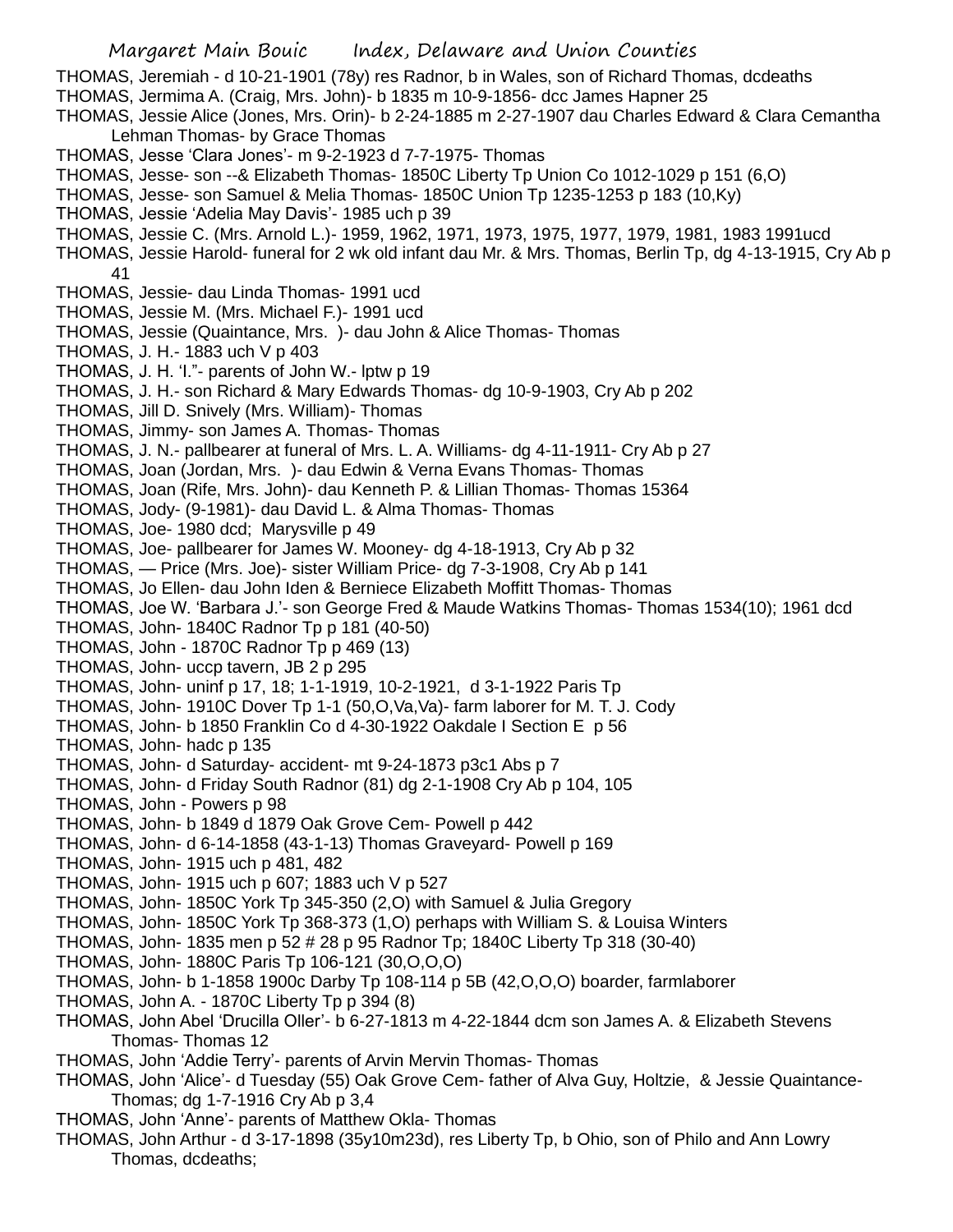- THOMAS, John B. "Bennie" 'Ola Mae Fox''Alice Howser'- d 8-22-1997 (85) Marion Cem- dau John E. & Margaret Lloyd Thomas- Thomas
- THOMAS, John- son Benjamin & Marilla Westbrook Thomas- Powell p 322
- THOMAS, John B. Sr. 'Ola M.'- Thomas; 1961, 1964, 1969, 1971 dcd
- THOMAS, John B. Jr.'Debora L.'- son John B. & Ola Thomas- 1961 (14), 1969, 1971 dcd
- THOMAS, John- b 1971 son John B. Jr. & Debora L. Thomas- 1971 dcd
- THOMAS, John 'Blanche Pinyard'- Thomas
- THOMAS, John- son Charles A. & Barbara Thomas- Thomas
- THOMAS, John 'Cordelia Holcomb'- m 3-18-1849 dcm- son David & Mary Holcomb Thomas- 1880 dch p 675
- THOMAS, John- d 6-30-1853 (1y5m) son John & Cordelia Holcomb Thomas- Thomas Graveyard, Powell p 169; 1880 dch p 675
- THOMAS, John- son David & Sarah Ellis Thomas- dg 12-29-1899, Cry Ab p 229
- THOMAS, John 'Dee'- son John B. & Ola Mae Fox Thomas- Thomas
- THOMAS, John 'Delia'- 1835 men p 35 #2 p 62, Liberty Tp; 1850C Liberty Tp Delaware Tp 1500 p 103 (34,O)
- THOMAS, John E.- son Kenneth P. & Lillian Thomas- Thomas 15365
- THOMAS, John 'Elizabeth'- d 7-23-1850 (62-3-6) Radnor Cem- Powell p 232; 1850C Radnor Tp 7 p 175 (63,Wales)
- THOMAS, John- son Elizabeth Thomas- 1850C Liberty Tp Union Co 1012-1029 p 150 (18,O)
- THOMAS, John E.- son Ira L. & Florence O'Harra Thomas- Thomas
- THOMAS, John E. 'Margaret Lloyd'- parents of John B. Thomas- Thomas
- THOMAS, John Eugene 'Lynetta Faye Wilson'- m 5-11-1979- grandson Mrs. Idella Thomas- Thomas
- THOMAS, John 'Evelyn'- 1980 dcd
- THOMAS, John F. 'Katherine Grandstaff'- m 1-24-1875 ucm 5624 (Hearl); mt 3 p 7
- THOMAS, John F.- father of Peggy Thomas- Thomas
- THOMAS, John- son Griffith & Mary Thomas- 1880C Allen Tp 10-11 p 2 (25,O,O,O)
- THOMAS, John- son Griffith & Sarah Thomas- dcw Bk 4 p 148 (17); 1850C Oxford Tp 2670- p 152 (14,Wales)
- THOMAS, John H.- son Henry C. & C. A. Thomas- 1880C Scioto Tp 66
- THOMAS, John H. 1908 dch p 406 John H.- 1908 dch p 407
- THOMAS, John- son Herbert H. & Lucille Thomas- 1961 dcd (17)
- THOMAS, John Iden 'Berniece Elizabeth Moffitt'- d 1981- Thomas
- THOMAS, John H.- d 9-11-1867 (23y6m) son James & Mary Thomas- Thomas Graveyard- Powell p 169
- THOMAS, John H. 'Loesa/Louisa Staggers'- b 8-24-1829 d 4-13-1895; 1915 uch p 1040; 1860C Liberty Tp Un Co 1134-1144 p 154 (35,O)
- THOMAS, John J.- d 1985- Thomas
- THOMAS, John J. 'Rosilla Rupp'- m 3-6-1859 ucm
- THOMAS, John- pallbearer for Wm. McCloud, dg 10-25-1907, Cry Ab p 76, for Mrs. Hannah Bauder- dg 4-18- 1913, Cry Ab p 32
- THOMAS, John- son James & Elizabeth Evans Thomas- 1908 dch p 687
- THOMAS, John- son James & Polly Thomas- 1850C Delaware Town 1261 p 92 (6,O)
- THOMAS, John 'Janet'- son Louis D. & Jean Thomas- Thomas
- THOMAS, John Jay- b 3-31-1917 son Thurman Cleveland & Nettie Conway Thomas- adopted by Henry L. Breece- Freshwater p 223
- THOMAS, John- son John B. & Ola M. Thomas- 1964 dcd (16)
- THOMAS, John- son John E. & MaryThomas- 1850C Radnor Tp 8 p 175 (18,O); hadc p 119
- THOMAS, John- son John & Evelyn Thomas- 1980 dcd
- THOMAS, John- son Joshua B. & Druzilla Hite Thomas- 1915 uch p 1086
- THOMAS, John L. d 9-24-1879 (32y1m), res Del City, son of Henry and Hannah Thomas, dcdeaths; 1850C Delaware Town 997 p 79 (1,O)
- THOMAS, John 'Lynetta'- m 5-11-1979 Thomas
- THOMAS, John 'Maggie A. Pheasant'- m 2-19-1879 ucm 6435
- THOMAS, John 'Mary A. J. Rowlands'- b 5-10-1827 d 2-1-1908 (80) Radnor Cem- dg 2-14-1908, Cry Ab p 108
- THOMAS, John 'Mary Alice'- b 1855 d 1915 Thomas Groveyard- Powell p 169
- THOMAS, John 'Mary Ann Jane Rowlan'- Thomas
- THOMAS, John M.- son Albert H. & Mary A. Thomas- 1870C Taylor Tp 222-213 p 27 (6,O)
- THOMAS, John M.- b 5-6-1850 son John Abel & Drucilla Oller Thomas- Thomas 122
- THOMAS, John M. 'Teresa A.'- 1980 dcd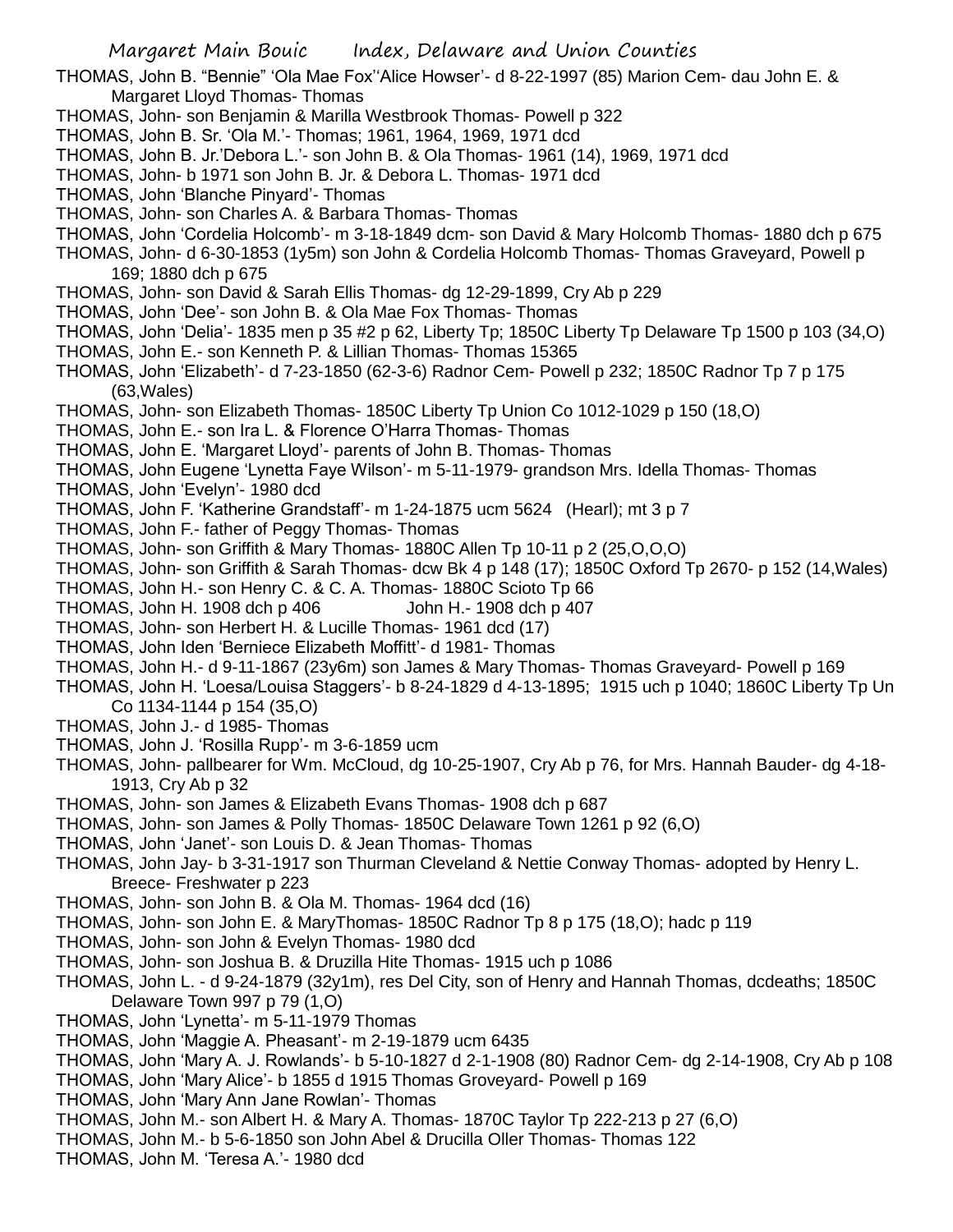THOMAS, John P. 'Girlin Castle'- b 2-3-1934 Ky m 11-15-1954 Ky d 11-27-2001 (67) Sunbury Mem Pk- son Bert & Maude Sturgille Thomas- Thomas; 1969, 1980 dcd

- THOMAS, J. P.- pallbearer for Mrs. Hugh Williams- dg 10-6-1908 Cry Ab p 160
- THOMAS, John- son Philo & Ann Lowry Thomas- 1880 dch p 674; 1908 dch p 470
- THOMAS, John 'Polly Richey'- m 7-26-1809 onwq I
- THOMAS, John R. 'Mary'- d 8-6-1868 (76) Radnor Cem- Powell p 229; 1850C Radnor Tp 8 p 175 (57,Wales)
- THOMAS, John Robert 'Mary Ann Jane Rowland'- b 5-10-1827 m 10-12-1880 d 2-1-1908 (81)- dcc Martin Thomas 8 ;dg 2-1-1908, 2-14-1908 Cry Ab p 104, 108; father of Harry Benjamin, Ellis Thomas-Thomas
- THOMAS, John S. 'Melinda S.;- 1962 ucd
- THOMAS, John 'Samantha'- 1850C Trenton Tp 892 p 73 (40,O)
- THOMAS, John- son Samuel & Melia Thomas- 1850C Union Tp 12235-1253 p 183 (18,Ky)
- THOMAS, John 'Susan'- 1850C Dover Tp 825-842 p 124 (29 O)
- THOMAS, John- b 1971 son Timothy L. & Nancy M. Thomas- 1980 dcd
- THOMAS, John W.- 1908 dch p 407
- THOMAS, John W.- farm Genoa Tp- 1964 dcd
- THOMAS, John W.- d 4-2-1859 (5m2d) son J. h. & I.- New Millcreek Cem, lptw p 19
- THOMAS, John Wesley 'Bessie Benton'- b 2-6-1886/5 m 10-25-1906 d 11-17-1925 son George Washington & Minerva Skinner- dcc Harold McMillen see 3 Thomas 153(10)
- THOMAS, Jonthan- 1908 dch p 406
- THOMAS, Jonathan- Nash p 146, 149
- THOMAS, Jonathan- son Daniel Thomas- dcw Bk 4 p 187 (21)
- THOMAS, Jonathan- son Elizabeth Thomas- 1850C Liberty Tp Union Co 1812-1829 p 150 (4,O)
- THOMAS, Joseph- Warrensburg- dg 8-20-1895, Cry Ab p 34
- THOMAS, Joseph 1870C Radnor Tp p 467 (23)
- THOMAS, Joseph 1870C Radnor Tp p 467 (25)
- THOMAS, Joseph- rtc p 8
- THOMAS, Joseph- pallbearer for Mrs. Allen J. Smith- dg 8-19-1909 Cry Ab p 54; for Alex Dunlap- dg 12-31- 1908; Cry Ab p p 81
- THOMAS, ----Price (Mrs. Joseph)- dau Evan & Margaret Price, sister of John A. Price- dg 5-8-1917, Cry Ab p 48; dg 5-14-1912, Cry Ab p 126
- THOMAS, Joseph B.- son James A. & Catherine Barber Thomas- Thomas
- THOMAS, Joseph E.- b 9-26-1840 d 12-4-1898 Radnor Cem- Powell p 229
- THOMAS, Joseph E.- son Rev. Owen & Mary Evans Thomas- 1908 dch p 407; 1880 dch p 791
- THOMAS, Joseph G.- son David O. & Margaret Gallant Thomas- 1880 dch p 764; 1850C Troy Tp 2508 p 133 (12,O)
- HOMAS, —(Grove, Mrs. Joseph G.)- dg 4-21-1891, Cry Ab p 53
- THOMAS, Joseph -son James Thomas- dcw B 2 p 284
- THOMAS, Joseph- brother Mrs. Jennie Clark- dg 1-6-1888, Cry Ab p 174; dg 3-21-1916, dg 3-24-1916; Cry Ab p 37,38
- THOMAS, Joseph 'Mary McBratney'- Hoskins p 8; Hoskins 4, 5
- THOMAS, Joseph 'Mary M. Edwards'- m 6-17-18487 dcm
- THOMAS, Joseph P.- Civil War, Co E. 66th O.V.I Radnor Cem0 dg 5-28-1915, Cry Ab p 54
- THOMAS, Joseph P. Pabst Pion I p 9 ; pallbearer for Mrs. Rebetie Mechling, dg 2-11-1916, Cry Ab p 23
- THOMAS, Joseph T.- son Robert R. Thomas- dcw Bk 4 p 377 (39)
- THOMAS, Josephia 'Minnie Keck'- Thomas
- THOMAS, Josephine- dau Mary Thomas- 1850C Delaware Tp 1295 p 94 (2,O)
- THOMAS, Joshua B. 'Druzilla Hite'- 1915 uch p 1086
- THOMAS, Joshua Brandon- b 6-25-1989 son Jeff & Lisa Baker Thomas- Thomas
- THOMAS, Joshua Tyler- b 11-2-1974 son Ronald Lane & Elizabeth Ross Thomas- Maugans Anc p 203
- THOMAS, Josie- dau Griffith & Mary Thomas- 1880C Allen Tp 10-11 p 2 (21,O,O,O)
- THOMAS, Josie (Spain, Mrs. Madison)- m 2-5-1887 ucm (Hearl)
- THOMAS, Joy Burdell 'Mary Marie Morris'- b 11-21-1926 m 12-16-1954 son J. Burdell & Jeannette Hart Thomas- Thomas 153821; 1976 dch p 389; 1962 ucd
- THOMAS, Joy- b 1976 ch Ned A. & Marilyn J. Thomas- 1980 dcd
- THOMAS, Joyce H. (Mrs. David)- 1975 ucd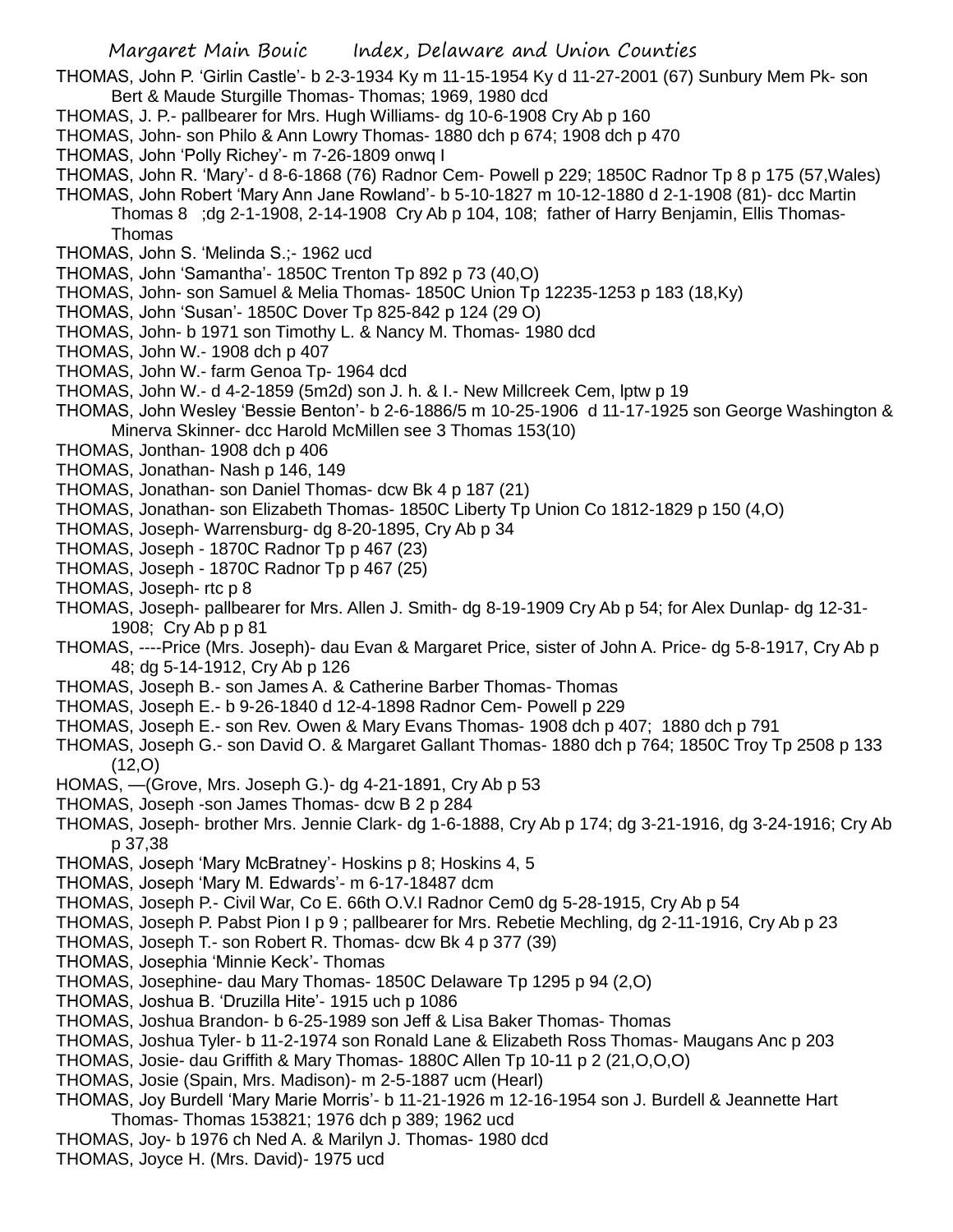- THOMAS, J. P.- son Mrs. Thomas- dg 4-27-1894 Cry Ab p 165
- THOMAS, J. P.- son Robert Thomas- dg 4-17-1900, Cry Ab p 18
- THOMAS, --- (Mrs. )- d Radnor Tp, mother of S. C. & J. P. Thomas- dg 4-27-1894 Cry Ab p 165
- THOMAS, J. P.- pallbearer for Mrs. Hugh Williams- dg 10-6-1908, Cry Ab p 160; for J. C. Wood- dg 11-19-1909 Cry Ab p 72; for Mrs. Olivia Hedges Newell- dg 7-18-1916, Cry Ab p 76
- THOMAS, J. P.- parents of Margaret Ann Thomas Thompson- dg 4-16-1918, 11-16-1918 Cry Ab p 29
- THOMAS, J. R.-pallbearer for William O. Spicer, Radnor Baptist Ch-dg 10-23-1917, Cry Ab p 99
- THOMAS, Juanita (Clements, Mrs. )- dau Edward C. & Flora Thomas- Thomas
- THOMAS, Juanita J.(Eagleston, Mrs. Ray) (Bennett, Mrs. James)- b 3-11-1938 d 7-31-1994 (56) Green Mound Cem- dau Arvin & Iva Morris Thomas- Thomas; Pounds 6; Wells 5
- THOMAS, Judith (Houck, Mrs. )- dau Kenneth P. & Lillian Thomas- b 1-22-1938- Thomas 15367
- THOMAS, Judith (Snyder, Mrs. )- dau Charles J. & Louise Thomas- Thomas
- THOMAS, Judy (Brown, Mrs. Bill)- dau Parker & Beatrice Thomas- Thomas
- THOMAS, Judy (Eltzroth, Mrs. )- dau Charles J. & Louise Thomas- Thomas
- THOMAS, Judy Marie (Brandel, Mrs. Charles Kenneth)(Gregory, Mrs. Max B. )- m(1) 9-12-1964 (2) 11-26-1980
	- dau Roy Thomas- dau Roy Leo & Rebecca Watts Thomas- Thomas; Gregory
- THOMAS, Judy (Mrs. Ralph)- Thomas
- THOMAS, Julia A.- 1850c Delaware Town 1010 p 80 (12,Wales)
- THOMAS, Julia (Mrs. )- d 11-18-1959 (93) Cheshire Cem- mother Carl Thomas- Thomas
- THOMAS, Julia F. (Landon, Mrs. Simon)- m 12-25-1865 dcm
- THOMAS, Julia Freshwater (Mrs. Marvin)- dau Robert & Cynthia Cole Freshwater- Freshwater p 242
- THOMAS, R. Julia (Morris, Mrs. Robert B.)- b 2-4-1924 d 10-18-1993 Otterbein Cem- dau Robert Butler &
	- Ruth Cross Thomas- Thomas; 1976 dch p 382
- THOMAS, June- dau Marion & Virginia Lockwood Thomas- Thomas
- THOMAS, June (Miner, Mrs. William)- dau Kenneth P. & Lillian Thomas- Thomas 15361
- THOMAS, Junella Jane- d 1927 dau Frank A. & Ruth E. Thomas- Thomas
- THOMAS, Karen (Robark, Mrs. )- dau Jay M. & Zola Thomas- Thomas
- THOMAS, Karl 'Donna'- dau Nelson L. & Lieselotte Schade Thomas- Thomas
- THOMAS, Kate, Miss- d Thursday, Alexandria, Appendicitis, dg 9-6-1907, Cry Ab p 68
- THOMAS, Katharine- 1910C Taylor Tp 250-257 (73, Md.Md.Md) wid, 6 ch, 1 living
- THOMAS, Katherine- 1980 dcd
- THOMAS, Katherine "Kitty" Dunham (Mrs. )- d 11-17-1979 (64) Berkshire Cem- Thomas
- THOMAS, Katherine Grandstaff (Mrs. John F.)- m 1-24-1875 ucm 5624 (Hearl); mt 3 p 7; dg 8-4-1916, Cry Ab p 79, 83
- THOMAS, Katherine M. (Reese, Mrs. Gregory J.)- m 5-25-1985 dau Dr. William & Annabel Thomas- Thomas
- THOMAS, Kathleen Anne McNamara (Mrs. James R.)- m 11-28-1969 dau Edward W. McNamara Thomas; 1980 dcd
- THOMAS, Kathleen- b 12-1894 dau Harry & Mary Klee Krauscoff Thomas-Thomas; opc 944; 1900C Magnetic Springs 322-325 (8,O,O,Pa);1910C Leesburg Tp 85-88 p 4A (15,O,O,O)
- THOMAS, Kathrine/Catherine (Acton, Mrs. William)- dau Timothy & Jane Triphenia Gates Thomas- Joel Smith 3, 4; 1915 uch p 1048; 1870C Dover Tp 49-50 p 6 (18,O)
- THOMAS, Kathryn (Butler, Mrs. Leo)- b 4-9-1910 d 4-12-1984 dau Max & Gertrude Shrider Thomas- Thomas
- THOMAS, Kathryn (Horch, Mrs. Edward J.)- d 1971, 1st wife- Thomas
- THOMAS, Kathryn Liggett (Mrs. )- dau Emery E. & Tille Schlegel Liggett- Liggett 141222
- THOMAS, Kathryn- b 1958 dau William & Annabel C. Thomas-1969 dcd
- THOMAS, Kathryn (Wittred, Mrs. )- dau Albert M. & Martha Harkins Thomas- Thomas
- THOMAS, Kathy Hutchisson (Mrs. )- dau Lowell Mason Thomas- Hutchisson p 34
- THOMAS, Kathy Louise (Allen, Mrs. Kenton Jack)- m 12-28-1991 dau Donald R. & Mildred A. Irons Thomas-Thomas- 1976 dch p 389
- THOMAS, Kathy Sue- dau Mervin & Jackie Thomas- Thomas; engaged to Doug Isaly
- THOMAS, Kay- dau Donald E. & Evelyn Robinson Thomas- Thomas
- THOMAS, Kay (Mrs. Eirich)- 1977 ucd
- THOMAS, Kay (Norgaard, Mrs. )- dau Jay M. & Zola Thomas- Thomas
- THOMAS, Kay- dau Robert & Gretha Thomas- 1959 (9) ucd
- THOMAS, Keith- b 1957 son Gerald/Gary E. & Janice L. Thomas- 1967,1971, 1973, 1975, 1977, 1979, 1981 ucd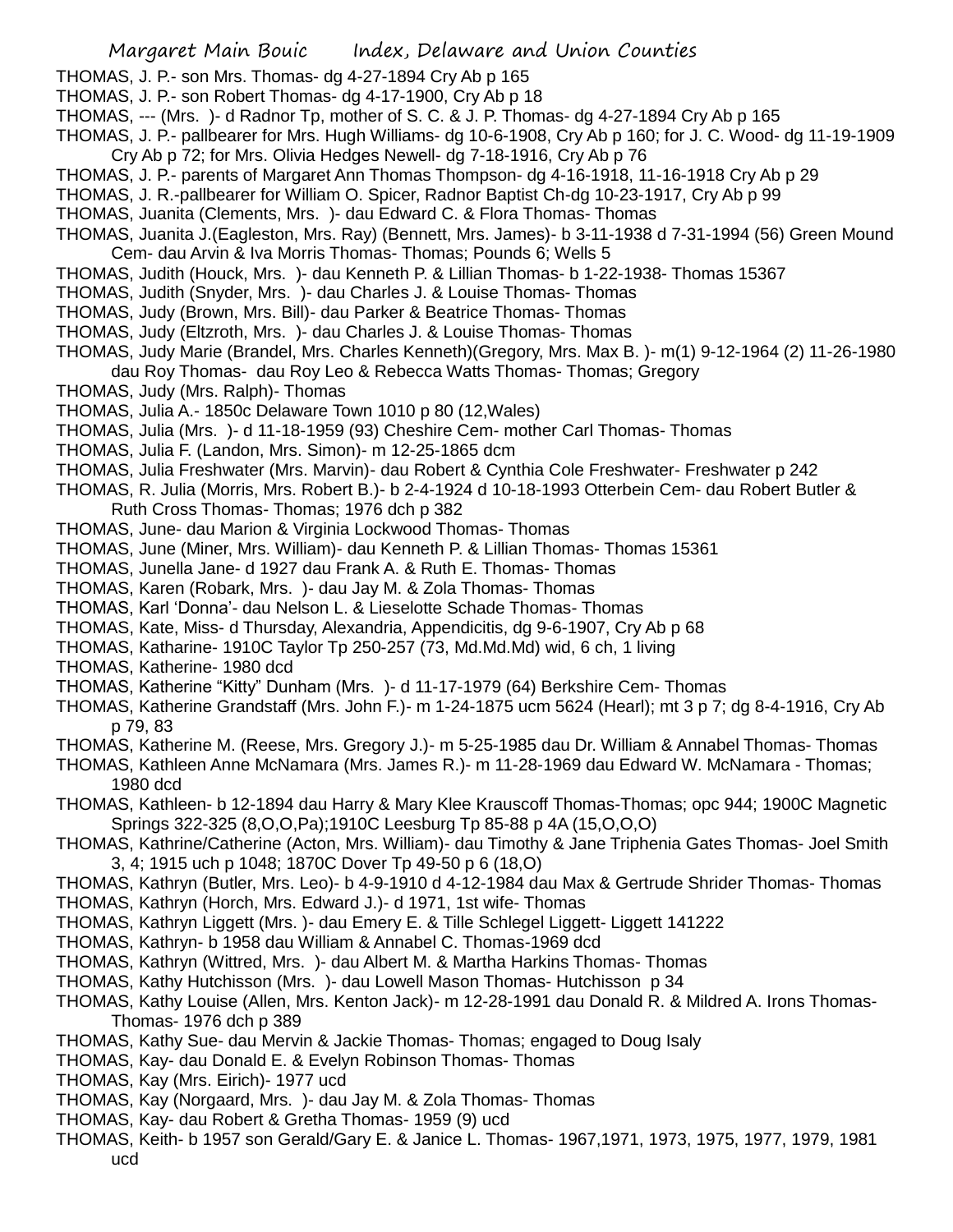THOMAS, Keith J. 'Debbie N.- 1979, 1981, 1983, 1991 ucd

- THOMAS, Kelly Ann (Wooten, Mrs. Craig)- dau Charles A. & Barbara Thomas- Thomas
- THOMAS, Kelly- b 1962 lived with James A. & Gloria l. Butler- 1979 ucd; Thomas; engaged to William Thomas **Woods**
- THOMAS, Kelly (Johnson, Mrs. )- dau Ralph Eugene & Jeanne Temple Thomas- Thomas
- THOMAS, Kendall 'Elizabeth Malissa Miner'- m 7-12-1850 ucm (Hearl)
- THOMAS, Kenneth D. 'Lillian'- d 9-22-1972 (81) son George Washington & Minerva Skinner Thomas- Thomas 1537; 1961, 1964, 1969, 1971 dcd
- THOMAS, Kenneth 'Dorothy'- 1961 dcd
- THOMAS, Kenneth- son Ernest & Mary Olive Peer Thomas- Thomas
- THOMAS, Kenneth- b 1966 son Evelyn L. Thomas- 1980 dcd
- THOMAS, Kenneth J. 'Kristen Lover- b 1966 m 10-19-1991 son Irvin L. & Eveln L. Thomas- Thomas; 1971, 1980 dcd
- THOMAS, Kenneth- d 1939 son Kenneth P. & Lillian Thomas- Thomas
- THOMAS, Kenneth- relative & pallbearer for Lottie May Thomas (Mrs. A. R.)- dg 2-27-1917, Cry Ab p 24
- THOMAS, Kenneth Paul- b 5-21-1891 d 1972 son George Washington & Minerva Skinner Thomas- dcc Harold McMillen see 3
- THOMAS, Kenneth- b 1956 son R. David & Lorraine I. Thomas- 1969 dcd
- THOMAS, Kim- dau David L. & Alma Thomas- Thomas (12-1981)
- THOMAS, Kim (Laubacher, Mrs. Terry)- dau Ralph Eugene & Jeanne Temple Thomas- Thomas
- THOMAS, Kim- son Louis D. & Jean Thomas- Thomas
- THOMAS, Kimberly (Black, Mrs. Morgan)- dau Charles A. & Barbara Thomas- Thomas
- THOMAS, Kyle- b 1962 son Arthur J. Jr & Charlene Thomas- 1980 dcd
- THOMAS, La Donna (Mrs. David A,)- Thomas; 1991 ucd
- THOMAS, Lanette- b 1982 ch Keith J. & Debbie A. Thomas- 1983, 1991 ucd
- THOMAS, Larry DeWitt 'Charlotte Lee Dauel' -b 11-22-1931 son Glen DeWitt & Frances Gertrude Maugans Thomas- Maugans Anc p 41
- THOMAS, Larry J.- son Guy D. & Iola D. Thomas- 1961 (16), 1964 dcd
- THOMAS, Laura Ann (Bauchmire, Mrs. Bruce Allen)- b 1956 m 8-26-1978 dau George R. & Mary Anne Jones Thomas- Thomas; 1961, 1964,1969, 1971 dcd
- THOMAS, Laura Cook (Mrs. )- Sbc p 46
- THOMAS, Laura- dau James & Polly Thomas- 1880 dch p 676; 1850C Delaware Town 261 p 92 (8,O)
- THOMAS, Laura (Long, Mrs. Silas G,)- m 10-23-1865 3830 ucm (Hearl)- dau Timothy & Jane Triphenia Gates Thomas- Joel Smith 3,4;
- THOMAS, Laura (Matlack, Mrs. Everett, Sr.)- b 12-1-1911 m 8-3-1927 d 12-11-1985 dau Albert M. & Martha Harkins Thomas- Thomas; Matlack; 1985 uch p 96
- THOMAS, Laurie Marie Boehm (Mrs. David James)- m 9-4- dau Kenneth Boehm
- THOMAS, Lavina Feaster (Mrs. James R.)- dau James Feaster- 1908 dch p 687
- THOMAS, Lavinia "Vinnie" (Murphy, Mrs. Isaac)- b 8-25-1871 dau George Washington & Minerva Skinner Thomas- dcc Harold McMillen, see 3; Thomas 1531; 1880C Concord Tp 80
- THOMAS, Lavinie (Case, Mrs. Thomas)- dau John & Cordleia Holcomb Thomas- 1880 dch p 657, 675
- THOMAS, Lavon Agusta (Black, Mrs. Leon)- b 9-16-1936 dau Thurman Cleveland & Emma Louise Minor Thomas- Freshwater p 223
- THOMAS, Elder L. E.- conducted funeral of Mrs. Caroline Brown- dg 7-1-1904, Cry Ab p 254
- THOMAS, Leann- b 1967 ch Timothy L. & Nancy L. Thomas- 1980 dcd
- THOMAS, Leatha L. (Mrs. Richard W.)- Thomas
- THOMAS, R. Leland 'Luella'- 1971, 1980 dcd
- THOMAS, Le Moye- son William C. & Clara E. Thomas- 1910C Jackson tp 1213-123 p 5B (12,O,O,O)
- THOMAS, Lena (Tossey, Mrs. Gerald)- m 211-1922- Graham (144211); Tossey
- THOMAS, Leo David 'Laureta Gertrude Smith'- b 5-9-1902 Loraine O. m 6-18-1924 d 6-1988 Texas-son Charles & Melvine Genereux Thomas-ped Marcianne Elizabeth Thomas Kimpton 2
- THOMAS, Leona (Blue, Mrs. Clay Emerson)- b 11-5-1904 m 3-11-1925 dau Charles Cromwell & Minnie Wells Thomas- Thomas 15381
- THOMAS, Leona Manly- b 5-19-1916 d 12-5-1995 (79) Forest lawn, Columbus- dau Ralph & Vera Gray Manly-Thomas
- THOMAS, Leona M. (Mrs. )- Pabst p 8 p 40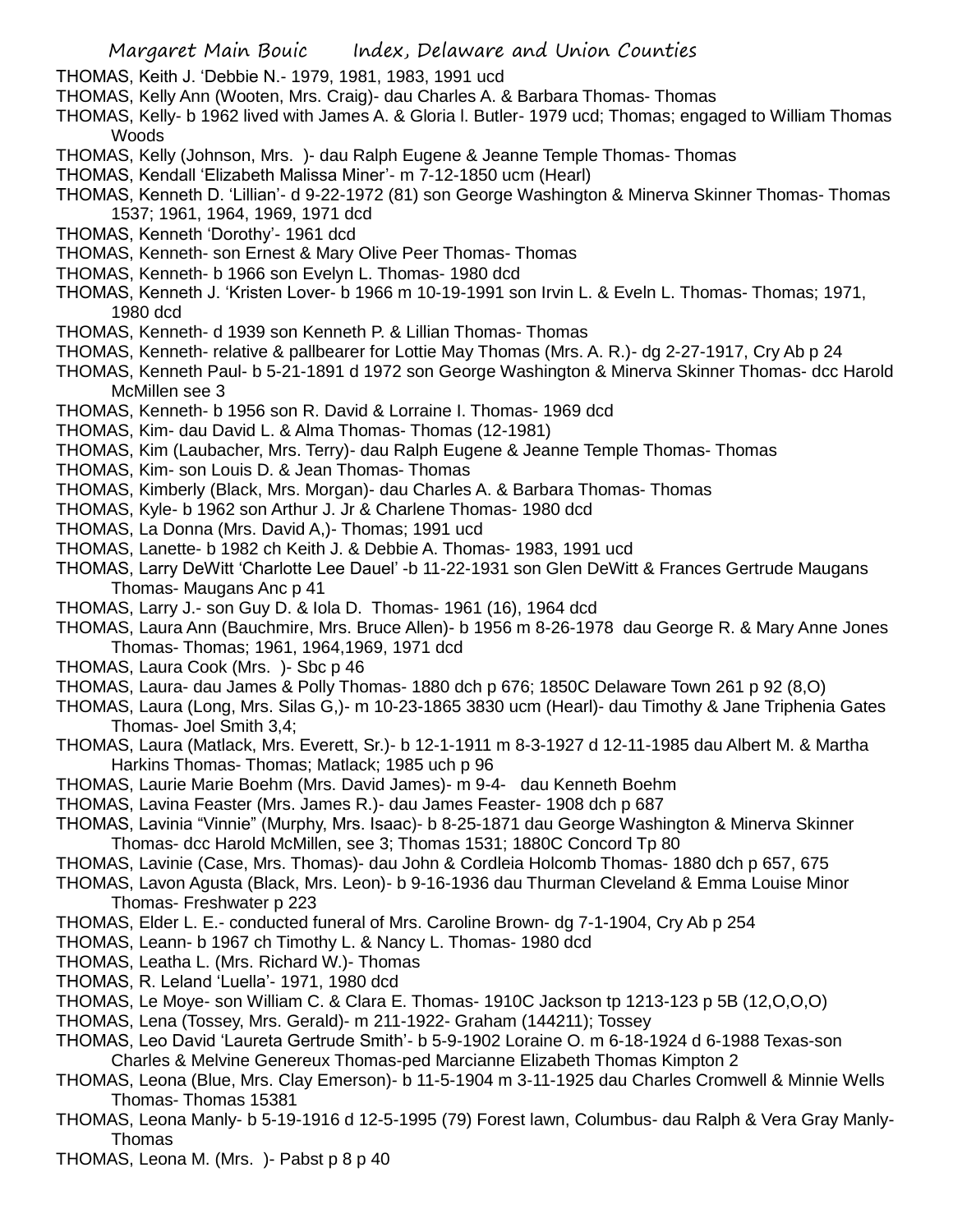THOMAS, Leona- pallbearer for Mildred Bonita Jones, S. S. Class, Oller Ch.- dg 8-3-1917, Cry Ab p 78

- THOMAS, Leonard 'Lucille Riggs'- Thomas- parents of Robert L. Thomas
- THOMAS, Leota Faith Liles (Mrs. Lohren)- b 8-6-1903 d 10-9-1922 (19) Oakdale II p 97 dau Edgar & Mary Daisy Spencer Liles-
- THOMAS, Leota (Seran, Mrs. J. Garfield)- b12-1880 dau William C. & Clara E. Harriman Thomas- 1915 uch p 1056; 1900C Washington Tp 151-151 p 7D (19,O,O,O)
- THOMAS, Lt. Col Leroy H.' Virginia Meadows'- m 6-9-1933 d 6-23-1993 (80) Oak Grove Cem- son Ella Thomas- WWI- Thomas; 1976 dch p 227; 1961, 1964, 1969, 1971, 1980 dcd
- THOMAS, Leroy K.- b 8-1893 son Harry & Mary M. Klee Krauscoff Thomas- 1900C Magnetic Springs 322, 325 (6,O,O,Pa); 1910C Magnetic Springs 27-30 p 6B (16,O,O,O) newsboy
- THOMAS, Lester- brother Edward C. Thomas- Thomas
- THOMAS, Lettie /Lottie May Arehart(Mrs. Adrian R.)- b 8-10-1885 m 8-6-1903 d 2-1917, Wed. (31-6-11) Oak Grove Cem- dau Albert & Ella Arehart- dg 2-23-1917, Cry Ab p 21, 22
- THOMAS, Lewis Arnold 'Virginia'- b 1954- son Arnold & Jessie C. Thomas- 1959, 1962, 1967, 1971, 1973, 1975, 1977, 1979, 1981, 1983, 1991 ucd
- THOMAS, Elder Lewis Ellis. 'Ella E. Cole'- b 1850 d 1939- Marlborough Cem p Cem p 162; (40-1891) dcbirth corrected (Clara Belle)(Herbert R.)(Ralph Cole-- Thomas (33-1884)
- THOMAS, Lewis- son Houston Thomas- mt 1-20-1909 p1c5 Abs p 36
- THOMAS, Lewis 'Mary'- 1910C Taylor Tp 221-224 p 9B (38,O,O,ILL) m2 1y farm laborer
- THOMAS, L. C. 'Edith M. Henderson'- Thomas
- THOMAS, Lida D.- b 1852 d 1933- Thomas Graveyard- Powell p 168
- THOMAS, Lieselotte "Lisa" Schade (Mrs. Nelson L.)- b 8-19-1916, Germany d 10-1-2000 (74) Radnor Cemdau Heinrich & Alise Dunz Schade- Thomas
- THOMAS, Lillian (Mrs. Kenneth D.)- Thoams (1537); 1961, 1964, 1969, 1971, 1980 dcd
- THOMAS, Lillian Ohaver (Mrs. Allen)- 1985 uch p 107 dau William Frederick Ohaver- 1985 uch p 107
- THOMAS, Lillian (Rice, Mrs. )- dau Ira & Florence O'Harra Thomas- Thomas
- THOMAS, Lillian Scott (Mrs. Edward Clyde)- m 11-20-1911 by Grace Thomas
- THOMAS, Lillie H.- b 12-7-1938 d 4-27-1999 Oak Grove Cem- dau Marion Guy & Virginia Thelma Lockwood Thomas- Thomas
- THOMAS, Lincoln L. 'Bertha Butler'- m 11-14-1882 ucm (Hearl)
- THOMAS, Linda Ann (Geiger, Mrs. Dr. William Joseph)- m 9-28-1974 dau Ralph Thomas- Thomas
- THOMAS, Linda Herd (Mrs. George Carlos)- Thomas
- THOMAS, Linda Kay Montgomery Mavis (Mrs. Ronald De Lynn)- dau Richard H. & Rita Pauline Anderson Mavis- Maugans Anc p 14
- THOMAS, Linda (Law, Mrs. Dale Edwin)- m 4-4-1871 dau Claude & Pauline L. Beddow Thomas- Thomas; Law
- THOMAS, Linda S. (Ruhl, Mrs. )- dau Richard W. & Leatha L. Thomas- Thomas
- THOMAS, Lisa Baker (Mrs. Jeff)- parents of Joshua Brandon- Thomas
- THOMAS, Lisa Dawn- b 5-17-1968 dau Donald & Marge Elaine Lacy Thomas- Graham (16115313); Weaver 129(11)313; Thomas 153(10)13
- THOMAS, Liza- dau Griffith & Sarah Thomas- dcw Bk 4 p 148 (17)
- THOMAS, Lizzie 1870C Delaware Town p 284 (16)
- THOMAS, Lizzie (Grove, Mrs J. G.)- dumch p 88
- THOMAS, Lizzie M.- dau Oscar & Amanda Thomas- 1910C Jerome Tp 155-160 p 7B (17,O,O,O)
- THOMAS, Lizzie (Rodman, Mrs. Alp Jones)- dg 8-15-1916, Cry Ab p 82
- THOMAS, Lloyd D.- d 1926- son George Washington & Minerva Skinner Thomas- Thomas 1539
- THOMAS, Loa B. McCracken (Mrs. James)- dau Christopher & Elizabeth States McCracken- dumch p 280
- THOMAS, Loa Hinkle (Mrs. )- dau Mrs. J. A., sister J. D. Hinkle- dg 1-11-1910. Cry Ab p 85
- THOMAS, Loeza Staggers (Ms. John H.)- b 6-1832 d 6-26-1883- 1915 uch p 1040
- THOMAS, Lohren W. 'Leota F. Liles'- b 2-11-1901 Madison Co d 7-31-1952- Oakdale II p 97; Thomas
- THOMAS, Lois (Lawson, Mrs. Dee) dau Robert W. & Dorothy L. Dill Thomas- Thomas
- THOMAS, Lola D. (Mrs. Guy D.)- 1961, 1964, 1969, 1971 dcd
- THOMAS, Lon 'Flora'- son Houston & Mary Thomas- mt 1-20-1909 p1c5 Abs p 36; 1910C Leesburg Tp 85-88 p 4A (37,O,O,ILL) m 12y, farmer
- THOMAS, Lord- Pabst p 7 p 3; 1820C Scioto Tp; 1840C Scioto Tp (40-50)
- THOMAS, Loren 'Mary Margaret Newlove'- Thomas
- THOMAS, Loren W.- son Milton E. & Nell Williams Thomas- Thomas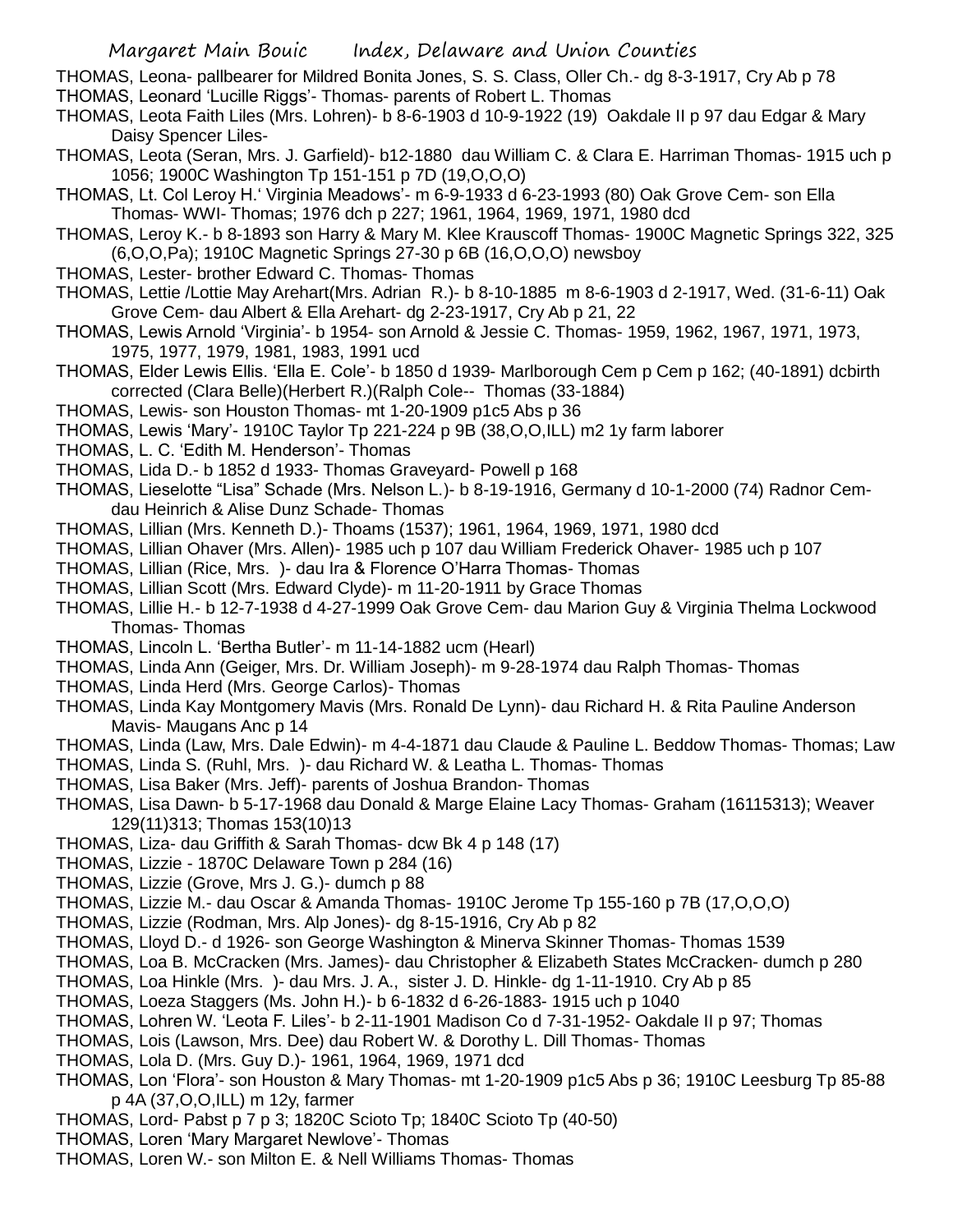- THOMAS, Lorenzo- heir of Anson Williams- dcw Bk 2 p 347
- THOMAS, Lori- b 1967 dau R. David & Lorraine Thomas- 1969 dcd
- THOMAS, Lorraine I. (Mrs. R. David)- 1969 dcd
- THOMAS, Lorrie- b 1964 ch Timothy L. & Nancy L. Thomas- 1980 dcd
- THOMAS, Louella Freshwater (Mrs. Robert Benjamin)- b 1869 m 10-4-1887 d 1922 dau Benjamin & Mary Jane Cunningham Freshwater- Freshwater p 219, 222, 223, 225
- THOMAS, Louis/Lewis 'Jean'- b 3-6-1935 d 9-1996 (61) Oak Grove Cem- son Philo Oren & Mary Inez Sperrow Thomas- Thomas
- THOMAS, Louisa Ann Maine (Mrs. R. L.)- b 11-4-1814 m 1-20-1839 d 1-5-1892 dau James & Susannah Sheldon Maine- Asp 1291
- THOMAS, Louisa (Beckley, Mrs. Absalom)(Liggett, Mrs. Conrad)(Cook, Mrs. Aaron) dau James A. & Elizabeth Stevens Thomas- Thomas 11; dcq Viva Taylor 11; dcw Bk 2 p 284
- THOMAS, Louise B. Maugans (Winters, Mrs. Harry)(Mrs. Frank)- b 1-1918 dau Harvey Lewis & Fannie Slick Maugans- Maugans Anc p 67
- THOMAS, Louise (Campbell, Mrs. )- dau George Fred & Maude Watkins Thomas- Thomas 15349
- THOMAS, Louise (Mrs. Charles J.)- m 3-13-1936- Thomas; 1964, 1969, 1971 dcd
- THOMAS, Louise J. (Mrs. David A.)- 1979 ucd
- THOMAS, Emma Louise Poling (Mrs.Eldridge Dallas)- m 6-30-1942; Thomas; 1977, 1991 ucd
- THOMAS, Louise (Sheares, Mrs. Ash)- dau Stanley & Cecile Scott Thomas- Thomas
- THOMAS, Louise- dau William & Mary Thomas- sister William E. Thomas- Thomas
- THOMAS, Louisa Staggers (Mrs. John H,)- 1860C Liberty Tp Un Co 1134-1144 p 154 (32,Pa)
- THOMAS, Lovicy (Nichols, Mrs. Obadiah)- m 11-15-1832 dau David Thomas- mt 12-1-1897 p6c4, Abs p 29
- THOMAS, Lovina- dau John & Delia Thomas- 1850C Liberty Tp Delaware Co 1500 p 103 (1,O)
- THOMAS, Lowell E.- son Edwin E. & Verna Evans Thomas- Thomas
- THOMAS, Loyd- d 11-1-1891 (4y15m) res Concord, son of George Thomas, dcdeaths;
- THOMAS, LuAnn- 1983 ucd
- THOMAS, Luceta R ebecca (Hartford, Mrs. Winfield Scott)- m 10-25-1846 ucm (Hearl)
- THOMAS, Lucille A. (Mrs. Clarence H.)- 1964 dcd
- THOMAS, Edna Lucille (Mrs. Herbert H.)- 1961, 1964, 1969, 1980 dcd
- THOMAS, Lucille (Mahon, Mrs. )- dau Cicero F. & Nellie F. Shaeffer Thomas- Thomas
- THOMAS, Lucille Riggs (Mrs. Leonard)- parents of Robert L.- Thomas
- THOMAS, Lucille Wheatley (Mrs.Daniel L.)- d 1-22-1982 (900 bur Richfield- Thomas
- THOMAS, Lucinda Marie- dau Jack Thomas- Thomas
- THOMAS, Lucius -d 6-17-1851 (43-1-8) Thomas Graveyard, Powell p 169- son David & Mary (Polly) Thomas; 1850C Liberty Tp Delaware Co 1500 p 103 (41,Conn); hadc p 34
- THOMAS, Lucretia 1870C Delaware Town p 318 (41)
- THOMAS, Lucretia Johnson (Mrs. William H.) m 10-15-1863 dcm d 12-13-1891 (59y) res Delaware, dcdeaths; dg 10-2-1896
- THOMAS, Lucretia M. (Mrs. David R.)- d 7-14-1868 (47-9-28) Ebenezer Cem- Powell p 327
- THOMAS, Lucretia (Powers, Mrs. Edward)- dau Joshua B. & Druzilla Hite Thomas- 1915 uch p 1086
- THOMAS, Lucretia R. (Hartford, Mrs. Winfield)- m 10-25-1846 ucm 1170
- THOMAS, Lucy- Pabst p 8 p 71
- THOMAS, Lucy 1870C Liberty Tp Del Co p 397 (23)
- THOMAS, Lucy L.- dau Albert H. & Mary A. Thomas- 1870C Tarylor Tp 222-213 p 27 (2,O)
- THOMAS, Lucy- dau James & Polly Simmons Thomas- 1880 dch p 676; 1850C Delaware Town 1261 p 92 (4,O)
- THOMAS, Lucy (Montgomery, Mrs. Russell Bigelow)- m 3-4-1869 ucm 4517 (Hearl) dau Timothy & Jane Triphenia Gates Thomas- Joel Smith 3,4; mt 3-31-1869 Abs 2-8
- THOMAS, Lucy W.- dau Daniel & Susan Lear Thomas- dg 10-2-1917, Cry Ab p 94
- THOMAS, Luella (Mrs. R. Leland)- 1971, 1980 dcd
- THOMAS, Luke- b 1974 son David A. & Michele M. Thomas- 1980 dcd
- THOMAS, Lula Linn (Mrs. )- missing in flood, Dayton; mt 4-2-1913 p 3c5 Abs p 59
- THOMAS, Lura E. Cook (Mrs. Clarence Andrew)- b 10-25-1896 m 4-21-1915 d 9-7-1990 (93) Oak Grove Cemdau Lincoln J. & Rachel Ann Cook- Cook; Thomas; Sbc p 46; by Grace Thomas
- THOMAS, Lydia Ann Maugans (Mrs. Elias Gates)- b 1-31-1854 d 1-6-1875 dau Reason & Angeline Carr Maugans- Maugans Anc p 34, 114; Fairview Cem p 10, Powell p 244; Joel Smith 3,4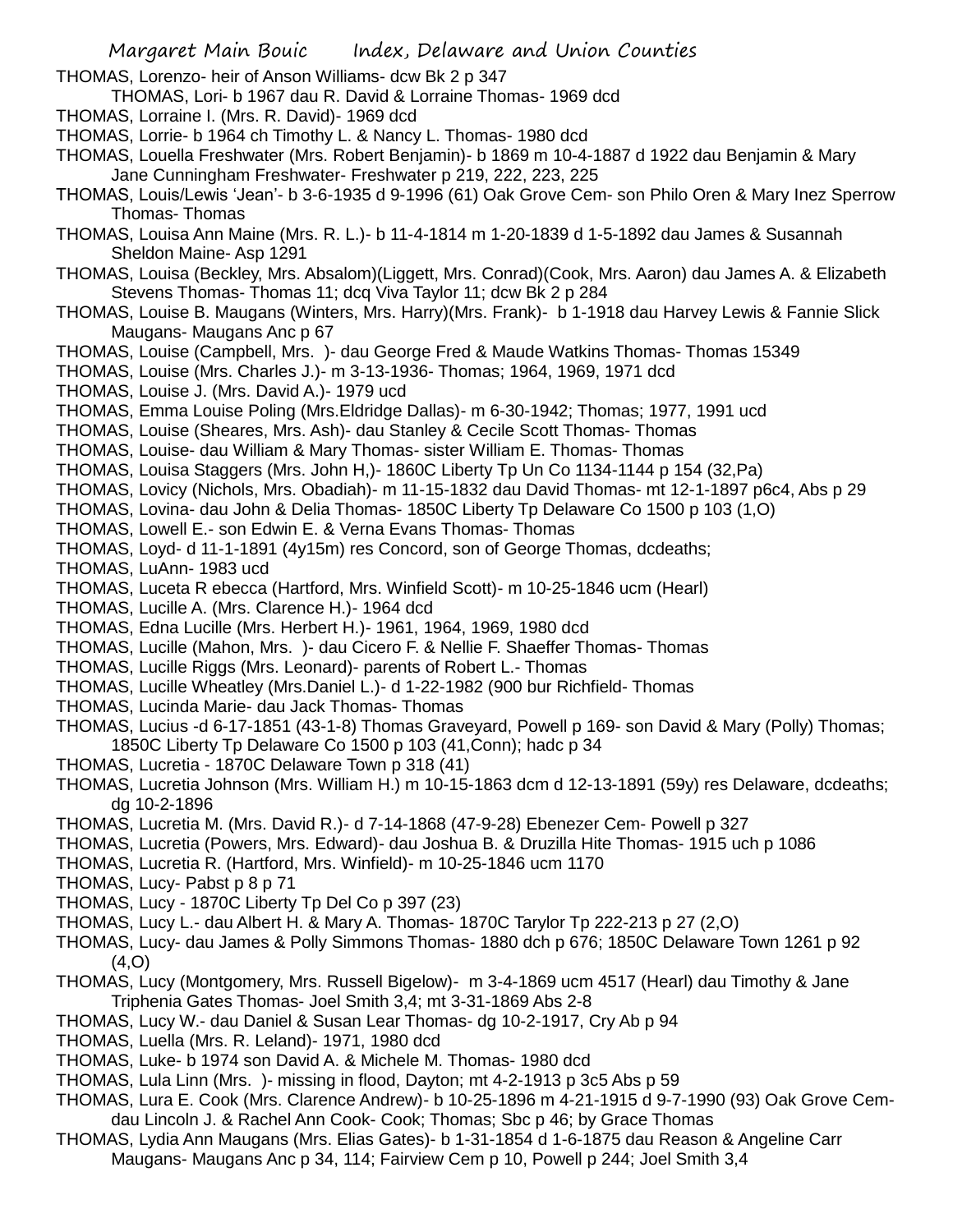THOMAS, Lydia (Hoover, Mrs. John M.)(Walters, Mrs. David)- m 8-27-1887, mt 7-15-1903 p1c4, Abs p 13- dau James O. & Gertrude Mae Thomas- 1915 uch p 104; 1880C Liberty Tp Union Co 50-51 p 6 (11,O,O,O)

- THOMAS, Lydia Morton (Mrs. Herbert)- Thomas
- THOMAS, Lydia S. (Hoover, Mrs. John N.)- m 8-27-1887 ucm (Hearl)
- THOMAS, Lydia (Wenger, Mrs. George)- 1910C Taylor Tp 250-257 (57,O,O,O) m 21y
- THOMAS, Lyman- dcga p 65 adm. Notice, November 1834, Ohio State Gazette
- THOMAS, Lynetta (Mrs. John)- m 5-11-1979- Thomas
- THOMAS, Lynn A. 'Connie'- son Merle J. & Pauline Doris Reiff Thomas- Thomas
- THOMAS, Lynn 'Barbara'- parents of Brian Thomas- Thomas
- THOMAS, Lynn (Mrs. Ron)- 1980 dcd
- THOMAS, Lynetta Faye Wilson (Mrs. John Eugene)- m 5-11-1979 dau James W. Wilson- Thomas; Wilson
- THOMAS, M.- Pabst p 6 p 36; Powell p 211
- THOMAS, Mabel A.- b 7-4-1884 d 11-25-1960 dau James & Ella Chambers Thomas- Maugans Anc p 125
- THOMAS, Mabel (Austin, Mrs. )- dau benjamin Franklin Thomas- dg 12-2-1913, Cry Ab p 74
- THOMAS, Mabel- dau George M. & Rose Belle Evans Thomas- Thomas
- THOMAS, Mabel Irene Bovey (Mrs. Arthur)- b 9-11-1917 d 5-2004- dau Pearl & Ethel Mae Darst Bovey-Thomas; Bovey; Maugans Anc p 53; Giffen 1681141, 1683141; 1969, 1980 dcd
- THOMAS, Mabel (Mrs. J. Milton)- Thomas (15341)
- THOMAS, Mac E. 'Marjorie'- 1964, 1971 dcd
- THOMAS, Mac- son Joseph & Mary McBratney Thomas- Hoskins p 9; Hoskins 5
- THOMAS, Madeline (Smith, Mrs. )- dau Aulden Clarence & Gladys May Canterbury Thomas- Thomas
- THOMAS, Mae- 1961 dcd
- THOMAS, Magdalena (Kohr, Mrs. Michael)- b 6-17-1780 m 8-28-1903 d 2-17-1843; dcc Gordon Seese 71
- THOMAS, Magdalene- dau Henry/Harry & Mary Krauscoff Thomas- Thomas; 1910C Magnetic Springs 27-30 p 6B (15,O,O,O)
- THOMAS, Maggie 1870C Radnor Tp p 469 (17)
- THOMAS, Maggie A. Pheasant (Mrs. John)- m 2-19-1879 ucm 6415
- THOMAS, Maggie Bryson (Mrs. William)- m 5-22-1879 ucm 6489 (Hearl)
- THOMAS, Maggie- dau Joshua B. & Druzilla Hite Thomas- 1915 uch p 1086
- THOMAS, Malinda Pearl (Duffey, Mrs. Lester Daljean)- b 10-29-1890 m 2-16-1908 dau Robert Benjamin & Louella Freshwater Thomas- Freshwater p 222, 225
- THOMAS, Mamie (Gardner, Mrs. )- dau Arthur O. & Evelyn Roosevelt Thomas- Thomas
- THOMAS, Manleta (Newman, Mrs. )- dau Mott & Cordelia Adcock Thomas- Thomas
- THOMAS, Marcella- 1980 dcd
- THOMAS, Marcia (Ray, Mrs. Eugene)- dau Marion Guy & Virginia Thelma Lockwood Thomas- Thomas
- THOMAS, Marcia- dau Richard R. & Helen M. Thomas- 1961 (7) dcd
- THOMAS, Marcianne Elizabeth (Kimpton, Mrs. Myron Arthur)- b 2-18-1932 m 11-24-1962 Geauga Co, Ohioped 1
- THOMAS, Margaret 1870C Radnor Tp p 472 (22)
- THOMAS, Margaret 1870C Radnor Tp p 472 (45)
- THOMAS, Margaret A.- dau David O. & Margaret Gallant Thomas- 1880 dch p 764; 1850C Troy Tp 2508 p 133 (8,O)
- THOMAS, Margaret A. (Mrs. Frank L.)- dg 4-16-1918, 4-19-1918, Cry Ab p 29, 30; Thomas 3
- THOMAS, Margaret Adelia (Stillings, Mrs. Thomas)- b 9-25-1908 d 2-16-1997 (88) Milford Cem- dau Milton E. & Nell Williams Thomas- Thomas
- THOMAS, Margaret A.- dau Jesse & Clara Jones Thomas- Thomas
- THOMAS, Margaret Ann (Thompson, Mrs. Frank)- dau J. P. Thomas d Saturday- Oak Grove Cem- dg 4-16- 1918 Cry Ab p 29
- THOMAS, Margaret Chapin (Mrs. Robert L.)- m 5-31-1947; Thomas; 1964 dcd
- THOMAS, Margaret C. (Mrs. Robert L.- Thomas (15362); 1967 ucd; 1961, 1969, 1971, 1980 dcd
- THOMAS, Margaret (Mrs. Charles)- dg 1-10-1913, Cry Ab p 4
- THOMAS, Margaret (Denton, Mrs. )(Blackstone, Mrs. )- dau Philo O. & Mary I. Sperrow Thomas- Thomas
- THOMAS, Margaret (Eblin, Mrs. Lester L.)- m 7-27-1935- Thomas
- THOMAS, Margaret- dau Elias Gates Thomas- Joel Smith 4
- THOMAS, Margaret E. Schneck (Mrs. Richard)- b 7-22-1875 m 112-24-1894 dau Thomas E. & Adaline Downing Schneck- Giffen 16725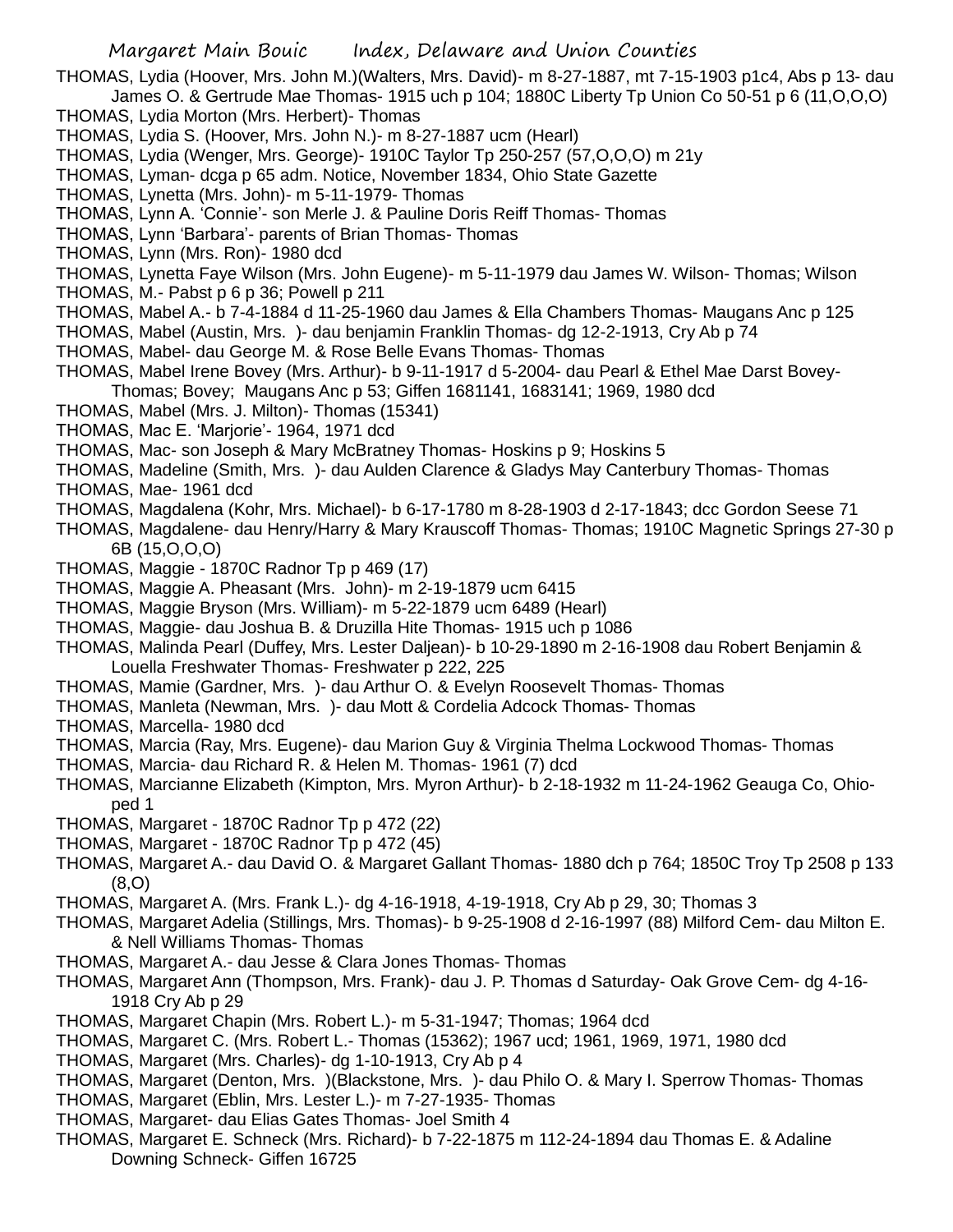THOMAS, Margaret Gallant (Mrs. David O.)- b 4-25-1818 d 6-29-1894 Radnor- Powell p 233; 1880 dch p 764; 1850C Troy Tp 2508 p 133 (32,O)

- THOMAS, Margaret J. 1870C Liberty Tp Del Co p 393 (17)
- THOMAS, Margaret- d 11-10-1843 (1y3m) Powell p 84; Oller Cem p 11 dau J. & E. Thomas
- THOMAS, Margaret Jaynes (Mrs. Paul)- dau John B. & Ola Mae Fox Thomas- Thomas
- THOMAS, Margaret- d 3-10-1873 (1y3m)dau John Abel & Drucilla Oller Thomas- Thomas 126
- THOMAS, Margaret- dau John R. & Mary Thomas- 1850C Radnor Tp 8 p 175 (23,O)
- THOMAS, Margaret J.- dau Robert R. & Mary Thomas- 1850C Radnor Tp 129-179 (18,O)
- THOMAS, Margaret (Jaynes, Mrs. )- dau John B.Sr. & Ola M. Thomas- Thomas
- THOMAS, Margaret (Jones, Mrs. Rees W.)- dau James & Elizabeth Evans Thomas- 687, 709; Jbt p 2
- THOMAS, Margaret J. (Perry, Mrs. Samuel)- m 3-29-1855 dcm- dau Robert R. Thomas- dcw Bk 4 p 377(39)
- THOMAS, Margaret Lloyd (Mrs. John E.)- Thomas- parents of John B. Thomas- Thomas
- THOMAS, Margaret Lockhard (Mrs. )- sister Ruth A. Thomas- Thomas
- THOMAS, Margaret (Mrs. Mark)- 1971 dcd
- THOMAS, Margaret Jane (Mohr, Mrs. )- b 12-26-1882 dau William J. & Jane Jones Thomas- dcb corrected
- THOMAS, Margaret- dau Rev. Owen & Mary Evans Thomas- 1880 dch p 791
- THOMAS, Margaret Owens (Mrs. William)- dcq Mary Rodman Swickheimer 11
- THOMAS, Margaret (Perry, Mrs. Samuel)- d 4-8-1900 dau Robert Thomas- dg 4-17-1900, Cry Ab p 18
- THOMAS, Margaret- dau P. & A.- Old Liberty Churchyard- Powell p 154
- THOMAS, Margaret- dau Richard & Mary Ann Thomas- 1850C Radnor Tp 23 p 175 (8,Wales)
- THOMAS, Margaret (Rodman, Mrs. James Madison)- dau William & Margaret OwensThomas- dcq Mary Rodman Swickheimer 5
- THOMAS, Margaret (Singleton, Mrs. )- dau L. C. & Edith M. Henderson Thomas- Thomas
- THOMAS, Margaret (Stillings, Mrs. Millard F.)- m 6-12-1927- Thomas
- THOMAS, Margaret (Torrance, Mrs. Samuel W.)- m 1-25-1855 dcm
- THOMAS, Margaret- dau W. H. & M. J. Thomas- Bouic Cem
- THOMAS, Margaret (Mrs. William)- 1880 dch p 762; 1908 dch p 828
- THOMAS, Margaret (Williams, Mrs. John D.)- m 6-21-1859 dcm
- THOMAS, Margo Elaine Lacy (Mrs. Donald)- m 8-28-1960 Weaver (129(10)31); Graham (1611331); Thomas (153(10)21
- THOMAS, Marguerite (Kidd, Mrs. Eldon Eugene)- m 12-14-1935- McKitrick p 139, 142
- THOMAS, Marguerite (Wetzel, Mrs. )- dau Edwin & Verna Evans Thomas- Thomas
- THOMAS, Mari George (Mrs. Brian)- dau Albert & Cathy George- Thomas
- THOMAS, Maria- dau Elizabeth Thomas- 1850C Liberty Tp Un Co 1012-1029 p 1151 (4,O) Thomas
- THOMAS, Maria Heaverlo (Mrs. Daniel)- m 8-21-1839 dcm
- THOMAS, Marianne- b 1959 dau Eldridge D & Dona/Emma Louise Poling- Thomas; 1967, 1971, 1973, 1975, 1977, 1979, 1981 ucd
- THOMAS, Marie (Mrs. )- Thomas Marie- 1973 ucd
- THOMAS, Marie Devine (Mrs.Walter R.)- b 7-6-1914 m 8-25-1943 d 10-24-1995 Zanesfield Cem- dau Benjamin & Caroline Curl Devine- Thomas
- THOMAS, Marian D. or Miriam(Mrs. Frank F.)- Thomas; 1959, 1967, 1971, 1973, 1975, 1977, 1979, 1981, 1983, 1991 ucd
- THOMAS, Marie (Worden, Mrs. George P. b 11-11-1840 m 8-1858 dau Samuel S. & Dorcas Maine Thomas-Asp 1312a
- THOMAS, Marilyn (Mrs. Gilford L.)- 1971 dcd
- THOMAS, Marilyn J. (Mrs. Ned A.)- 1980 dcd
- THOMAS, Marion Frederick- d 2-5-1964 Oak Grove Cem- son George Fred & Maude Watkins Thomas-Thomas 15333; 1961 dcd
- THOMAS, Marion Guy 'Virginia Thelma Lockwood'- d 8-6-1981 (73) Oak Grove Cem- brother Leroy Thomas-Thomas
- THOMAS, Marion 'Harriet Weiser'- m 6-9-1874- Weiser p p 268
- THOMAS, Marion- pallbearer for Mrs. I. N. Howard- dg 11-20-1917, Cry Ab p 107
- THOMAS, Marissa- dau R. L. & Louisa Ann Maine Thomas- Asp 2069
- THOMAS, Marjorie (Guisinger, Mrs. Wm.,Sr)- d 11-30-1988 dau George M. & Rosa Belle Evans Thomas-Thomas
- THOMAS, Marjorie (Hagaman, Mrs. )- dau Edwin & Verna Evans Thomas- Thomas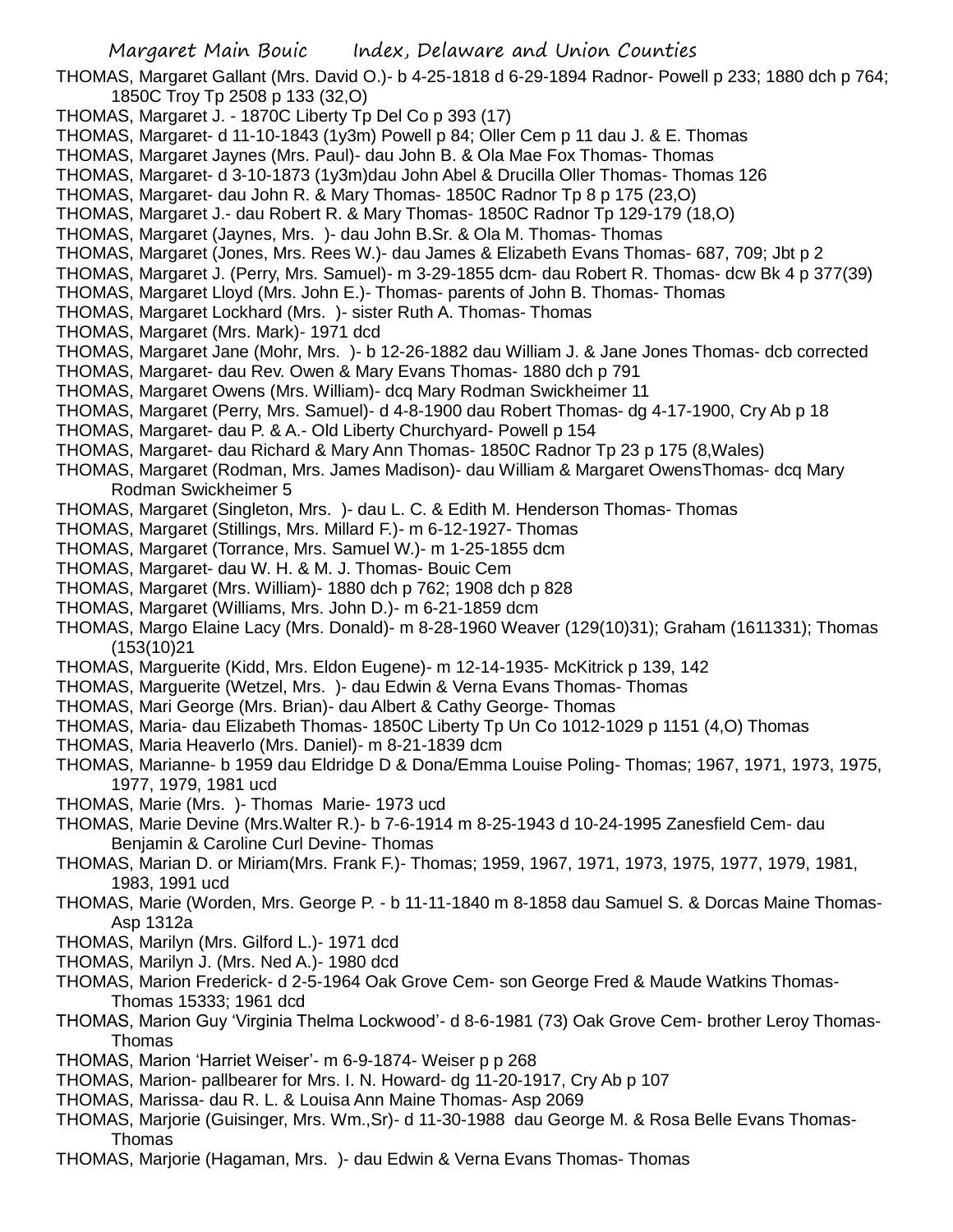- THOMAS, Marjorie (Mrs. Mac E.)- 1971 dcd
- THOMAS, Marjorie- b 1966 dau Timothy L. & Nancy L. Thomas- 1980 dcd
- THOMAS, Marjorie (Wise, Mrs. )- dau Cicero P. & Nellie F. Shaeffer Thomas- Thomas
- THOMAS, Mark- 1979 ucd
- THOMAS, Mark Koehler- b 10-21-1957 son Vernon Hart & Jean Kay Young Thomas- Thomas 1538224
- THOMAS, Mark 'Margaret'- 1971 ucd
- THOMAS, Martha 1870C Delaware Town p 318 (16)
- THOMAS, Martha 1870C Radnor Tp p 469 (9)
- THOMAS, Martha B. (Cattani, Mrs. )- dau Jesse & Clara Jones Thomas- Thomas
- THOMAS, Martha Davis (Mrs. Owen)- dumch p 50
- THOMAS, Martha E.- dau David O. & Margaret Gallant Thomas- 1880 dch p 764; 1850C Troy Tp 2508 p 133  $(1/12,0)$
- THOMAS, Martha (Forste, Mrs. )- dau Philo O. & Mary Inez Sperrow Thomas- Thomas
- THOMAS, Martha Harbin (Mrs. A. Maywood)(Roberts, Mrs. )- mother of Laura Matlack- 1985 uch p 96
- THOMAS, Martha Harkins (Mrs. Albert M.)- Thomas
- THOMAS, Martha- dau Henry/Harry & Mary Klee Krauscoff Thomas- Thomas; 1910C Magnetic Springs 27-30 p 6A (1,O,O,O)
- THOMAS, Martha (Howe, Mrs. Harrison)- dg 1-15-1907, Cry Ab p 6; parents of Raymond Harrison Howe
- THOMAS, Martha Jane Shangle (Mrs. Truman)- m 6-22-1848 dcm
- THOMAS, Martha Jane Shungle (Mrs. Truman)- m 6-22-1844 dcm
- THOMAS, Martha (Mrs. Peter)- b 1898 d 1963 Maskill Cem, lptw p 95
- THOMAS, Martha- dau Richard & Mary Edwards Thomas- dg 10-9-1903, Cry Ab p 202
- THOMAS, Martha Richardson (Mrs. Hiram) Maugans Anc p 41
- THOMAS, Martha (Siegfried, Mrs. Samuel)- dau James & Elizabeth evans Thomas- 1908 dch p 561
- THOMAS, Martin- son Benjamin & Marilla Westbrook Sellers Thomas- Powell p 322
- THOMAS, Martin Lewis b 2-16-1958 son William Lewis & Doris Mildred Russell Thomas- dcc Martin Thomas 1
- THOMAS, Marvin 'Julia Freshwater'- Freshwater p 242
- THOMAS, Maruy- Pabst p 8 p 6
- THOMAS, Mary- 18 50C Delaware Town 997 p 79 (18,Wales)
- THOMAS, Mary- 1850C Delaware Town 1295 p 94 (22,O)
- THOMAS, Mary 1870C Radnor Tp p 465 (21\*)
- THOMAS, Mary d 3-5-1870 (41y) res Radnor b in Wales, dcdeaths;
- THOMAS, Mary 1870C Radnor Tp p 466 (50\*)
- THOMAS, Mary 1870C Radnor Tp p 467 (66\*)
- THOMAS, Mary d 5-14-1894 (91y5m10d) Radnor, b in Wales, dau of Henry Perry, dcdeaths
- THOMAS, Mary 1870C Liberty Tp Del Co p 397 (84\*)
- THOMAS, Mary d 3-31-1885 (97y2m12d), res Liberty b in Conn, dcdeaths
- THOMAS, Mary 1870C Radnor Tp p 467 (18)
- THOMAS, Mary 1870C Radnor Tp p 472 (21)
- THOMAS, Mary 1870C Radnor Tp p 467 (26)
- THOMAS, Mary 1870C Brown Tp p 246 (27)
- THOMAS, Mary 1870C Radnor Tp p 467 (46)
- THOMAS, Mary- dg 3-21-1916, Cry Ab p 37
- THOMAS, Mary A.- 1850C Marlborough Tp 60 p 184 (58,Pa)
- THOMAS, Mary A. (Mrs. George R.)- 1961, 1964l 1969, 1971, 1980 dcd
- THOMAS, Mary A. (Jones, Mrs. David W.)- dau James & Elizabeth Evans Thomas- 1880 dch p 751; 1908 dch p 654; Jbt p 2; 1850c Troy Tp 2515 p 134 (3,O)
- THOMAS, Mary (Mrs. Albert)- 1870C Taylor Tp 222-213 p 27 (30,O)
- THOMAS, Mary Alice- b 1861 d 1927 Thomas Graveyeard- Powell p 169
- THOMAS, Maryalys (Salmon, Mrs. )- dau George Fred & Maude Watkins Thomas- Thomas 15348
- THOMAS, Mary Ann- dau Ebenezer & Mary Furnam Thomas- Pabst p 8 p 86
- THOMAS, Mary Anne Jones (Mrs. George R.)- m 2-19-1950- Thomas
- THOMAS, Mary Ann Jane Rowland(s) (Mrs. John Robert)- b 10-10-1850 m 10-12-1880 d 1927 dau Thomas J. & Mary Jones Rowland; Thomas; dcc Martin Thomas 9; dg 2-14-1908 Cry Ab p 108
- THOMAS, Mary Ann dau Richard & Mary Thomas- 1850C Radnor Tp 23 p 175 (11,Wales)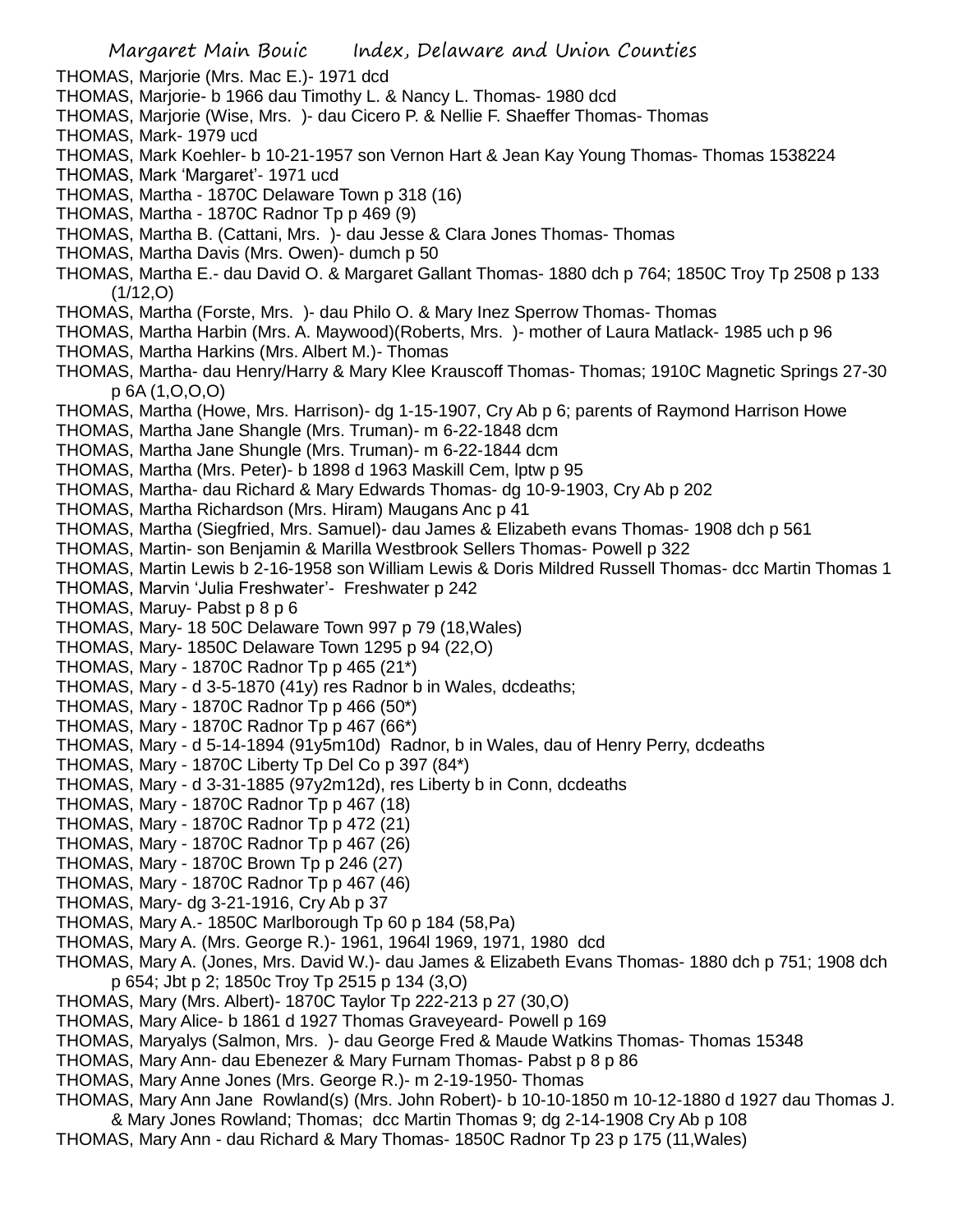- THOMAS, Mary A.- dau Philo & Ann Lowry Thomas- 1880 dch p 674; 1850C Liberty Tp Delaware Co 1531 p 103 (2,O)
- THOMAS, Mary Ann (Wood, Mrs. Henry O,)- m 12-12-1855 dcm
- THOMAS, Mary B.- Pabst p 2 p 61
- THOMAS, Ma(r)y (Bacon, Mrs. Samuel)- b 9-28-1873 dau Elias Gates & Lydia Ann Maugans Thomas- Joel Smith 4
- THOMAS, Marybell ((Koegel, Mrs. John Hill)- b 3-28-1914 m 11-25-1937- Weiser p 523
- THOMAS, Mary- b 1957 dau David R. & Rachel Wilson Thomas-1961, 1964, 1969, 1971 dcd
- THOMAS, Mary- dau David & Sarah Ellis Thomas- dg 12-29-1899, Cry Ab p 229
- THOMAS, Mary d 10-22-1893 (81y10m20d) res Radnor, b in England, dau of William Evans, dcdeaths
- THOMAS, Mary C. 1870C Liberty Tp Del Co p 397 (64)
- THOMAS, Mary (Case, Mrs. Seth W.)- dcq Robert R. Lacher 15 ; sister ----Thomas- dg 8-7-1903, Cry Ab p 194
- THOMAS, Mary (Mrs. Dale)- 1979, 1981, 1983 ucd
- THOMAS, Mary- dau Daniel & Catherine Thomas- 1860C Jerome Tp 230 p 33 (1,O)
- THOMAS, Mary (Mrs. David) 1983, 1991 ucd
- THOMAS, Mary Davis (Mrs. Thomas E.)- m 3-11-1840 dcm
- THOMAS, Mary (Mrs. Don)- parents of Crystal Lynn Thomas- Thomas
- THOMAS, Mary E. 1870C Brown Tp p 246 (3)
- THOMAS, Mary E.- 1961, 1964 d cd, Radnor
- THOMAS, Mary E. aunt 1951 Milford Cem, Un Al p 27
- THOMAS, Mary E.- dau David O. & Margaret Gallant Thomas- 1880 dch p 764; 1850C Troy Tp 2508 p 133 (3,O)
- THOMAS, Mary Edwards (Mrs. Richard)- m 1844 d 4-8-1886 dg 10-9-1903, Cry Ab p 202
- THOMAS, Mary E. Hedges (Mrs. Allen)- m 3-23-1875 ucm 5870 (Hearl); mt 3 p 11
- THOMAS, Mary E.- dau Henry C. & C. M. Thomas- 1880C Scioto Tp 66 (7,PA.Pa)
- THOMAS, Mary E. (Hill, Mrs. )- dau Thomas Paul & Flora Faye Cumston Thomas- dcc Martin Thomas -see 2
- THOMAS, Mary E. d 7-29-1899 (41y9m26d) res Radnor, b in Del Co Oh, dau of Evan T. Jones, dcdeaths
- THOMAS, Mary E. (Russell, Mrs, )- dau Carlos J. Thomas- Thomas
- THOMAS, Mary Elizabeth (Foor, Mrs. Leslie D.)- dau Robert Butler & Ruth Cross Thomas- Thomas
- THOMAS, Mary Elizabeth (Weist, Mrs. Arthur Henry)- b 2-24-1923 m 3-25-1939- Weiser p 305
- THOMAS, Mary Ellen (Hill, Mrs. )- dau Thomas Paul. & Flora Faye Cumston Thomas- Thomas
- THOMAS, Mary Ellen Jones (Mrs. Robert)- n 1802 d 1894 Radnor Cem, Powell p 213- dau Evan T. & Ellen
- Jones Jones- 1908 dch p 730; 1880 dch p 758; 1850C Radnor Tp 129 p 179 (47,Wales)
- THOMAS, Mary Ellen (King, Mrs. John R.)- dumch p 305
- THOMAS, Mary (Mrs. Ernest)- 1969 dcd
- THOMAS, Mary Evans (Mrs. Rev. Owen)- 1880 dch p 790
- THOMAS, Mary Evans (Mrs. Thomas)- hmp p 269
- THOMAS, Mary E.- d (66) sister Susan Jane Thompson- dg 7-6-1915, Cry Ab p 63
- THOMAS, Mary F.- Radnor Cem Powell p 213
- THOMAS, Mary (Mrs. )(Fleming, Mrs. John)- m 2-13-1878 ucm 6210 (Hearl)
- THOMAS, Mary Furnam (Mrs. Ebenezer)- Pabst p 8 p 86; Pabst Pion II p 195
- THOMAS, Mary G. (Mrs. Jay B)- 1959 ucd
- THOMAS, Mary (George, Mrs. Henry)- Powell p 321, 369
- THOMAS, Mary- b 1958 dau Gerald E. & Janice Thomas- 1967, 1971, 1973, 1975, 1977 ucd
- THOMAS, Mary (Mrs. Griffin)- b 12-21-1821 Licking Co m 12-9-1838 d 4-7-1887- mt 4-13-1887, Abs p 33
- THOMAS, Mary (Mrs. Griffith)- d 4-7-1887 (66) Oakdale 321 p 8; 1880C Allen Tp 10-11 p 2 (58,O,O,O)
- THOMAS, Mary Gwendolyn (Gabriel, Mrs. Walter L.)-d (77) cremated; sister Rowland C. Thomas- Thomas
- THOMAS, Mary (Hess, Mrs. Bill)- dau Harold A. & Goldie M. Thomas- Thomas
- THOMAS, Mary Holcomb (Mrs. David)- b 1788 d 3-30-1885 (97-2-11) Thomas Graveyard-Powell p 167
- (Polly); dcga p 35 Del Patriot & Franklin Chronicle; 1880 dch p 674, 676; by Grace Thomas
- THOMAS, Mary Hurlow (Mrs. )- dau Charles & Hannah Perry Hurlow- sister Mrs. Jonah Weaver- dg 5-17- 1910, dg 5-24-1910 Cry Ab p 124m 125
- THOMAS, Mary(Mrs. Huston)- b 12-1855- 1900C Dover Tp 11-11 p 1A (44,O,O,O) m 29y, 2 chl 1910C Lesburg Tp 86-88 p 4A (55,ILL,O,O) wid
- THOMAS, Mary Imogene (Kaufman, Mrs. Rev. Abram)- d 1942- Thomas
- THOMAS, Mary Inez Sperrow (Ms. Philo Oren) (Clevenger, Mrs. )- d 3-4-1972 Oller Cem-- Thomas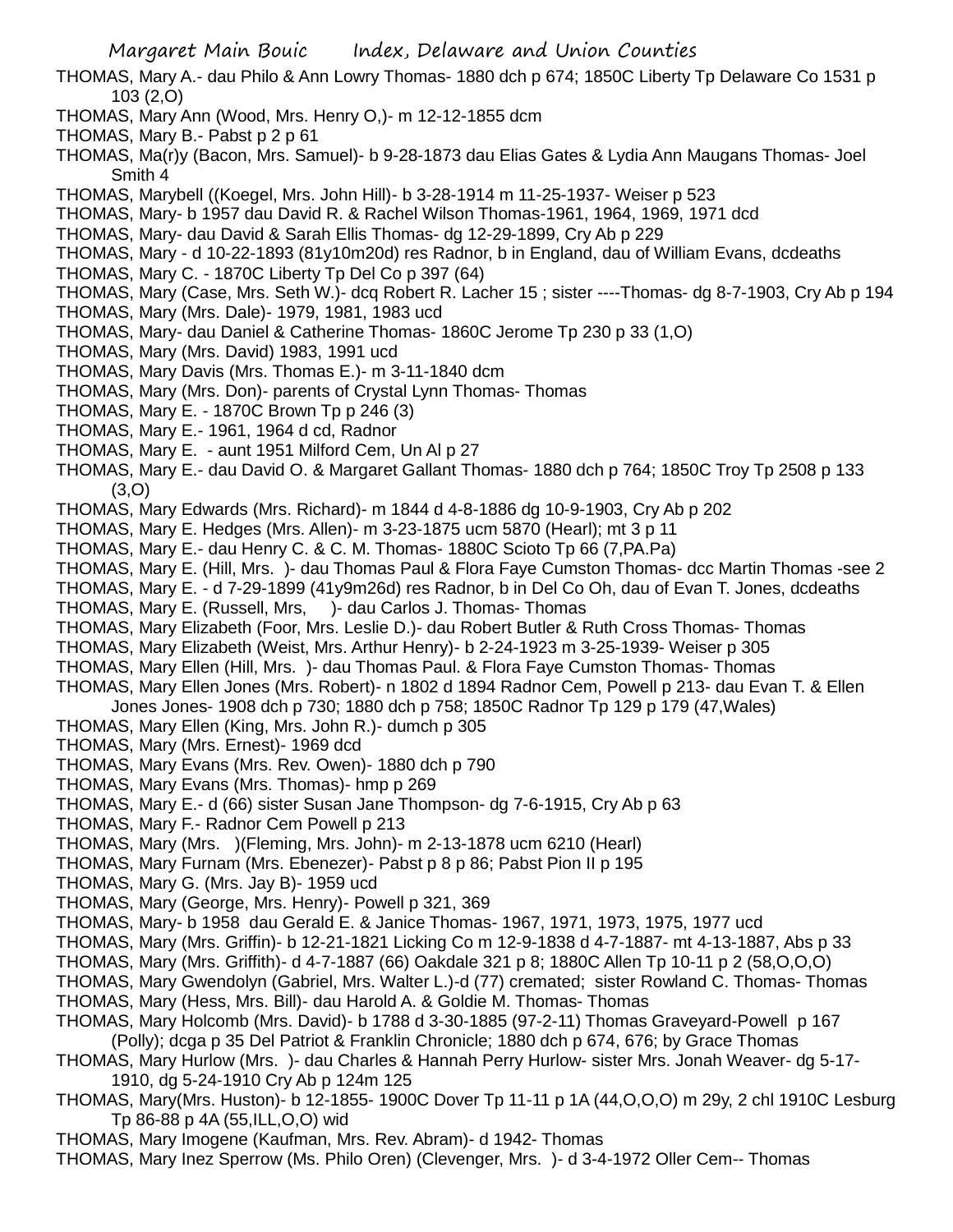- THOMAS, Mary (Mrs. James)- parents of Davis S. Thomas- dg 4-10-1914, Cry Ab p 111
- THOMAS, Mary- b 1979 dau James R. & Kathleen Thomas- 1980 dcd
- THOMAS, Mary Jane- dau Aulden C. & Gladys Thomas- Thomas; 1949, 1959 (11) ucd
- THOMAS, Mary Jane- d 12-25-1864 (27y25d) Thomas Graveyard- Powell p 169; dau J. & P
- THOMAS, Mary Janet- dau Paul J. Thomas- engaged to Robert Elstone Shanklin,Jr.- Thomas
- THOMAS, Mary- sister Mrs. Jennie Clark- dg 3-24-1916m Cry Ab p 37
- THOMAS, Mary J. Guthrie (Mrs. Cassius M. C.0- m 7-14-1880 ucm (Hearl)
- THOMAS, Mary J. (Ogden, Mrs. )(Shoemaker, Mrs. Adam S.)- 1908 dch p 781
- THOMAS, Mary dau John & Samantha Thomas- 1850C Trenton Tp 892 p 73 (4,O)
- THOMAS, Mary (Mrs. John R.)- d 8-20-1876 (82) Radnor Cem- Powell p 229; 1850C Radnor Tp 8 p 175 (55,Wales)
- THOMAS, Mary- from Urbana- attended funeral of Joseph P. Martin- mt 10-16-1912 p4c6, Abs p 34
- THOMAS, Mary (Mrs. Joy Burdell)- 1962 ucd
- THOMAS, Mary J.- dau Samuel & Melia Thomas- 1850C Union Tp 1235-1253 p 183 (5,Ky)
- THOMAS, Mary J. (Standish, Mrs. Willard)- m 1-3-1856 dcm
- THOMAS, Mary Klee Krauscoff (Mrs. Henry/Harry) d 4-17-1942 (72) Thomas; 1910C Magnetic Springs 27-30 p 6B (40,Pa,Pa,.Pa) m 14y 4 ch
- THOMAS, Mary L.- 1961 dcd
- THOMAS, Mary Lanne (Mrs. Gabriel)- m 1-12-1860 dcm
- THOMAS, Mary Lee (Mrs. Dr. )- dau Annis Fuller Lee Covell- mt 4-5-1905, p 9; Abs p 11
- THOMAS, Mary Lewis- dau Evan Lewis- dcw Bk 2 p 291
- THOMAS, Mary (Mrs. Lewis)- 1910C Taylor Tp 221-224 p 9B (38,O,O,O) m2 1y
- THOMAS, Mary (Looney, Mrs. Ernest Eugene)- parents of Nancy D. Looney- Thomas
- THOMAS, Mary (Loper, Mrs. )(Skidmore, Mrs. )- dau Philo Oren & Mary Inez Sperrow Thomas- Thomas
- THOMAS, Mary Lou- dau George W. Thomas- Thomas
- THOMAS, Dr. Mary Lou (Liprie, Mrs. Martin L)- dau George W. Thomas- Thomas
- THOMAS, Mary Lou Van Gorden (Mrs. Howell G.)- b 5-18-1931 d 8-4-1987 (56) bur Marion- Thomas
- THOMAS, Mary McBratney (Mrs. Joseph)- dau Samuel & Lucena Palmer McBratney- Hoskins p 8; Hoskins 4, 5
- THOMAS, Mary Margaret Newlove (Mrs. Loren)- d 4-7-1999 (92) Calif.- dau Capt. Abe & Margaret Kandel Newlove- Thomas
- THOMAS, Mary Marie Morris (Cochenour, Mrs. )(Mrs. Joy Burdell)- b 2-28-1926 m(2) 12-16-1954 dau Charles Lewis & Ivalou Ebright Morris- Thomas (153821)
- THOMAS, Mary- dau Mary A. Thomas- 1850C Marlborough Tp 60 p 184 (31,Pa)
- THOMAS, Mary M. Edwards (Mrs. Joseph)- m 6-17-1849 dcm
- THOMAS, Mary M. (Hartman, Mrs. Gustavus)- dau Benjamin & Adelia Coberley Thomas- Thomas 152; 1850C Concord Tp 2259 p 131 ((5,O)
- THOMAS, Mary M.- b 5-1897- dau Harry & Mary M. Thomas- 1900C Magnetic Springs 322-325 (3,O,O,Pa)
- THOMAS, Mary M. (Mrs. Harry)- b 10-1870- 1900C Magnetic Springs 322-325 (29,Pa,Ger,Pa) m 8y, 4 ch
- THOMAS, Mary M.- dau John & Susan Thomas- 1850C Dover Tp 825-842 p 124 (4,O)
- THOMAS, Mary Morrison (Mrs. William E.)- b 9-11-2000- Thomas
- THOMAS, Mary (Mrs. Moses)- 1850C Delaware Tp 1268 p 93 (70,Pa)
- THOMAS, Mary M. (Richey, Mrs. Adam)-b 11-22-1843 m 9-6-1866 ucm 4029 (Hearl)- dau Timothy & Jane Triphenia Gates Thomas- 1883 uch V p 375; Joel Smith 3,4; dcq Doris Richey Johnson 5; Richey 5, 6
- THOMAS, Mary Olive Peer (Mrs. Ernest)- b 11-3-1887 d 9-17-1961 bur East Liberty Cem- dau Arista & Clara Edward Peer- Thomas
- THOMAS, Mary- dau Rev. Owen & Mary Evans Thomas- 1880 dch p 791
- THOMAS, Mary Owens (Mrs. Stephen)-m 4-4-1855 d 3-5-1871 (42) dg 10-10-1890. Cry Ab p 35
- THOMAS,Mary R.- dau John H. & Louisa Staggers Thomas- 1860C Liberty Tp 1134-1144 p 154 (9,O)
- THOMAS, Mary Rees (Mrs. David)- dcq Doris Richey Johnson 21
- THOMAS, Mary (Mrs. Richard)- 1850C Radnor Tp 23 p 175 (33,Wales)
- THOMAS, Mary- dau Robert R. Thomas- dcw Bk 4 p 377 (39); dg 4-17-1900, Cry Ab p 18
- THOMAS, Mary (Mrs. Robert R.)- parents of Caroline P. Tomley- dg 9-2-1904, Cry Ab p 261
- THOMAS, Mary Robinson (Loveless, Mrs. Bert)(Mrs. )- d 5-7-1961 (77) Oak Grove Cem- dau George & Emma Robinson- Thomas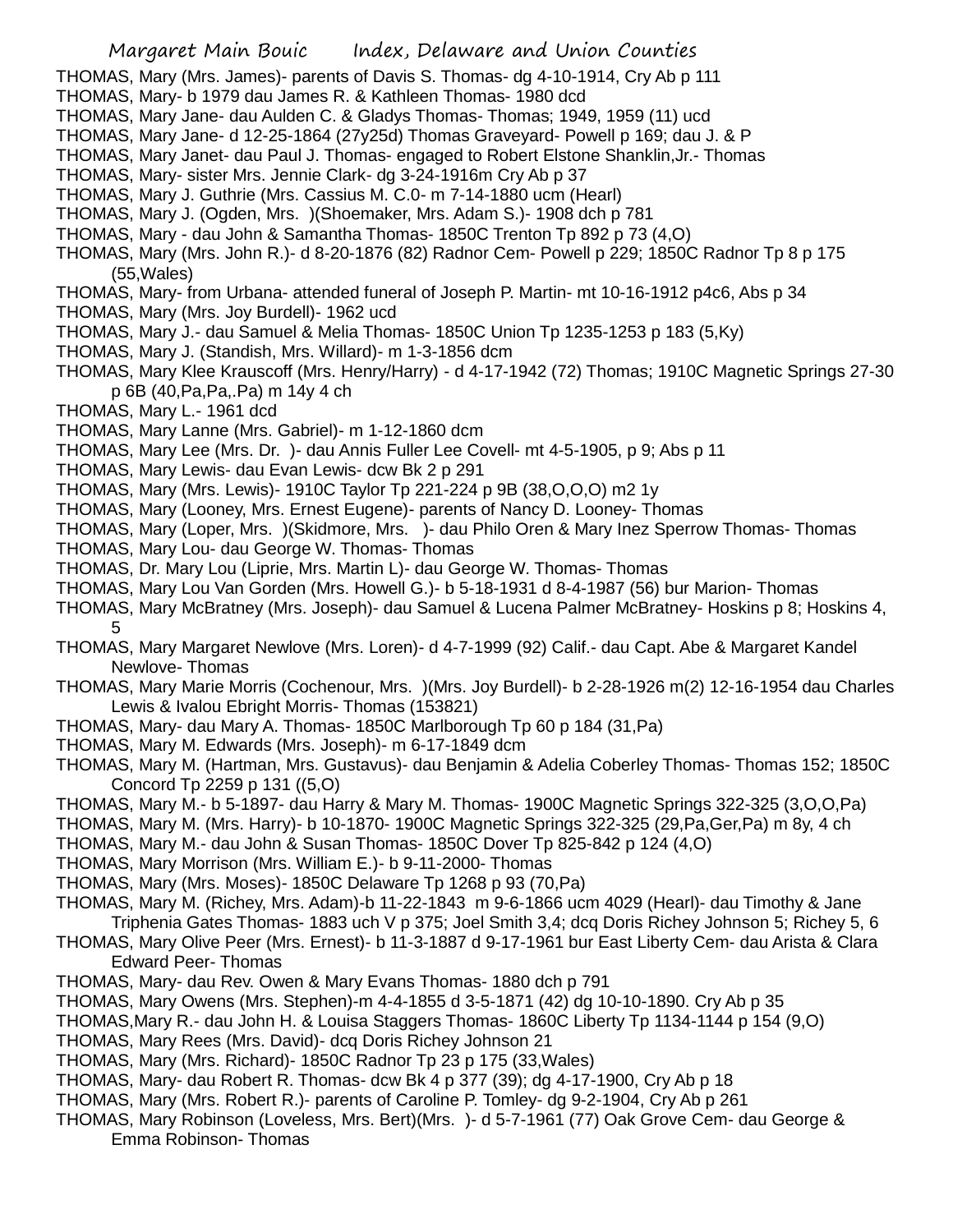- THOMAS, Mary Seely (Mrs. Owen)- m 12-17-1858 dcm d 10-22-1893 (81) Radnor Cem, Powell p 229; dcw Bk 4 p 409(43) executor
- THOMAS, Mary (Smith, Mrs. Orlo)- 1880 dch p 671
- THOMAS, Mary Smith (Mrs. William)- m 5-12-1812 onwq I
- THOMAS, Mary (Smith, Mrs. William)- m 12-19-1838 dcm
- THOMAS, Mary (Mrs. Stephen)- d 3-3-1871 (41-10-11) Radnor Cem, Powell p 232
- THOMAS, Mary (Mrs. Tyronne D.)- 1991 ucd
- THOMAS, Mary- dau Ural & Susan Macomber Thomas- 1880 dch p 675
- THOMAS, Mary Warren Willis (Mrs. Richard)- m 10-12-1853 dcm- dau David & Sarah Jones Warren- dcq Mary Rodman Swickheimer
- THOMAS, Mary Welch (Mrs. )- sister Mrs. Catherine Carper- dg 12-18-1900, Cry Ab p 47
- THOMAS, Mary (Mrs. William)- parents of William E.- natives of Wales- Thomas
- THOMAS, Mathew R. 1870C Brown Tp p 246 (3 mos)
- THOMAS, Matilda 1870C Concord Tp p 263 (24)
- THOMAS, Matilda d 3-24-1888 (10y4m19d), res Delaware, b in Concord Tp, dcdeaths;
- THOMAS, Matthew Christopher- b 10-25-1974 son Corley Ira & Melodie May Reed Thomas- Maugans Anc p 203
- THOMAS, Matthew Okla- son John & Anne Thomas- b 4-1-2002- Thomas
- THOMAS, Mattie (Bebrat, Mrs. Thomas)- m 7-29-1886 ucm (Hearl)
- THOMAS, Mattie (Marshall, Mrs. )- dau Henry Thomas- dg 7-11-1901, Cry Ab p 144
- THOMAS, Maud Ora (Mrs. Carl Dallas)- (29-1919) d 12-31-1977 (87) Cheshire Cem- 1949, 1959, 1971 ucd; dcb correction (Eldridge Dallas)
- THOMAS, Maude A. Thompson (Mrs. David S.)- m 12-5-1895 ucm (Hearl)
- THOMAS, Maude (Hatcher, Mrs. )- dau Samuel O. & Millie Powell Thomas- dg 3-15-1912, Cry Ab p 107
- THOMAS, Maude Sturgille (Mrs. Bert)- parents of John P. Thomas- Thomas
- THOMAS, Maud Watkins (Mrs. George Frederick)- Thomas (1534); 1961, 1964 dcd
- THOMAS, Maurice- son Clarence & Lura E. Cook Thomas- Thomas
- THOMAS, Maurice B.- son Philo G. & Mary I. Thomas- Thomas
- THOMAS, Maurice- son Isaiah & Mary Wilt Thomas- Thomas
- THOMAS, H. Max- son Arthur O & Evelyn Roosevelt Thomas- Thomas
- THOMAS, Max- son Clarence H. & Lucille A. Thomas- 1964 (4) dcd
- THOMAS, Max 'Gerrude Shrider'- parents of Kathryn Butler- Thomas
- THOMAS, Max "Sue'- d 7-9-1975 bur Washington C. H.- Thomas
- THOMAS, Maxine Aellie- d 1-9-1948 son Marion Guy & Virginia Thelma Lockwood Thomas- Thomas
- THOMAS, Maxine (Hayes, Mrs. John Earl)- Phillips p 101
- THOMAS, Maxine (Phillips, Mrs. )- sister Carlos J. Thomas- Thomas
- THOMAS, May (Case, Mrs. )- Pabst p 8 p 7
- THOMAS, May (Leady, Mrs. )- dau Richard Thomas– dg 8-4-1914, Cry Ab p 140
- THOMAS, A. Maywood 'Martha Harbin'- 1985 uch p 96
- THOMAS, M. C.'Bertha Ortram'- Thomas
- THOMAS, Melany Sue (Wolfe, Mrs. )- dau Marie Thomas- Thomas
- THOMAS, Melia (Mrs. Samuel)- 1850C Union Tp 1235-1253 p 183 (41,Ky)
- THOMAS, Melinda- b 1961 dau R. David & Lorraine I. Thomas- 1969 dcd
- THOMAS, Melinda S. (Mrs. John S.)- 1962 ucd
- THOMAS, Melissa Ann (Cipra, Mrs. Michael Edward)- b 3-5-1980 m 7-4-1999 d 11-15-1999 (19) Bloomingburg Cem- dau Ralph & Jean Ann Morris Thomas- Thomas
- THOMAS, Melissa- b 1961 dau Paul A. & Vonda J. Thomas- 1964, 1969, 1971, 1980 dcd
- THOMAS, Melodie May Reed (Mrs. Corley Ira)- dau Leatrice Joy Reed- Maugans Anc p 203
- THOMAS, Melody Sue- dau Walter E. & Blanche M. Fetty Thomas- Thomas
- THOMAS, Melonie (Radcliff, Mrs. )- dau Walter E. & Blanche M. Fetty Thomas- Thomas
- THOMAS, Merenda- dau John & Samantha Thomas- 1850C Trenton Tp 892 p 73 (18,O)
- THOMAS, ----Metcalf (Mrs. David H.)- dau Henry H. & Artha Metcalf- obit Artho- dg 4-16-1912, 4-23-1912, Cry Ab p 117, 120
- THOMAS, Merle- son Cicero P. & Nellie F. Shaeffer Thomas- Thomas
- THOMAS, Merle J,. 'Pauline Doris Reiff'- b 5-16-1918 m 6-1-1940 d 11-21-1996 (78) Prospect Cem, son Elliott M. & Ozella I. Thibaut Thomas- Thomas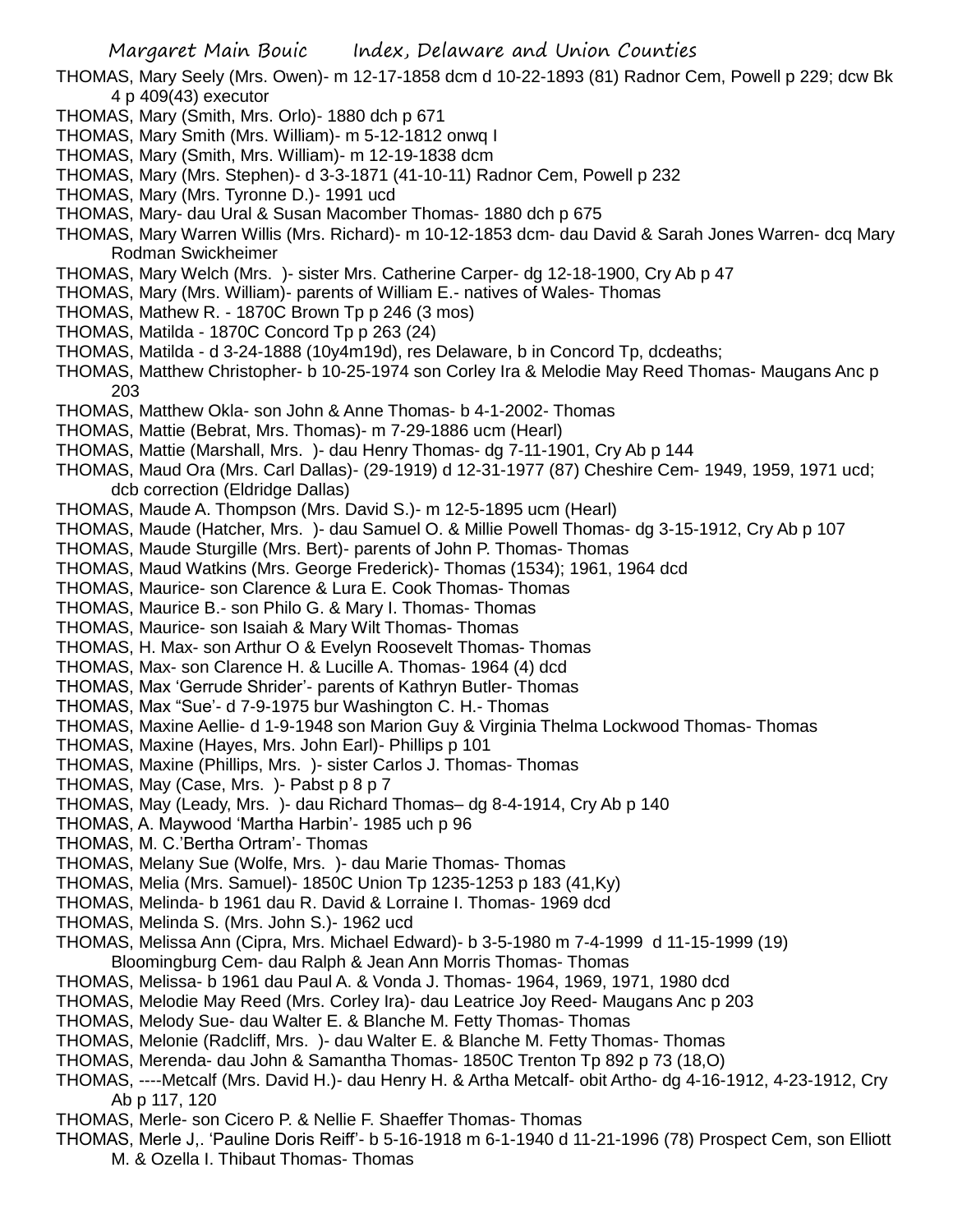- THOMAS, Merle Jr. "Tommy"- son Merle J. & Pauline Doris Reiff Thomas- Thomas
- THOMAS, Mervin '"Jackie''Dorothy'- son Arvin & Iva Morris Thomas- Wells 5; Pounds 6; 1961 dcd
- THOMAS, M. F.- pvt Co B. 32nd OVI 1861-1865 uca p 109; 1883 uch IV p 474
- THOMAS, Michael- 1980 dcd
- THOMAS, Michael- ch Guy D. & Lola D. Thomas- 1961 (14), 1964, 1969 dcd
- THOMAS, Michael 'Claire'- son Roderick M. & Virginia Middleton Thomas- Thomas
- THOMAS, Michael 'Elizabeth'- d 10-24-1859 (86-2-26) Fancher Cem, Powell p 128
- THOMAS, Michael F. 'Jessie M.'- 1991 ucd
- THOMAS, Michael- son Michael F. & Jessie M. Thomas- 1991 ucd
- THOMAS, Michael ' Miller'- Thomas
- THOMAS, Michael "Mike" son Robert L. & Phyllis Thomas- Thomas
- THOMAS, Michael 'Wendy Ann Larrey'- b 1960 m 7-7-1984son William & Annabel C. Thomas- Thomas; 1969, 1980 dcd
- THOMAS, Michele D'Anne- b 7-23-1968 d 7-24-1968 Oak Grove Cem dau Irving L. & Evalyn L. Thomas-Thomas
- THOMAS, Michele M. (Mrs. David A.)- 1980 dcd
- THOMAS, Michelle Elaine- b 3-14-1966 dau Donald & Marge Elaine Lacy Thomas- Graham 16113312; Weaver 29(11)312; Thomas 153(10)212
- THOMAS, Michelle- b 2-17-1967 dau Michael & Miller Thomas- Thomas
- THOMAS, Mike- b 1954 son Gilford L. & Marilyn Thomas- 1971 dcd
- THOMAS, Mildred A. Irons (Mrs. Dr. Donald R.)- b 12-19-1923 d 5-26-1996 (72) Lebanon Cem- dau Harold & Ethel Snook Irons- Thomas
- THOMAS, Mildred (Mrs. Dr. Donald)- 1976 dch p 389; Thomas
- THOMAS, Mildred (Holcomb, Mrs. Dale)- b 11-1899- dau Albert & Estella Robinson Thomas- 1900C Allen Tp 7-8 p 1 (10/12,O,O,O); 1910C Marysville 34-29 p 2A (10,O,O,O)
- THOMAS, Mildred- dau Hubert & Oretha Thomas- Thomas; 1959 (12) ucd
- THOMAS, Miles- son John & Samantha Thomas- 1850C Trenton Tp 892 p 73 (8,O)
- THOMAS, Millie Claypool (Mrs. Ralph Cole)- d 4-2-1960 (73) bur Mt. Gilead- dau Mrs. Margaret Claypool-Thomas
- THOMAS, Millie Powell (Mrs. Samuel O.)- d Wednesday, Prospect (51) sister John Henderson Powell- dg 3- 15-1912, Cry Ab p 107
- THOMAS, Milton E. 'Nell Williams'- parents of Margaret Stillings- Thomas
- THOMAS, J. Milton' Mabel;- d 11-9-1969 son George Frederick & Maud Watkins Thomas- Thomas 15341
- THOMAS, Minerva (Mrs. B. W.)- dau Barksheba Skinner- dg 4-10-1900, Cry Ab p 16
- THOMAS, Minerva Skinner (Mrs. George Washington) b 11-13-1847 m 10-25-1870 d 3-25-1926 dau William Bradford W. & Barsheba Dolby Skinner- dcc Harold McMillen 7; 1976 dch p 42; Thomas (153); 1880C Concord Tp 80; dcb corrected (Adrian Raymond)
- THOMAS, Minnie E. d 9-17-1871 (7y4m) or 6-3-23; res Liberty, b in Liberty, dau of Urey/Ural and Susannah McCubie/Macomber Thomas, dcdeaths; Old Liberty Churchyard- Powell p 156; 1880 dch p 675
- THOMAS, Minnie E. 1870 C Liberty Tp Del Co (5)
- THOMAS, Minnie A.- dau William H. Thomas- dg 9-29-1896, Cry Ab p 85; dg 10-2-1896, Cry Ab p 86
- THOMAS, Minnie Kelk (Mrs. Josephia)- Thomas
- THOMAS, Minnie Wells (Mrs. Charles Cromwell)(Baumgartner, Mrs. Carl)- b 6-8-1882 d 1-13-1975 dau Thomas A. & Sarah Seitz Wells- Thomas (1538)
- THOMAS, Minor T.- Civil war; dg 3-11-1886 Cry Ab p p 126
- THOMAS, Miranda Faye- b 9-8-1980 dau Ben & Sharon Robinette Thomas- Thomas
- THOMAS, Miss- mother of Miss Grace Stapley- dg 9-4-1903, Cry Ab p 198
- THOMAS, Missouri 1870C Radnor Tp p 464 (20)
- THOMAS, Mitchell 'Ada Kate Hause'- Maugans Anc p 55
- THOMAS, ----Maugans (Mrs. Mitchell)- dau Hugh Maugans- dg 10-22-1909 Cry Ab p 67
- THOMAS, Mollie Weaver (Mrs. Orlando)- m 4-28-1872 ucm 5074 (Hearl)
- THOMAS, Molly- b 1958 dau R. David & Lorraine I. Thomas- 1969 dcd
- THOMAS, Mona P.- b 12-1891 dau Rolla F. & Nettie A. Thomas- 1900C Richwood 213-226 p 8B (8,O,O,O)
- THOMAS, Monica- b 4-4-1969 dau Corley Ira & Melodie May Reed Thomas- Maugans Anc p 203
- THOMAS, Monie Myers (Mrs. Samuel)- m 2-17/11-1876 ucm 5841 (Hearl); mt 3 p 23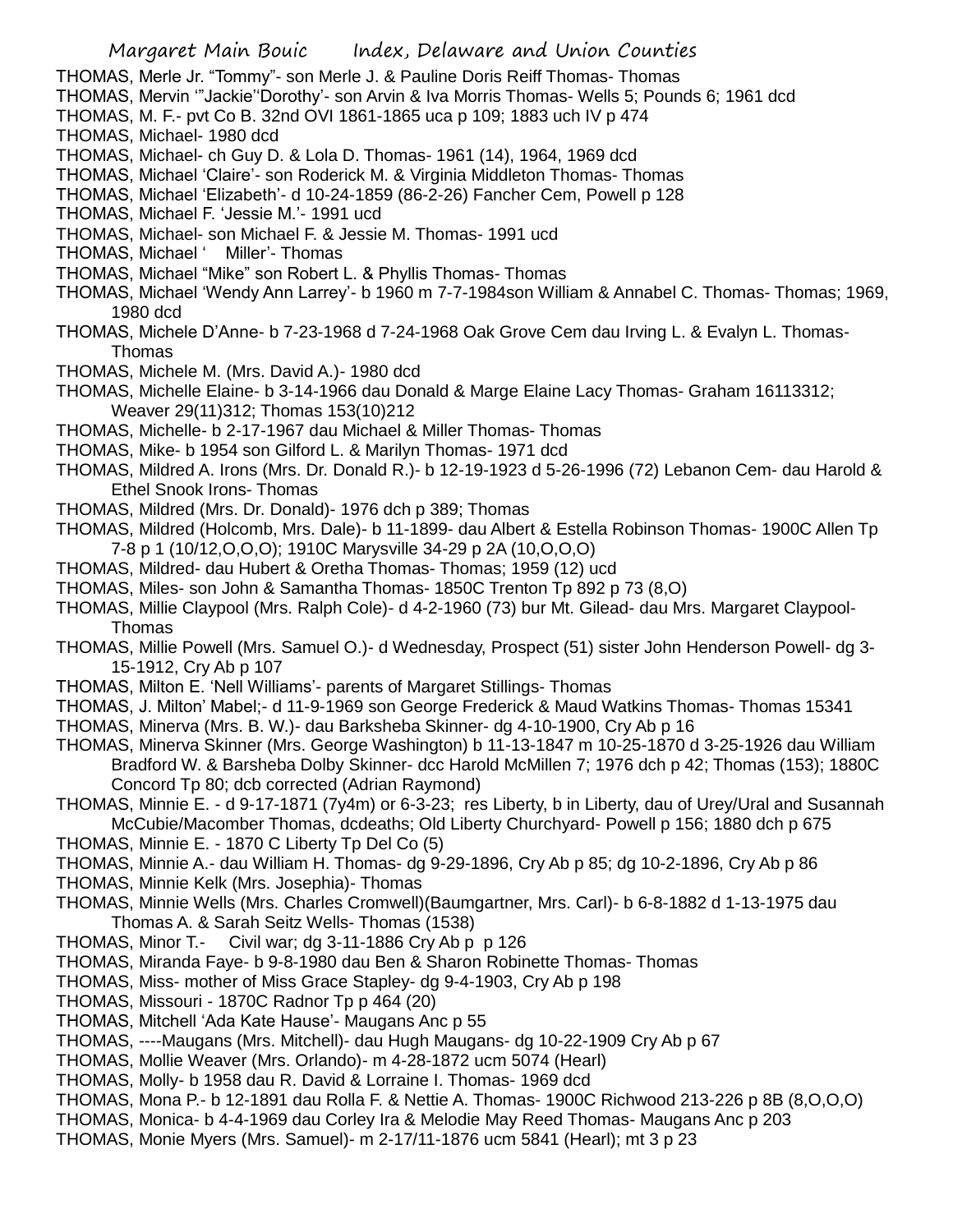- THOMAS, Monroe Jay- b 6-9-1902 son Robert Benjamin & Louella Freshwater Thomas- Freshwater p 222, 225
- THOMAS, Monta (Dodge, Mrs. Murl)- b 7-4-1896 Del. Co d 1981 Oakdale II p 148
- THOMAS, Moranda (France, Mrs. Charles M.) m 12-30-1852 dcm
- THOMAS, Mordecai 'Rachel- 1820C Sunbury Tp; Thomas;1880 dch p 154, 588, 590, 829; Powell p 36, 281; Pabst p 5 p 2
- THOMAS, Morgan 1870C Brown Tp p 264 (35\*)
- THOMAS, Morgan H. 1870C Brown Tp p 246 (35\*)
- THOMAS, Morgan N.- 1840C Marlborough Tp 254 (50-60)
- THOMAS, Morris- son John & Samatha Thomas- 1850C Trenton Tp 892 p 73 (2,O)
- THOMAS, Morris- son Philo Oren & Mary Inez Sperrow Thomas- Thomas
- THOMAS, Mott 'Cordelia Adcock'- parents of Florence Ellen Thomas Miller- Thomas
- THJOMAS, Mrs.- dau Arthur Liggett- dg 9-2-1902, Cry Ab p 151
- THOMPSON, ----\*Mrs. )- dau Mrs. George K. Zimmerman- dg 10-1-1918, Cry Ab p 68
- THOMAS, Dr. Myron- son Carl & Ortela Thomas- Thomas
- THOMAS, Myrtle (Haines, Mrs. )- Sbc p 38
- THOMAS, Myrtle- b 4-1885- 1900C Dover Tp 87-89 p 4B (15,O,O,O)
- THOMAS, Naomie Ruth (Roberts, Mrs. Ora Dale)- b 8-16-1921 d 4-9-1993 (71) Range Tp Cem- dau Eben & Ida Tway Thomas- Thomas
- THOMAS, Nancy (Ford, Mrs. Benjamin)- m 4-14-1812 onwq I
- THOMAS, Nancy Jean (Mayfield, Mrs Glenne Allen)- m 10-11-1969 dau Dr. Donald R. & Mildred A. Irons Thomas- Thomas; 1976 dch p 389
- THOMAS, Nancy (Medland, Mrs. Frad)- dau Roy L. & Rachel Watts Thomas- Thomas
- THOMAS, Nancy M. (Himmer, Mrs. )- dau Richard W. & Leatha L. Thomas- Thomas
- THOMAS, Nancy Sue (Phillips, Mrs. Charles Leroy)(Medland, Mrs. Fredric Dale)- m 5-6-1967 (2) 6-2-1984 dau Roy Lee & Rebecca Watts Thomas- Thomas
- THOMAS, Nancy (Mrs. Timothy L.)- 1980 dcd
- THOMAS, Nasal- 1908 dch p 407
- THOMAS, Natalie Brianne- b 4-23-1991 dau Todd & Debbie Snare Thomas- Thomas
- THOMAS, Nathaniel- uccp p 31 will, JB 3 p 291
- THOMAS, Nathaniel Warner- son Ralph & Jean Ann Morris Thomas- Thomas
- THOMAS, Ned A. 'Marilyn J.'- 1971, 1980 dcd
- THOMAS, Nell Williams (Mrs. Milton E.)- parents of Margaret Stillings- Thomas
- THOMAS, Nellie F. Shaeffer (Mrs. Cicero P.)- d 6-30-1972 (75) Radnor Cem- Thomas
- THOMAS, Nellie Gay (Seely, Mrs. Eli A.)(Cody, Mrs. Walter)- b 10-26-1918 d 1972- dau Robert Benjamin & Louella Freshwater Thomas- Freshwater p 222, 225- see Gaye
- THOMAS, Nellie (Gilroy, Mrs. )- dau Richard & Mary Edwards Thomas- dg 10-9-1903, Cry Ab p 202
- THOMAS, Nellie M. 1870C Delaware Town p 236 (22\*)
- THOMAS, Nellie V.- b 1888 d 1911 Thomas Graveyard, Powell p 168
- THOMAS, Nelson- son Cicero P. & Nellie F. Shaeffer Thomas- Thomas
- THOMAS, Nelson L. 'Lieselotte Schade'- d 1989- Thomas
- THOMAS, Nettie A. (Mrs. Rolla F.)- b 11-1864- 1900C Richwood 213-226 p 8B (35,O,O,O) m 16y 4 ch
- THOMAS, Nettie Clark (Mrs. Edward)- m 5-12-1868 ucm 4385 (Hearl); mt 5-13-1868, Abs p 31
- THOMAS, Nettie Lauretta- b 11-26-1870 d 12-28-1888 (18y2m10d) res Del Tp, b Del Tp, dau of Marion and Hattie Wiser Thomas, dcdeaths;; Weiser p p 269
- THOMAS, Nettie d 1-23-1880 dcdeaths
- THOMAS, Nettie Mary Conway (Mrs. Thurman Cleveland)(Breece, Mrs. Henry L)- b 11-9-1893 m(1) 6-8-1916 d 3-1964 dau John P. & May Bishop Conway - Freshwater p 222, 223
- THOMAS, Nettie- dau Stephen & Mary Thomas- d 1-23-1880 (8-10-28) Radnor Cem, Powell p 232
- THOMAS, Nicole- b 1975 ch Arthur E. Jr. & Charlene Thomas- 1980 dcd
- THOMAS, Nora- dau Elmer & Esther Sellers Thomas- Powell p 322
- THOMAS, Nora (Harris, Mrs. John E.)- m 12-29-1898 ucm (Hearl)
- THOMAS, Nora (Lowry, Mrs. Ray)- parents of Ross L. Lowry- Thomas
- THOMAS, Norma L.- 1971 ucd
- THOMAS, Norma Louise Robison (Mrs. )- b 3-23-1935 d 6-3-2001 (66) Maple Grove Cem, N. Lewisburg- dau Thaddeus & Josephine Whiteside Robison- Thomas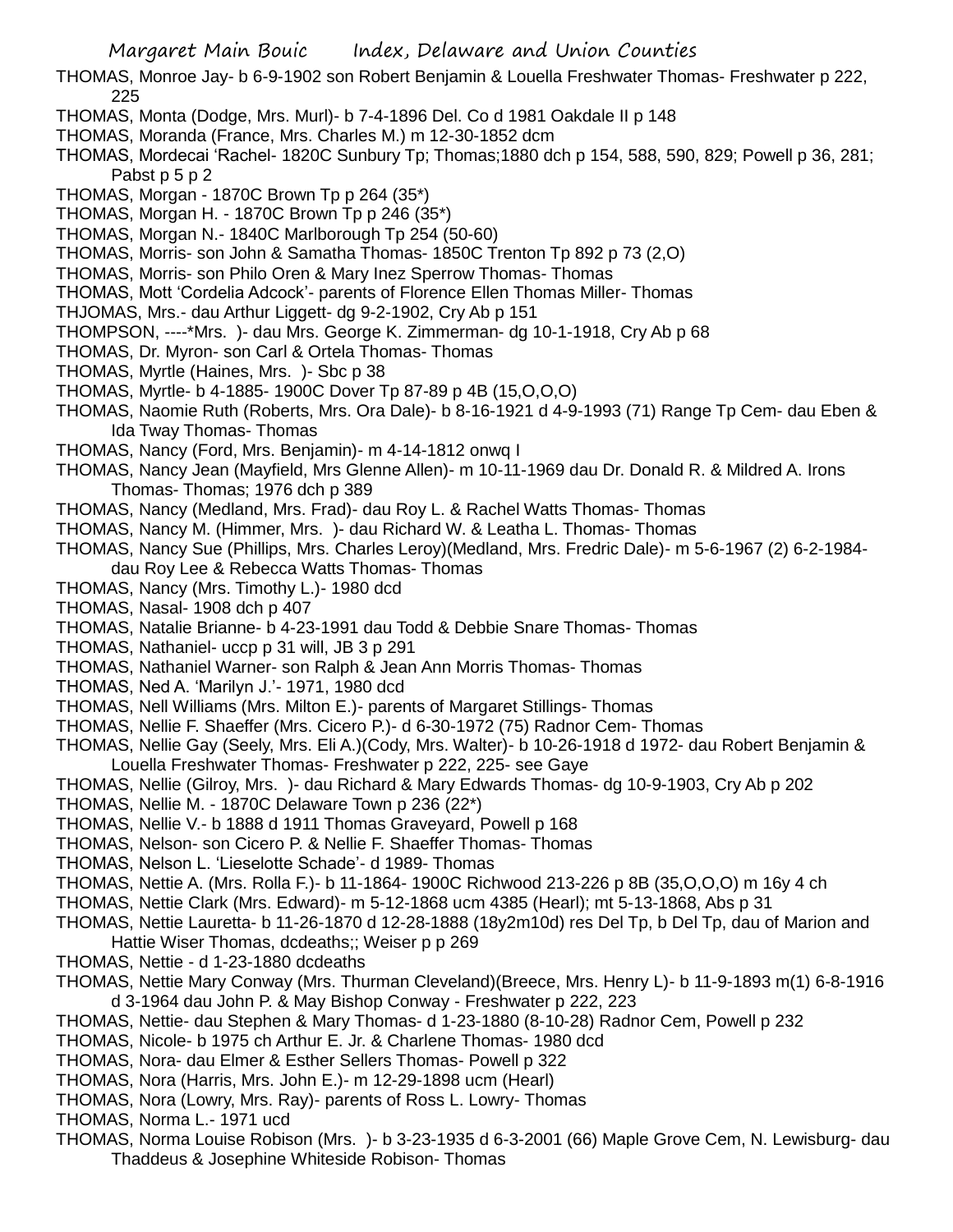Margaret Main Bouic Index, Delaware and Union Counties THOMAS, Norman 'Jane'- son john Iden & Berniece Elizabeth Moffitt Thomas- Thomas THOMAS, Norris- b 11-10-1874 son Elias Gates & Lydia Ann Maugans Thomas- Joel Smith 4; Maugans Anc p 38 THOMAS, Ola Mae Fox (Mrs. John B) d 10-26-1972 (61) bur Marion- 1961, 1964, 1969, 1971 dcd; Thomas THOMAS, Olive Dimple (McMillen, Mrs. Fred Vitalis)- b 5-28-1880 m 10-25-1900 d 4-9-1944 dau George Washington & Minerva Skinner Thomas- dcc Harold Mcmillen see 3; Dodds (1267); McMillen (118) THOMAS, Olivia Louise- stillborn 12-5-1993 Oakdale dau Scott A. & Nancy L. Fisher Thomas- Thomas THOMAS, Olive Marie Moore (Anderson, Mrs. )(Mrs. Ross L.)- b 4-13-1917 Chapel Heights Mem. Gardensdau Levi A. & Effie E. Emerson Moore- 1973, 1979, 1981, 1983 ucd THOMAS, Ollie E.- son William C. & Clara E. Thomas- 1910C Jackson tp 123-123 p 5B (18,O,O,O) farm laborer, home farm THOMAS, Oma/Naomi Bell (Mrs. ) b 2-16-1874 d 1946 dau George Washington Minerva Skinner Thomasdcc David McMillen- see 3; Thomas 1533; 1880C Concord Tp 80 THOMAS, Opal Mae Sterling (Mrs. Archie Gilbert)- b 1-30-1908 dau Frank & Ruth Marie Maugans Sterling-Maugans Anc p 20 THOMAS, Orelle (Williams, Mrs. )- dau Bert & Maude Sturgile Thomas- Thomas THOMAS, Oretha- dau Hubert & Oretha Thomas- Thomas; 1939 (6) ucd THOMAS, Orenta/Orthea (Mrs. Hubert)- Thomas; 1959 ucd THOMAS, Orlando 'Mollie Weaver'- m 4-28-1872 ucm 5074 (Hearl) THOMAS, Orleta (Mrs. Carl)- Thomas THOMAS, Oscar 'Amanda'- 1910C Jerome tp 155-160 p 7B (46,O,O,O) m 18y, farm laborer THOMAS, Oscar T.- 1971, 1973 ucd THOMAS, Otis B.- son Rev. A. B. Thomas, father of Ruth- mt 10-10-1906 p7c4; Abs p 2-8 THOMAS, Owen- parents of Sarah Eliza Thomas Mayfield- dg 3-18-1887 Cry Ab p 15 THOMAS, Owen 'Martha Davis'- dumch p 50; 1840C Radnor Tp p 101 (30-40) hadc p 48 THOMAS, Rev. Owen 'Mary Evans'- 1880 dch p 508, 990 THOMAS, Owen 'Mary Seely'- m 12-17-1858 dcm d 9-19-1868 (68) Radnor Cem- Powell p 229; dcw Bk 4 p 409 (43) will; dg 10-10-1868 Cry Ab p 70 THOMAS, Ozella I. Thibaut (Mrs. Elliott M.)- parents of Merle J. Thomas- Thomas THOMAS, Pam- dau Earl V. & ----Thompson Thomas- Thomas THOMAS, Pamela- dau Carl & Ortola Thomas- Thomas THOMAS, Pamela- b 1955 dau R. David & Lorraine I. Thomas- 1969 dcd THOMAS, Pamela Sue (Yoder, Mrs. Steven)- m 9-2-1978- dau Harry B. & Rose Marie Willing Thomas-Thomas; 1973, 1975, 1977 ucd THOMAS, Pat (Mrs. Howard)- Thomas THOMAS, Pat (Jones, Mrs. Dick)- dau Parker & Beatrice Thomas- Thomas THOMAS, Patricia (Hoodlet, Mrs. Leonard)- dau Ira L. & Florence O'Harra Thomas- Thomas

- THOMAS, Patricia Ann Barrows (Mrs. Ross A.)- d 8-9-1960 (27) Union Cem, Cols.- dau Ralph & Dorothy Barrows- Thomas
- THOMAS, Patricia Ann (Basham, Mrs. )- dau Walter E. & Blanche M. Fetty or Marie Thomas- Thomas
- THOMAS, Patricia Ann (Griffith, Mrs. Edward T.)- b 12-16-1938 dau Warren & Emma Jean Leibold Thomas-Weiser p 246; Hanawalt 6; Farnum 10; Thomas 153531
- THOMAS, Patricia Ann (Mathers, Mrs. Dana)- dau Harry B. & Rose Marie Willing Thomas- Thomas
- THOMAS, Patricia Grieble (Mrs. Raymond)- Pounds 6,7; Wells 5,6; 1964, 1971, 1980 dcd
- THOMAS, Patrick- lawyer- Thomas
- THOMAS, Patty Huffman (Mrs. Howard)- parents of son b 9-1-1961- Thomas
- THOMAS, Patty JoAn (Hardwick, Mrs. Reginald)- dau Lt. Col Leroy & Helen Virginia Meadows Thomas-Thomas
- THOMAS, Paul- 1967, 1975 Paul A.- 1971, 1980 dcd
- THOMAS, Paul Aron- son Thomas Paul & Flora Faye Cumston Thomas- dcc Martin Thomas, see 2
- THOMAS, Paul Aaron- son Thomas Paul & Mary Ann Jane Rowland- Thomas
- THOMAS, Paul A. 'Wanda J.'- 1961, 1964, 1969 dcd
- THOMAS, Paul- son Ernest & Mary Olive Peer Thomas- Thomas
- THOMAS, Paul E.- son Edwin & Verna Evans Thomas- Thomas
- THOMAS, Paul J.- son James & Clara Jones Thomas- Thomas
- THOMAS, Paul J.- parents of Mary Janet Thomas- Thomas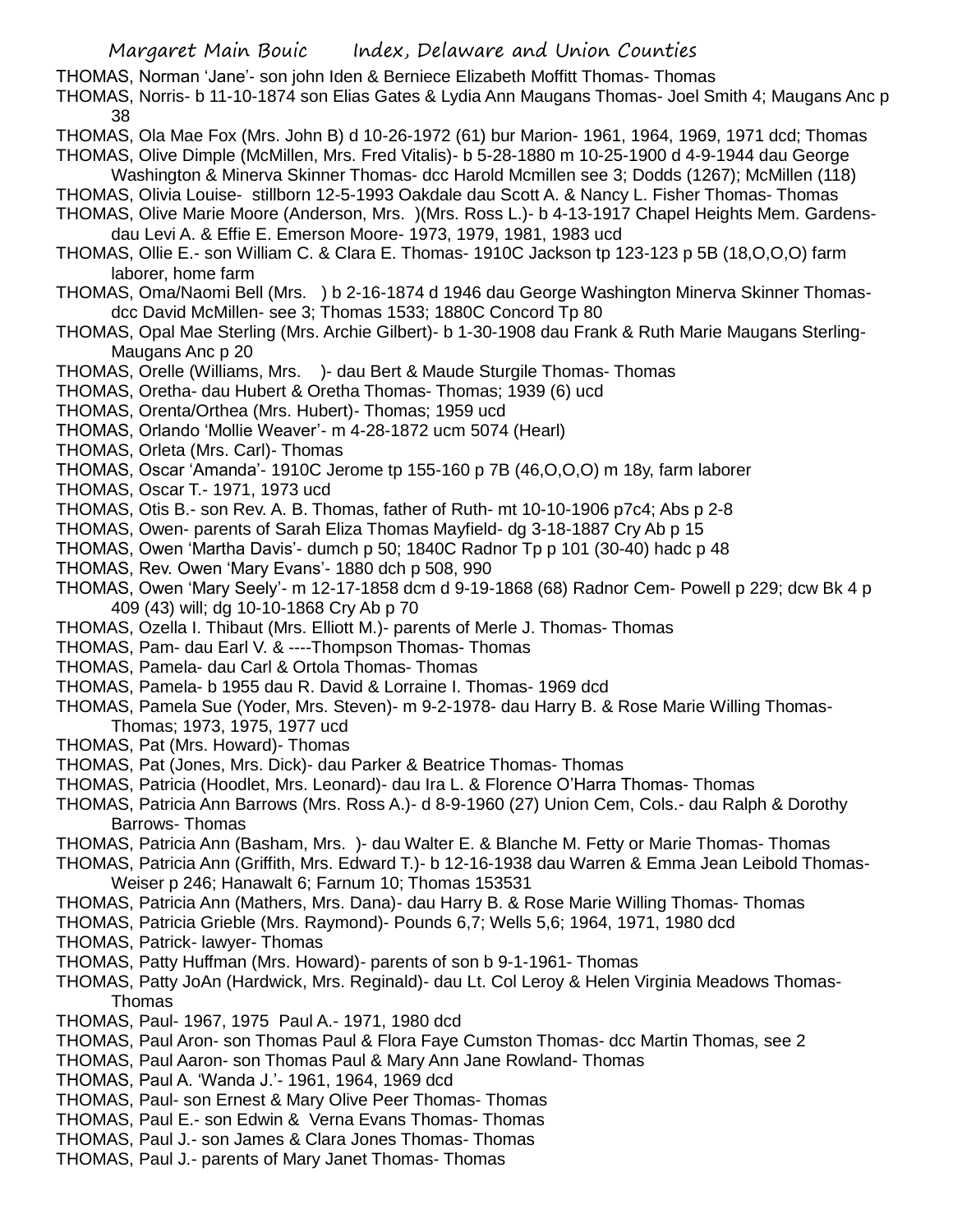- THOMAS, Paul- son Kathryn Liggett Thomas- Liggett 1412221
- THOMAS, Paul- son Ross L. Thomas-
- THOMAS, Paul W.'Doris J.- 1961, 1964 dcd; 1967, 1971, 1973, 1975, 1979, 1981,1983, 1991 ucd.
- THOMAS, Paula (Mrs. Andy)- 1991 ucd
- THOMAS, Paula- dau Frank F. Thomas- Thomas- engaged to Jay Ferguson
- THOMAS, Paula Sue- b 1964 dau Frank F. & Marion D. Thomas- 1967, 1971, 1973, 1975, 1977, 1979, 1981, 1983 ucd
- THOMAS, Paula Sue- dau Paul Thomas- Thomas
- THOMAS, Pauline (Mrs. David) 1961, 1964, 1969, 1971, 1980 dcd
- THOMAS, Pauline Doris Reiff (Mrs. Merle J.)- b 2-12-1918 m 6-1-1940 d 10-18-1999 (81) Prospect Ce, dau Frederick D. & Rose M. Isch Reiff- Thomas
- THOMAS, Pauline L. Beddow (Mrs. Claude)- b 3-16-1921 m 4-2-1949 d 7-26-2001 Oak Grove Cem- dau George & Martha Shannon Beddow- Thomas
- THOMAS, Pauline M. (Mrs. )- d 6-12-1981 (85) Radnor Cem- mother Dr. Robert A. Thomas- Thomas
- THOMAS, Pauline- b 8-7-1900 dau Richard & Margaret E. Schanck Thomas- Giffen 167252
- THOMAS, Pearl- 1969, 1971 dcd
- THOMAS, Pearl (Dezonia, Mrs. )- sister Richard W. Thomas- Thomas
- THOMAS, Peg (Brittenham, Mrs. )- dau Henry & Mary Krauscoff Thomas- Thomas
- THOMAS, Peggy (Jamieson, Mrs. Michael)- dau Dr.. Donald R. & Mildred A. Irons Thomas- 1976 dch p 389
- THOMAS, Peggy- dau John F. Thomas & Mrs. Charles Dueker- Thomas- engaged to Bradley Zuecher
- THOMAS, Peleg 'Harriet Clair'- b 11-7-1831 m 12-1855 son Samuel S. & Dorcas Maine Thomas- Asp 13121
- THOMAS, Penny Shannon- b 9-24-1956 dau Vernon Hart & Jean Kay Young Thomas- Thomas 1538233
- THOMAS, Pete- son Arvin & Iva Morris Thomas- 1961 (16) dcd
- THOMAS, Peter 'Martha'- b 1891 d 1949 Maskill Cem- lptw p 95
- THOMAS, Phil- son Robert W. Thomas- Thomas
- THOMAS, Philip- Nash p 59
- THOMAS, Philip E.- son Hubert & Lydia Morton Thomas- Thomas
- THOMAS, Phillip- son Samuel & Melia Thomas- 1850C Union Tp 1235-1253 p 183 (16,Ky)
- THOMAS, Philo 1870C Liberty Tp p 393 (50\*); m 4-10-1845 dcm d 10-20-1890 (70y4m27d), res Liberty Tp, b in Liberty Tp, dcdeaths; Old Liberty Churchyard, Powell p 154; son Lowry Thomas- GAR;1908 dch p 407; 1880 dch p 6 74; 1850C Liberty Tp Del Co 1501 p 103 (30,O)
- THOMAS, Philo- b 5-23-1820 son David & Mary Holcomb Thomas- by Grace Thomas
- THOMAS, Philo Owen 'Mary Inez Sperrow'- d 5-21-1962 (73) Oak Grove Cem- Thomas
- THOMAS, Phineas- uninf p 27, 28 1-13-1945 left 3-30-1945; 7-22-1945 d 6-2-1950 Dover Tp
- THOMAS, Phineas B.- b 9-1875 son Byron & Elizabeth Thomas- 1900C Dover Tp 87-89 p 4B (24,O,O,O); 1910C Dover Tp 119-125 p 5B (35,O,O,O) farm laborer
- THOMAS, Phoebe A.- dau Ural & Susan Macomber Thomas- 1880 dch p 675
- THOMAS, Phyllis (Holloway, Mrs. Harry H.)- m 1959- Thomas
- THOMAS, Phyllis Jeanne (Weaver, Mrs. Roger Lee)- b 11-5-1937 m 2-8-1959- Weiser p 727
- THOMAS, Phyllis June((Ray, Mrs. Phillip)- dau Marion Guy & Virginia Thelma Thomas- Thomas
- THOMAS, Phyllis L. (Mrs. Robert L.)- b 2-1-1931 d 3-26-1990 (59) Canal Winchester- Thomas
- THOMAS, Phyllis (Temple, Mrs. )- dau Cicero P. & Nellie F. Shaeffer Thomas- Thomas
- THOMAS, Polly d 5-31-1880 (70y3m17d) res Liberty Tp, b in Maryland, dcdeaths;
- THOMAS, Polly- 1850C Liberty Tp Delaware Co 1500 p 103 (61, Conn)
- THOMAS, Polly A. (Denton, Mrs. Eli)- m 3-30-1840 dcm
- THOMAS, Polly Richey (Mrs. John)- m 7-26-1809 onwq I
- THOMAS, Polly Simmons (Mrs. James)- b 1806 d 1880, Thomas Graveyard, Powell p 167; 1880 dch p 676; 1850C Delaware Town 1261 p 92 (44,Md)
- THOMAS, Purity (DeLong, Mrs. Nathan)- parents of George De Long- Thomas
- THOMAS, R.- 1980 dcd
- THOMAS, Rachael- dau ElizabethThomas- 1850C Liberty Tp Un Co 1012-1029 p 151 (11,O); 1860C Liberty Tp 991-1001 p 136 (22,-)
- THOMAS, Rachel (Mrs. Mordecai)- d 1-28-1828 (43) Sunbury Cem, Powell p 36
- THOMAS, Rachel Watts (Mrs.Roy L.)- m 1936 d 11-9-1983 (76) Sunset Cem- dau Deward & Jessie Weller Watts- Thomas; 1962 ucd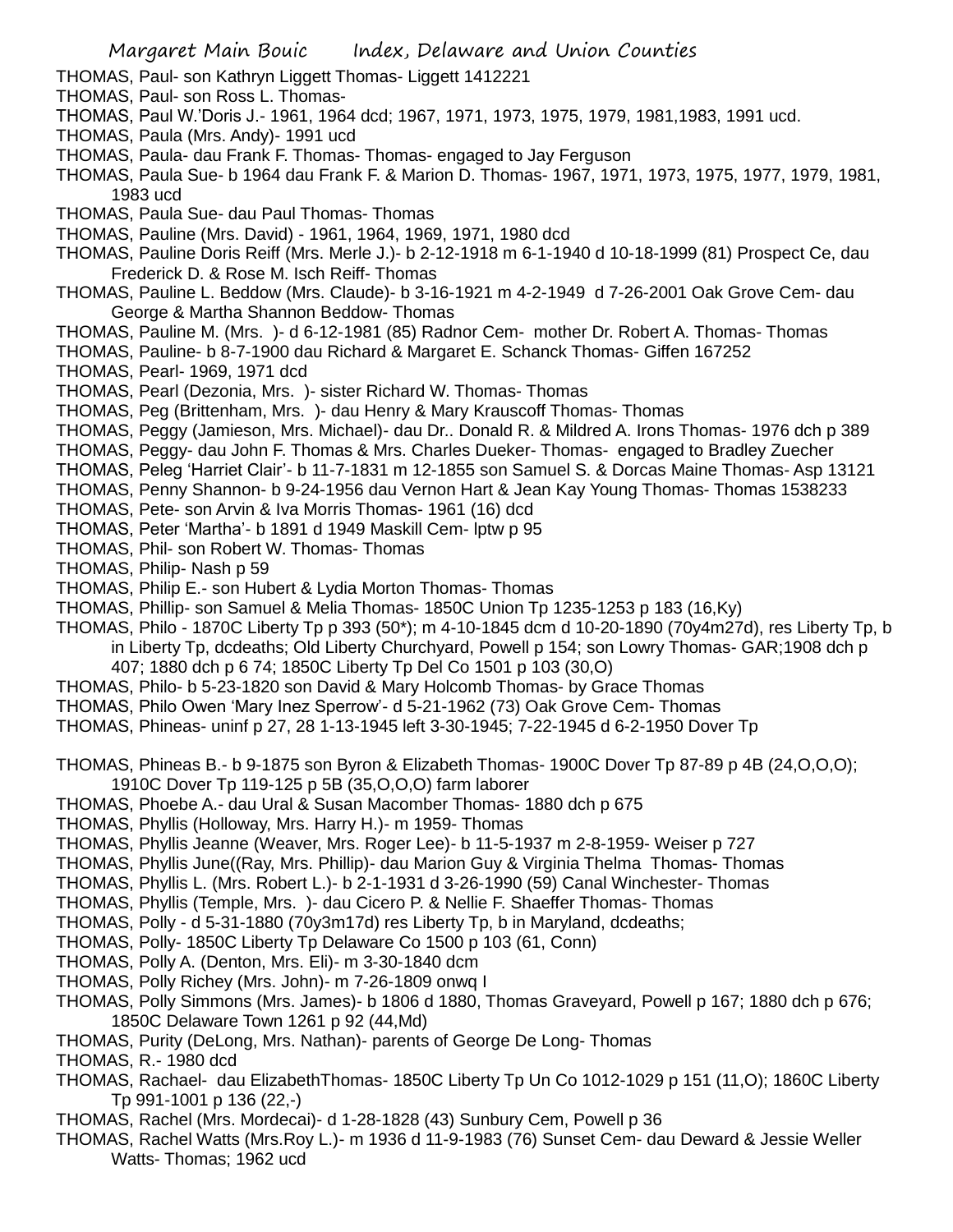- THOMAS, Rachel Wilson (Mrs. David H.) m 4-14-1946; Thomas; 1961, 1964, 1969, 1971, 1980 dcd
- THOMAS, Rae Marie Quigley (Mrs. Theodore Thomas)- b 1959- 1961, 1964, 1969, 1971 dcd
- THOMAS, Ralph- hmp p 160
- THOMAS, Ralph- son Adrian & Lettie Arehart Thomas- dg 4-27-1917, Cry Ab p 46
- THOMAS, Ralph Cole 'Millie Claypool'- b 6-11-1886 d 6-26-1959 (73) son Elder Lewis E. & Ella Cole Thomas-Thomas; dcbirth correction
- THOMAS, Ralph Eugene 'Jeanne Temple'- b 2-11-1937 d 12-1-2000 (63) Mansfield Cem- son Harold A. & Goldie M. Thomas- Thomas
- THOMAS, Ralph 'Jean Ann Morris''Judy'- Thomas
- THOMAS, Ralph- father Linda Geiger- Thomas
- THOMAS, Randy- 1975, 1977 ucd
- THOMAS, Randy- son Robert L. Thomas- Thomas
- THOMAS, Randy Lee- b d 1953 Raymond Cem, lptw p 36
- THOMAS, Randy L. 'Ann'- son Harry B. & Rose Marie Willing Thomas- Thomas
- THOMAS, Ray- drowned, Ostrander-dg 5-20-1902, Cry Ab p 139
- THOMAS, Ray- son Byron & Elizabeth Thomas- 1900c Dover Tp 87-89 p 4B (29,O,O,O) wid,
- THOMAS, Ray 'Eva Louise Henki'- son Ira & Ada Thomas- Maugans Anc p 203
- THOMAS, Ray- adm of Luie Sterling- rec p 12
- THOMAS, Ray McCundy- b 2-27-1899 d 9-29-1918 (19-7-2) Jerome IOOF, DJ p 116, Ohio pct 4th Trench Mortar (Bttry 4 Div)- son J. P. Thomas-; dg 10-8-1918, Cry Ab p 71
- THOMAS, Ray- son Robert & Oretha Thomas- Thomas; 1959 (9) ucd
- THOMAS, Raymond- son Clarence & Lura E. Cook Thomas- Thomas
- THOMAS, —Freshwater(Mrs. R. B.)- dau Benjamin H. Freshwater- dg 5-28-1907, Cry Ab p 45
- THOMAS, Raymond E. 'Patricia Grieble'- d 8-25-1974 (42) son Arvin & Iva Morris Thomas- Pounds 6,7; Wells 5,6; 1961, 1964, 1969, 1971 dcd
- THOMAS, Raymond Rick 'Deborah Kay Kraft'- m 6-16-1979- son Raymond & Patricia Grieble Thomas-Pounds 7; Wells 6; 1961 dcd
- THOMAS, Rebecca- 1969 dcd
- THOMAS, Rebecca b 1812 d 1882 Oak Grove Cem, Powell p 442; 1870C Delaware Town p 328 (58\*)
- THOMAS, Rebeca 1870C Oxford Tp p 437 (28)
- THOMAS, Rebecca (Mrs. ) colored d 11-19-1882 (70y4m8d) res in Del, b in Marion, Oh, dcdeaths;; dg 11- 23-1882 Cry Ab p 73
- THOMAS, Rebecca Cahill (Mrs. David H.)- m 9-17-1873 ucm 5313 (Hearl); 1880C Liberty Tp Un Co 196-201 p 21 (25,O,O,O)
- THOMAS, Rebecca- sister Delilah Nettie Ingle, dau Mrs. Nancy Deffany- 1913, Cry Ab p 23
- THOMAS, Rebecca Fisher (Mrs. )- dau Isaac Fisher- 1880 dch p 647
- THOMAS, Rebecca (Hickson, Mrs. )- dau James A. Thomas- Thomas
- THOMAS, Rebecca Jane- b 5-21-1949 dau Dr. Robert & Virginia Jane Jones- Thomas; Weiser p 17
- THOMAS, Rebecca (Parr, Mrs. George)- dau John H. & Loesa Staggers Thomas- 1915 uch p 1040
- THOMAS, Rebecca (Payne, Mrs. James E. )- dau Stanley & Cecilia Scott Thomas- Thomas; 1949 ucd
- THOMAS, Rebecca (Rickman, Mrs. Sandusky)- m 10-6-1882 ucm (Hearl)
- THOMAS, Rev.- conducted funeral of Nehemiah Martin- dg 11-19-1917, Cry Ab p 103
- THOMAS, Rev. officiated at funeral of Mrs. Wm. Brundige- dg 8-10-1888 Cry Ab p 200
- THOMAS, Rev, & Mrs. dg 4-17-1888 p 189- she is adopted dau of Mary B. Garvin
- THOMAS, Rev- grandfather of Miss Helen Horn- dg 4-26-1918, Cry Ab p 31
- THOMAS, Reva- 1964, 1969 dcd
- THOMAS, Richard 1870C Delaware Town p 284 (52\*)
- THOMAS, Richard 1870C Delaware Town p 288 (18)
- THOMAS, Richard- d 4-20-1894 (76) dg Cry Ab p 165
- THOMAS, Richard- brother Charles, son William- dg 2-17-1914, 3-13-1914, Cry Ab p 93, 101
- THOMAS, ------(Mrs. Richard)- d Iowa, mother of Mrs. E. E. Jones- dg 4-15-1886 Cry Ab p 129
- THOMAS, ----(Mrs. Richard)- d Tuesday (720 Marion, Radnor Cem- dg 3-7-1916, Cry Ab p 32
- THOMAS, Richard 'Anna Mary Catherine Weaver'- John Weaver (4) 11 U
- THOMAS, Richard, Sr. 'Celina'- son William Thomas- dcq Mary Rodman Swickheimer 12
- THOMAS, Richard Clayton- b 9-16-1923 son Clayton & Gertrude Fletcher Thomas- Giffen 1672531
- THOMAS, Richard D. 'Linda'- son Robert W. & Dorothy L. Dill Thomas- Thomas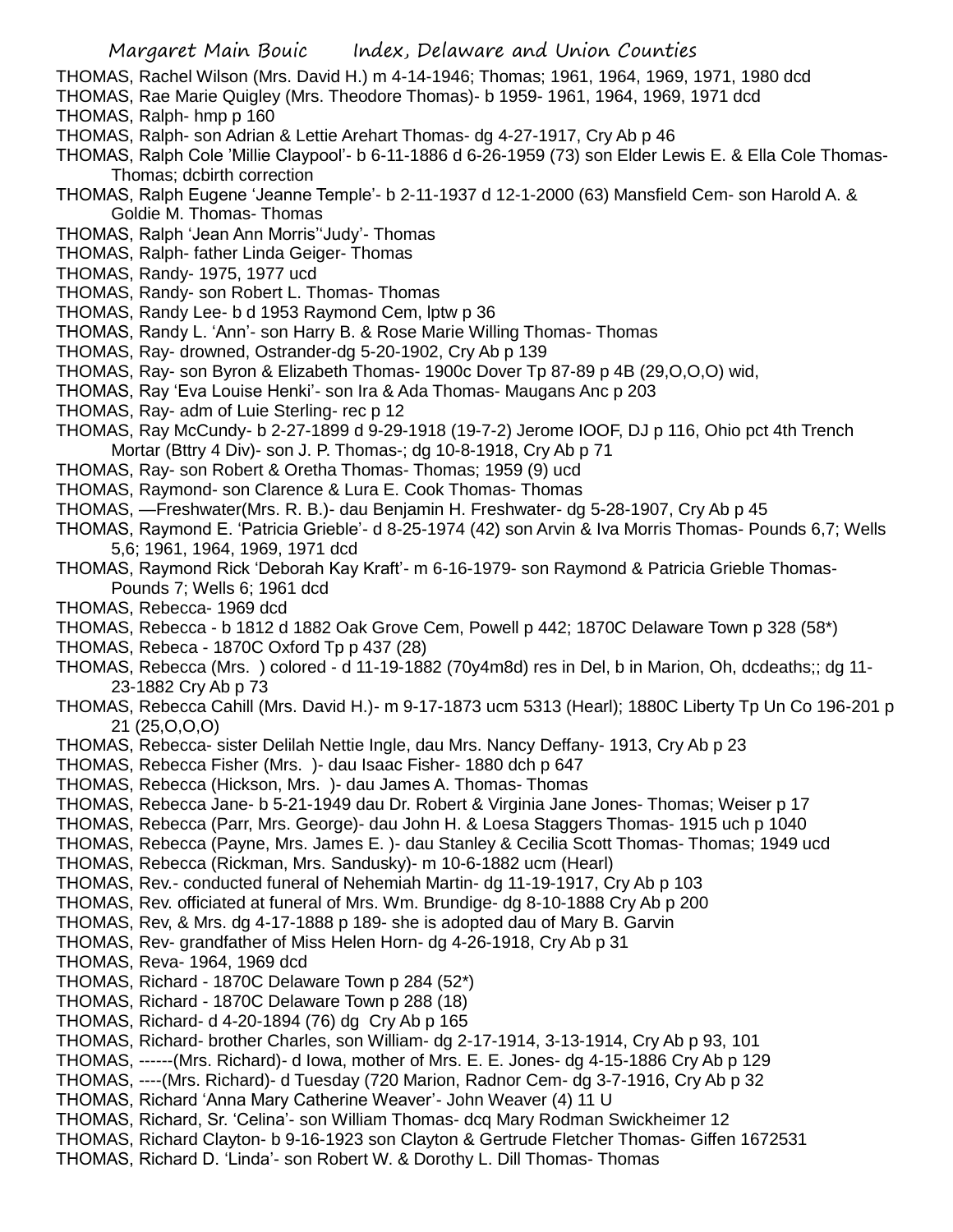- THOMAS, Richard 'Elizabeth'- 1850C Delaware Town 1102 p 85 (31,Wales)
- THOMAS, Richard- b 1961 son Ernest & MaryThomas- 1969 dcd
- THOMAS, Richard- son James W. & V. Gaye Thomas- 1959 (13) ucd
- THOMAS, Richard J.-son Samuel & Melia Thomas- 1850C Union Tp 1235-1253 p 183 (6/12,Ky)
- THOMAS, Richard 'Margaret E. Schneck'- m 12-24-1894- Giffen (16725)
- THOMAS, Richard 'Mary Edwards'- b 8-1816 d 4-8-1886, dg 10-9-1903, Cry Ab p 202; 1850C Radnor Tp 23 p 175 (33,Wales)
- THOMAS, Richard 'Mary Willis'- m 10-12-1853 dcm
- THOMAS, Richard- brother of May Thomas Leady- dg 8-4-1914, Cry Ab p 140
- THOMAS, Richard R. 'Helen M. Jackson'- son Kenneth P. & Lillian Thomas-Thomas 15363; 1961 dcd
- THOMAS, Richard- son Richard R. & Helehn M. Thomas- 1961 (9) dcd
- THOMAS, Richard W. "Corky"'Leatha L.'- d 3-15-1987 (72) bur Grand Prairie- Thomas
- THOMAS, Rick- son John & Evelyn Thomas- 1980 dcd
- THOMAS, Ricky- b 1957 son Raymond E. & Patricia Thomas- 1964, 1969, 1971 dcd
- THOMAS, R. L. 'Louisa Ann Maine'- m 1-20-1839- Asp (1291)
- THOMAS, R. M.- Powell Cem, Powell p 163
- THOMAS, Robbie- son Robert L. Thomas- Thomas
- THOMAS, infant d 1-12-1888 (3d) res Radnor Tp, child of Robert and Margaret Evans Thomas, dcdeaths;
- THOMAS, Robert- son Adrian R. & Lettie Arehart Thomas- dg 4-27-1917, Cry Ab p 46 d infancy
- THOMAS, Robert d 2-10-1868 (78y) Radnor Tp, b in Wales, son of Robert Thomas, dcdeaths
- THOMAS, Robert 1870C Radnor Tp p 469 (19)
- THOMAS, Robert 1870C Radnor Tp p 467 (32)
- THOMAS, Robert- d (7 wks) son Mr. and Mrs. Adrian Thomas- dg 8-17-1909, Cry Ab p 54
- THOMAS, Dr. Robert 'Angela'- son Claude & Pauline L. Beddow Thomas- Thomas
- THOMAS, Robert B. 1870C Concord Tp p 263 (10)
- THOMAS, Robert Benjamin 'Louella Freshwater'- b 1860 m 10-4-1887 d 1946 Oak Grove Cem- Freshwater p 222, 223, 225
- THOMAS, Robert 'Betty'- son Roy L. & Rachel Watts Thomas- Thomas
- THOMAS, Robert B. 'Eliza C. Piersol'- b 3-30-1861- son Benjamin & Adelia Coberley Thomas- Thomas 157
- THOMAS, Robert Butler 'Ruth Cross'- parents of R. Julie Morris- Thomas
- THOMAS, Robert D.- son Philo O. & Mary I. Thomas- Thomas
- THOMAS, Robert E. 'Rose M. Cahill'- b 11-15-1932 d 5-11-1995 (62) Maple Grove N. Lewisburg- son Edwin & Emma Craig Thomas- Thomas
	- Robert- son James & Elizabeth Evans Thomas- 1880 dch p 504; 1908 dch p 483, 684; 1850C Troy Tp 2515 p 134 (2/12,O)
- THOMAS, Robert- son Harry/Henry & Mary Klee Krauscoff Thomas- 1910C Magnetic Springs 27-30 p 6B
- THOMAS, Robert Leland- d 1-31-1989 Fl. -father of Helen Hanson- Thomas
- THOMAS, Robert L. 'Margaret C.'- m 5-31-1947 son Kenneth F. & Lillian Thomas- Thomas 15362; 1967 ucd; 1961, 1964, 1969, 1971, 1980 dcd
- THOMAS, Robert L.- d 3-13-1991 (6) Kingwood Mem. Pk- US 235- son Leonard & Lucille Riggs Thomas-Thomas
- THOMAS, Robert L. 'Phyllis L.'- b 5-30-1931 d 12-17-1993 (62)- Thomas son Stanley & Cecile Scott Thomas-Thomas Robert 'Mary Ellen Jones'- b 1789 d 1868 Radnor Cem, Powell p 213; 1840C Radnor Tp p 100 (50-60); 1850C Radnor Tp 129 p 179 (62, Wales); 1835 men p 52 #25 p 95 Radnor Tp
- THOMAS, Robert R.- 1840C Radnor Tp p 100 (50-60) will dcw Bk 4 p 377(39) 1868; 1835 men p 52 #37 p 95 Richwood
- THOMAS, Robert R. 'Mary;- dg 9-2-1904, Cry Ab p 261
- THOMAS, Robert- son Stanley & Cecile Thomas- 1949 ucd
- THOMAS, Robert- b 10-4-1978 son Stephen R. & Connie J. Thomas- Thomas; 1980 dcd
- THOMAS, Robert- heir of Theophelus Harris- dcw Bk 2 p 237
- THOMAS, Dr. Robert 'Virginia Jane Jones'- m(1) 10-17-1942- Weiser p 17
- THOMAS, Robert- son Wiley Thomas- Thomas
- THOMAS, Robert W.- d 7-21-1839 (57-3-4) son R. & M.- Radnor Cem, Powell p 215
- THOMAS, Robert W.- Thomas
- THOMAS, Robert W. 'Altha Titus'- b 11-25-1916 d 11-2-1980 (63) Middleburg Cem- son Albert & Estella Robinson Thomas- Thomas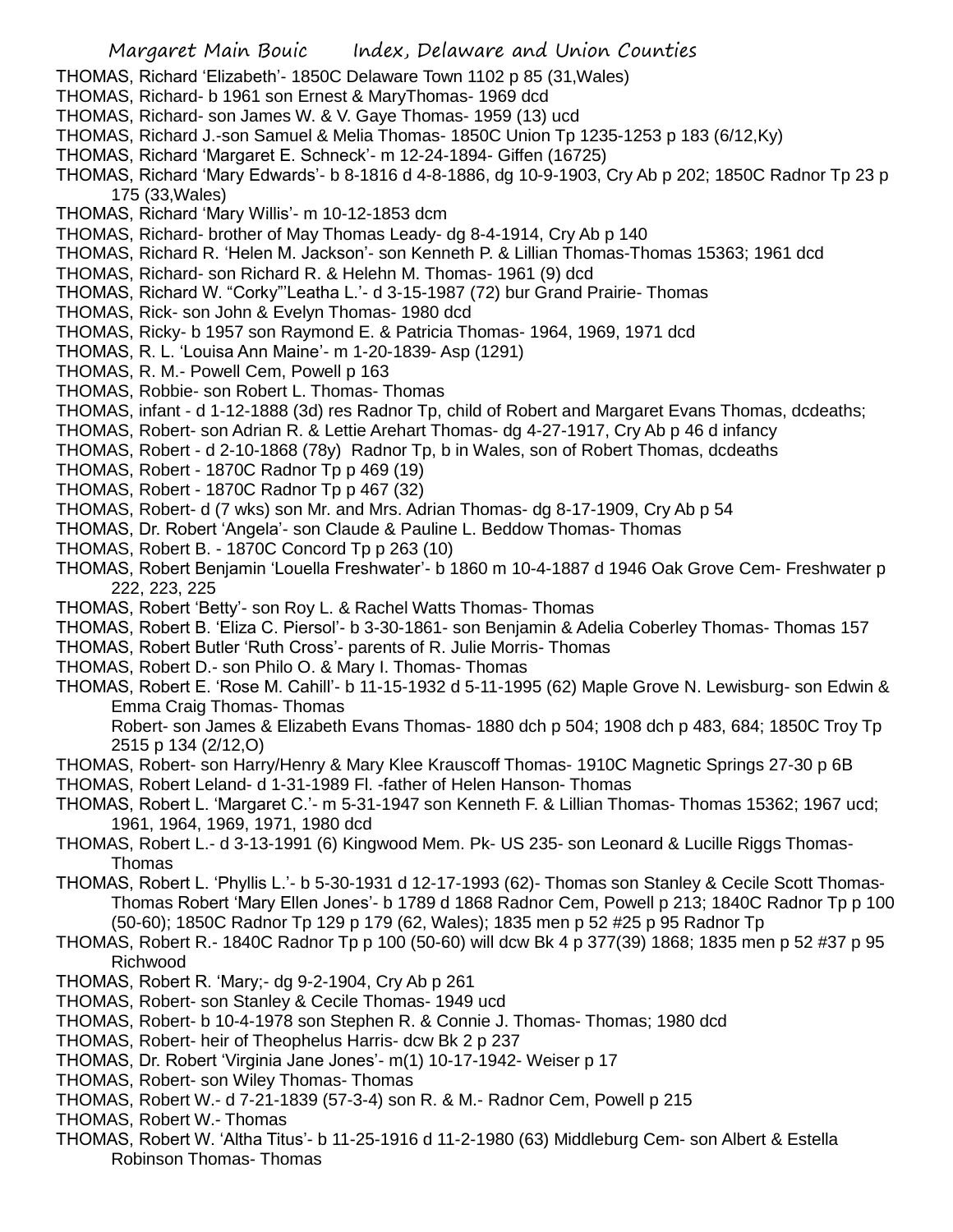- THOMAS, Robert- brother William P. Thomas- dcw Bk 4 p 24
- THOMAS, Ro(d)ger- b 1959 son Raymond E. & Patricia A. Thomas-1961, 1969, 1971, 1980 dcd
- THOMAS, Rev. Rodney Sheen 'Cassaundra Rachele Coles'- m 5-14-1958- Thomas
- THOMAS, Robert Ernest- son Raymond E. & Patricia Grieble Thomas- Pounds; Wells; 1964 (50 dcd
- THOMAS, Dr. Roger- Nash p 84
- THOMAS, Roger E,. 'Cinda L.'- 1991 ucd
- THOMAS, Roger 'Hattie G. Ross'- d 1970- Thomas
- THOMAS, Rolla A/F. 'Nettie A.'"Cozy"- b 1858 d 1938 Old Section York Cem p 38 1900C Richwood 213-226 p 8B (41,O,O,O) m 16y, undertaker
- THOMAS, Ronald E.- son Edwin E. & Verna Evans Thomas- Thomas
- THOMAS, Ronald Lane 'Elizabeth Ross'- b 11-2-1947 son Ray & Eva Louise Henke Thomas- Maugans Anc p 203
- THOMAS, Ronald Le Lynn 'Linda Kay Montgomery Mavis'- Maugans Anc p 14; 1980 dcd
- THOMAS, Ronald Warren 'Carlene Denise Matthews'- b 8-10-1954 son George Warren & Emma Jean Leibold Thomas- Weiser p 246; Hanawalt 6; Farnum 10; Thomas 153763; 1961, 1969 dcd
- THOMAS, Rose Belle Evans (Mrs. George)- b 8-11-1889 m 1909 d 3-31-1974 Milford Center Cem- Un Al p 52 dau John & Nancy Fields Evans- Thomas;
- THOMAS, Rose (Gallant, Mrs. Charles S.)- dcq Eugene Davis 3
- THOMAS, Rose (Mrs. Harry B.)- 1971, 1973, 1974, 1977, 1979, 1981, 1983, 1991 ucd
- THOMAS, Rose Lewis (Mrs. B. F.)- 1880 dch p 647
- THOMAS, Rose Marie Willing (Mrs. Harry B.)- b 10-19-1920 m 2-2-1946 d 2-16-1996 Union Tp Cem- dau Orianna Hoover Willing- Thomas
- THOMAS, Rose (Mrs. Walter Elba, Jr.)- Thomas
- THOMAS, Rosella (Mrs. B. F.)- b Ky d (46) funeral A. M. E. ch; dg 10-3-1890, Cry Ab p 35
- THOMAS, Rosella Rupp (Mrs. John J.)- m 3-6-1859 dcm
- THOMAS, Ross A. 'Patricia Ann Barrows'- Thomas
- THOMAS, Ross L. 'Olive Moore'- b 7-30-1902 d 9-31-1980 son Josrephia & Minnie Keck Thomas- Thomas; 1973, 1975, 1981 ucd
- THOMAS, Ross M. Dahill (Mrs. Robert E.)- Thomas
- THOMAS, Rowland 'Dorcas Maine'- Asp (285)
- THOMAS, Rowland E. 'Dorothy'- d 10-21-1970 (76) bur Pa- brother Mary Thomas Gabriel- Thomas
- THOMAS, Bob- son Henry & Mary Krauscoff Thomas- Thomas
- THOMAS, Roy- son Henry & Mary Krauscoff Thomas- Thomas
- THOMAS, Roy- son David S. & Sarah McCutcheon Thomas- 1880 dch p 875
- THOMAS, Roy 'Eloise Foster'- b 6-11-1927 S. Carolina d 12-27-2000 (73) Kingwood Mem. Pk; son James Davis & Annie Varner- Thomas
- THOMAS, Roy- son Howard, grandson Roy Thomas- Thomas- engaged to Margaret Dalton
- THOMAS, Roy L. 'Rachel Watts'- b 2-5-1915 m 11-1936 d 9-18-1991-bur Galloway- son Howard & Idella Huffman Thomas- Thomas; 1959 1962 ucd
- THOMAS, Rue (Shepherd, Mrs. Thurman)(Mrs. Max)- Thomas
- THOMAS, ----- (Mrs. Russell)- d 8-15-1898 (60) dg 9-2-1898, Cry Ab p 165
- THOMAS, Russell W.- 1977 ucd
- THOMAS, Russell- son Robert R. Thomas- dcw Bk 4 p 377 (39); dg 4-17-1900, Cry Ab p 18
- THOMAS, Ruth A.- d 11-5-1978 (62) Radnor Cem- sister David Thomas- Thomas
- THOMAS, Ruth Ann Caldwell (Mrs. )(Lyons, Mrs. Barnard A.)- m (2) 10-17-1992 Caldwell- dau M. I. & Margaret McDonald- Thomas
- THOMAS, Ruth- dau Clarence h. & Lucille A.Thomas- 1964 (15) dcd
- THOMAS, Ruth- dau Donald J. & Sandra Thomas- Thomas
- THOMAS, Ruth E. (Mrs. Frank A.)- d 11-14-1991 (94) Dublin Cem- Thomas
- THOMAS, Ruth- dau Joseph & Mary McBratney Thomas- Hoskins p 9; Hoskins 5
- THOMAS, Ruth- d Wednesday (1y1m) dau Otis B. Thomas- mt 10-10-1906 p7c4 Abs p 24
- THOMAS, Ruth- dau Adrian R. & Lettie Arehart Thomas- dg 4-27-1917- Cry Ab p 46
- THOMAS, Ruth Corrinne- d (2-3-10) Whooping cough & pneumonia dau Arthur Thomas dg 11-29-1904, Cry Ab p 274
- THOMAS, Ruth Cross (Mrs. Robert Butler)- Thomas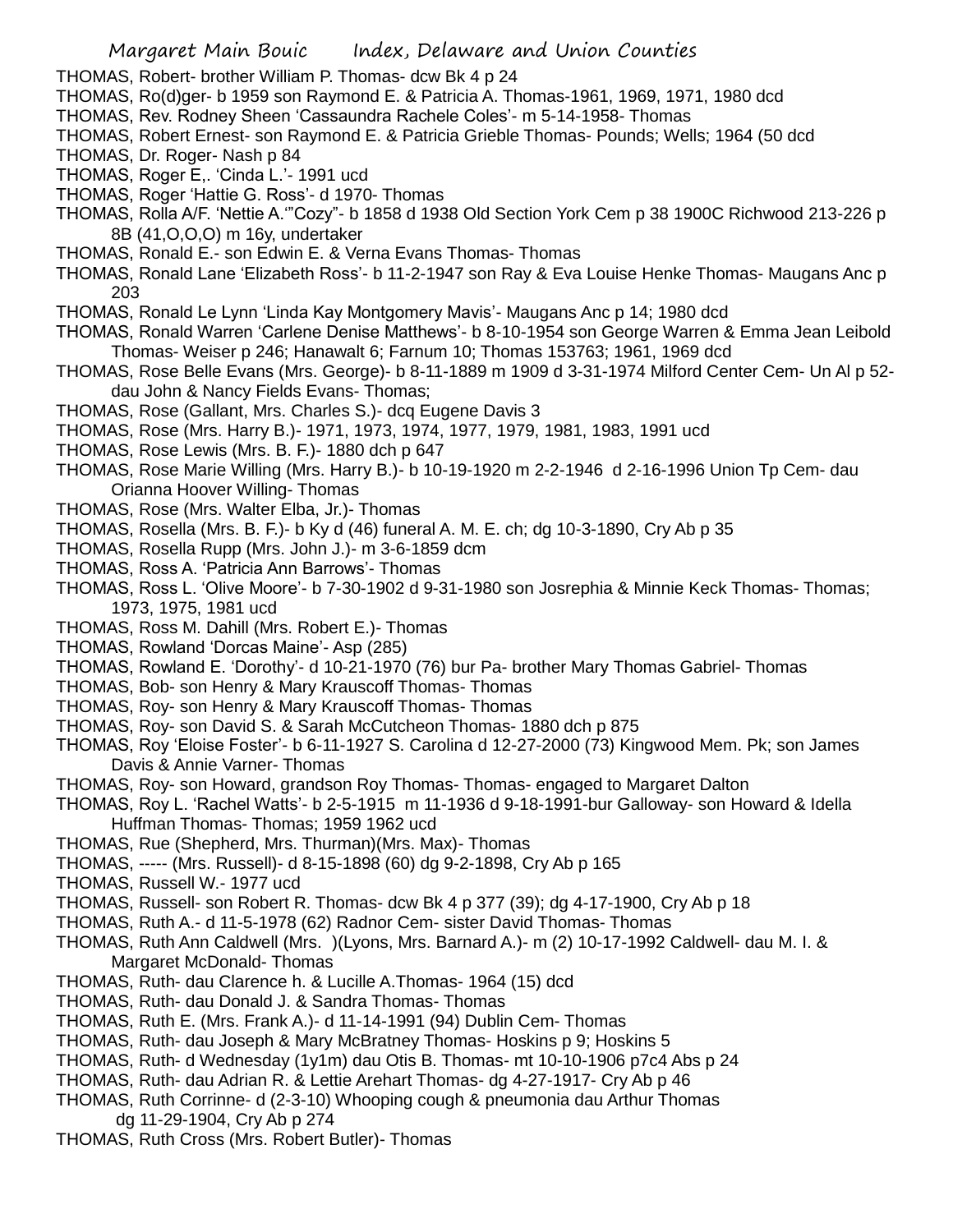- THOMAS, Ruth N. Anderson (Mrs. )- d 7-6-1997 (83) Green Lawn Cem- sister John Anderson, mother of Carl T. Thomas, Jr.- Thomas
- THOMAS, Ruth (Roberts, Mrs. Dale)- m 50 y- Thomas; Roberts
- THOMAS, Ruth- b 1980 dau Sandra K. Thomas- 1991 ucd
- THOMAS, Infant d 11-13-1898 (1d) res Radnor Tp child of R.W. and Maggie Schneck Thomas, dcdeaths
- THOMAS, ----(Mrs. R. W.)- dau Thomas F. Schenck- dg 10-4-1918, Cry Ab p 69
- THOMAS, S. A. (Mrs. A. A.) infant son d 7-2-1904, Claibourne Cem p 77
- THOMAS, Sally (Dubanowich, Mrs. Tom)- b 1959 m 8-27-1991- dau George R. & Mary Anne Jones Thomas-Thomas; 1961, 1964, 1969, 1971, 1980 dcd
- THOMAS, Sally Freshwater (Mrs. Clary)- m 11-2-1796- Freshwater p 34
- THOMAS, Sally Jane- dau John & Samantha Thomas- 1850C Trenton Tp 892 p 73 (16,O)
- THOMAS, Sally J. (Wheeler, Mrs. James Ralph)- b 10-6-1950 dau George Warren & Emma Jean Leibold Thomas- Thomas 153532; Weiser p 246
- THOMAS, Salmon- d 12-11-1853 (43-0-2) son David & Mary Thomas- Powell 169
- THOMAS, Sam 'Jennifer Hopkins'- parents of Gage Xavier Thomas- Thomas
- THOMAS, Samantha (Mrs. John)- 1850C Trenton Tp 892 p 73 (38,O)
- THOMAS, Samuel- d Saturday, Plain city stock buyer- mt 1-24-1885 p5c1, Abs p 4
- THOMAS, Samuel- adm notice, Marion Co- dcga p 42 Delaware Patron & Franklin Chronicle
- THOMAS, Samuel A. 'Dorcas Maine'- m 8-22-1826- Asp (5236)
- THOMAS, Samuel 'Catherine Jones'- son David & Mary Reese Thomas- dcq Ellis Gallant 12
- THOMAS, Samuel 'Melia'- 1850C Union Tp 1235-1253 p 183 (45,Pa)
- THOMAS, Samuel 'Monie Myers'- m 2-17-1876 ucm 5841 (Hearl); mt 3 p 23
- THOMAS, Samuel- son Samuel & Melia Thomas- 1850C Union Tp 1235-1253 p 183 (14,Ky)
- THOMAS, Samuel O. 'Millie Powell'- dg 3-15-1912, Cry Ab p 107
- THOMAS, Samuel 'Sarah Hepner'- m 1834- Weiser p 382
- THOMAS, Sandra (Mrs. Donald J.)- Thomas
- THOMAS, Sandra K.- 1991 ucd
- THOMAS, Sandra Lee- grandchild Oscar & Clara Wright- 1949 ucd
- THOMAS, Sandra Lynn- b 11-28-1956 d 4-18-1981 dau William Lewis & Doris Mildred Russell Thomas- dcc Martin Thomas 1
- THOMAS, Sandra (10-1960)- dau Rees A. & Patricia Ann Barrows Thomas- Thomas
- THOMAS, Sanford- son Joshua B. & Drusilla Hite Thomas- 1915 uch p 1086
- THOMAS, Sandford- son Mitchell & Ada Kate Hause Thomas- Maugans Anc p 55
- THOMAS, Sara A. (Ward, Mrs. William)- m 11-18-1857 dcm
- THOMAS, Sara- dau Carl & Ortola Thomas- Thomas
- THOMAS, Sarah 1870C Oxford Tp p 437, Delaware Town p 302 (23\*)
- THOMAS, Sarah 1870C Radnor Tp p 472 (17)
- THOMAS, Sarah 1870C Radnor Tp p 466 (18)
- THOMAS, Sarah 1870C Troy Tp p 520 (38 Sarah- Pabst p 7 p 20
- THOMAS, Sarah- Marlborough Cem p 146
- THOMAS, Sarah- b 2-22-1842 d 2-23-1934 Marlborough Cem p 146; Powell p 296
- THOMAS, Sarah A. 1870C Liberty Tp Del Co p 397 (26)
- THOMAS, Sarah A. (Mrs. Benjamin)- 1880C York Tp 14 p 2 (48,O,Pa,Pa)
- THOMAS, Sarah A. (Davis, Mrs. John E.)- d 2-24-1881 (34) dau Henry Thomas- dg 3-10-1881 Cry Ab p 53
- THOMAS, Sarah A dau Henry & Hannah Thomas- 1850C Delaware Town 997 p 79 (4,O)
- THOMAS, Sarah Ann Coonfair (Mrs. Benjamin)- m 8-17-1856 dcm
- THOMAS, Sarah A. (Potter, Mrs. Jerome N.)- b 8-3-1844 m 1-1859 dau Samuel N. & Dorcas Maine Thomas-Asp 1312p
- THOMAS, Sarah- dau Arvin & Iva Morris Thomas- 1961 (12) dcd
- THOMAS, Sarah Bates (Mrs. Enoch)- m 4-14-1857 dcm
- THOMAS, Sarah (Mrs. Benjamin)- b 2-1833- 1900C York Tp 40-40 p 2B (67,O,Pa,Pa) m 48/45y
- THOMAS, Sarah C.- b 1840 d 1856 Oak Grove Cem- Powell p 442
- THOMAS, Sarah Costain (Mrs. Stephen)- Asp (1312k)
- THOMAS, Sarah, Miss, attended funeral of Daniel Webster Thorman- dg 10-25-1912, Cry Ab p 166
- THOMAS, Sarah- dau David & Ida Watkins Thomas- Joel Smith 4
- THOMAS, Sarah (Mrs. D. S.)- dg 10-7-1904, Cry Ab p 266, 267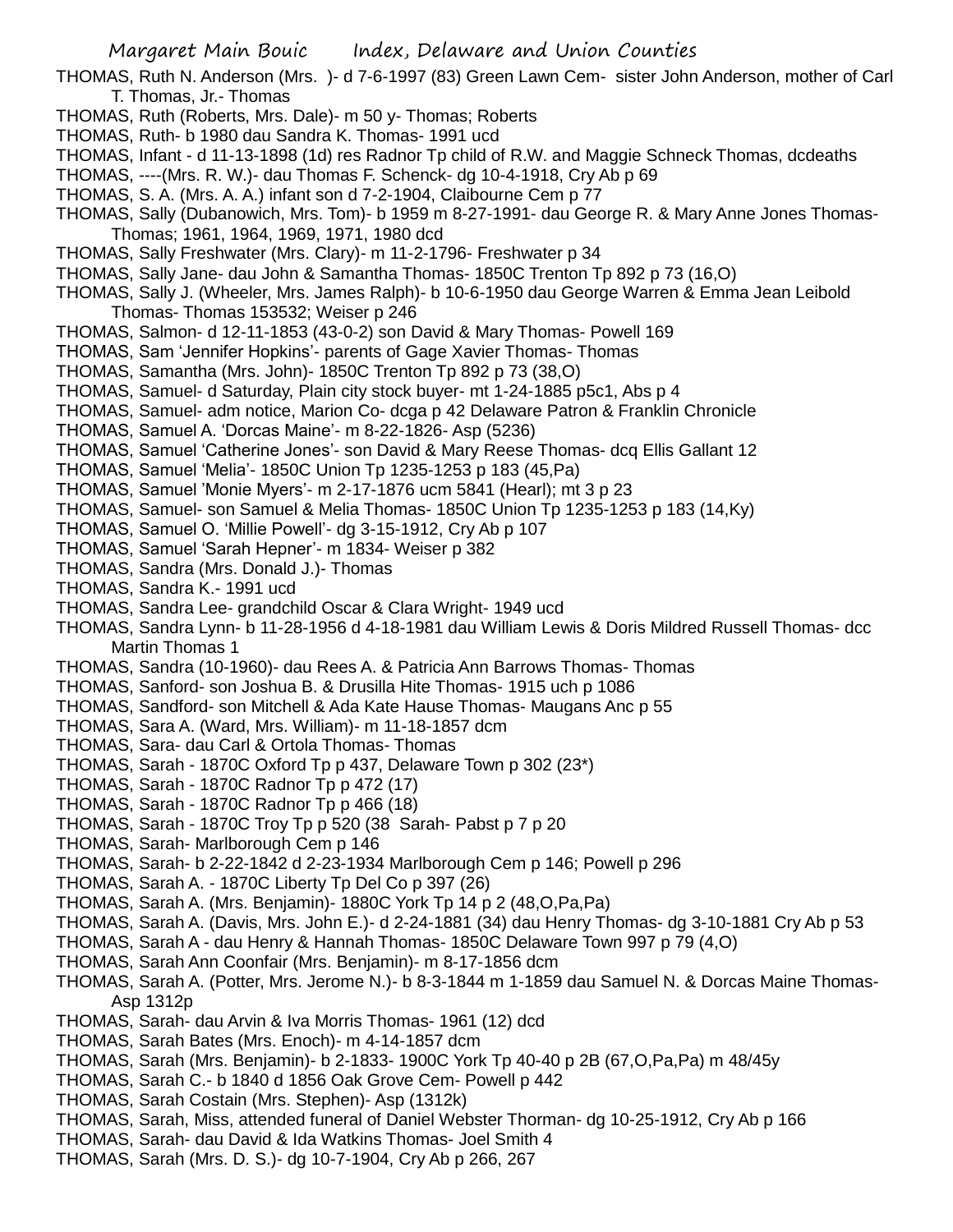THOMAS, Sarah E. - 1870C Delaware Town p 324 (28)

- THOMAS, Sarah Eliza (Mayfield, Mrs. Austin)- b 5-31-1852 d 12-23-1886 youngest ch of Mr. and Mrs. Owen Thomas- dg 3-18-1887 Cry Ab p 154
- THOMAS, Sarah Ellis (Mrs. David)- dg 12-29-1899, Cry Ab p 229
- THOMAS, Sarah (Mrs. Griffith)- b 1789 d 4-2-1857 (68y) Marlborough Cem p 146, Powell p 296; 1850C Oxford Tp 2670 p 152 (60,Wales)- 1880 dch p 675; dcc Elmo Thomas Hall 9; dg 7-9-1981, Cry Ab p 47
- THOMAS, Sarah- dau Griffith & Mary Thomas- dg 7-9-1918, Cry Ab p 47; 1880C Allen Tp 10-11 p 2  $(23, 0, 0, 0)$
- THOMAS, Sarah Hepner (Mrs. Samuel)- m 1834 dau George & Eva Weisesr Hepner- Weiser p 382
- THOMAS, Sarah (Hill, Mrs. George N.)- m 4-10-1855 dcm
- THOMAS, Sarah (Humphreys, Mrs. John)- m 3-7-1865 dcm
- THOMAS, Sarah I. (Robinson, Mrs. Arthur)- m 9-6-1866 ucm 4028 d Friday mt 12-13-1911 p6c3 Abs p 88, New Millcreek Cem p 23; dau Timothy & Jane Triphenia Gates Thomas- Joel Smith 3,4; 1880 dch p 733; 1883 uch V p 376; 1880C Scioto Tp 153 (33,O,O,O)
- THOMAS, Sarah Jane d 7-20-1881 (10m5d) res Radnor, dcdeaths;
- THOMAS, Sarah Jane (Hicks, Mrs. John T.)- m 8-27-1846 ucm 1151 (Hearl)
- THOMAS, Sarah J.- dau David O. & Margaret Gallant Thomas- 1880 dch p 764
- THOMAS, Sarah- dau John R. & Mary Thomas- 1850C Radnor Tp 8 p 175 (14,O)
- THOMAS, Sarah J. Oller (Mrs. James E.)- b 2-15-1853- Thomas 154
- THOMAS, Sarah (Jones, Mrs. John)- d 1893 (85) dumch p 438, 501
- THOMAS, Sarah J. (Robinson, Mrs. Arthur S.)- m 9-6-1866 ucm (Hearl)
- THOMAS, Sarah (Liggett, Mrs. Joseph)- dau Griffith & Mary Thomas- Liggett (146); dcw Bk 4 p 148(17); 1850C Oxford Tp 2670 p 152 (10,O)
- THOMAS, Sarah Lucy (Kirby, Mrs. Fleming)- m 3-28-1889 ucm (Hearl)
- THOMAS, Sarah M. (Carr, Mrs. Gideon A.)- m 3-29-1882 ucm 7150 (Hearl)
- THOMAS, Sarah McCutchen (Mrs. Davis S.) m 1867; dg 4-10-1914, Cry Ab p 111
- THOMAS, Sarah McCutcheon (Mrs. David S.)- m 7-4-1864 dcm; 1880 dch p 674
- THOMAS, Sarah Mae (Wycoff, Mrs. )- dau Arvin & Iva Morris Thomas- Wells 5; Pounds 6
- THOMAS, Sarah (Nickols, Mrs. Nathan)- dau Owen & Martha Davis Thomas- dumch p 50
- THOMAS, Sarah (Pike, Mrs. James B.)(Rockey)- b 6-10-1827- dau James A. & Elizabeth Stevens Thomasdcw Bk 2 p 284- Thomas 14
- THOMAS, Sarah (Pitt, Mrs. John)- Nash p 419
- THOMAS, Sarah- dau Richard & Mary Thomas- 1850C Radnor Tp 23 p 175 (10/12,O)
- THOMAS, Sarah (Rockey, Mrs. Robert L.)- m 2–27-1842 dcm
- THOMAS, Sarah- b 3-27-1834 d 9-1836- dau Samuel S. & Dorcas Maine Thomas- Asp 1312m
- THOMAS, Sarah- aged sister of Susan Lear- dg 10-2-1917, Cry Ab p 94
- THOMAS, Sarah- sister Urial Thomas- dg 5-5-1908, Cry Ab p 132
- THOMAS, Sarah Wilson (Mrs. Frederick)- d 1865, Powell p 197; dumch p 303
- THOMAS, Sarah (Wycoff, Mrs. )- dau Arvin Mervin & Iva Morris Thomas- Thomas
- THOMAS, Sarilda Artist (Mrs. Hank)- parents of Benjamin F. Thomas- Thomas
- THOMAS, S. C.- son Mrs. Thomas- dg 4-27-1894, Cry Ab p 165
- THOMAS, Scott Allen- son Ralph & Jean Ann Morris Thomas- Thomas
- THOMAS, Scott Allen- stillborn 6-6-1965 son William Lewis & Doris Mildred Russell Thomas- Thomas; dcc Martin Thomas 1
- THOMAS, Scott A. 'Nancy L. Fisher' son Curt & Gloria Thomas- Thomas
- THOMAS, Scott- son Guy & Barbara Thomas- Thomas- engaged to Heidi Nelson
- THOMAS, Scott- b 1967 lived with James A. & Gloria L. Butler- 1979 u cd
- THOMAS, Scott 'Tamala'- parents of Tyler Lydell Thomas- Thomas
- THOMAS, Scott- son Walter Elva, Jr. & Rosa Thomas- Thomas
- THOMAS, S. D.- Radnor Cem- Powell p 213
- THOMAS, Sean Michael- b 10-17-1977 son William & Nita Lu Clingerman Thomas- Thomas
- THOMAS, Sharla (Mrs. Lewis)- 1983, 1991 ucd
- THOMAS, Sharon- dau Donald Edwin & Evelyn Robinson Thomas- Thomas
- THOMAS, Sharon Robinette (Mrs. Ben)- dau Charles Robinette- parents of Miranda Faye Thomas- Thomas
- THOMAS, Sheila Rae (Martin, Mrs. LeRoy)- m 8-13-1967 dau David R. & Rachel Thomas- 1961 (14), 1964 dc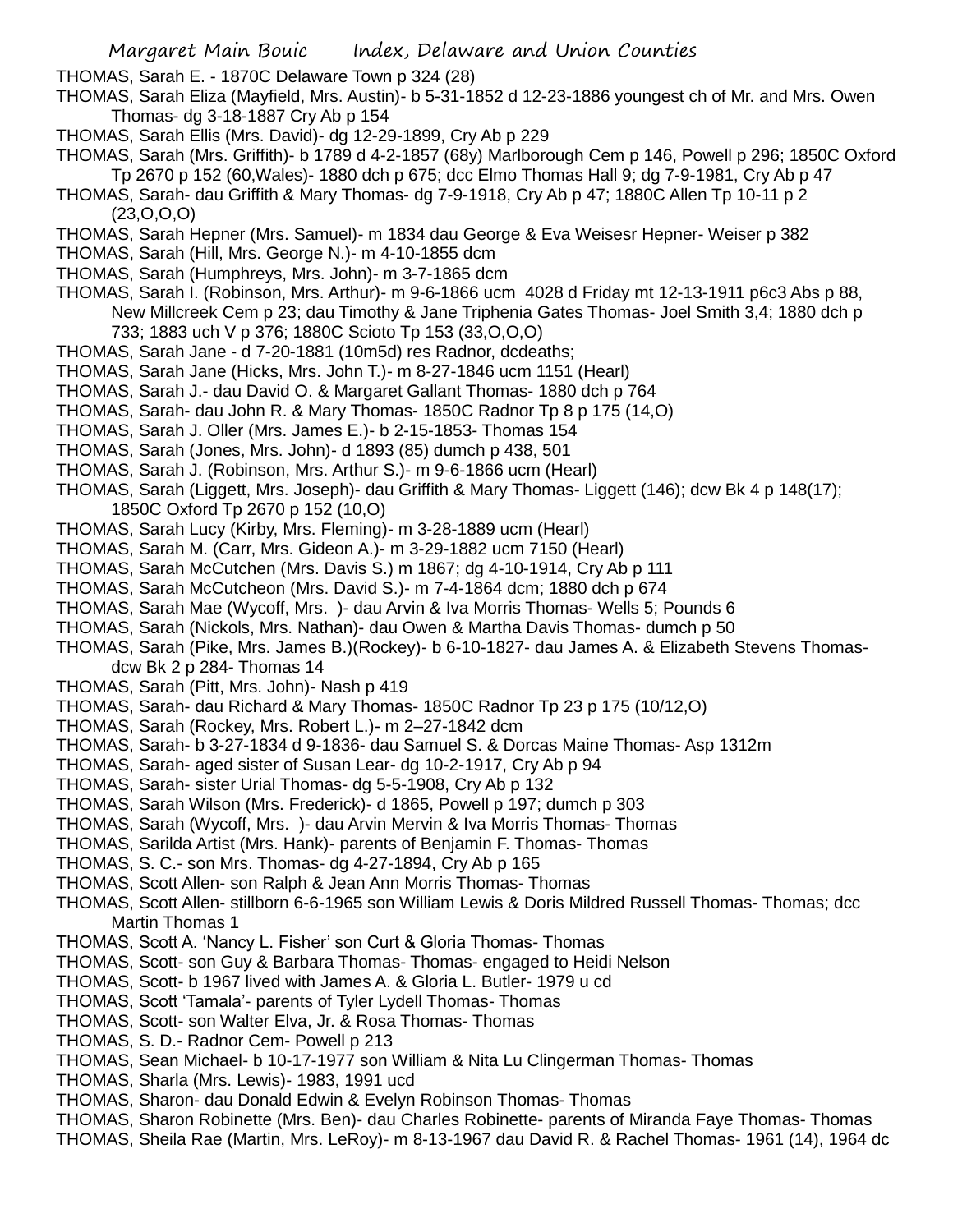THOMAS, Sheri Lynn- b 2-21-1961 dau Donald & Margo Elaine Lacy Thomas-Graham 16115311; Weaver 129(11)311; Thomas 153(11)111

- THOMAS, Sheri- dau Robert L. & Phyllis L.Thomas- Thomas
- THOMAS, Sherman- d 3-28-1830 (20) Thomas Graveyard, Powell p 169- son David & Mary Thomas
- THOMAS, Shirley A.- 1980 dcd
- THOMAS, Shirley A. (Harris, Mrs. )(Mrs. Carlos J.) Thomas
- THOMAS, Shirley (Armstrong, Mrs. Den)- dau Harold A. & Goldie M. Thomas- Thomas
- THOMAS, Shirley (Van Buskirk, Mrs. )- dau Cicero P. & Nellie F. Shaeffer Thomas- Thomas
- THOMAS, Sondra A. Fowler (Mrs. Walter E.)- b 4-21-1948 d 12-20-1998 (50) bur Mt. Gilead- dau Lawrence R. & Esther I. Parsons Fowler- Thomas; 1971 dcd
- THOMAS, Sophia Almina (Anders, Mrs. Randall)- m 6-3-1833 ucm 298 (Hearl)
- THOMAS, Stanley 'Cecile R. Scott'- b 6-25/23-1899 m 8-18-1921 d 11/10-22-1962 Oh Pvt 37 Co 156 Depot Brigade WWI- Claibourne Cem p 54 son Isaiah & Mary Wilt Thomas- Thomas
- THOMAS, Stella- dau Lewis Thomas- 1910C Taylor Tp 221-224 p 9B (15,O,O,O)
- THOMAS, Stella (Zuber, Mrs. )- dau Isaiah & Mary Wilt Thomas- Thomas
- THOMAS, Stephanie (Crosbie, Mrs. Mike)- dau Leona Manly Thomas- Thomas
- THOMAS, Stephen- 1964 dcd, Concord Tp, store keeper
- THOMAS, Stephen- d Monday- dg 2-8-1898, Cry Ab p 143
- THOMAS, Stephen A.- b 1977 son Stephen R. & Connie J. Black Thomas- Thomas; 1980 dcd
- THOMAS, Stephen- son Charles J. & Louise Thomas- Thomas
- THOMAS, Stephen C.- b 1954 son William & Annabel C. Thomas- 1969 dcd
- THOMAS, Stephen 'Emma L. Lamphear'- b 12-27-1828 m 12-1851 son Samuel S. & Dorcas Maine Thomas-Asp 1312k
- THOMAS, Stephen 'Hannah Kile'- m 9-10-1807 onwq I
- THOMAS, Stephen- father of Hannah Thomas Lewis- dg 3-15-1895, Cry Ab p 14
- THOMAS, Stephen C. d 2-7-1898 (57y6m), res Radnor b Radnor, son of Robert R. Thomas, dcdeaths ; Civil war Co D., 20th OVI; dg 5-28-1915, Cry Ab p 54; dcw Bk 4 p 377(39)
- THOMAS, Stephen 'Mary Owens';Harriet Anna Thomas'- b 10-20-1828 Wales to US 1837 m(1) 4-4-1855 (2) 10-14-1880 d 2-23-1890 (61y4m20d) or d 9-23-1890 (61-11-3) Radnor Cem. Powell p 232, b in Wales, son of David Thomas, dcdeaths;; dg 5-25-1852 Cry Ab p 68; 1880 dch p 263, 504; 1908 dch p 33, 483, 599, 407; dg 9–26-1890, 10-10-1890 Cry Ab p 33, 35; 1850C Radnor Tp 7 p 175 (21,Wales)
- THOMAS, Stephen R. 'Connie J. Black' '- b 1951 m 9-4-1971 -son George R. & Mary Anne Jones Thomas-Thomas; 1961, 1961, 1969, 1971, 1980 dcd
- THOMAS, Steve- 1979, 1981 ucd
- THOMAS, Steven 1870C Radnor Tp p 467 (40\*)
- THOMAS, Steven 1870C Radnor Tp p 467 (30)
- THOMAS, Steven- dcc Martin Thomas- 16
- THOMAS, Sue Ann (Umberger, Mrs. Daniel W., Jr.)- dau Robert W. Thomas- Thomas
- THOMAS, Susan 1870C Liberty Tp Del Co p 406 (32)
- THOMAS, Susan (Andrews, Mrs. Chauncey)- m 7-4-1849 dcm
- THOMAS, Susan- dau Chester & Demma Thomas- 1949 ucd
- THOMAS, Susan E.- b 4-28-1862 dau John Abel & Drucilla Oller Thomas- Thomas 125
- THOMAS, Susan (Fransway, Mrs. Bennett)- m 5-4-1848 dcm
- THOMAS, Susie/Susan- dau John P. & Girlin Castle Thomas- Thomas; 1969 dcd
- THOMAS, Susan (Mrs. John)- 1850C Dover Tp 825-847 (25,O)
- THOMAS, Susan- dau John & Samantha Thomas- 1850C Trenton Tp 892 p 73 (20,O)
- THOMAS, Susan(na) Macomber (Mrs. U(a)ral)- b 2-20-1837 m 8-29-1858 d 2-20-1925/3 Old Liberty Churchyard, Powell p 156; dau Alva & Mary Green(e) Macomber- 1880 dch p 669, 675; dcc Elmo Thomas Hall 5
- THOMAS, Susan Y. (Hatcher, Mrs. Alexander)- m 8-6-1877 ucm 6099 (Hearl)
- THOMAS, Susanna (Evans, Mrs. Maurice)- 1880 dch p 790
- THOMAS, Susie (Mrs. Ural)- dg 12-9-1904, Cry Ab p 275
- THOMAS, Sylvia- dau David S. & Sarah McCutcheon Thomas- 1880 dch p 675
- THOMAS, T.- uca p 53, Dover Tp
- THOMAS, Tamala (Mrs. Scott)- parents of Tyler Lydell Thomas- Thomas
- THOMAS, Tami- b 1978 dau Keith J. & Debbie A. Thomas- 1979, 1981, 1991 ucd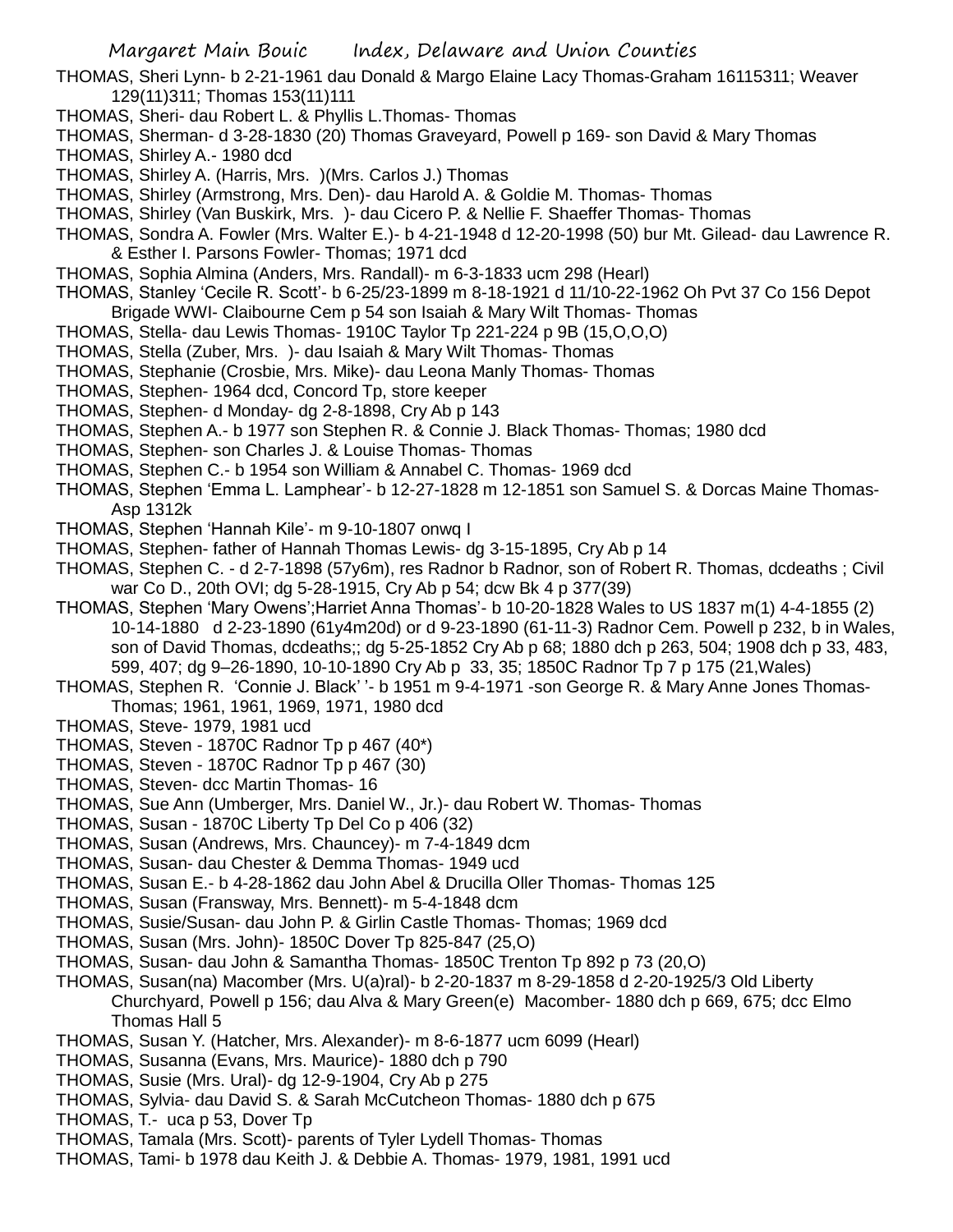- THOMAS, Tamila Rajean- d 4-17-1968 (6) dau Raymond & Patricia Thomas- Thomas; 1964 (3) dcd
- THOMAS, Tami (Stephenson, Mrs. )- dau Walter E. & Sandra Thomas- Thomas
- THOMAS, Tarza (Atwood, Mrs. John)- m 8-17-1847 dcm
- THOMAS, Tasha Marie- 8-28-1995 dau Allen, Jr. & Tina Thomas- Thomas
- THOMAS, T. E.- son Richard & Mary Edwards Thomas- dg 10-9-1903, Cry Ab p 202
- THOMAS, Tempa M.- b 7-1895 dau Rolla F. & Nettie A. Thomas)- 1900C Richwood 213-226 (4,O.O,O)
- THOMAS, Teresa- b 1977 dau Michael & Jessie M. Thomas- 1991 ucd
- THOMAS, Terisa A. (Mrs. John M.)- 1980 dcd
- THOMAS, Terri (Mrs. Bill)- Thomas
- THOMAS, Terri Jo (Baesmann, Mrs. Charles Andrew)- m 6-18-1988 dau Norman Thomas- Thomas; Baesmann
- THOMAS, Terry- b 1956 ch David & Helen Thomas- 1971, 1973 ucd
- THOMAS, Terry (York, Mrs. James)- dau Joy B. Thomas- Thomas
- THOMAS, Theodore Hubert'Mae Marie Quigley'- b 5-6-1930 son Glen DeWitt & Frances Gertrude Maugans Thomas- Maugans Anc p 41
- THOMAS, Theodore- son Lewis Thomas- 1910C Taylor Tp 221-224 (10,O,O,O)
- THOMAS, Theola Bird (Mrs. )- d 9-23-1964 (66) Oak Grove Cem- sister Melvin Bird- Thomas
- THOMAS, Theresa Jane (Blinn, Mrs. Ray)- dau Merle J. & Pauline Doris Reiff Thomas- Thomas
- THOMAS, Theresa Jeanne (York, Mrs. James)- b 1-10-1955 dau Joy Burdell & Mary Marie Morris Thomas-Thomas 1538211; 1976 dch p 389; 1959 (3 ½), 1962 ucd
- THOMAS, Therese (McKitterick, Mrs. John Bancroft)- b 11-13-1920 m 6-12-1943 dau Errold B. & Louise Ames Thomas- McKitrick p 427
- THOMAS, Thomas- 1850C Radnor Tp 99 p 178 (19,Wales)
- THOMAS, Thomas B.- son Vernon M. & Ann M. Buckingham Thomas- Thomas; 1961 dcd
- THOMAS, Thomas D.- d 9-30-1959 (70) bur New Philadelphia- brother David Thomas- Thomas
- THOMAS, Thomas 'Elizabeth'- d 3-3-1843 (41) Radnor Cem Powell p 233; rcc p 4; 1840C Radnor Tp p 100 (30-40)
- THOMAS, Thomas E. 'Mary Davis'- m 3-11-1840 dcm
- THOMAS, Thomas- son Ebenezer & Mary Furnam Thomas- Pabst p 8 p 86
- THOMAS, Thomas 'Elizabeth Jane Jones'- m 6-12-1856, dg 7-8-1904, Cry Ab p 255
- THOMAS, Thomas- b 1974 son James R. & Kathleen Thomas- 1980 dcd
- THOMAS, Thomas ' McCoy'- m 6-12-1806 onwq I
- THOMAS, Thomas- son John Thomas- dg 2-1-1908 Cry Ab p 105
- THOMAS, Thomas 'Mary Evans'- hmp p 269
- THOMAS, Thomas Paul 'Flora Fay Cumston'- b 8-22-1887 m 6-27-1928 d 7-29-1959 son John Robert & Mary Ann Jane Rowland Thomas- dcc Martin Thomas- 4; Thomas
- THOMAS, Thomas- son Stephen & Connie Black Thomas- Thomas
- THOMAS, Tom- 1971, 1973 ucd
- THOMAS, Tom B.- son Vernon W. & Ann M. Buckingham Thomas- Thomas; 1962 (15) ucd
- THOMAS, Tom L. 'Carol N.'- 1980 dcd
- THOMAS, Tom- son Merle J. & Pauline Thomas- Thomas
- THOMAS, Thurman Cleveland 'Frances M. Bird''Bettie Mary Conway''Emma Louise Minor'- b 1-2-1888 m(1) 8-15-1909 (2) 6-8-1916 (3) 9-21-1925 son Robert Benjamin & Louella Freshwater Thomas- Freshwater p 222, 23
- THOMAS, Timothy- father of Elizabeth Liggett (Mrs. J. W.)- mt 11-11-1903 p7c3 Abs p 22
- THOMAS, Timothy' Jane Triphenia Gates'- b 4-16-1817 m 4-16-1840 d 1-20-1899 (81-9-4) son David & Mary Rees Thomas- ped Doris Richey Johnson 10; ped Marcianne Elizabeth Kimpton 16; 1915 uch p 1048; 1883 uch V p 375; Joel Smith 2, 3; mt 3-23-1898 p7c2 Abs p 34; mt 1–25-1899 p 7c6 Abs p 48, mt 3-8- 1899 p4c2; 1870C Dover Tp 49-50 p 6 (53,O)
- THOMAS, Timothy L. 'Nancy'- 1980 dcd
- THOMAS, Timothy- b 1960 son Paul A. & Vanda J. Thomas- 1961(18m) ,1964 (4), 1969, 1971 dcd
- THOMAS, Tina (Mrs. Allen)- parents of Travis Allen and Tasha Marie- Thomas
- THOMAS, Tina J.- dau Elwood Thomas- Thomas- engaged to Robert L. Burns
- THOMAS, Tina Marie- b d 8-3-1860 dau Ross A. & Patricia Ann Barrows Thomas- Thomas
- THOMAS, Todd 'Debbie Snard'- son Sandy & Ann Thomas- Thomas; parents of Natalie Brianne
- THOMAS, Tonya- dau Joe W. & Barbara J. Thomas- 1961 dcd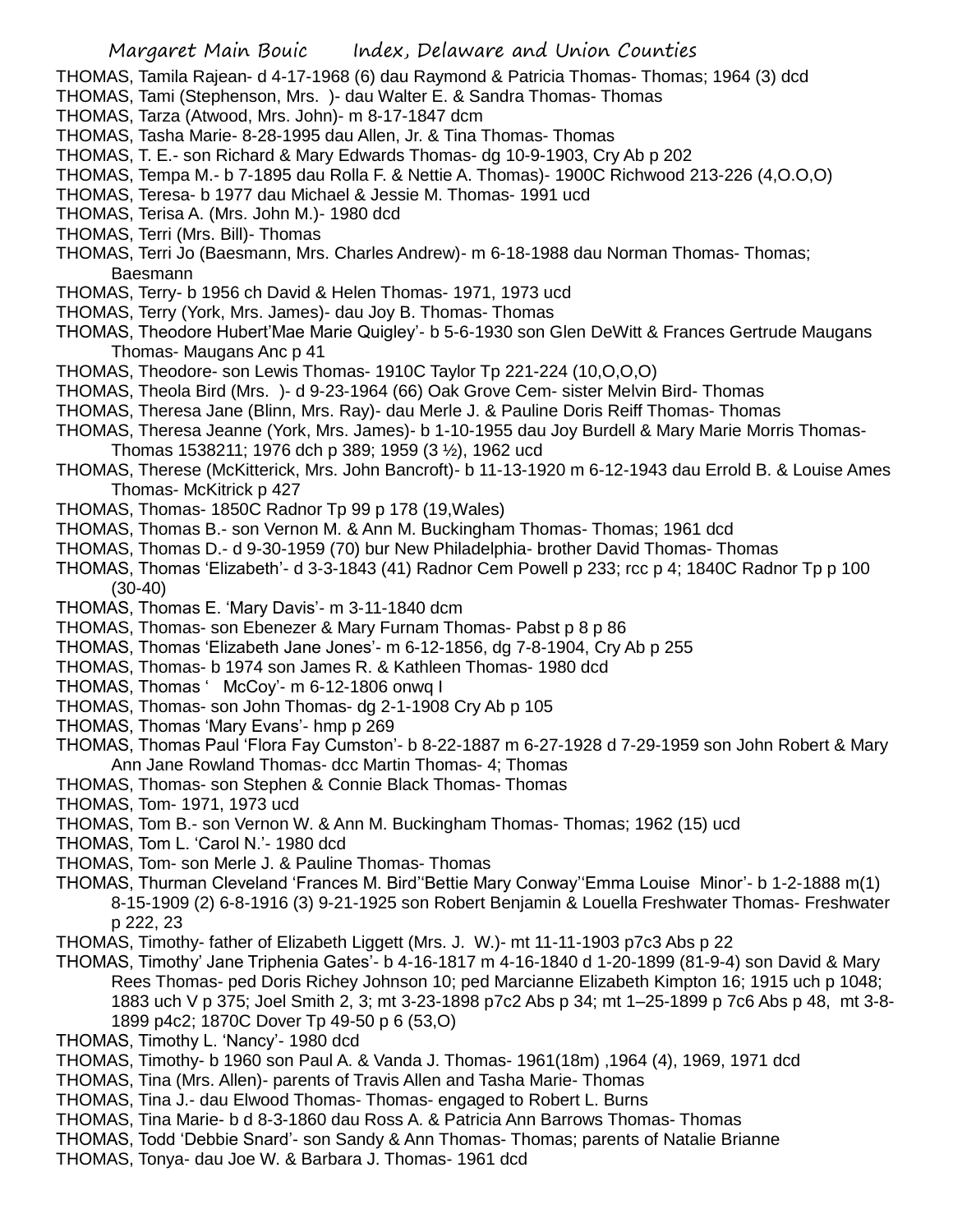THOMAS, Tonya- dau Louis D. & Jean Thomas- Thomas

- THOMAS, Tracy- (3-1977\_ dau William & Nita Lee Clingerman Thomas- Thomas
- THOMAS, Travis Allen- b 9-30-1999 son Allen & Tina Thomas- Thomas
- THOMAS, Trudy (Huss, Mrs. Gary)- dau Harold A. & Goldie M. Thomas- Thomas
- THOMAS, Truman 'Jane'- 1976 dch p 30; 1840C Berkshire Tp p 187 Sunbury (20-30); 1850C Berkshire Tp 90 p 10 (36,O)
- THOMAS, Truman 'Martha Jane Shangle'- m 6-22-1848 dcm
- THOMAS, Rev. T. V.- Powell p 230
- THOMAS, Tyler Lydell- b 1-7-1997 son Scott & Tamala Thomas- Thomas
- THOMAS, Tyler Steven- b 5-7-1988 son Gary & Barbara Jo Loffer Thomas- Thomas
- THOMAS, Tyronne D. 'Mary'- 1991ucd
- THOMAS, Ural 1870C Liberty Tp Del Co p 406 (39\*)
- THOMAS, Urial/Uarel 'Susanna Macomber'- b 12-25-1830 m 8-29-1858 d 5-2-1908 (78) kidney trouble dg 5- 5-1908, Cry Ab p 132; dg 12-9-1904, Cry Ab p 275; Powell p 156; son Griffith & Sarah Thomas Thomas- dcc Elmo Thomas Hall 4; 1880 dch p 669, 675; 1908 dch p 407; 1850C Oxford Tp 2670 p 182 (18, Wales)- dcw Bk 4 p 148 (17)
- THOMAS, —(Henry, Mrs. D. L.)- dau Urial Thomas- dg 5-5-1908, Cry Ab p 132
- THOMAS, (James/Jones, Mrs. Dan)- dau Urial Thomas- dg 5-5-1908, Cry Ab p 132
- THOMAS, Valara M. Cornelius (Mrs. Clarence W.)- b 5-2-1928 d 7-25-1995 (67) Raymond Cem, lptw p 37-
- dau Randall & Florence Dempsey Cornelius- Thomas; 1969, 1971 dcd
- THOMAS, Valaria- 1991 ucd
- THOMAS, Verna Evans (Mrs. Edwin E.)- b 5-16-1895 d 10-13-1980- Thomas
- THOMAS, Verne- pallbearer for Mrs. Amos Hall- dg 2-13-1914, Cry Ab p 93
- THOMAS, Verner A. son Urial Thomas- dg 5-5-1908, Cry Ab p 132; 1964 dcd, Lib Tp
- THOMAS, Verner 'Filatha'- d 6-23-1969 (90) Oak Grove Cem- Thomas
- THOMAS, Vernon M. 'Ann M. Buckingham'- b 1913 m 11-16-1940 d 1982 Claibourne Cem p 97; 1959, 1962, 1971, 1973, 1975, 1977, 1979, 1981, 1983, 1991 ucd
- THOMAS, Vernon Hart 'Jean Kay Young'- b 1-16-1928 son J. Burdell & Jeannette Hart Thomas- Thomas 153822; Newhouse 1319432
- THOMAS, Vicki Hart- b 10-9-1952 m 9-23-1979 dau Vernon Hart & Jean Kay Young Thomas- Thomas 11538221
- THOMAS, Vicki (Bostic, Mrs. )- dau Dale Ellis Thomas- Thomas
- THOMAS, Victoria (Mrs. Gregory)- Thomas
- THOMAS, Vinnie Kahl (Mrs.George)- dau james Warren & Arminta Cook kahle- Weiser p 702
- THOMAS, Vinnie V. (Murphy, Mrs. Isaac)- see Lavinia b 8-25-1871 d 10-26-1944 dau George W. & Minerva Skinner Thomas- Thomas 1531; 1880C Concord Tp 80
- THOMAS, Virgil- son Lewis A. Thomas- 1983 ucd
- THOMAS, Virginia, Mrs. (Anderson, Mrs. Thomas)- m 8-21-1887 ucm (Hearl)
- THOMAS, Virginia Anne (Babcock, Mrs. Richard E.)- dau Lt. Col Leroy & Helen Virginia Meadows Thomas-Thomas
- THOMAS, Virginia (Brown, Mrs. Frank)- dau Ernest & Mary Olive Peer Thomas- Thomas
- THOMAS, Virginia F. (Moore, Mrs. Richard D.)- m 2-23-1856 dcm
- THOMAS, Virginia (Houfashelt, Mrs. Gary)- m 6-19-1981 dau Mr. and Mrs. Haskel J. Triplett- Thomas
- THOMAS, Virginia Jane Jones (Mrs. Dr. Robert)(Welsh, Mrs. Harold B.) b 3-12-1922 m(1) 10-17-1942 (2) 9-6- 1933 dau Fred E. & Mary Elizabeth Dildine Jones- Weiser p 17
- THOMAS, Helena Virginia Meadows (Mrs. Leroy)- b 6-1-1915 m 6-9-1933 d 2-2-2003 (87) Oak Grove Cemdau Cecil Ray & Sarah Gertrude Brown Meadows- Brown; 1961, 1964, 1969,1971, 1980 dcd
- THOMAS, Virginia (Mrs. Lewis A.)- 1975, 1977, 1979 ucd
- THOMAS, Virginia Middleton (Mrs. Lt. Col Roderick M) b 1-18-1921 m 4-10-1943 d 1-5-2002 (80) Union Cem, Cols. dau Rollin & Nellie Jane Gettles Middelton- Thomas
- THOMAS, Virginia Thelma Lockwood (Mrs. Marion Guy)- d 1-15-1974 (67) Oak Grove Cem- Thomas
- THOMAS, Vivian (Witmer, Mrs. Neal Byerly)- Weiser p 350
- THOMAS, Vonda J. (Mrs. Paul A.)- 1961, 1964, 1969, 1971 dcd
- THOMAS, W.- 1883 uch IV p 460
- THOMAS, W.- son Richard & Mary Edwards Thomas- dg 10-9-1903, Cry Ab p 202
- THOMAS, Walter 1870C Radnor Tp p 469 (15)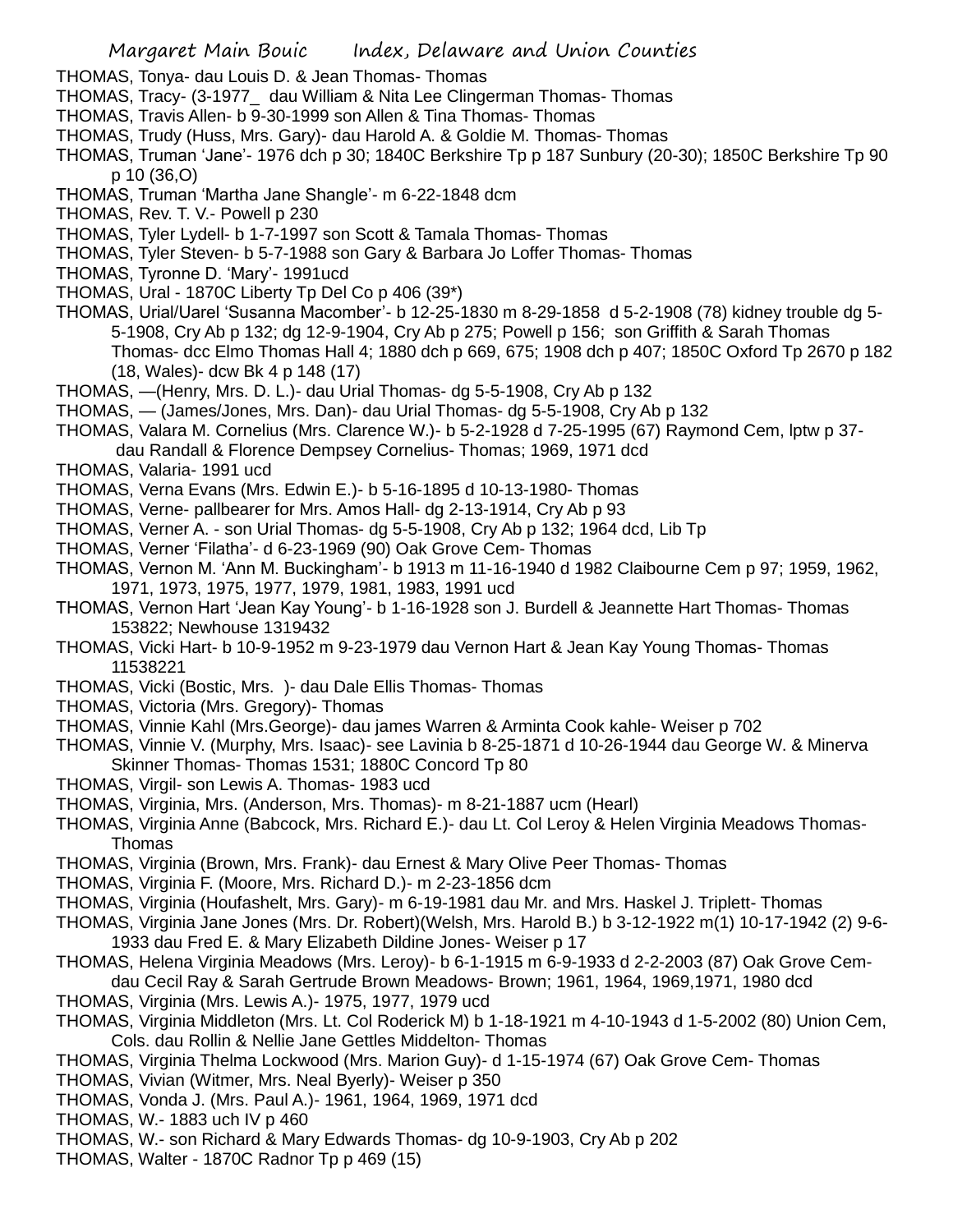THOMAS, Walter- son Albert & Estella Thomas- Thomas

- THOMAS, Walter- son Benjamin Franklin Thomas0 dg 12-2-1913 Cry Ab p 74
- THOMAS, Walter Carl.- b 6-18-1901 d 11-14-1981 (80) Radnor Cem- brother Grace Thomas- son William & Mary Hillary Thomas- Thomas- 1961, 1964, 1969, 1971 dcd; dcb correction
- THOMAS, Walter son (David?) & Rebecca Cahill Thomas- 1880C Liberty Tp Un Co 196-201 p 21 (3,O,O,O) THOMAS, Walter E. 'Blanche M. Fetty'- Thomas
- THOMAS, Walter E. 'Sondra A.'- Thomas; 1971 dcd
- THOMAS, Walter Elba, Jr.'Rosa'- b 4-30-1968 d 10-13-1989 (80) bur Pleasant Hill- son Walter E. & Sondra Thomas- Thomas; 1971 dcd
- THOMAS, Walter E.- son Walter E. & Blanche M. Fetty Thomas- Thomas
- THOMAS, Walter (Pete) son Marie Thomas- Thomas
- THOMAS, Walter R.- d yesterday,(35) typhoid, Oak Grove Cem dg 7-17-1903, Cry Ab p 192
- THOMAS, Walter R. 'Marie Devine'- b 10-18-1908 m 8-25-1943 d 8-17-1994 Zanesfield Cem- son Albert & Estella Robinson Thomas- Thomas; 1910C Marysville 34-29 p 2A (13/12,O,O,O)
- THOMAS, Capt. Walter S.- brother Benjamin Franklin Thomas- dg 12-2-1913, Cry Ab p 74
- THOMAS----(Halliday, Mrs. S. S.)- sister Benjamin Franklin Thomas- dg 12-2-1913 Cry Ab p 74
- THOMAS, Walter S. 1908 dch p 412; 1870C Delaware Town p 328 (17)
- THOMAS, Walter III- son Walter Elba Jr. & Rosa Thomas- Thomas
- THOMAS, Warren- 1980 dcd
- THOMAS, George Warren 'Emma Jean Leibold'- b 7-9-1916 son Adrian & Lettie Thomas- Weiser p 24; Hanawalt 5,6; Farnum 9.10; Thomas 15376; 1969, 1971 dcd
- THOMAS, Warren- son Philo Owen & Mary Inez Sperrow Thomas- Thomas
- THOMAS, Wayne- son Philo Owen & Mary Inez Sperrow Thomas- Thomas
- THOMAS, W. B.- pallbearer for Seymour Chambers- dg 8-20-1912, Cry Ab p 148
- THOMAS, Rev. Welling Evan 'Emma W. Matoon'.-son Thomas & Mary Evans Thomas- hmp 117, 269, picture p 270, 271; 1880 dch p 542; 1908 dch p 271, 276, 282; Pabst p 3 p 10, 12; hmp p 77, 106, 140, 156, 166, 174; from Marion, former Pastor- funeral of Mrs. E. A. Randolph 11-27-1881 dg 12-1-1881 Cry Ab p 60, of Mrs. Catherine Waldron, dg 1-6-1888 Cry Ab p p 1; of Elizabeth Bushfield - dg 1-18-1888 Cry Ab p 176, of Mrs. A. D. Lott- dg 11-16-1888 Cry Ab p 208, of Mrs. Elizabeth Longwell- dg 12-14-1888, Cry Ab p 211, of Marion Orson Gresbell- dg 10-4-1889, Cry Ab p 244, od Joseph Clark Porter, dg 4-13- 1894, Cry Ab p 163; of Henty Sheets, and Mrs. Alvia Foster- dg 7-10-1891, Cry Ab p 63

### THOMAS, Wealthia/Wealthy- dau James R. & Lavina Feaster Thomas- Thomas- dg 5-21-1918, Cry Ab p 38; 1908 dch p 751

THOMAS, Wendy(Kreisher, Mrs. )- b 1970 dau Walter E. & Sondra Thomas- Thomas; 1971 dcd

- THOMAS, Wendy (Mrs. Michael)- Thomas
- THOMAS, Wendy (Neill, Mrs. James Robert)- Freshwater p 142
- THOMAS, Wesley- 1908 dch p 407
- THOMAS, Wesley- relative & Pallbearer for Lottie May Thomas (Mrs. A. R.)- dg 2-27-1917, Cry Ab p 24
- THOMAS, --- (Mrs. W. F.)- dau Julia Sullivan, sister John Sullivan- dg 10-30-1912, Cry Ab p 166
- THOMAS, ---- Harriman (Mrs. W. C.)- dau John E. Harriman- mt 7-1-5-1908 p8c6, Abs p 19
- THOMAS, Wilbur- son Benjamin & Marilla Westbrook Thomas- Powell 322
- THOMAS, Wilbur 'Harriett Davis'- 1915 uch p 1022
- THOMAS, -------(Mrs. Wiley)- d 8-9-1964 (78) Radnor Cem- see James Wiley
- THOMAS, Wil B.- owns horse Farm, Shirk Rd- 1977 ucd
- THOMAS, Infant d 1-4-1887 (0) res Radnor, child of William and Mary Hillery Thomas, dcdeaths;
- THOMAS, Will- d Thursday (25), dg 9-15-1899, Cry Ab p 216
- THOMAS, William d 9-7-1899 (24y7m6d) res Radnor b in Del Co Oh, son of R. J. Thomas, dcdeaths; THOMAS, William- Nash p 17, 18
- THOMAS, William- d 10-24-1865 (61) Radnor Cem- Powell p 228
- THOMAS, William- 1977 ucd, Dover Mobile Home Park
- THOMAS, William- b12-1861 farm laborer- 1900C Darby Tp 125-131 p 6B (38,O,O,O)
- THOMAS, William 1850C Radnor Tp 22 p 175 (5,O); 1870C Radnor Tp p 464 (25\*)
- THOMAS, William 1870C Radnor Tp p 466 (20)
- THOMAS, William 1870C Radnor Tp p 472 (23)
- THOMAS, William 1835 men p 28 #103 p 47, Genoa Tp
- THOMAS, William- uccp p 31 executor, JB 3 p 291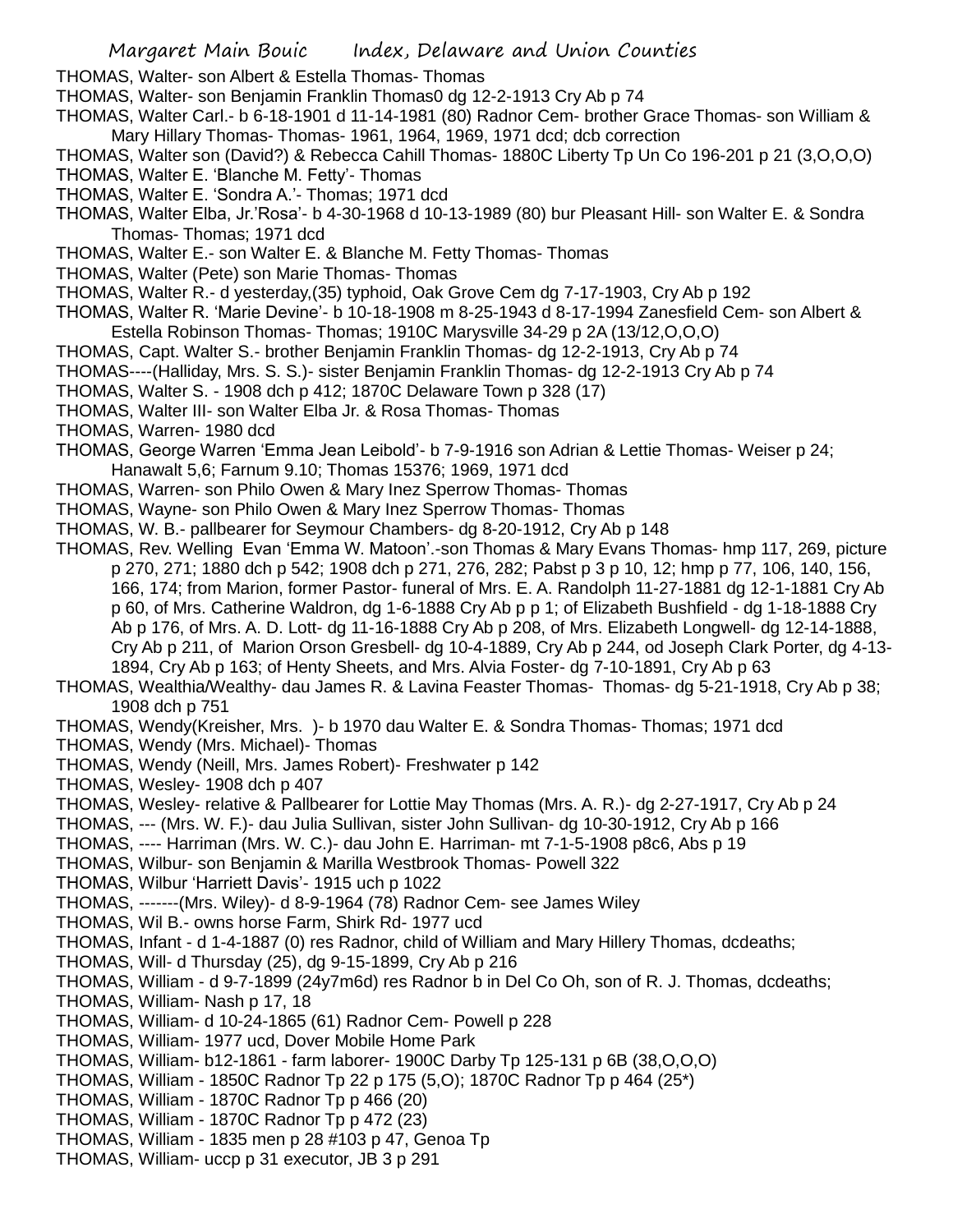- THOMAS, William- b 1862 d 11-23-1922 Oakdale I p 56
- THOMAS, William- Pabst p 8 p 68 (28-1890)
- THOMAS, William- 1883 uch IV p 476
- THOMAS, William- Powers Pat p 170, 171 William- hadc p 56 (1849 Troy Tp)
- THOMAS, William- b 1871 d 9-5-1935 Oakdale I Section F. p 107
- THOMAS, William- d 4-14-1845 (79-1-8) Radnor Cem- Powell p 233
- THOMAS, William d Thursday (50), pneumonia, Radnor- dg 2-1-1907 Cry Ab p 11
- THOMAS, Bill- son Clarence H. & Lucille A. Thomas- 1964 (11) dcd
- THOMAS, —(Mrs. William, Sr.)- sister Mrs. Delillah Nettie Ingle, dau Mrs. Neancy Deffany- Cry Ab p 1913 p 23
- THOMAS, William- d Thursday, pneumonia (52) dg 2-1-1907, Cry Ab p 11
- THOMAS, William- 1908 dch p 412; hadc p 29 (1849 Harmony Tp)
- THOMAS, William A.- son Harley & Berneice K. Thomas- Thomas
- THOMAS, William Aiden- b 12-7-2004 son Brian & Mari George Thomas- Thomas
- THOMAS, William A. 'Irene V.'- Thomas
- THOMAS, Wm. A. d 9-23-1896 (65y8m22d) res Del City, b in Hardey Co, VA, son of Jacob Thomas, dcdeaths
- THOMAS, --------(Mrs. William B. )- sister Fletcher G. Welsh- dg 11-1-1907, Cry Ab p 79
- THOMAS, William- son Benjamin Franklin Thomas- dg 12-2-1913 Cry Ab p 74
- THOMAS, William C. 'Clara E. Harriman'- b 5-7-1854 m 12-24-1879 ucm 6620 (Hearl) d 4-7-1924 York Cem p 71; son Joshua & Druzilla Hite Thomas- 1915 uch p 1085; 1880C Washington Tp 1 p 1 (25,O,O,O); 1900C Wash Tp 151-151 p 7D (45,O,O,O) m 20y teacher; 1910C Jackson Tp 123-0123 p 5B (55,O,O,O) m 30y, farmer
- THOMAS, William B.- 1973, 1975, 1979 ucd
- THOMAS, William C. 'Christine'- 1973 ucd
- THOMAS, William- son Ebenezer & Mary Furnam Thomas- Pabst p 8 p 86
- THOMAS, William 'Eliza Briggs'- m 8-7-1867 ucm 4215 (Hearl)
- THOMAS, William E. ;Hannah H. Dilsaver'- m 11-27-1886 ucm (Hearl)
- THOMAS, William 'Ellen Briggs'- m 5-7-1867; mt 8-14-1867 Abs p 28
- THOMAS, William E.- son Marie Thomas- Thomas
- THOMAS, William E. 'Mary Morrison'- b 8-9-1917 d 6-7-2001 son William & Mary Thomas- Thomas
- THOMAS, William G. d 5-16-1870 (8y4m10d) res Oxford, b in Indiana, dcdeaths;
- THOMAS, William- son Griffith & Mary Thomas- 1880C Allen Tp 10-11- p 2 (19,O,O,O)
- THOMAS, William 'Hannah'- 1850C Union Tp 1235-1253 p 183 (70,Md)
- THOMAS, Bill- son Herbert H. & Lucille Thomas- 1964 dcd
- THOMAS, Wm. H. 1870C Delaware Town p 318 (39\*); 1908 dch p 412
- THOMAS, William H.- d Sunday- b 6-6-1869 bur Urbana- mt 2-10-1897 p4c2, Abs p 16
- THOMAS, William H' Lucretia Johnson'- b 6-3-1831 m 10-15-1863 dcm d 9-25-1896 dg 9-29-1896, Cry Ab p
- 85; Civil War vet; father of Minnie A.- dg 9-29-1896, Cry Ab p 85 THOMAS, William- son James & Elizabeth Evans Thomas- 1908 dch p 687; 1850C Troy Tp 2515 p 134 (5,O)
- THOMAS, William J.- son David O. & Margaret Gallant- 1908 dch p 407; 1880 dch p 764; 1850C Troy Tp 2508
- p 133 (10,O)
- THOMAS, William J. 'Elizabeth McPherson'- m 12-19-1861 dcm
- THOMAS, William J. 'Jane Jones'- (30-1882) dcb corrected (Margaret Jane) b Llanfair Wales
- THOMAS, William 'Jill D. Snively'- Thomas
- THOMAS, William- brother John Eugene Thomas- Thomas
- THOMAS, William K.- son Walter E. & Blanceh M. Fetty Thomas- Thomas
- THOMAS, William L. 'Annabell C.'- 1969, 1980 dcd
- THOMAS, Dr. William L.- son Daniel L. & Lucille Wheatley Thomas- Thomas
- THOMAS, William Lewis- son Thomas Paul & Flora Faye Cumston Thomas- Thomas
- THOMAS, William M.- son Albert W. & Estella L. Thomas- 1910C Marysville 34-29 p 2A (7,O,O,O)
- THOMAS, William 'Maggie Bryson'- m 5-22-1879 ucm 6489 (Hearl)
- THOMAS, William 'Margaret'- 1880 dch p 762; 1908 dch p 828
- THOMAS, William 'Margaret Owens'- dcq Mary Rodman Swickheimer 10
- THOMAS, William 'Mary'- native of Wales- Thomas
- THOMAS, William ;Mary Hillary'- (45-1901) dcbirth correction (Walter Carl)
- THOMAS, William 'Mary Smith'- m 5-12-1812 onwq I
- THOMAS, William 'Nita Lu Clingerman'- Thomas